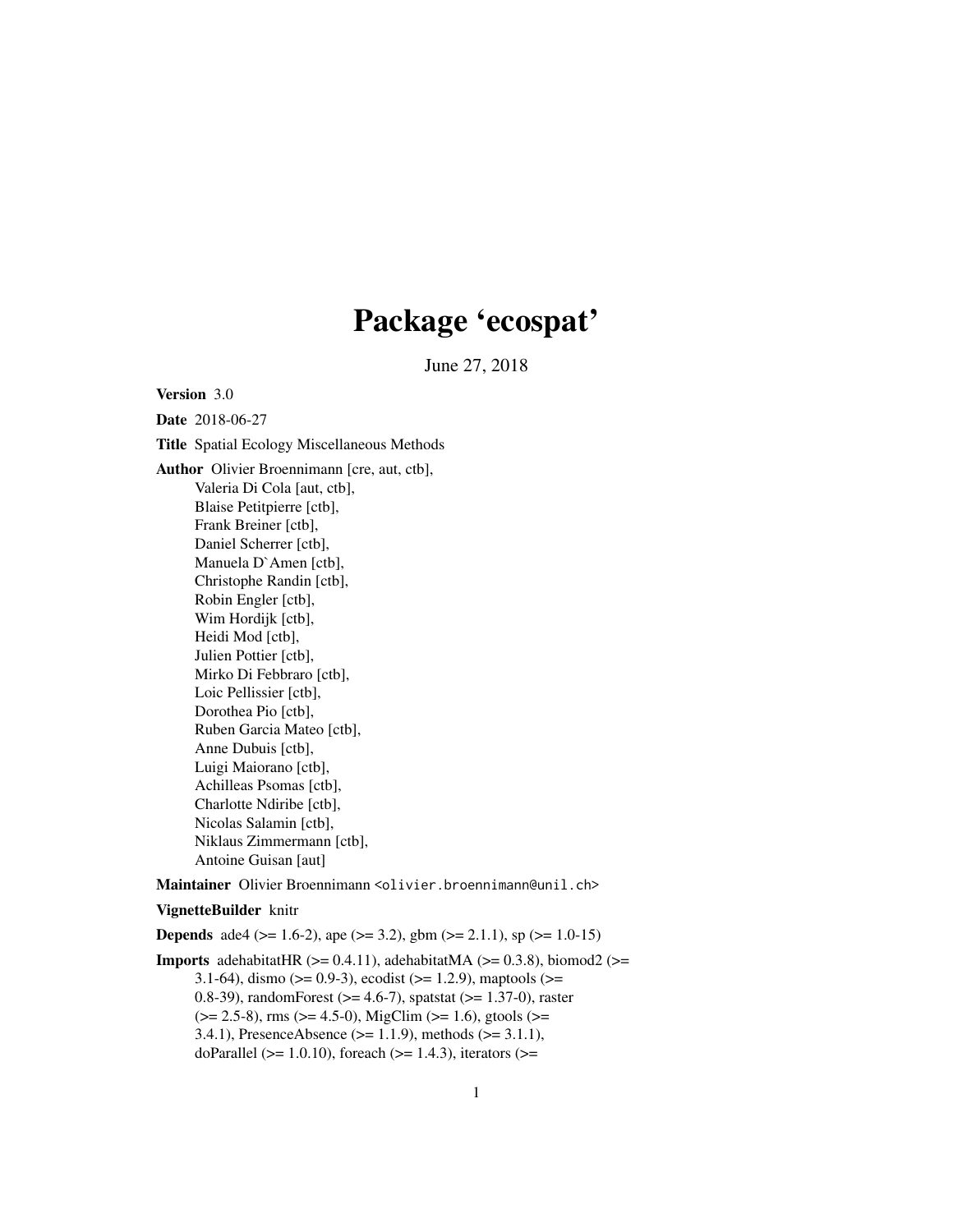1.0.8), parallel, classInt  $(>= 0.1-23)$ , vegan  $(>= 2.4-1)$ , poibin ( $>= 1.3$ ), snowfall ( $>= 1.61$ )

Suggests rgdal (>= 1.2-15), rJava (>= 0.9-6), XML (>= 3.98-1.1), knitr  $(>= 1.14)$ , alphahull  $(>= 2.1)$ , rgeos  $(>= 0.3-28)$ , igraph  $(>= 1.14)$ 1.2.1)

# LazyData true

# URL <http://www.unil.ch/ecospat/home/menuguid/ecospat-resources/tools.html>

Description Collection of R functions and data sets for the support of spatial ecology analyses with a focus on pre, core and post modelling analyses of species distribution, niche quantification and community assembly. Written by current and former members and collaborators of the ecospat group of Antoine Guisan, Department of Ecology and Evolution (DEE) and Institute of Earth Surface Dynamics (IDYST), University of Lausanne, Switzerland. Read Di Cola et al. (2016) <doi:10.1111/ecog.02671> for details.

License GPL

BugReports <https://github.com/ecospat/ecospat>

RoxygenNote 6.0.1

NeedsCompilation no

Repository CRAN

Date/Publication 2018-06-27 16:21:30 UTC

# R topics documented:

| $\overline{4}$                                                                                                                    |
|-----------------------------------------------------------------------------------------------------------------------------------|
| 5                                                                                                                                 |
| 6                                                                                                                                 |
| 8                                                                                                                                 |
| 9                                                                                                                                 |
| - 10                                                                                                                              |
| -12                                                                                                                               |
| -14                                                                                                                               |
| <sup>16</sup>                                                                                                                     |
| -18                                                                                                                               |
| 21                                                                                                                                |
| 22                                                                                                                                |
| 23                                                                                                                                |
|                                                                                                                                   |
| $ecospat.cor. plot                  $<br>26                                                                                       |
| 27<br>$ecospat.co\_occurrences \ldots \ldots \ldots \ldots \ldots \ldots \ldots \ldots \ldots \ldots \ldots \ldots$               |
| 28                                                                                                                                |
| 29<br>$ecospat.cv. example \dots \dots \dots \dots \dots \dots \dots \dots \dots \dots \dots \dots \dots \dots \dots \dots \dots$ |
| 30                                                                                                                                |
| 31<br>$ecospat.cv.glm$                                                                                                            |
| 32                                                                                                                                |
| 33                                                                                                                                |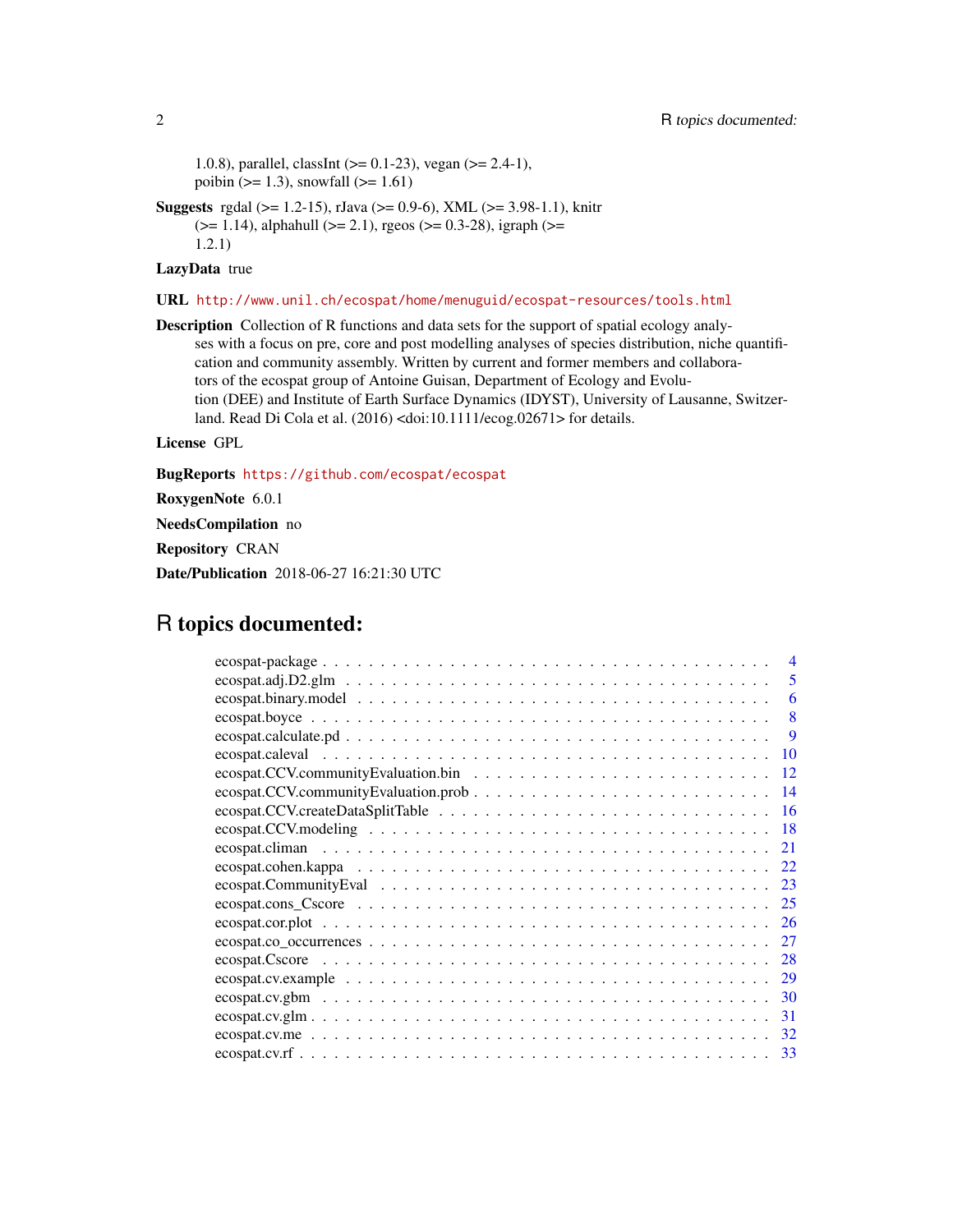|                                                                                                                      | 34       |
|----------------------------------------------------------------------------------------------------------------------|----------|
|                                                                                                                      | 35       |
|                                                                                                                      | 36       |
|                                                                                                                      | 38       |
|                                                                                                                      | 41       |
|                                                                                                                      | 44       |
|                                                                                                                      | 46       |
| $ecospat.grid. clim. dyn \dots \dots \dots \dots \dots \dots \dots \dots \dots \dots \dots \dots \dots \dots \dots$  | 48       |
|                                                                                                                      | 51       |
|                                                                                                                      | 53       |
|                                                                                                                      | 54       |
|                                                                                                                      | 55       |
|                                                                                                                      | 56       |
|                                                                                                                      | 57       |
|                                                                                                                      | 59       |
|                                                                                                                      | 60       |
|                                                                                                                      | 61       |
|                                                                                                                      | 62       |
|                                                                                                                      | 63       |
|                                                                                                                      | 64       |
|                                                                                                                      | 66       |
|                                                                                                                      | 67       |
|                                                                                                                      | 68       |
|                                                                                                                      | 69       |
|                                                                                                                      | 71       |
|                                                                                                                      | 72       |
|                                                                                                                      | 73       |
|                                                                                                                      | 75       |
|                                                                                                                      | 76       |
|                                                                                                                      | 77       |
|                                                                                                                      | 78       |
|                                                                                                                      | 79       |
|                                                                                                                      | 80       |
|                                                                                                                      | 81       |
|                                                                                                                      | 81       |
|                                                                                                                      |          |
|                                                                                                                      |          |
|                                                                                                                      |          |
|                                                                                                                      | 88<br>89 |
| $ecospat. recstrat\_prop \ldots \ldots \ldots \ldots \ldots \ldots \ldots \ldots \ldots \ldots \ldots \ldots \ldots$ |          |
| ecospat.recstrat_regl                                                                                                | 90       |
|                                                                                                                      | 91       |
|                                                                                                                      | 92       |
|                                                                                                                      | 93       |
|                                                                                                                      | 94       |
|                                                                                                                      | 98       |
|                                                                                                                      | 99       |
|                                                                                                                      |          |
|                                                                                                                      |          |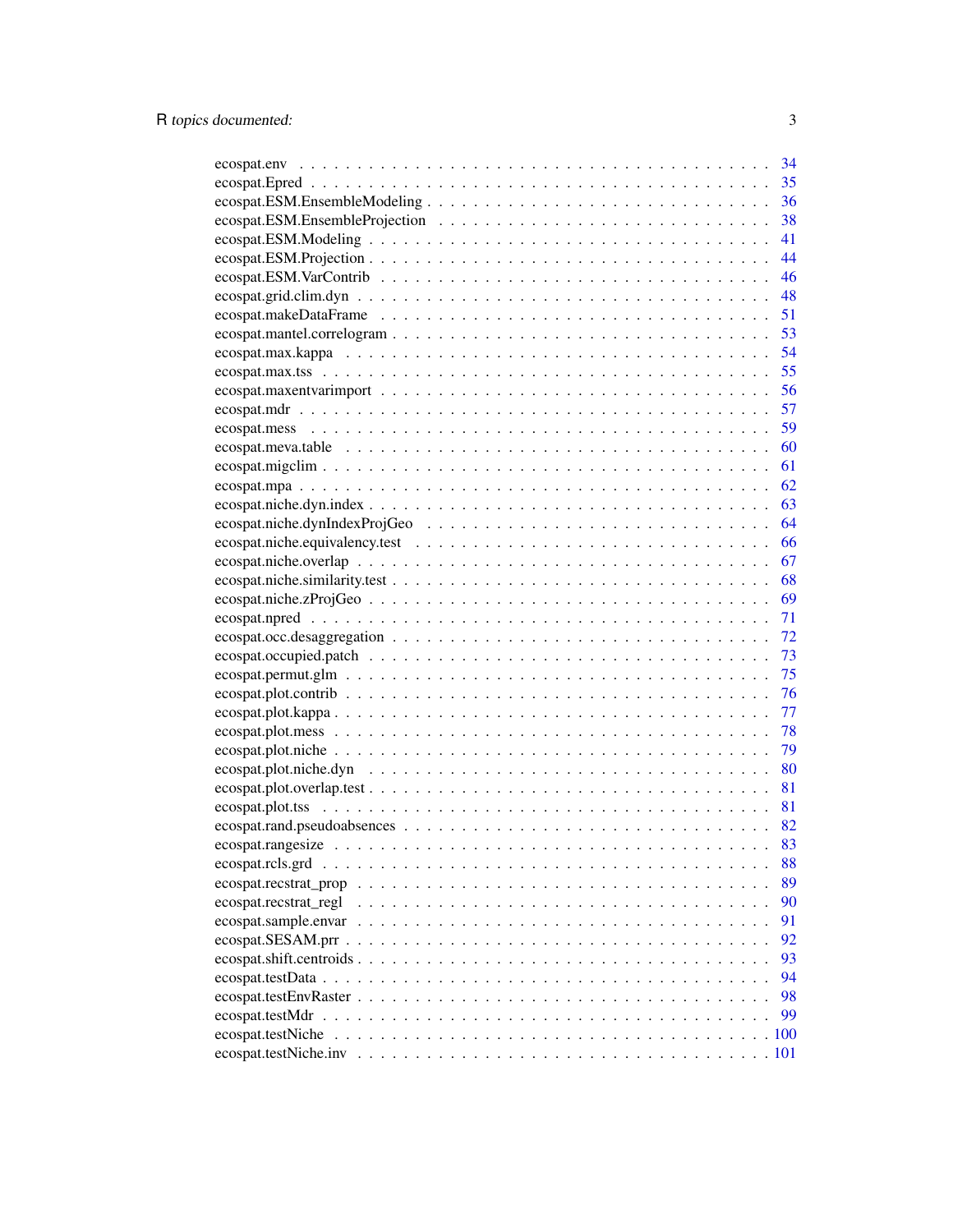# <span id="page-3-0"></span>4 ecospat-package

| Index |  |  |  |  |  |  |  |  |  |  |  |  |  |  |  | 106 |
|-------|--|--|--|--|--|--|--|--|--|--|--|--|--|--|--|-----|
|       |  |  |  |  |  |  |  |  |  |  |  |  |  |  |  |     |
|       |  |  |  |  |  |  |  |  |  |  |  |  |  |  |  |     |
|       |  |  |  |  |  |  |  |  |  |  |  |  |  |  |  |     |
|       |  |  |  |  |  |  |  |  |  |  |  |  |  |  |  |     |

ecospat-package *Spatial Ecology Miscellaneous Methods*

#### Description

Collection of methods, utilities and data sets for the support of spatial ecology analyses with a focus on pre-, core and post- modelling analyses of species distribution, niche quantification and community assembly. The ecospat package was written by current and former members and collaborators of the ecospat group of Antoine Guisan, Department of Ecology and Evolution (DEE) & Institute of Earth Surface Dynamics (IDYST), University of Lausanne, Switzerland.

#### Pre-modelling:

- Spatial autocorrelation:[ecospat.mantel.correlogram](#page-52-1)
- Variable selection: [ecospat.npred](#page-70-1)
- Climate Analalogy: [ecospat.climan,](#page-20-1) [ecospat.mess,](#page-58-1) [ecospat.plot.mess](#page-77-1)
- Phylogenetic diversity measures: [ecospat.calculate.pd](#page-8-1)
- Biotic Interactions: [ecospat.cons\\_Cscore,](#page-24-1) [ecospat.Cscore,](#page-27-1) [ecospat.co\\_occurrences](#page-26-1)
- Minimum Dispersal routes: [ecospat.mdr](#page-56-1)
- . Niche Quantification: [ecospat.grid.clim.dyn,](#page-47-1) [ecospat.niche.equivalency.test,](#page-65-1) ecospat.niche.similari
- Data Preparation: [ecospat.caleval,](#page-9-1) [ecospat.cor.plot,](#page-25-1) [ecospat.makeDataFrame,](#page-50-1) ecospat.occ.desaggregat

#### Core Niche Modelling:

- . Model evaluation: [ecospat.cv.glm,](#page-30-1) [ecospat.permut.glm,](#page-74-1) [ecospat.cv.gbm,](#page-29-1) [ecospat.cv.me,](#page-31-1) ecospat.cv.rf
- Spatial predictions and projections: [ecospat.ESM.Modeling,](#page-40-1) [ecospat.ESM.EnsembleModeling,](#page-35-1) ecospat.ESM.Pro
- Variable Importance: [ecospat.maxentvarimport,](#page-55-1) [ecospat.ESM.VarContrib](#page-45-1)

#### Post Modelling:

- Variance Partition: [ecospat.varpart](#page-103-1)
- Spatial predictions of species assemblages: [ecospat.cons\\_Cscore](#page-24-1)
- Range size quantification: [ecospat.rangesize,](#page-82-1) [ecospat.occupied.patch](#page-72-1)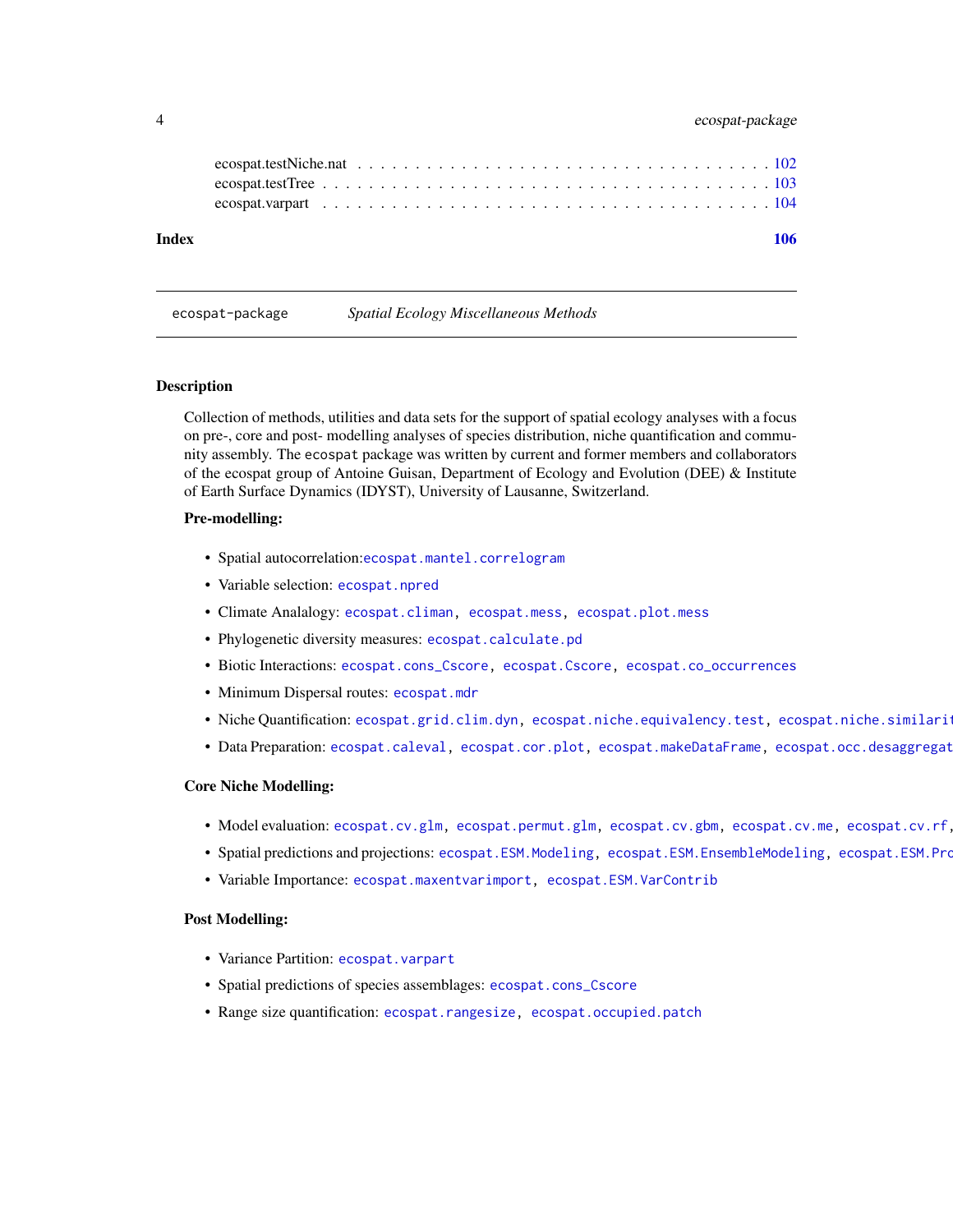#### <span id="page-4-1"></span><span id="page-4-0"></span>**Description**

This function is used for calculating an adjusted D2 from a calibrated GLM object

#### Usage

```
ecospat.adj.D2.glm(glm.obj)
```
#### Arguments

glm.obj Any calibrated GLM object with a binomial error distribution

# Details

This function takes a calibrated GLM object with a binomial error distribution and returns an evaluation of the model fit. The measure of the fit of the models is expressed as the percentage of explained deviance adjusted by the number of degrees of freedom used (similar to the adjusted-R2 in the case of Least-Square regression; see Weisberg 1980) and is called the adjusted-D2 (see guisan and Zimmermann 2000 for details on its calculation).

# Value

Returns an adjusted D square value (proportion of deviance accounted for by the model).

#### Author(s)

Christophe Randin <christophe.randin@unibas.ch> and Antoine Guisan <antoine.guisan@unil.ch>

#### References

Weisberg, S. 1980. Applied linear regression. Wiley.

Guisan, A., S.B. Weiss and A.D. Weiss. 1999. GLM versus CCA spatial modeling of plant species distribution. *Plant Ecology*, 143, 107-122.

Guisan, A. and N.E. Zimmermann. 2000. Predictive habitat distribution models in ecology. *Ecol. Model.*, 135, 147-186.

#### Examples

```
data(ecospat.testData)
glm.obj<-glm(Achillea_millefolium~ddeg+mind+srad+slp+topo,
family = binomial, data=ecospat.testData)
```
ecospat.adj.D2.glm(glm.obj)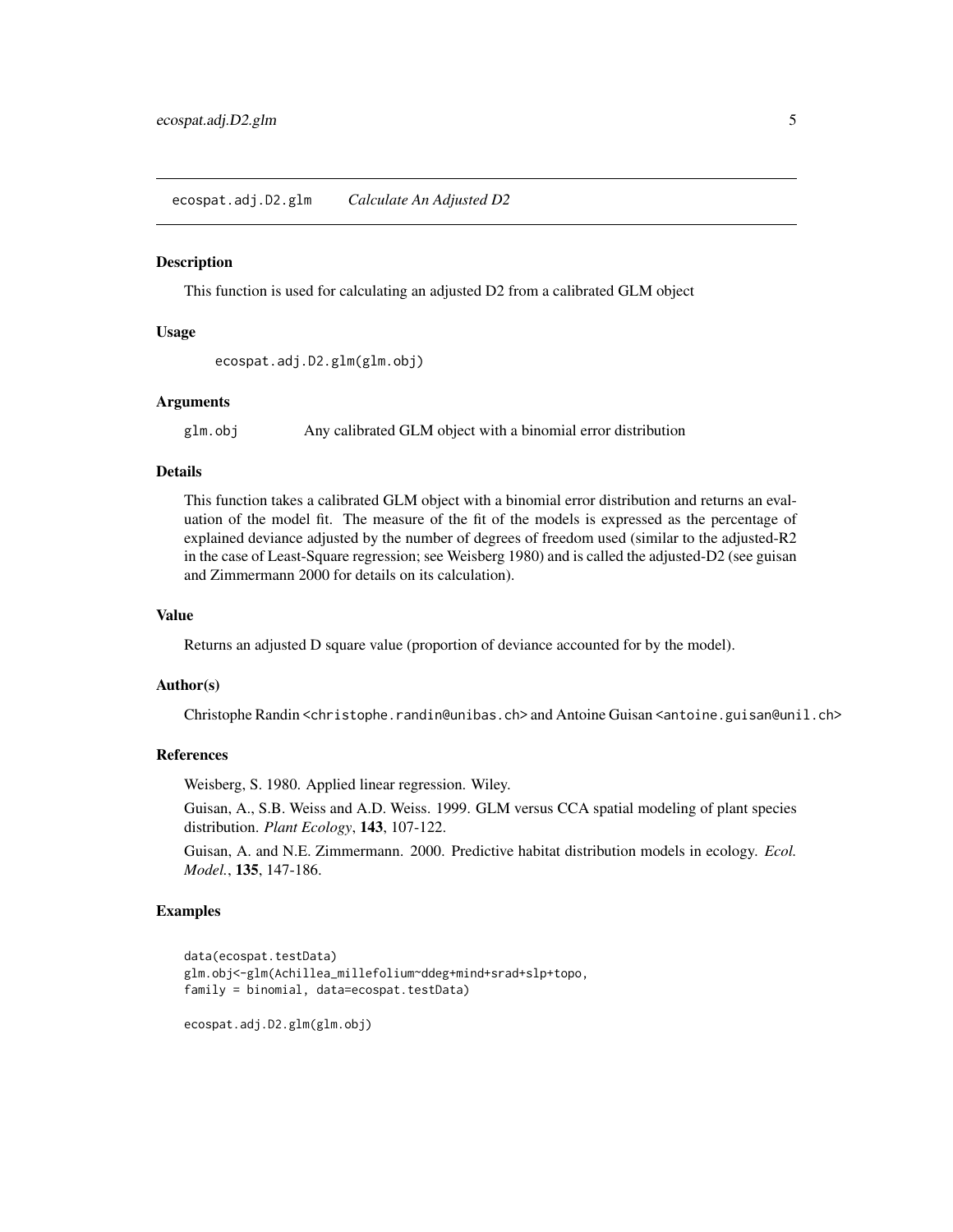<span id="page-5-1"></span><span id="page-5-0"></span>ecospat.binary.model *Generate Binary Models*

#### **Description**

Generate a binary map from a continuous model prediction.

#### Usage

ecospat.binary.model (Pred, Threshold)

#### Arguments

| Pred      | RasterLayer predicted suitabilities from a SDM prediction.                                                                                                                   |
|-----------|------------------------------------------------------------------------------------------------------------------------------------------------------------------------------|
| Threshold | A threshold to convert continuous maps into binary maps (e.g. the output of<br>the function ecospat.mpa() or use the optimal.thresholds from Presence-<br>Absence R package. |

#### Details

This function generates a binary model prediction (presence/absence) from an original model applying a threshold. The threshold could be arbitrary, or be based on the maximum acceptable error of false negatives (i.e. percentage of the presence predicted as absences, omission error).

# Value

The binary model prediction (presence/absence).

# Author(s)

Ruben G. Mateo <rubeng.mateo@gmail.com> with contributions of Frank Breiner <frank.breiner@wsl.ch>

#### References

Fielding, A.H. and J.F. Bell. 1997. A review of methods for the assessment of prediction errors in conservation presence/absence models. *Environmental Conservation*, 24: 38-49.

Engler, R., A Guisan and L. Rechsteiner. 2004. An improved approach for predicting the distribution of rare and endangered species from occurrence and pseudo-absence data. *Journal of Applied Ecology*, 41, 263-274.

Liu, C., Berry, P. M., Dawson, T. P. and R. G. Pearson. 2005. Selecting thresholds of occurrence in the prediction of species distributions. *Ecography*, 28, 385-393.

Jimenez-Valverde, A. and J.M.Lobo. 2007. Threshold criteria for conversion of probability of species presence to either-or presence-absence. *Acta oecologica*, 31, 361-369.

Liu, C., White, M. and G. Newell. 2013. Selecting thresholds for the prediction of species occurrence with presence-only data. *J. Biogeogr.*, 40, 778-789.

Freeman, E.A. and G.G. Moisen. 2008. A comparison of the performance of threshold criteria for binary classification in terms of predicted prevalence and kappa. *Ecological Modelling*, 217, 48-58.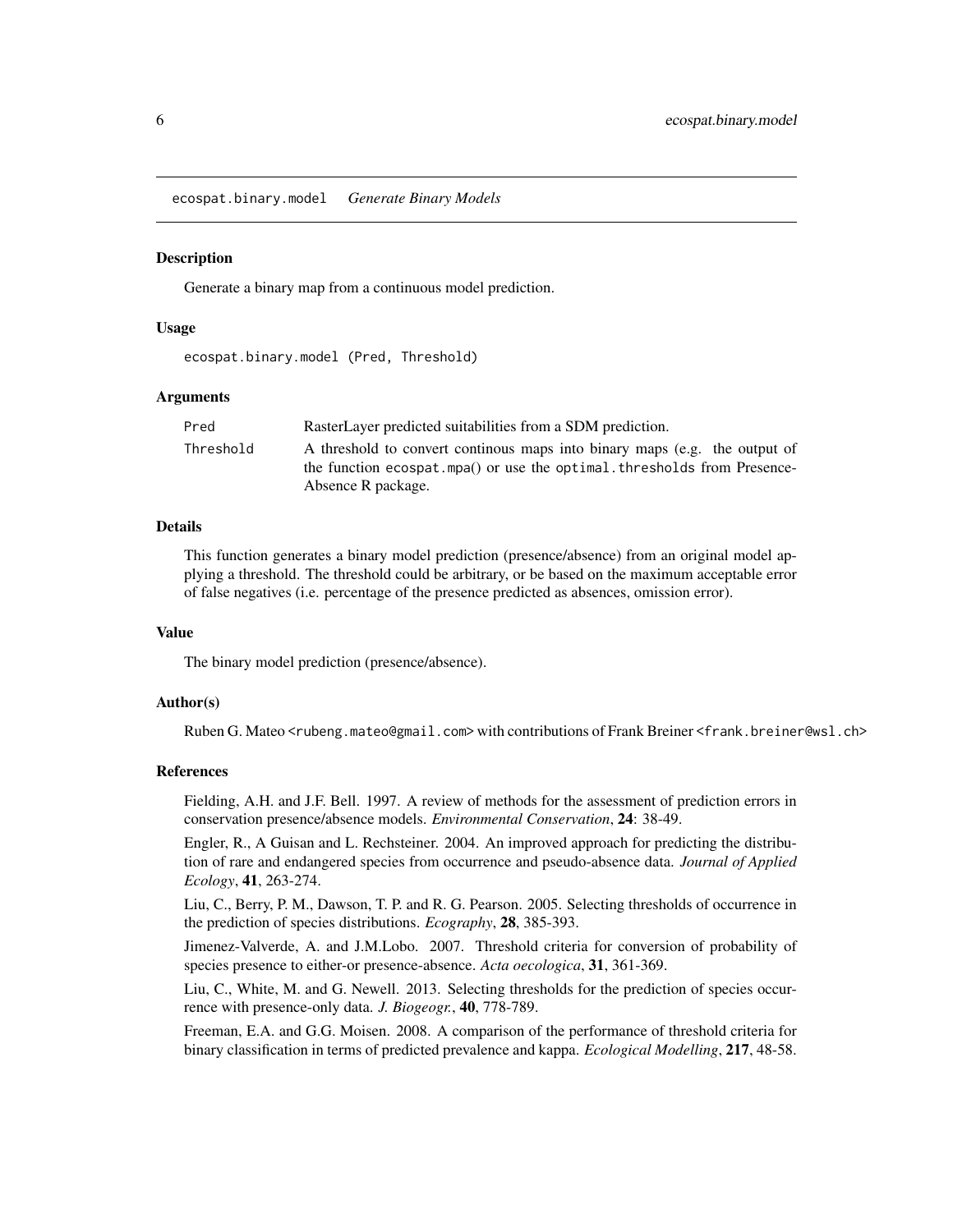```
ecospat.binary.model 7 7
```
## End(Not run)

#### See Also

[ecospat.mpa](#page-61-1), [optimal.thresholds](#page-0-0)

# Examples

```
## Not run:
library(raster)
library(dismo)
### make a maxent model
# copy maxent.jar file in the right folder
path.from<-system.file("extdata", "maxent.txt", package="ecospat")
path.to <- paste0(system.file(package="dismo"), "/java/maxent.txt")
path.to.renamed <- paste0(system.file(package="dismo"), "/java/maxent.jar")
file.copy(path.from,path.to,overwrite = TRUE)
file.rename(path.to, path.to.renamed)
if (file.exists(path.to.renamed) & require(rJava)) {
  # get predictor variables
  fnames <- list.files(path=paste(system.file(package="dismo"), '/ex', sep=''),
                     pattern='grd', full.names=TRUE )
  predictors <- stack(fnames)
  #plot(predictors)
  # file with presence points
  occurence <- paste(system.file(package="dismo"), '/ex/bradypus.csv', sep='')
  occ <- read.table(occurence, header=TRUE, sep=',')[,-1]
  colnames(occ) \leq c("x","y")
  occ <- ecospat.occ.desaggregation(occ,min.dist=1)
  # fit a domain model, biome is a categorical variable
  me <- maxent(predictors, occ, factors='biome')
  # predict to entire dataset
  pred <- predict(me, predictors)
  plot(pred)
  points(occ)
}
### convert suitability to binary map
mpa.cutoff <- ecospat.mpa(pred,occ,perc = 0.9) # 90 percent of the presences encompassed
pred.bin.mpa <- ecospat.binary.model(pred,mpa.cutoff)
plot(pred.bin.mpa)
points(occ)
```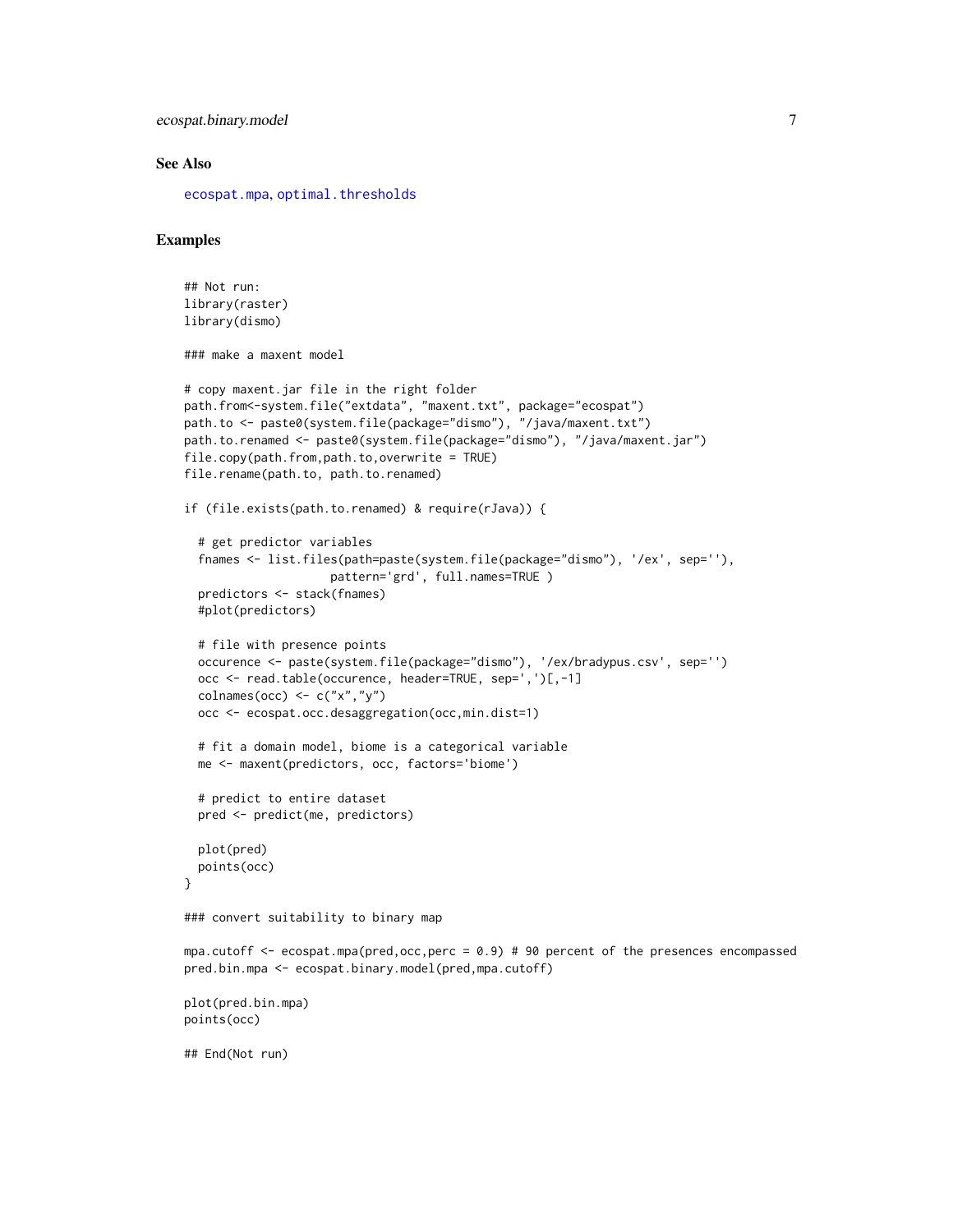#### <span id="page-7-1"></span><span id="page-7-0"></span>Description

Calculate the Boyce index as in Hirzel et al. (2006). The Boyce index is used to assess model performance.

#### Usage

```
ecospat.boyce (fit, obs, nclass=0, window.w="default", res=100, PEplot = TRUE)
```
#### Arguments

| fit      | A vector or Raster-Layer containing the predicted suitability values                                                                               |
|----------|----------------------------------------------------------------------------------------------------------------------------------------------------|
| obs      | A vector containing the predicted suitability values or xy-coordinates (if "fit" is<br>a Raster-Layer) of the validation points (presence records) |
| nclass   | The number of classes or vector with class thresholds. If nclass=0, the Boyce<br>index is calculated with a moving window (see next parameters)    |
| window.w | The width of the moving window (by default 1/10 of the suitability range)                                                                          |
| res      | The resolution of the moving window (by default 100 focals)                                                                                        |
| PEplot   | If true, plot the predicted to expected ratio along the suitability class                                                                          |

# Details

The Boyce index only requires presences and measures how much model predictions differ from random distribution of the observed presences across the prediction gradients (Boyce et al. 2002). It is thus the most appropriate metric in the case of presence-only models. It is continuous and varies between -1 and +1. Positive values indicate a model which present predictions are consistent with the distribution of presences in the evaluation dataset, values close to zero mean that the model is not different from a random model, negative values indicate counter predictions, i.e., predicting poor quality areas where presences are more frequent (Hirzel et al. 2006).

#### Value

Returns the predicted-to-expected ratio for each class-interval: F.ratio

Returns the Boyce index value: Spearman.cor

Creates a graphical plot of the predicted to expected ratio along the suitability class

# Author(s)

Blaise Petitpierre <br/>bpetitpierre@gmail.com> and Frank Breiner <frank.breiner@unil.ch>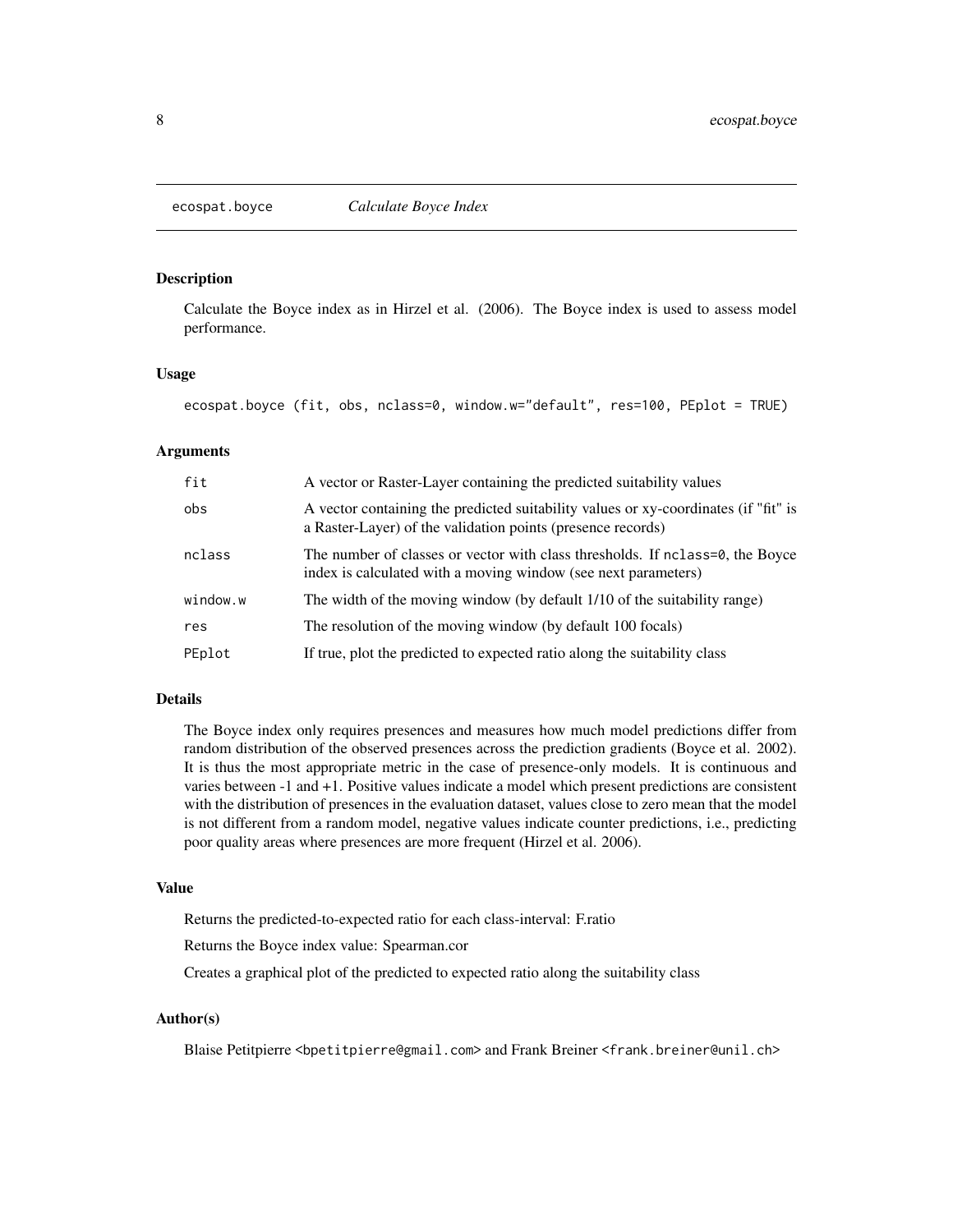# <span id="page-8-0"></span>References

Boyce, M.S., P.R. Vernier, S.E. Nielsen and F.K.A. Schmiegelow. 2002. Evaluating resource selection functions. *Ecol. Model.*, 157, 281-300.

Hirzel, A.H., G. Le Lay, V. Helfer, C. Randin and A. Guisan. 2006. Evaluating the ability of habitat suitability models to predict species presences. *Ecol. Model.*, 199, 142-152.

# Examples

```
obs <- (ecospat.testData$glm_Saxifraga_oppositifolia
[which(ecospat.testData$Saxifraga_oppositifolia==1)])
ecospat.boyce (fit = ecospat.testData$glm_Saxifraga_oppositifolia , obs, nclass=0,
```
window.w="default", res=100, PEplot = TRUE)

<span id="page-8-1"></span>ecospat.calculate.pd *Calculate Phylogenetic Diversity Measures*

# Description

Calculate all phylogenetic diversity measures listed in Schweiger et al., 2008 (see full reference below).

#### Usage

```
ecospat.calculate.pd (tree, data, method="spanning", type="clade", root=FALSE,
average=FALSE, verbose=TRUE)
```
# Arguments

| tree    | The phylogenetic tree                                                                                                                                                   |
|---------|-------------------------------------------------------------------------------------------------------------------------------------------------------------------------|
| data    | A presence or absence (binary) matrix for each species (columns) in each loca-<br>tion or grid cell (rows)                                                              |
| method  | The method to use. Options are "pairwise", "topology", and "spanning". Default<br>is "spanning".                                                                        |
| type    | Phylogenetic measure from those listed in Schweiger et al 2008. Options are<br>"Q", "P", "W", "clade", "species", "J", "F", "AvTD", "TTD", "Dd". Default is<br>"clade". |
| root    | Phylogenetic diversity can either be rooted or unrooted. Details in Schweiger et<br>al 2008. Default is FALSE.                                                          |
| average | Phylogenetic diversity can either be averaged or not averaged. Details in Schweiger<br>et al 2008. Default is FALSE.                                                    |
| verbose | Boolean indicating whether to print progress output during calculation. Default<br>is TRUE.                                                                             |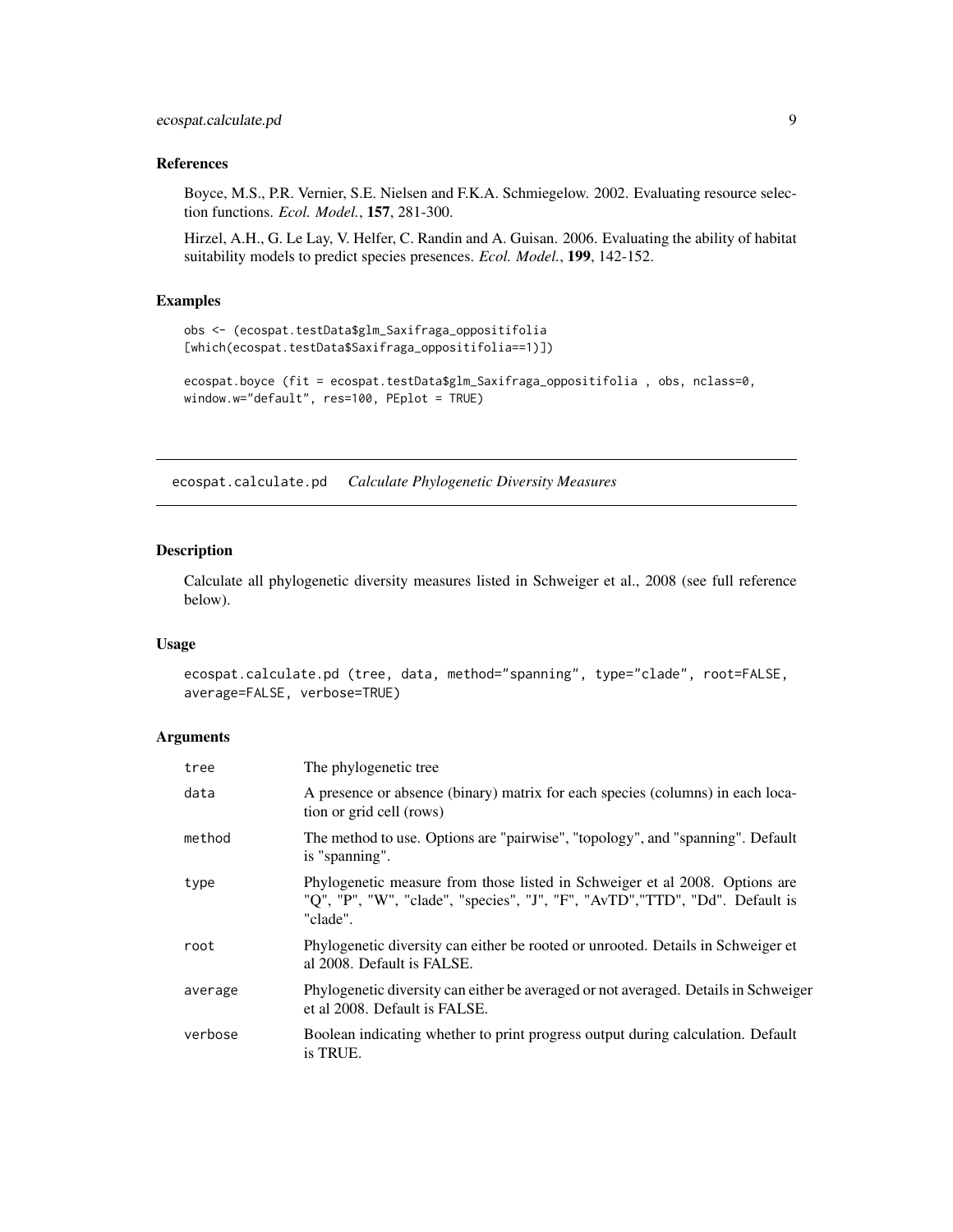# <span id="page-9-0"></span>Details

Given a phylogenetic tree and a presence/absence matrix this script calculates phylogenetic diversity of a group of species across a given set of grid cells or locations. The library "ape" is required to read the tree in R. Command is "read.tree" or "read.nexus". Options of type: "P" is a normalized mearure of "Q". "clade" is "PDnode" when root= FALSE, and is "PDroot" ehn root =TRUE. "species" is "AvPD".

# Value

This function returns a list of phylogenetic diversity values for each of the grid cells in the presence/absence matrix

#### Author(s)

Nicolas Salamin <nicolas.salamin@unil.ch> and Dorothea Pio <Dorothea.Pio@fauna-flora.org>

#### References

Schweiger, O., S. Klotz, W. Durka and I. Kuhn. 2008. A comparative test of phylogenetic diversity indices. *Oecologia*, 157, 485-495.

Pio, D.V., O. Broennimann, T.G. Barraclough, G. Reeves, A.G. Rebelo, W. Thuiller, A. Guisan and N. Salamin. 2011. Spatial predictions of phylogenetic diversity in conservation decision making. *Conservation Biology*, 25, 1229-1239.

Pio, D.V., R. Engler, H.P. Linder, A. Monadjem, F.P.D. Cotterill, P.J. Taylor, M.C. Schoeman, B.W. Price, M.H. Villet, G. Eick, N. Salamin and A. Guisan. 2014. Climate change effects on animal and plant phylogenetic diversity in southern Africa. *Global Change Biology*, 20, 1538-1549.

### Examples

```
fpath <- system.file("extdata", "ecospat.testTree.tre", package="ecospat")
tree <-read.tree(fpath)
data <- ecospat.testData[9:52]
pd <- ecospat.calculate.pd(tree, data, method = "spanning", type = "species", root = FALSE,
average = FALSE, verbose = TRUE)
plot(pd)
```
<span id="page-9-1"></span>ecospat.caleval *Calibration And Evaluation Dataset*

# **Description**

Generate an evaluation and calibration dataset with a desired ratio of disaggregation.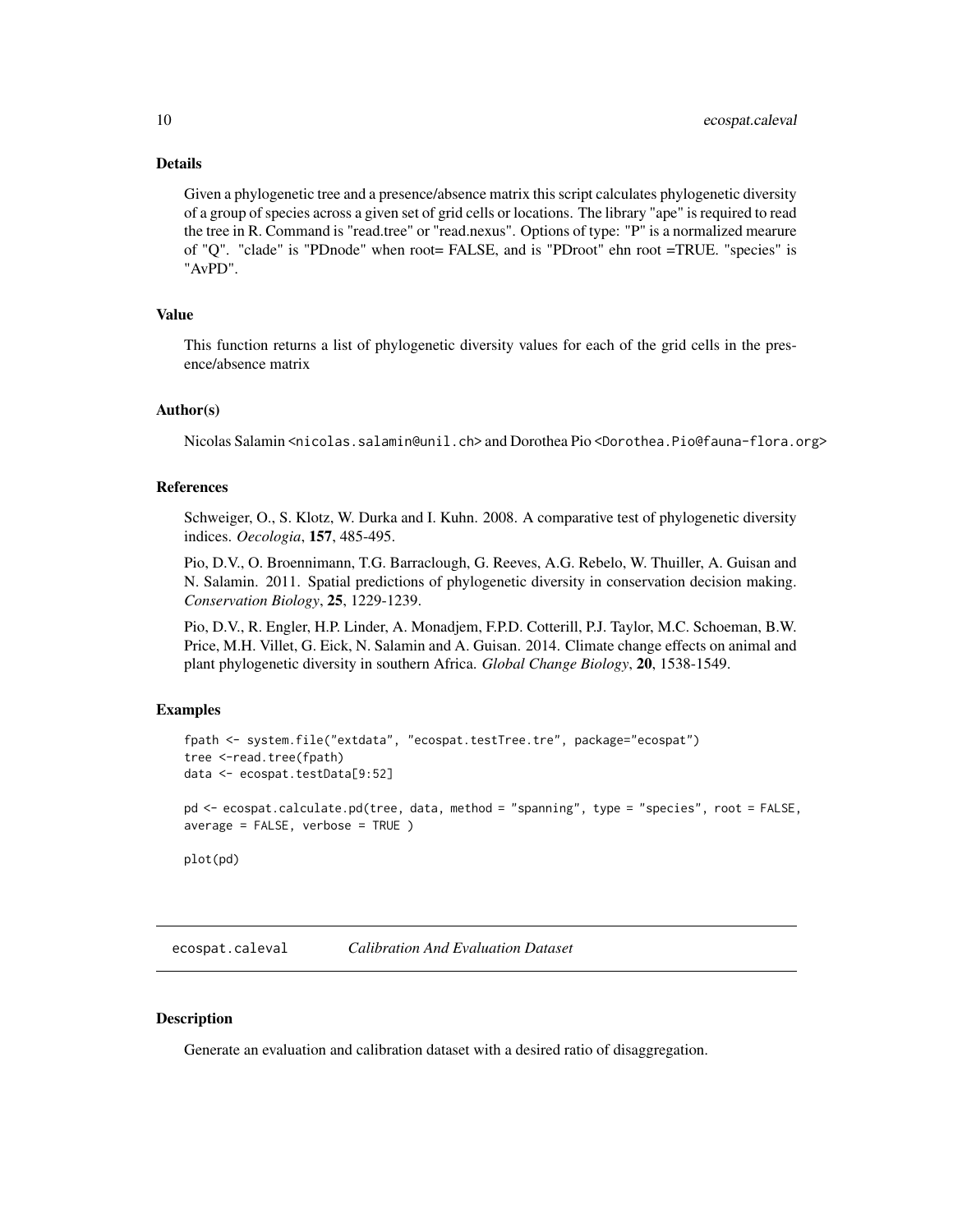# ecospat.caleval 11

# Usage

```
ecospat.caleval (data, xy, row.num=1:nrow(data), nrep=1, ratio=0.7,
disaggregate=0, pseudoabs=0, npres=0, replace=FALSE)
```
# Arguments

| data         | A vector with presence-absence $(0-1)$ data for one species.                                                                     |
|--------------|----------------------------------------------------------------------------------------------------------------------------------|
| хy           | The x and y coordinates of the projection dataset.                                                                               |
| row.num      | Row original number                                                                                                              |
| nrep         | Number of repetitions                                                                                                            |
| ratio        | Ratio of disaggregation                                                                                                          |
| disaggregate | Minimum distance of disaggregation (has to be in the same scale as xy)                                                           |
| pseudoabs    | Number of pseudoabsences                                                                                                         |
| npres        | To select a smaller number of presences from the dataset to be subsetted. The<br>maximum number is the total number of presences |
| replace      | F to replace de pseudoabsences                                                                                                   |

# Details

This functions generates two list, one with the calibration or training dataset and other list with the evaluation or testing dataset disaggregated with a minimum distance.

# Value

```
list("eval"=eval,"cal"=cal))
```
# Author(s)

Blaise Petitpierre <bpetitpierre@gmail.com>

# Examples

```
data <- ecospat.testData
caleval <- ecospat.caleval (data = ecospat.testData[53], xy = data[2:3], row.num = 1:nrow(data),
nrep = 2, ratio = 0.7, disaggregate = 0.2, pseudoabs = 100, npres = 10, replace = FALSE)
caleval
```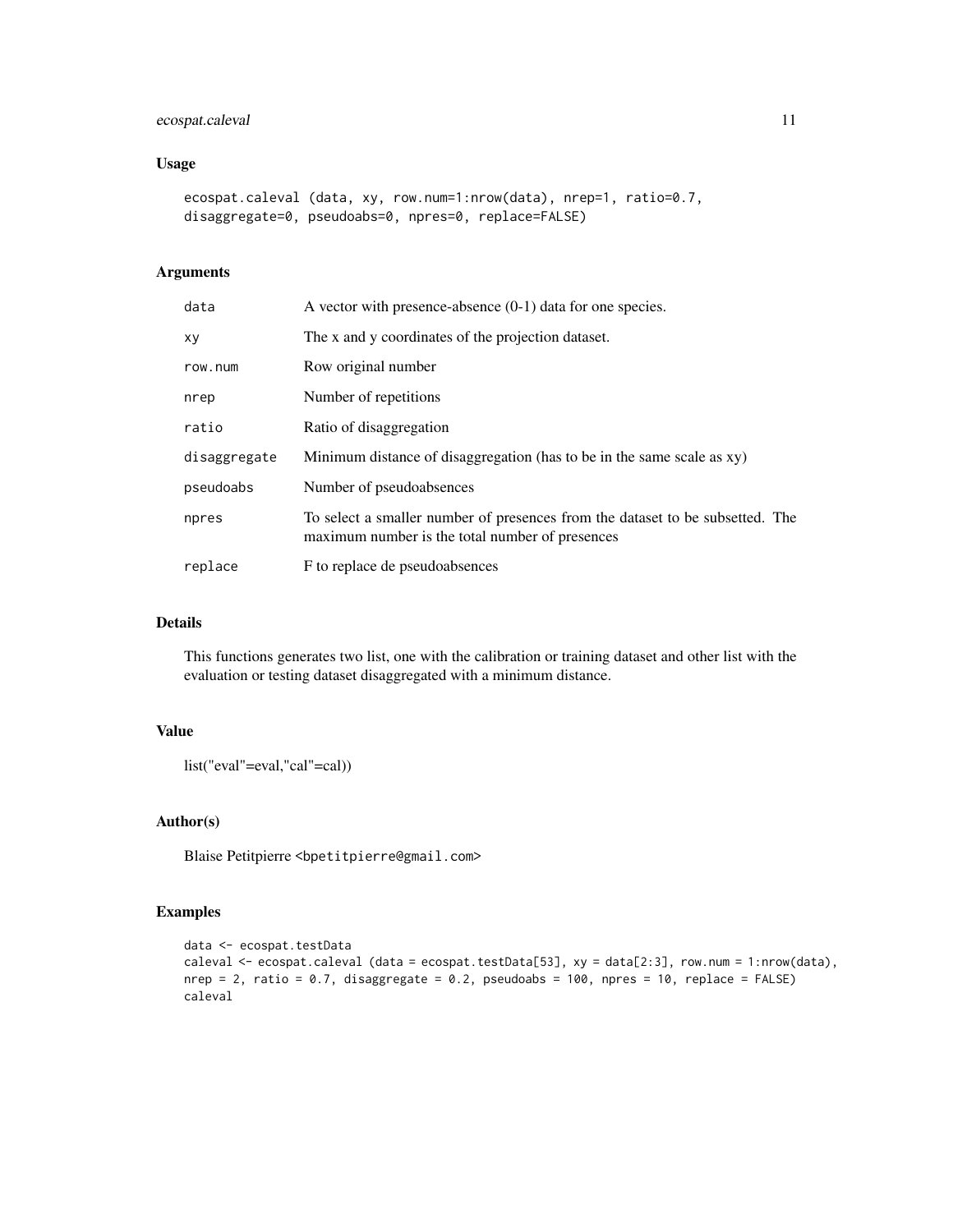<span id="page-11-1"></span><span id="page-11-0"></span>ecospat.CCV.communityEvaluation.bin

*Calculates a range of community evaluation metrics based on different thresholding techniques.*

# Description

The function uses the output of [ecospat.CCV.modeling](#page-17-1) to calculate a range of community evaluation metrics based on a selection of thresholding techniques both for the calibration data and independent evaluation data.

#### Usage

```
ecospat.CCV.communityEvaluation.bin(ccv.modeling.data,
                                 thresholds= c('MAX.KAPPA', 'MAX.ROC','PS_SDM'),
                                 community.metrics=c('SR.deviation','Sorensen'),
                                    parallel=TRUE,
                                     cpus=4,
                                     fix.threshold=0.5,
                                    MCE=5,
                                    MEM=NULL)
```
#### Arguments

| ccv.modeling.data                                                                                                                                             |
|---------------------------------------------------------------------------------------------------------------------------------------------------------------|
| a 'ccv.modeling.data' object returned by ecospat.CCV.modeling                                                                                                 |
| a selection of thresholds ('FIXED', 'MAX.KAPPA', 'MAX.ACCURACY', 'MAX.TSS', 'SENS_SPEC', 'MA<br>to be calculated and applied for the model evaluation.        |
| community.metrics                                                                                                                                             |
| a selection of community evaluation metrics ('SR. deviation', 'community. AUC', 'community. over<br>to be calculated for each seleted thresholding technique. |
| should parallel computing be allowed (TRUE/FALSE)                                                                                                             |
| number of cpus to use in parallel computing                                                                                                                   |
| fixed threshold to be used. Only gets used if thresholding technique FIXED is<br>selected.                                                                    |
| maximum omission error $(\%)$ allowed for the thresholding. Only gets used if<br>thresholding technique MCE is selected.                                      |
| a vetor with the species richness prediction of a MEM for each site. Only needed<br>if MEM is selected.                                                       |
|                                                                                                                                                               |

# Details

The function uses the probability output of the ecospat.CCV. modeling function and creates binary maps based on the selected thresholding methods. These binary maps are then used to calculate the selected community evaluation metrics both for the calibration and evaluation data of each modeling run.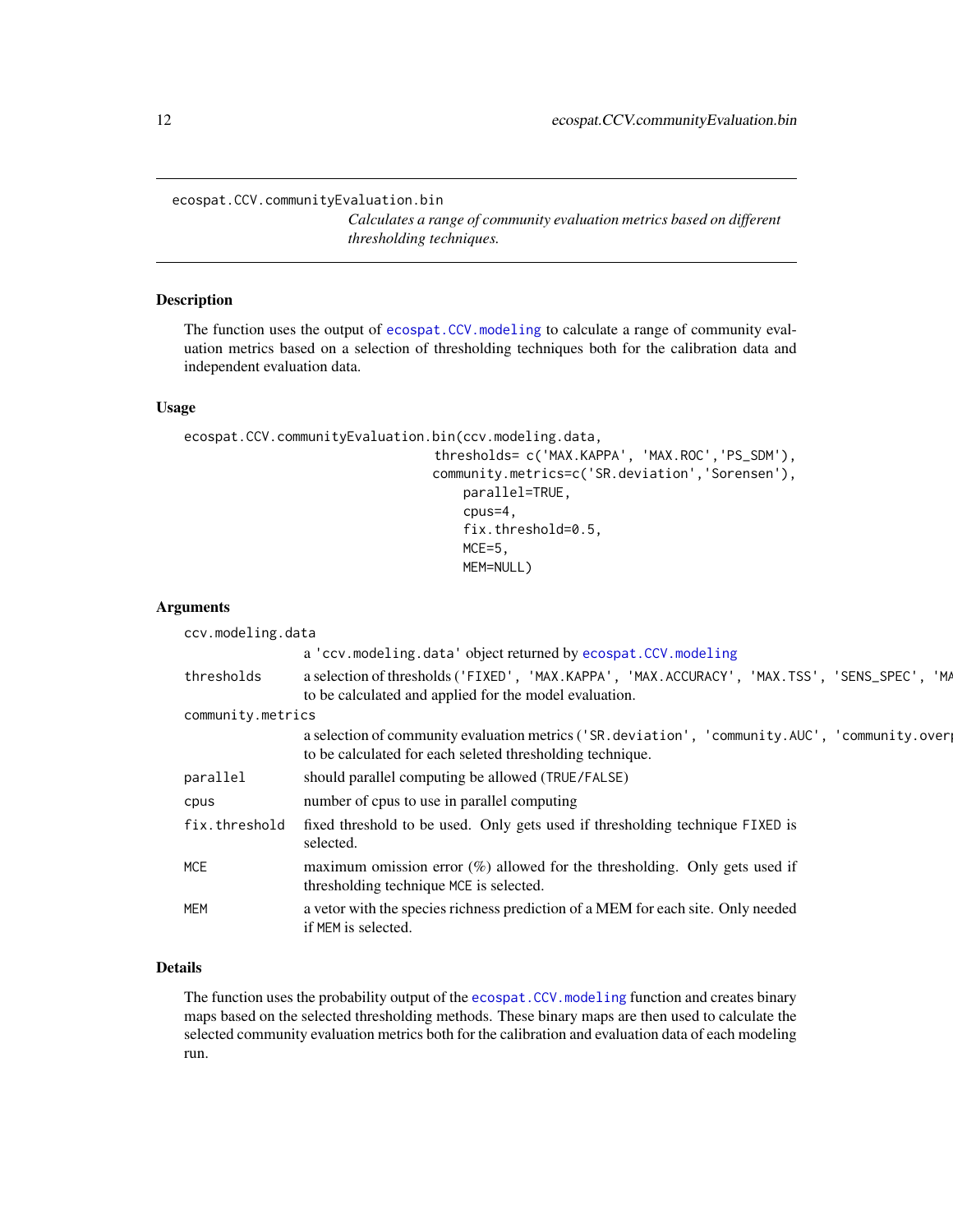#### Value

|             | DataSplitTable a matrix with TRUE/FALSE for each model run (TRUE=Calibration point, FALSE=Evaluation                                                           |
|-------------|----------------------------------------------------------------------------------------------------------------------------------------------------------------|
|             | point)                                                                                                                                                         |
|             | CommunityEvaluationMetrics.CalibrationSites                                                                                                                    |
|             | a 4-dimensional array containing the community evaluation metrics for the cal-                                                                                 |
|             | ibartion sites of each run (NA means that the site was used for evaluation)                                                                                    |
|             | CommunityEvaluationMetrics.EvaluationSites                                                                                                                     |
|             | a 4-dimensional array containing the community evaluation metrics for the eval-<br>uation sites of each run (NA means that the site was used for calibaration) |
| PA.allSites | a 4-dimensional array of the binary prediction for all sites and runs under the<br>different thresholding appraoches.                                          |

# Author(s)

Daniel Scherrer <daniel.j.a.scherrer@gmail.com>

#### References

Scherrer, D., D'Amen, M., Mateo, M.R.G., Fernandes, R.F. & Guisan , A. (2018) How to best threshold and validate stacked species assemblages? Community optimisation might hold the answer. Methods in Ecology and Evolution, in review

#### See Also

[ecospat.CCV.createDataSplitTable](#page-15-1); [ecospat.CCV.communityEvaluation.prob](#page-13-1)

# Examples

```
## Not run:
#Loading species occurence data and remove empty communities
data(ecospat.testData)
testData <- ecospat.testData[,c(24,34,43,45,48,53,55:58,60:63,65:66,68:71)]
sp.data <- testData[which(rowSums(testData)>0), sort(colnames(testData))]
#Loading environmental data
env.data <- ecospat.testData[which(rowSums(testData)>0),4:8]
#Coordinates for all sites
xy <- ecospat.testData[which(rowSums(testData)>0),2:3]
#Running all the models for all species
myCCV.Models <- ecospat.CCV.modeling(sp.data = sp.data,
                                     env.data = env.data,
                                     xy = xy,
                                     NbRunEval = 5,
                                     minNbPredictors = 10,
                                     VarImport = 3)
```
#Thresholding all the predictions and calculating the community evaluation metrics myCCV.communityEvaluation.bin <- ecospat.CCV.communityEvaluation.bin(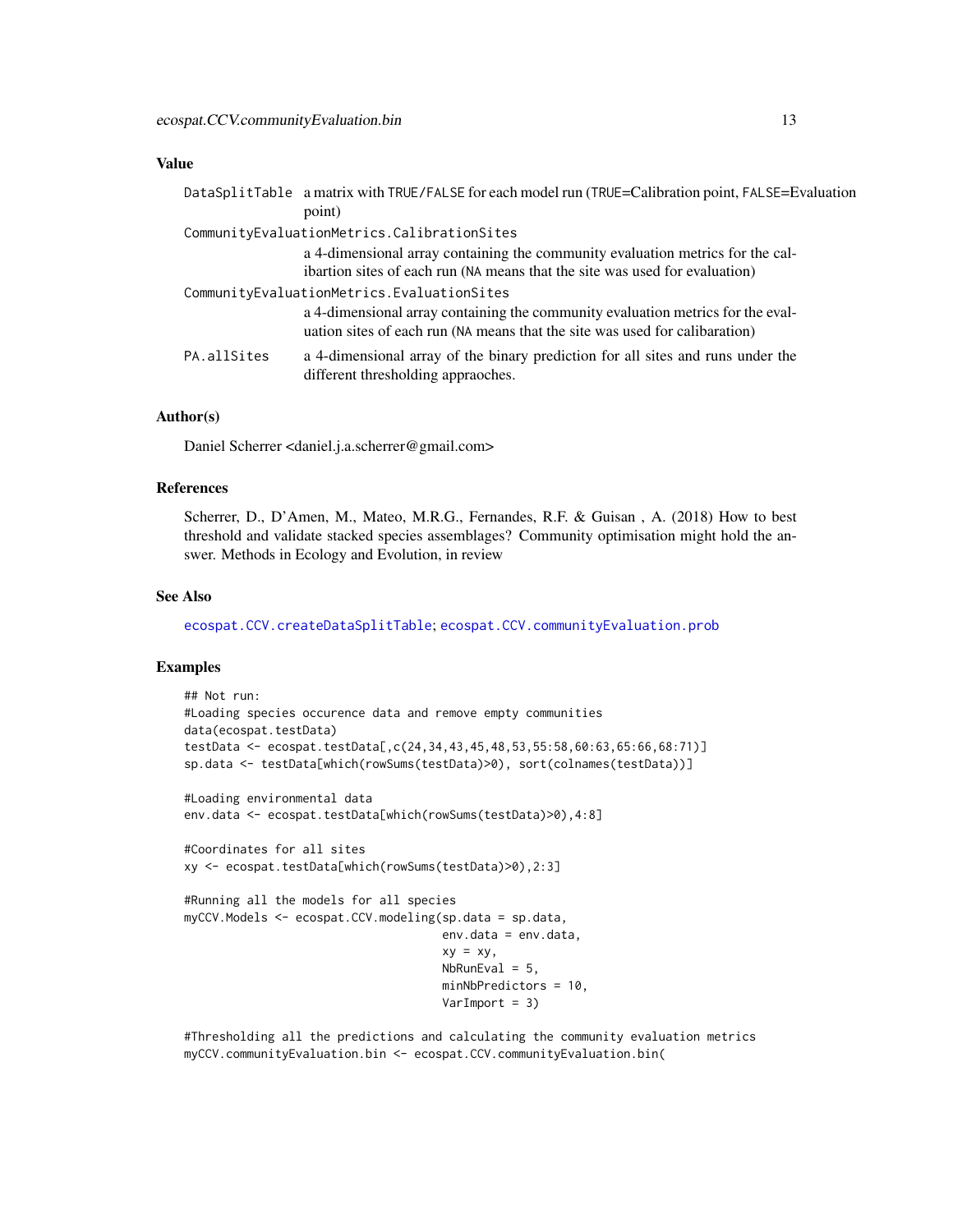```
ccv.modeling.data = myCCV.Models,
      thresholds = c('MAX.KAPPA', 'MAX.ROC','PS_SDM'),
     community.metrics= c('SR.deviation','Sorensen'),
     parallel = FALSE,
     cpus = 4)
## End(Not run)
```
<span id="page-13-1"></span>ecospat.CCV.communityEvaluation.prob

*Evaluates community predictions directly on the probabilities (i.e., threshold independent)*

#### Description

This function generates a number of community evaluation metrics directly based on the probability returned by the individual models. Instead of thresholding the predictions ([ecospat.CCV.communityEvaluation.bin](#page-11-1) this function directly uses the probability and compares its outcome to null models or average expectations.)

#### Usage

```
ecospat.CCV.communityEvaluation.prob(
      ccv.modeling.data,
    community.metrics=c('SR.deviation','community.AUC','probabilistic.Sorensen'),
      se.th=0.01,
      parallel = TRUE,
      cpus = 4)
```
# Arguments

| ccv.modeling.data |                                                                                                      |  |  |  |
|-------------------|------------------------------------------------------------------------------------------------------|--|--|--|
|                   | a 'ccv.modeling.data' object returned by ecospat.CCV.modeling                                        |  |  |  |
| community.metrics |                                                                                                      |  |  |  |
|                   | a selection of community metrics to calculate ('SR. deviation', 'community. AUC',<br>'probabilistic. |  |  |  |
| se.th             | the desired precission for the community metrics (standard error of the mean)                        |  |  |  |
| parallel          | should parallel computing be allowed (TRUE/FALSE)                                                    |  |  |  |
| cpus              | number of cpus to use in parallel computing                                                          |  |  |  |

# Value

|                                             | DataSplitTable a matrix with TRUE/FALSE for each model run (TRUE=Calibration point, FALSE=Evaluation |  |  |  |  |
|---------------------------------------------|------------------------------------------------------------------------------------------------------|--|--|--|--|
|                                             | point)                                                                                               |  |  |  |  |
| CommunityEvaluationMetrics.CalibrationSites |                                                                                                      |  |  |  |  |
|                                             | a 3-dimensional array containing the community evaluation metrics for the cal-                       |  |  |  |  |
|                                             | ibartion sites of each run (NA means that the site was used for evaluation)                          |  |  |  |  |

<span id="page-13-0"></span>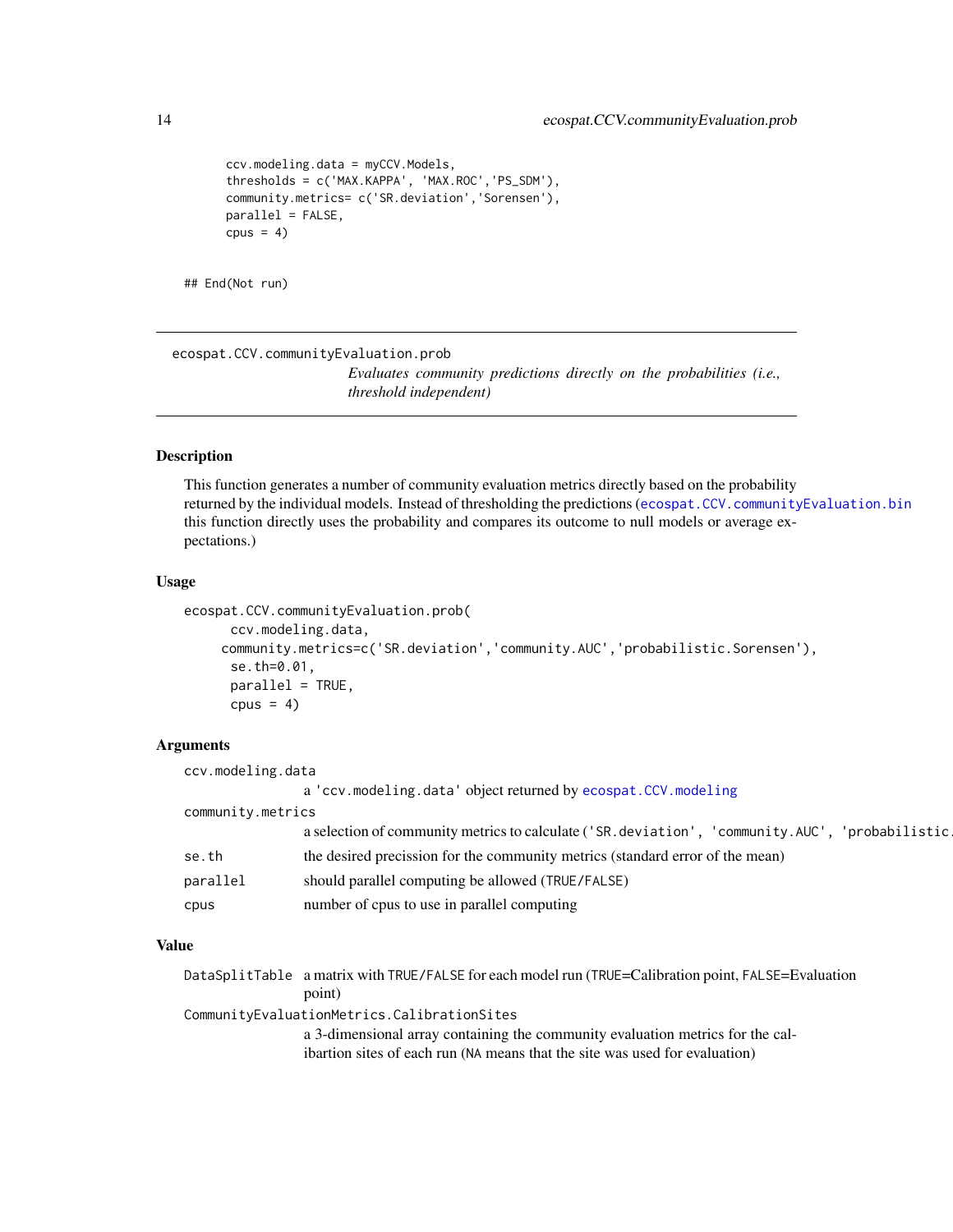#### CommunityEvaluationMetrics.EvaluationSites

a 3-dimensional array containing the community evaluation metrics for the evaluation sites of each run (NA means that the site was used for calibaration)

#### **Note**

If the community evaluation metric 'SR.deviation' is selected the returned tables will have the following columns:

- SR.obs = observed species richness,
- SR.mean = the predicted species richness (based on the probabilities assuming poission binomial distribution),
- SR.dev = the deviation of observed and predicted species richness,
- SR, sd = the standard deviation of the predicted species richness (based on the probabilities assuming poission binomial distribution),
- SR.prob = the probability that the observed species richness falls within the predicted species richness (based on the probabilities assuming poission binomial distribution),
- SR. imp.  $05 =$  improvement of species richness prediction over null-model 0.5,
- SR.imp.average.SR = improvement of species richness prediction over null-model average.SR and
- SR.imp.prevalence = improvement of species richness prediction over null-model prevalence.

If the community evalation metric community.AUC is selected the returned tables will have the following colums:

• Community. AUC = The AUC of ROC of a given site (in this case the ROC plot is community sensitiviy [percentage species predicted corretly present] vs 1 - community specificity [percentage of species predicted correctly absent])

If any of the other community evaluation metrics ('probabilistic.Sorensen', 'probabilistic.Jaccard', 'probabil is selected the returned tables will have the follwing colums:

- METRIC.mean = The average Sorensen/Jaccard/Simpson based on a number of random draws of the probabilities.
- METRIC. sd = The standard deviation of Sorensen/Jaccard/Simpson based on a number of random draws of the probabilities.
- METRIC.CI = The 95% confidence intervall of the average Sorensen/Jaccard/Simpson based on the standard deviation and number of draws. Should normally be  $\leq$  se. th.
- nb.it = number of draws used to estimate all the parameters. The draws stop as soon as the desired precission (se.th) is reached or the limit of allowed iterations (default=10'000).
- composition.imp.05 = improvement of species compostion prediction over the null-model 0.5.
- composition.imp.average.SR = improvement of the species composition prediction over the null-model average.SR.
- composition.imp.prevalence = improvement of the species composition prediction over the null-model prevalence.

For detailed descriptions of the null models see Scherrer et al. .....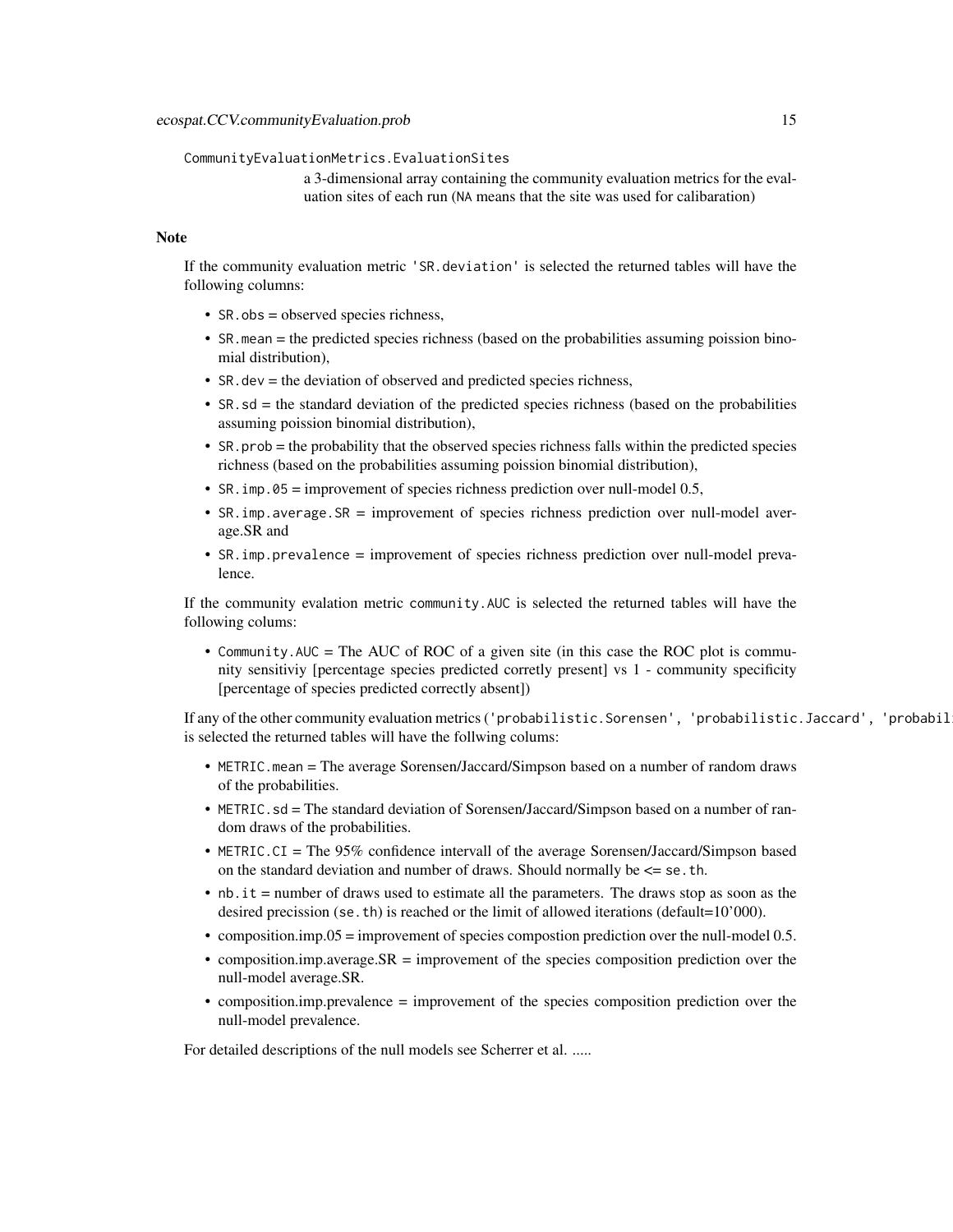#### <span id="page-15-0"></span>Author(s)

Daniel Scherrer <daniel.j.a.scherrer@gmail.com>

# See Also

[ecospat.CCV.createDataSplitTable](#page-15-1); [ecospat.CCV.communityEvaluation.bin](#page-11-1);

#### Examples

```
## Not run:
#Loading species occurence data and remove empty communities
data(ecospat.testData)
testData <- ecospat.testData[,c(24,34,43,45,48,53,55:58,60:63,65:66,68:71)]
sp.data <- testData[which(rowSums(testData)>0), sort(colnames(testData))]
#Loading environmental data
env.data <- ecospat.testData[which(rowSums(testData)>0),4:8]
#Coordinates for all sites
xy <- ecospat.testData[which(rowSums(testData)>0),2:3]
#Running all the models for all species
myCCV.Models <- ecospat.CCV.modeling(sp.data = sp.data,
                                     env.data = env.data,
                                     xy = xy,
                                     NbRunEval = 5,
                                     minNbPredictors = 10,
                                     VarImport = 3)#Calculating the probabilistic community metrics
myCCV.communityEvaluation.prob <- ecospat.CCV.communityEvaluation.prob(
     ccv.modeling.data = myCCV.Models,
     community.metrics = c('SR.deviation','community.AUC','probabilistic.Sorensen'),
     se.th = 0.02,
     parallel = FALSE,
     cpus = 4)
## End(Not run)
```
<span id="page-15-1"></span>ecospat.CCV.createDataSplitTable *Creates a DataSplitTable for usage in ecospat.ccv.modeling.*

# Description

Creates a DataSplitTable with calibration and evaluation data either for cross-validation or repeated split sampling at the community level (i.e., across all species).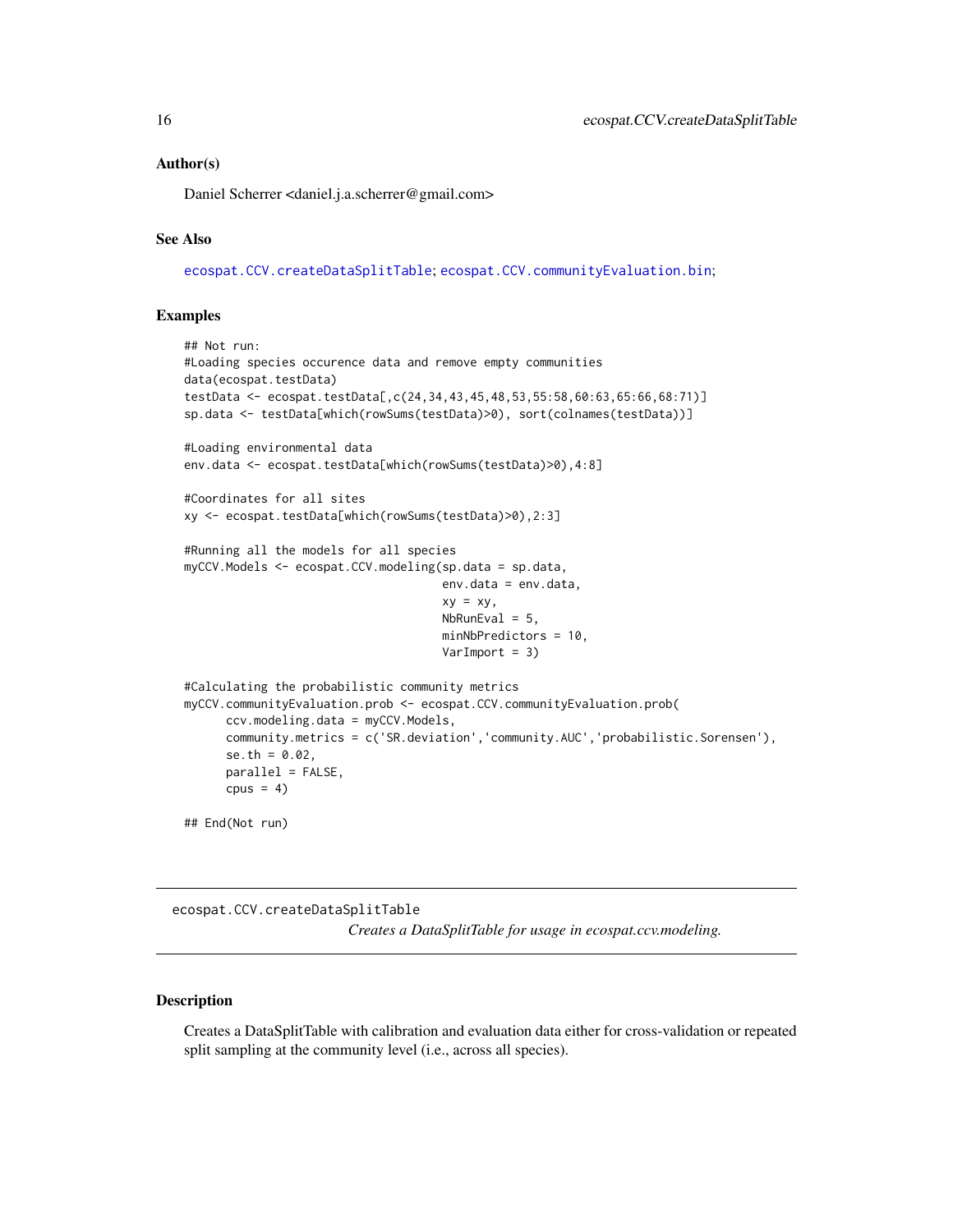# Usage

```
ecospat.CCV.createDataSplitTable(NbRunEval,
                                 DataSplit,
                                 validation.method,
                                 NbSites,
                                 sp.data=NULL,
                                 minNbPresences=NULL,
                                 minNbAbsences=NULL,
                                 maxNbTry=1000)
```
# Arguments

| NbRunEval         | number of cross-validation or split sample runs                                                           |
|-------------------|-----------------------------------------------------------------------------------------------------------|
| DataSplit         | proportion $(\%)$ of sites used for model calibration                                                     |
| validation.method |                                                                                                           |
|                   | the type of DataSplitTable that should be created. Must be either 'cross-validation'<br>or 'split-sample' |
| NbSites           | number of total sites available. Is ignored if sp. data is provided.                                      |
| sp.data           | a data. frame where the rows are sites and the columns are species (values $1,0$ )                        |
|                   | minNbPresences the desired minimum number of Presences required in each run                               |
| minNbAbsences     | the desired minimum number of Absences required in each run                                               |
| maxNbTry          | number of random tries allowed to create a fitting DataSplitTable                                         |

# Details

If a sp.data data.frame with species presences and absences is provided the function tries to create a DataSplitTable which ensures that the maximum possible number of species can be modelled (according to the specified minimum presences and absences.)

# Value

DataSplitTable a matrix with TRUE/FALSE for each model run (TRUE=Calibration point, FALSE=Evaluation point)

# Author(s)

Daniel Scherrer <daniel.j.a.scherrer@gmail.com>

# See Also

[ecospat.CCV.modeling](#page-17-1)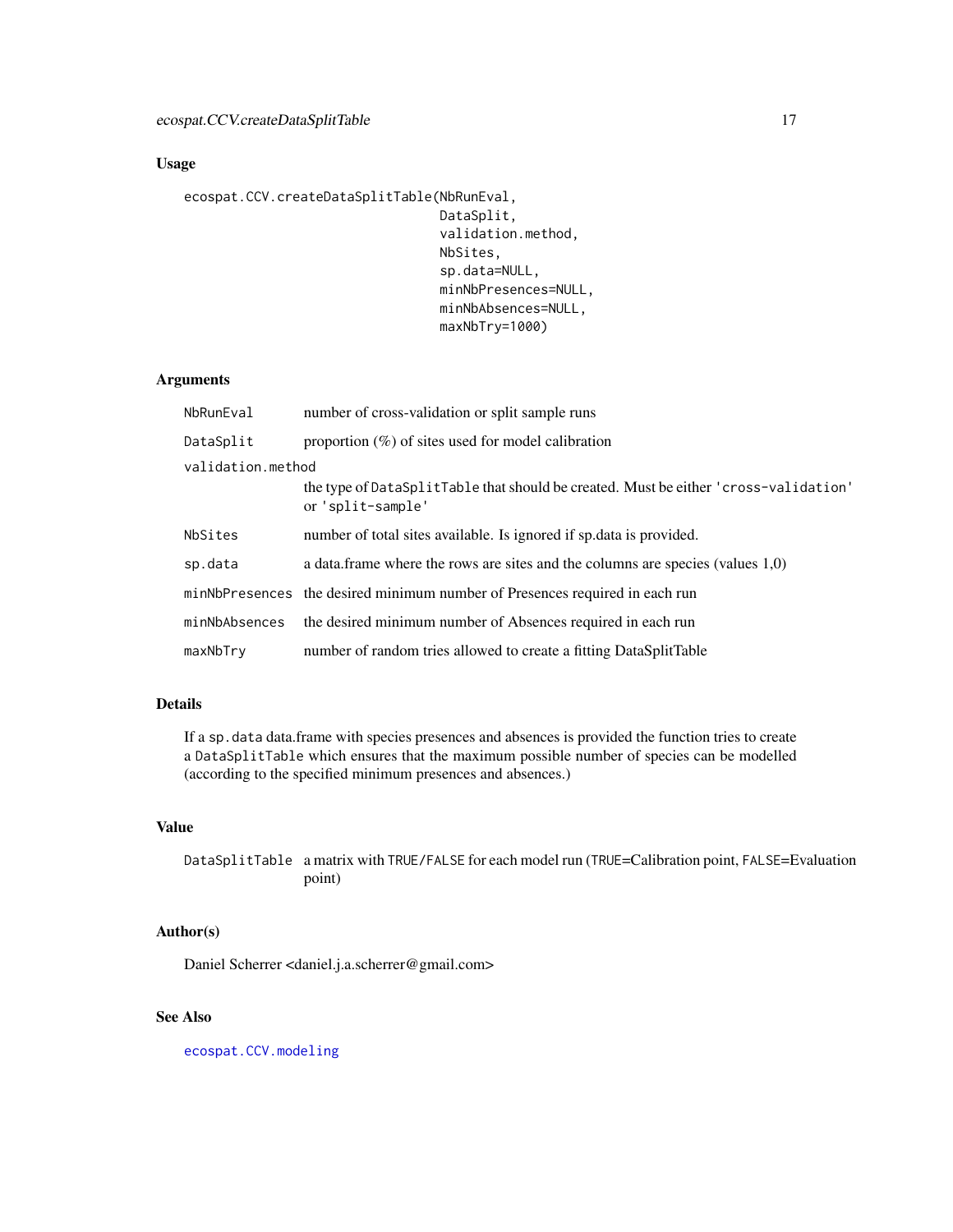#### Examples

```
## Not run:
#Creating a DataSplitTable for 200 sites, 25 runs with an
#80/20 calibration/evaluation cross-validation
DataSplitTable <- ecospat.CCV.createDataSplitTable(NbSites = 200,
                                                   NbRunEval=25,
                                                   DataSplit=80,
                                                   validation.method='cross-validation')
#Loading species occurence data and remove empty communities
testData <- ecospat.testData[,c(24,34,43,45,48,53,55:58,60:63,65:66,68:71)]
sp.data <- testData[which(rowSums(testData)>0), sort(colnames(testData))]
#Creating a DataSplitTable based on species data directly
DataSplitTable <- ecospat.CCV.createDataSplitTable(NbRunEval = 20,
                                                   DataSplit = 70,
                                                 validation.method = "cross-validation",
                                                   NbSites = NULL,
                                                   sp.data = sp.data,
                                                   minNbPresence = 15,
                                                   minNbAbsences = 15,
                                                   maxNbTry = 250
```
## End(Not run)

<span id="page-17-1"></span>ecospat.CCV.modeling *Runs indivudual species distribuion models with SDMs or ESMs*

### **Description**

Creates probabilistic prediction for all species based on SDMs or ESMs and returns their evaluation metrics and variable importances.

#### Usage

```
ecospat.CCV.modeling(sp.data,
                     env.data,
                     xy,
                     DataSplitTable=NULL,
                     DataSplit = 70,
                     NbRunEval = 25,
                     minNbPredictors =5,
                     validation.method = "cross-validation",
                     models.sdm = c("GLM", "RF"),
                     models.esm = "CTA",
                     modeling.options.sdm = NULL,
```
<span id="page-17-0"></span>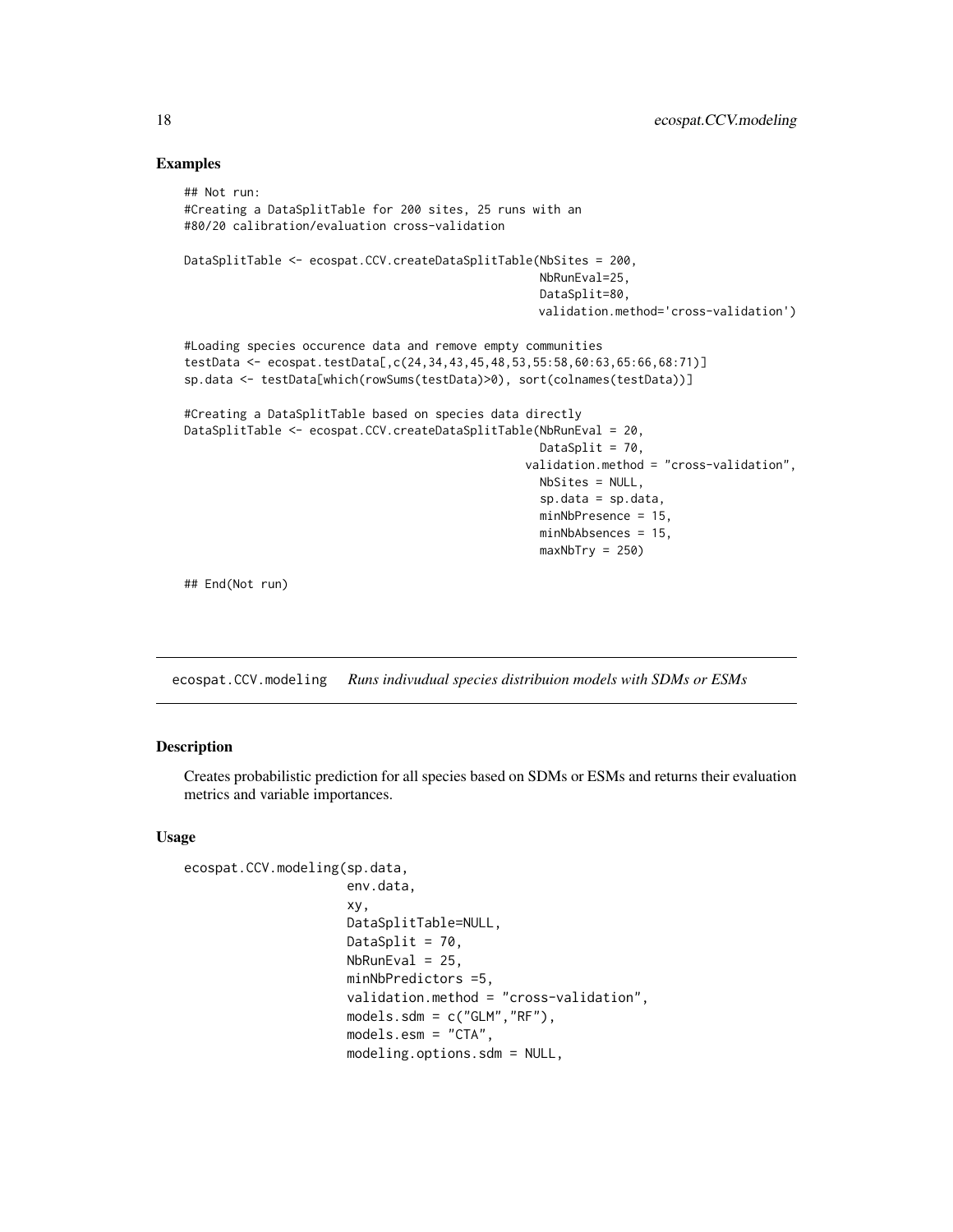```
modeling.options.esm = NULL,
ensemble.metric = "AUC",
ESM = "YES",parallel = FALSE,
cpus = 4,VarImport = 10,modeling.id)
```
# Arguments

| sp.data              | a data. frame where the rows are sites and the columns are species (values $1,0$ )                                                                                     |
|----------------------|------------------------------------------------------------------------------------------------------------------------------------------------------------------------|
| env.data             | either a data frame where rows are sites and colums are environmental variables<br>or a raster stack of the envrionmental variables                                    |
| xy                   | two column data.frame with X and Y coordinates of the sites (most be same<br>coordinate system as env.data)                                                            |
|                      | DataSplitTable a table providing TRUE/FALSE to indicate what points are used for calibration<br>and evaluation. As returned by ecospat. CCV. createDataSplitTable      |
| DataSplit            | percentage of dataset observations retained for the model training (only needed<br>if no DataSplitTable provided)                                                      |
| NbRunEval            | number of cross-validatio/split sample runs (only needed if no DataSplitTable<br>provided)                                                                             |
| minNbPredictors      |                                                                                                                                                                        |
|                      | minimum number of occurences [min(presences/Absences] per predicotors needed<br>to calibrate the models                                                                |
| validation.method    |                                                                                                                                                                        |
|                      | either "cross-validation" or "split-sample" used to validate the communtiy pre-<br>dictions (only needed if no DataSplitTable provided)                                |
| models.sdm           | modeling techniques used for the normal SDMs. Vector of models names choosen<br>among 'GLM', 'GBM', 'GAM', 'CTA', 'ANN', 'SRE', 'FDA', 'MARS', 'RF', 'MAXENT.Phillips' |
| models.esm           | modeling techniques used for the ESMs. Vector of models names choosen<br>among 'GLM', 'GBM', 'GAM', 'CTA', 'ANN', 'SRE', 'FDA', 'MARS', 'RF', 'MAXENT.Phillips'        |
| modeling.options.sdm |                                                                                                                                                                        |
|                      | modeling options for the normal SDMs. "BIOMOD.models.options"" object<br>returned by BIOMOD_ModelingOptions                                                            |
| modeling.options.esm |                                                                                                                                                                        |
|                      | modeling options for the ESMs. "BIOMOD.models.options" object returned<br>by BIOMOD_ModelingOptions                                                                    |
| ensemble.metric      |                                                                                                                                                                        |
|                      | evaluation score used to weight single models to build ensembles: 'AUC', 'Kappa' or 'TSS'                                                                              |
| <b>ESM</b>           | either 'YES' (ESMs allowed), 'NO' (ESMs not allowed) or 'ALL' (ESMs used<br>in any case)                                                                               |
| parallel             | should parallel computing be allowed (TRUE/FALSE)                                                                                                                      |
| cpus                 | number of cpus to use in parallel computing                                                                                                                            |
| VarImport            | number of permutation runs to evaluate variable importance                                                                                                             |
| modeling.id          | character, the ID (=name) of modeling procedure. A random number by default                                                                                            |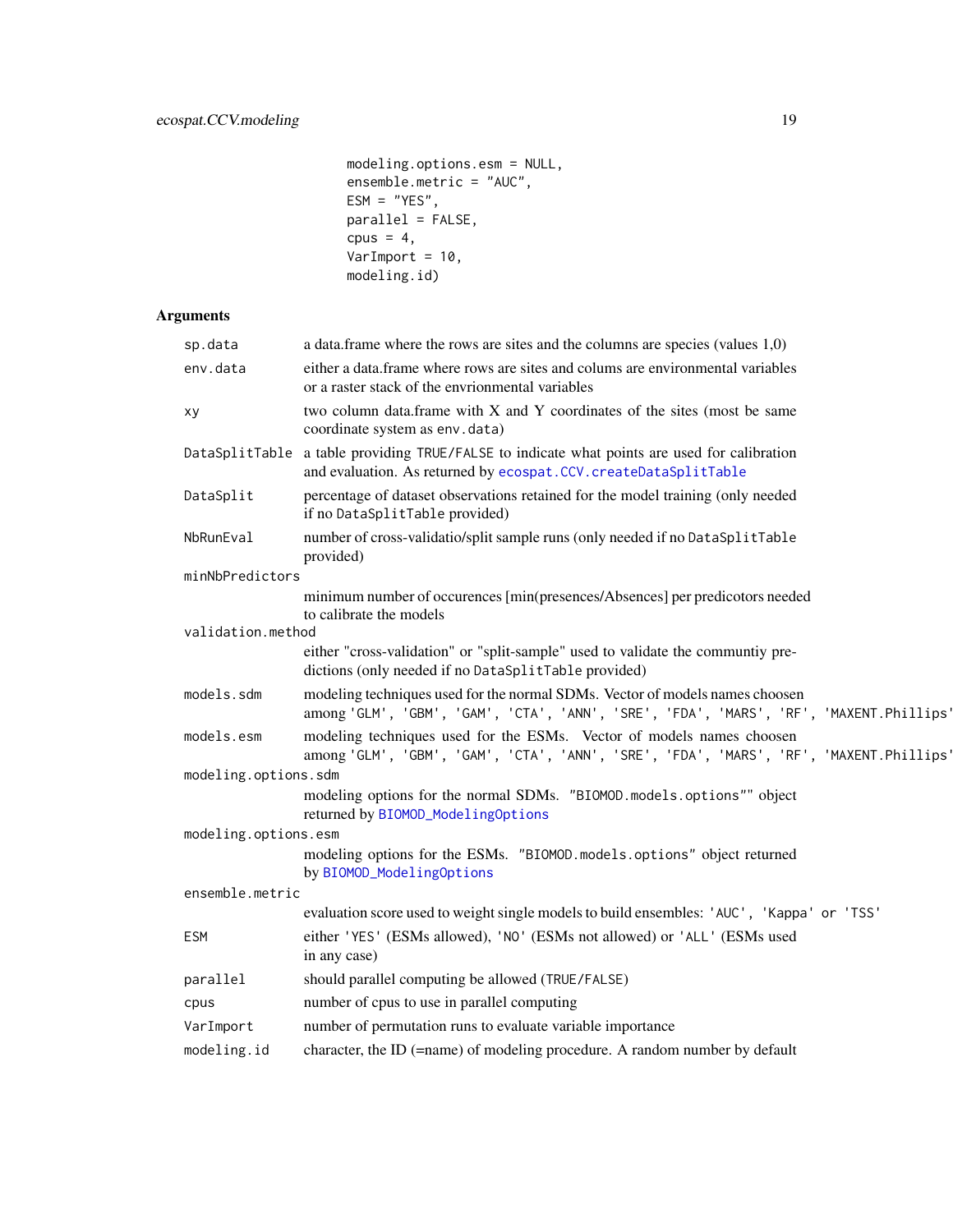# Details

The basic idea of the community cross-validation (CCV) is to use the same data (sites) for the model calibration/evaluation of all species. This ensures that there is "independent" cross-validation/splitsample data available not only at the individual species level but also at the community level. This is key to allow an unbiased estimation of the ability to predict species assemblages (Scherrer et al. 2018). The output of the ecospat.CCV.modeling function can then be used to evaluate the species assemblage predictions with the [ecospat.CCV.communityEvaluation.bin](#page-11-1) or [ecospat.CCV.communityEvaluation.prob](#page-13-1) functions.

#### Value

| modelling.id            | character, the ID $(=\text{name})$ of modeling procedure                                                       |
|-------------------------|----------------------------------------------------------------------------------------------------------------|
| output.files            | vector with the names of the files written to the hard drive                                                   |
| speciesData.calibration |                                                                                                                |
|                         | a 3-dimensional array of presence/absence data of all species for the calibration<br>plots used for each run   |
| speciesData.evaluation  |                                                                                                                |
|                         | a 3-dimensional array of presence/absence data of all species for the evaluation<br>plots used for each run    |
| speciesData.full        |                                                                                                                |
|                         | a data.frame of presence/absence data of all species (same as sp. data input)                                  |
|                         | DataSplitTable a matrix with TRUE/FALSE for each model run (TRUE=Calibration point, FALSE=Evaluation<br>point) |
|                         | singleSpecies.ensembleEvaluationScore                                                                          |
|                         | a 3-dimensional array of single species evaluation metrics ('Max.KAPPA', 'Max.TSS', 'AUC of ROC')              |
|                         | singleSpecies.ensembleVariableImportance                                                                       |
|                         | a 3-dimensional array of single species variable importance for all predictors                                 |
|                         | singleSpecies.calibrationSites.ensemblePredictions                                                             |
|                         | a 3-dimensional array of the predictions for each species and run at the calibra-<br>tion sites                |
|                         | singleSpecies.evaluationSites.ensemblePredictions                                                              |
|                         | a 3-dimensional array of the predictions for each species and run at the evalua-<br>tion sites                 |

# Author(s)

Daniel Scherrer <daniel.j.a.scherrer@gmail.com>

#### References

Scherrer, D., D'Amen, M., Mateo, M.R.G., Fernandes, R.F. & Guisan , A. (2018) How to best threshold and validate stacked species assemblages? Community optimisation might hold the answer. Methods in Ecology and Evolution, in review

# See Also

[ecospat.CCV.createDataSplitTable](#page-15-1); [ecospat.CCV.communityEvaluation.bin](#page-11-1); ecospat.CCV.communityEvaluatio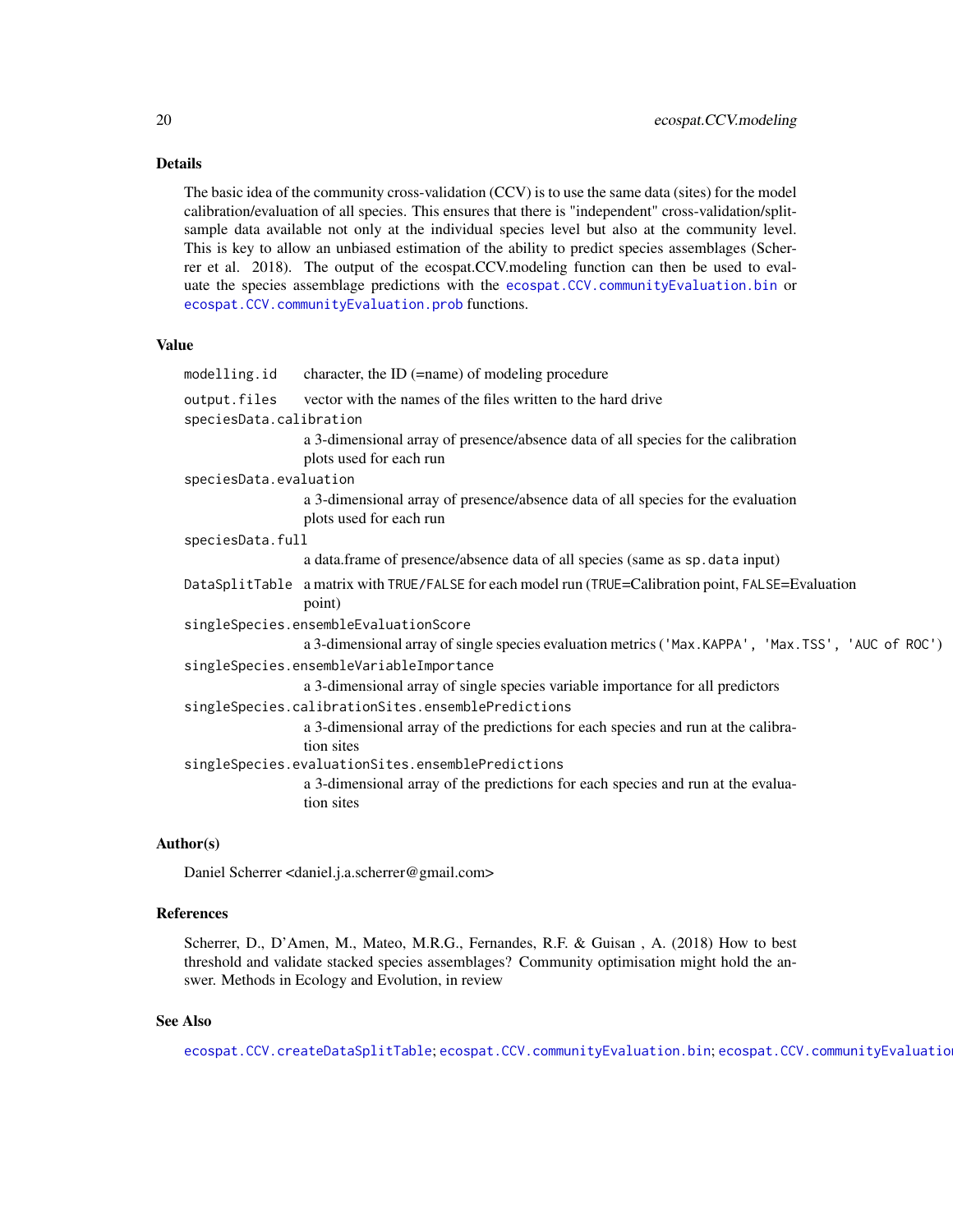# <span id="page-20-0"></span>ecospat.climan 21

#### Examples

```
## Not run:
#Loading species occurence data and remove empty communities
testData <- ecospat.testData[,c(24,34,43,45,48,53,55:58,60:63,65:66,68:71)]
sp.data <- testData[which(rowSums(testData)>0), sort(colnames(testData))]
#Loading environmental data
env.data <- ecospat.testData[which(rowSums(testData)>0),4:8]
#Coordinates for all sites
xy <- ecospat.testData[which(rowSums(testData)>0),2:3]
#Running all the models for all species
myCCV.Models <- ecospat.CCV.modeling(sp.data = sp.data,
                                     env.data = env.data,
                                     xy = xy.
                                     NbRunEval = 5,
                                     minNbPredictors = 10,
                                     VarImport = 3)
## End(Not run)
```
<span id="page-20-1"></span>

| ecospat.climan | A climate analogy setection tool for the modeling of species distribu- |
|----------------|------------------------------------------------------------------------|
|                | tions                                                                  |

#### Description

Assess climate analogy between a projection extent (p) and a reference extent (ref, used in general as the background to calibrate SDMs)

#### Usage

ecospat.climan (ref, p)

# Arguments

| ref | A data frame with the value of the variables ( <i>i.e columns</i> ) for each point of the<br>reference exent.  |
|-----|----------------------------------------------------------------------------------------------------------------|
| p   | A data frame with the value of the variables ( <i>i.e columns</i> ) for each point of the<br>projection exent. |

# Value

Returns a vector. Values below 0 are novel conditions at the univariate level (similar to the MESS), values between 0 and 1 are analog and values above 1 are novel covariate condtions. For more information see Mesgeran et al. (2014)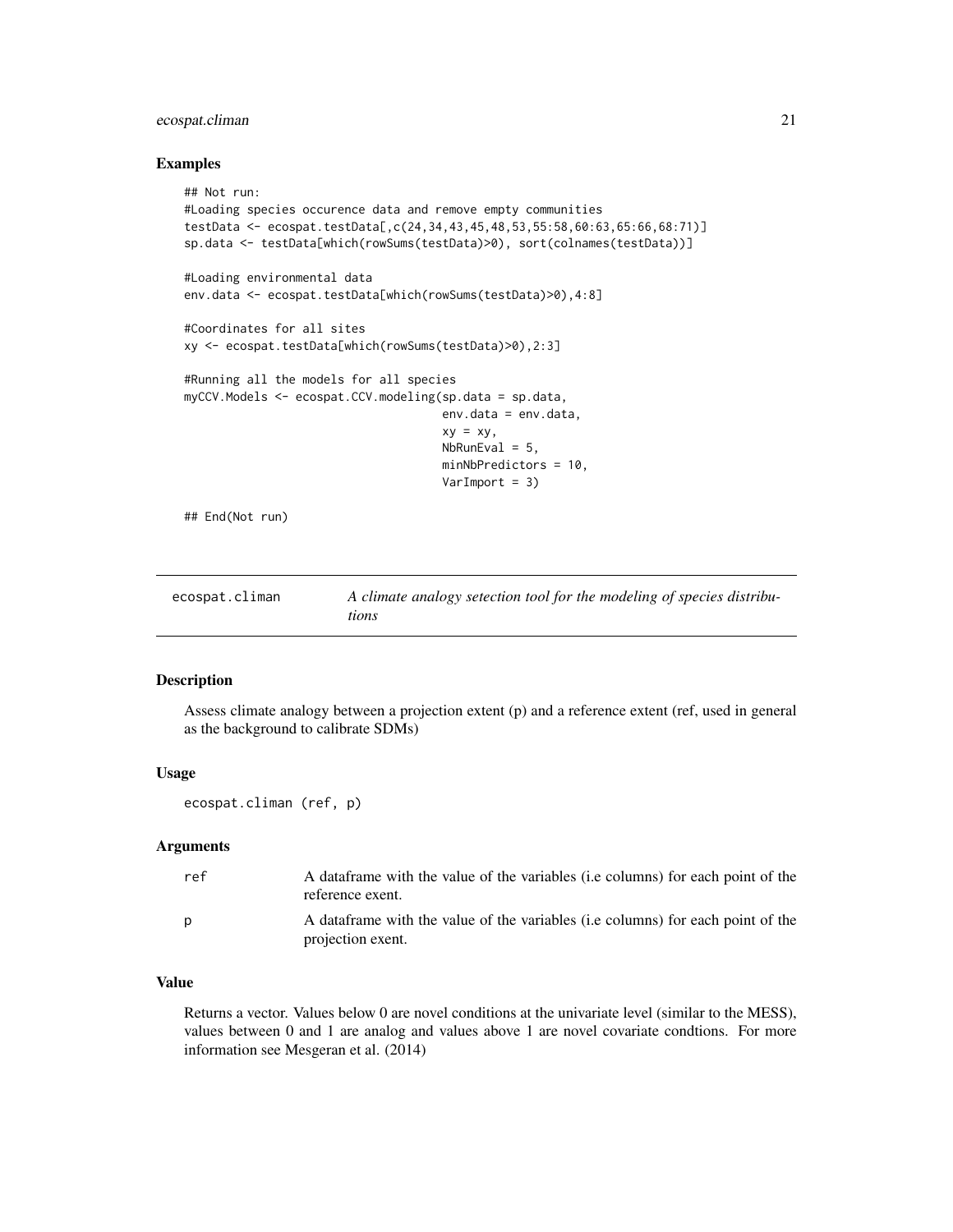### <span id="page-21-0"></span>Author(s)

Blaise Petitpierre <bpetitpierre@gmail.com>

#### References

Mesgaran, M.B., R.D. Cousens and B.L. Webber. 2014. Here be dragons: a tool for quantifying novelty due to covariate range and correlation change when projecting species distribution models. *Diversity & Distributions*, 20, 1147-1159.

#### Examples

```
x \leftarrow e \cos p \cdot t \cdot \t{testData[c(4:8)]}p<- x[1:90,] #A projection dataset.
ref<- x[91:300,] #A reference dataset
ecospat.climan(ref,p)
```
<span id="page-21-1"></span>ecospat.cohen.kappa *Cohen's Kappa*

#### Description

Calculates Cohen's kappa and variance estimates, within a 95 percent confidence interval.

#### Usage

```
ecospat.cohen.kappa(xtab)
```
#### Arguments

xtab A symmetric agreement table.

# **Details**

The argument xtab is a contingency table. xtab  $\lt$ -table(Pred  $\gt$ = th, Sp.occ)

#### Value

A list with elements 'kap', 'vark', 'totn' and 'ci' is returned. 'kap' is the cohen's kappa, 'vark' is the variance estimate within a 95 percent confidence interval, 'totn' is the number of plots and 'ci' is the confidence interval.

#### Author(s)

Christophe Randin <christophe.randin@wsl.ch> with contributions of Niklaus. E. Zimmermann <niklaus.zimmermann@wsl.ch> and Valeria Di Cola <valeria.dicola@unil.ch>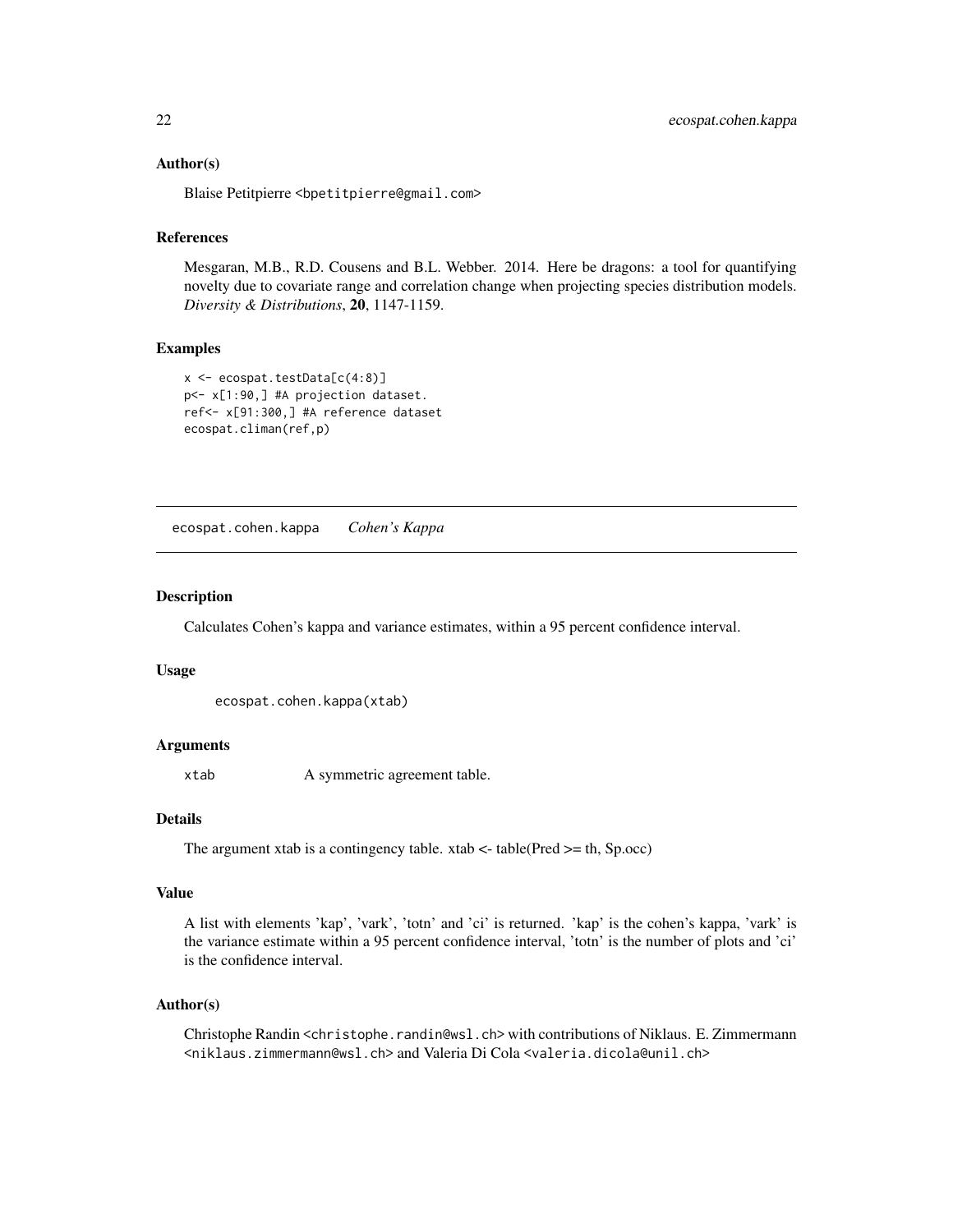# <span id="page-22-0"></span>References

Bishop, Y.M.M., S.E. Fienberg and P.W. Holland. 1975. Discrete multivariate analysis: Theory and Practice. Cambridge, MA: MIT Press. pp. 395-397.

Pearce, J. and S. Ferrier. 2000. Evaluating the predictive performance of habitat models developed using logistic regression. *Ecol. Model.*, 133, 225-245.

### See Also

[ecospat.meva.table](#page-59-1), [ecospat.max.tss](#page-54-1), [ecospat.plot.tss](#page-80-2), [ecospat.plot.kappa](#page-76-1), [ecospat.max.kappa](#page-53-1)

#### Examples

```
Pred <- ecospat.testData$glm_Agrostis_capillaris
Sp.occ <- ecospat.testData$Agrostis_capillaris
th <- 0.39 # threshold
xtab <- table(Pred >= th, Sp.occ)
```

```
ecospat.cohen.kappa(xtab)
```
<span id="page-22-1"></span>ecospat.CommunityEval *Community Evaluation*

#### Description

Calculate several indices of accuracy of community predictions.

#### Usage

```
ecospat.CommunityEval (eval, pred, proba, ntir)
```
### Arguments

| A matrix of predictions for the s species in the n sites. Should have the same<br>dimension as eval.<br>Logical variable indicating whether the prediction matrix contains presences-<br>absences (FALSE) or probabilities (TRUE).<br>Number of trials of presence-absence predictions if pred is a probability matrix. | eval  | A matrix of observed presence-absence (ideally independent from the dataset<br>used to fit species distribution models) of the species with n rows for the sites<br>and s columns for the species. |
|-------------------------------------------------------------------------------------------------------------------------------------------------------------------------------------------------------------------------------------------------------------------------------------------------------------------------|-------|----------------------------------------------------------------------------------------------------------------------------------------------------------------------------------------------------|
|                                                                                                                                                                                                                                                                                                                         | pred  |                                                                                                                                                                                                    |
|                                                                                                                                                                                                                                                                                                                         | proba |                                                                                                                                                                                                    |
|                                                                                                                                                                                                                                                                                                                         | ntir  |                                                                                                                                                                                                    |

#### Details

This function calculates several indices of accuracy of community predictions based on stacked predictions of species ditribution models. In case proba is set to FALSE the function returns one value per index and per site. In case proba is set to TRUE the function generates presences-absences based on the predicted probabilities and returns one value per index, per site and per trial.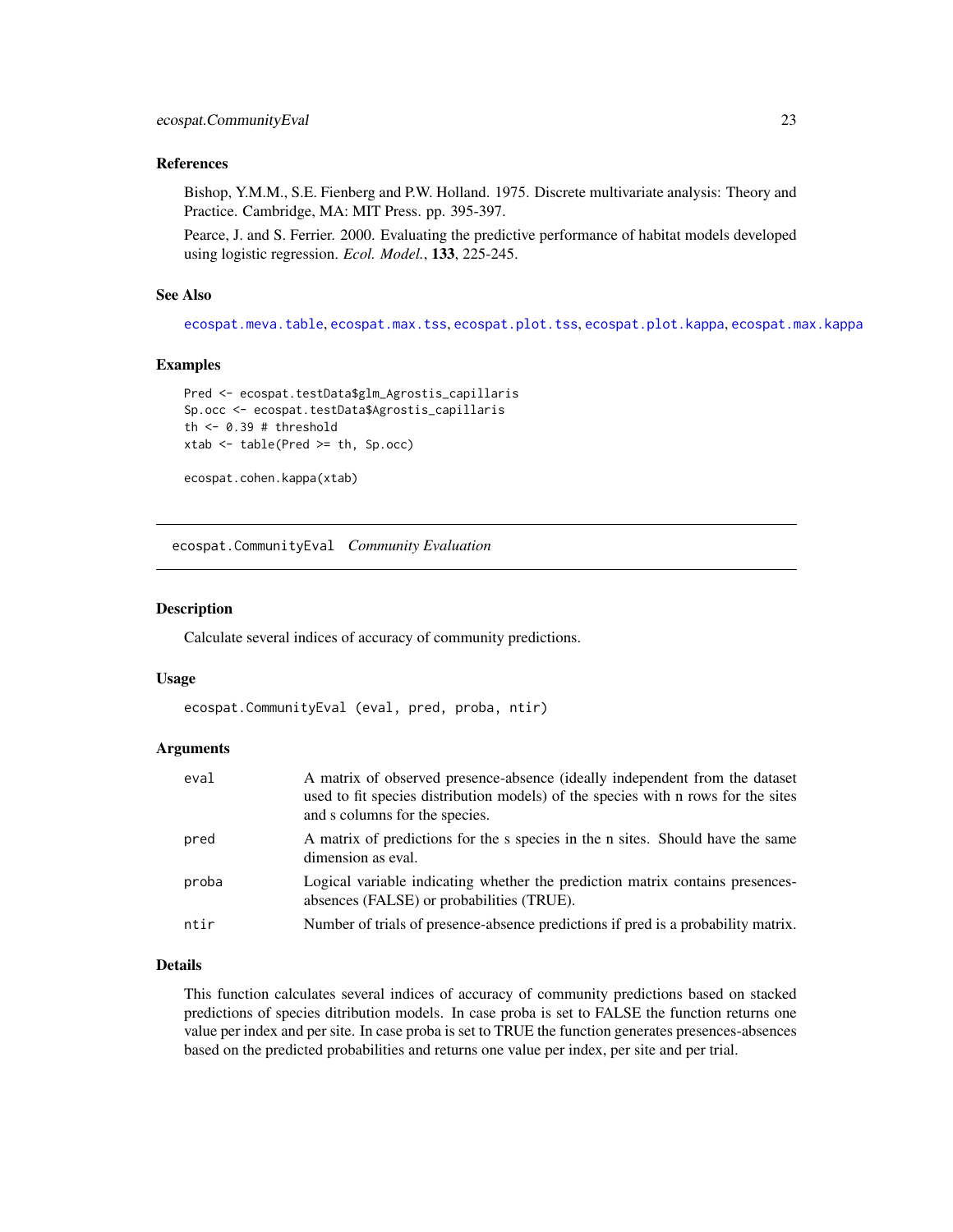# Value

A list of evaluation metrics calculated for each site (+ each trial if proba is set to TRUE):

deviance.rich.pred: the deviation of the predicted species richness to the observed

overprediction: the proportion of species predicted as present but not observed among the species predicted as present

underprediction: the proportion of species predicted as absent but observed among the species observed as present

prediction.success: the proportion of species correctly predicted as present or absent

sensitivity: the proportion of species correctly predicted as present among the species observed as present

specificity : the proportion of species correctly predicted as absent among the species observed as absent

kappa: the proportion of specific agreement

TSS: sensitivity+specificity-1

similarity: the similarity of community composition between the observation and the prediction. The calculation is based on the Sorenses index.

Jaccard: this index is a widely used metric of community similarity.

#### Author(s)

Julien Pottier <julien.pottier@clermont.inra.fr>

with contribution of Daniel Scherrer <daniel.scherrer@unil.ch>, Anne Dubuis <anne.dubuis@gmail.com> and Manuela D'Amen <manuela.damen@unil.ch>

# References

Pottier, J., A. Dubuis, L. Pellissier, L. Maiorano, L. Rossier, C.F. Randin, P. Vittoz and A. Guisan. 2013. The accuracy of plant assemblage prediction from species distribution models varies along environmental gradients. *Global Ecology and Biogeography*, 22, 52-63.

# Examples

```
## Not run:
```

```
data(ecospat.testData)
eval <- ecospat.testData[c(53,62,58,70,61,66,65,71,69,43,63,56,68,57,55,60,54,67,59,64)]
pred <- ecospat.testData[c(73:92)]
ecospat.CommunityEval (eval, pred, proba=TRUE, ntir=10)
## End(Not run)
```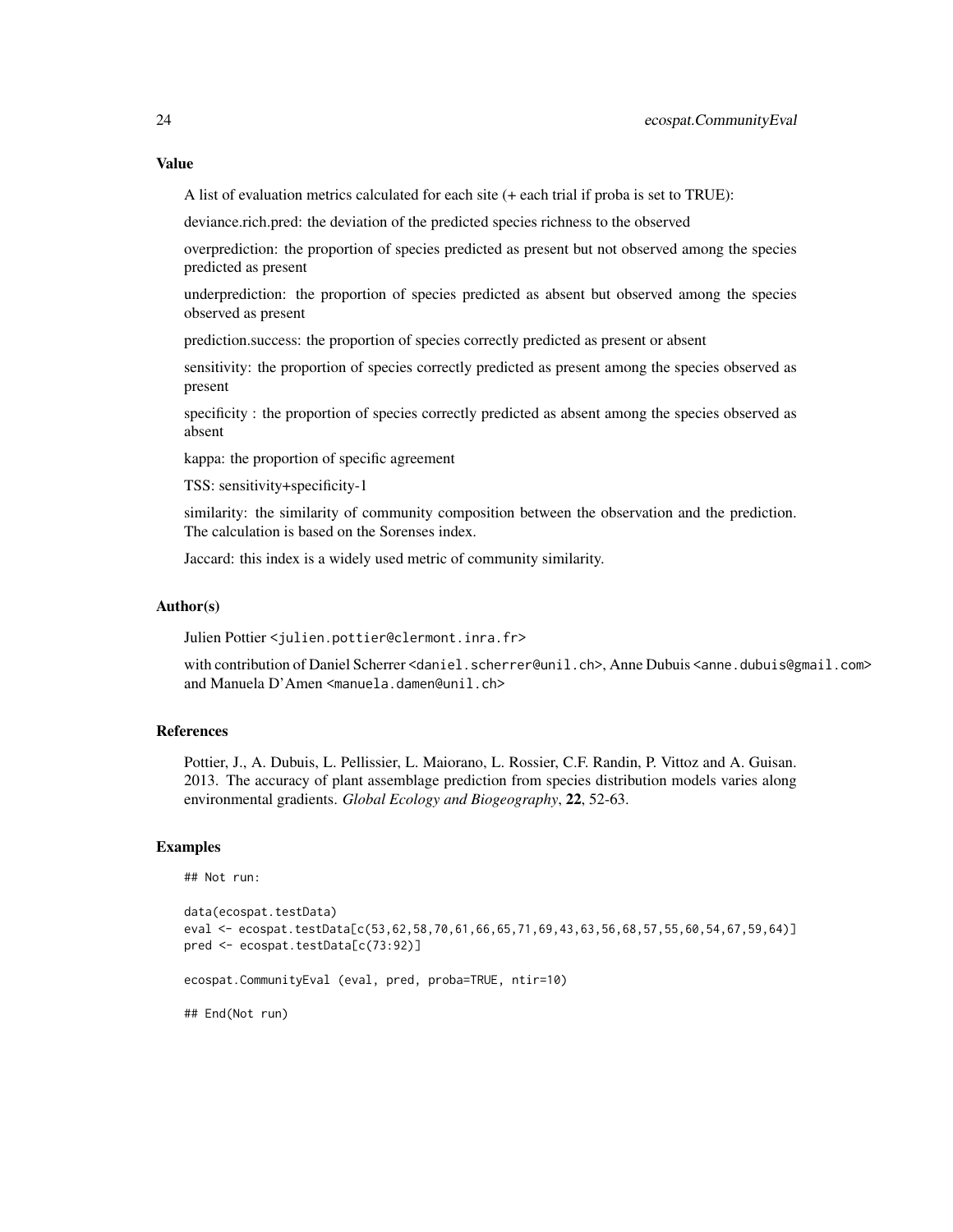<span id="page-24-1"></span><span id="page-24-0"></span>ecospat.cons\_Cscore *Constrained Co-Occurrence Analysis.*

#### Description

Co-occurrence Analysis & Environmentally Constrained Null Models. The function tests for nonrandom patterns of species co-occurrence in a presence-absence matrix. It calculates the C-score index for the whole community and for each species pair. An environmental constraint is applied during the generation of the null communities.

#### Usage

ecospat.cons\_Cscore(presence,pred,nperm,outpath)

#### Arguments

| presence | A presence-absence data frame for each species (columns) in each location or<br>grid cell (rows) Column names (species names) and row names (sampling plots). |
|----------|---------------------------------------------------------------------------------------------------------------------------------------------------------------|
| pred     | A dataframe object with SDM predictions. Column names (species names SDM)<br>and row names (sampling plots).                                                  |
| nperm    | The number of permutation in the null model.                                                                                                                  |
| outpath  | Path to specify where to save the results.                                                                                                                    |

#### Details

An environmentally constrained approach to null models will provide a more robust evaluation of species associations by facilitating the distinction between mutually exclusive processes that may shape species distributions and community assembly. The format required for input databases: a plots (rows) x species (columns) matrix. Input matrices should have column names (species names) and row names (sampling plots). NOTE: a SES that is greater than 2 or less than -2 is statistically significant with a tail probability of less than 0.05 (Gotelli & McCabe 2002 - Ecology)

### Value

Returns the C-score index for the observed community (ObsCscoreTot), the mean of C-score for the simulated communities (SimCscoreTot), p.value (PValTot) and standardized effect size (SES.Tot). It also saves a table in the specified path where the same metrics are calculated for each species pair (only the table with species pairs with significant p.values is saved in this version).

### Author(s)

Anne Dubuis <anne.dubuis@gmail.com> and Manuela D'Amen <manuela.damen@unil.ch>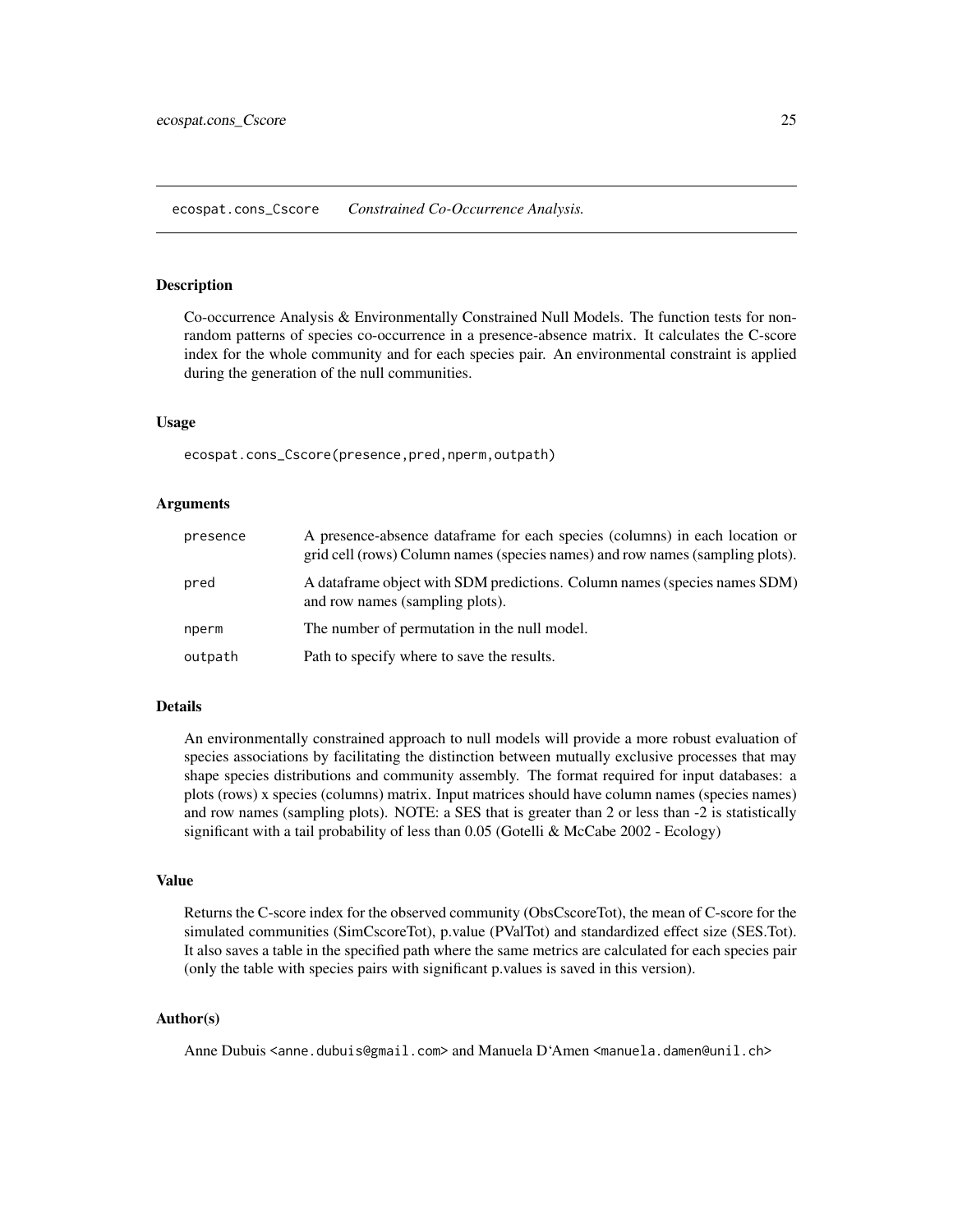#### <span id="page-25-0"></span>References

Gotelli, N.J. and D.J. McCabe. 2002. Species co-occurrence: a meta-analysis of JM Diamond's assembly rules model. *Ecology*, 83, 2091-2096.

Peres-Neto, P.R., J.D. Olden and D.A. Jackson. 2001. Environmentally constrained null models: site suitability as occupancy criterion. *Oikos*, 93, 110-120.

# Examples

```
## Not run:
presence <- ecospat.testData[c(53,62,58,70,61,66,65,71,69,43,63,56,68,57,55,60,54,67,59,64)]
pred <- ecospat.testData[c(73:92)]
nperm <- 10000
outpath <- getwd()
ecospat.cons_Cscore(presence, pred, nperm, outpath)
## End(Not run)
```
<span id="page-25-1"></span>ecospat.cor.plot *Correlation Plot*

#### Description

A scatter plot of matrices, with bivariate scatter plots below the diagonal, histograms on the diagonal, and the Pearson correlation above the diagonal. Useful for descriptive statistics of small data sets (better with less than 10 variables).

#### Usage

ecospat.cor.plot(data)

### Arguments

data A dataframe object with environmental variables.

# Details

Adapted from the pairs help page. Uses panel.cor, and panel.hist, all taken from the help pages for pairs. It is a simplifies version of pairs.panels() function of the package psych.

#### Value

A scatter plot matrix is drawn in the graphic window. The lower off diagonal draws scatter plots, the diagonal histograms, the upper off diagonal reports the Pearson correlation.

#### Author(s)

Adjusted by L. Mathys, 2006, modified by N.E. Zimmermann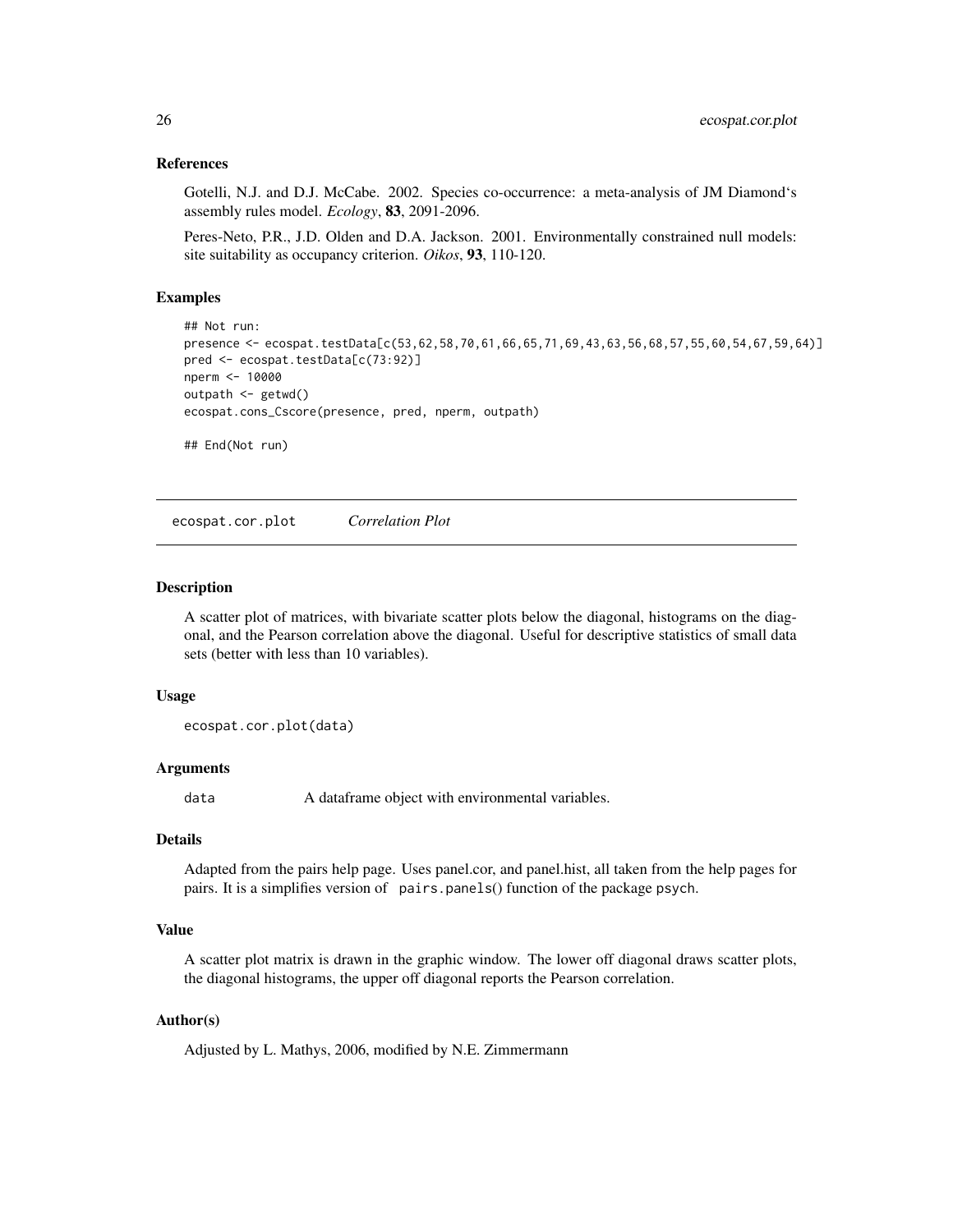#### <span id="page-26-0"></span>Examples

```
data <- ecospat.testData[,4:8]
ecospat.cor.plot(data)
```
<span id="page-26-1"></span>ecospat.co\_occurrences

*Species Co-Occurrences*

# **Description**

Calculate an index of species co-occurrences.

#### Usage

ecospat.co\_occurrences (data)

#### Arguments

data A presence-absence matrix for each species (columns) in each location or grid cell (rows) or a matrix with predicted suitability values.

#### Details

Computes an index of co-occurrences ranging from 0 (never co-occurring) to 1 (always co-occuring).

#### Value

The species co-occurrence matrix and box-plot of the co-occurrence indices

### Author(s)

Loic Pellissier <loic.pellissier@unifr.ch>

#### References

Pellissier, L., K.A. Brathen, J. Pottier, C.F. Randin, P. Vittoz, A. Dubuis, N.G. Yoccoz, T. Alm, N.E. Zimmermann and A. Guisan. 2010. Species distribution models reveal apparent competitive and facilitative effects of a dominant species on the distribution of tundra plants. *Ecography*, 33, 1004-1014.

Guisan, A. and N. Zimmermann. 2000. Predictive habitat distribution models in ecology. *Ecological Modelling*, 135:147-186

#### Examples

```
## Not run:
matrix <- ecospat.testData[c(9:16,54:57)]
ecospat.co_occurrences (data=matrix)
```
## End(Not run)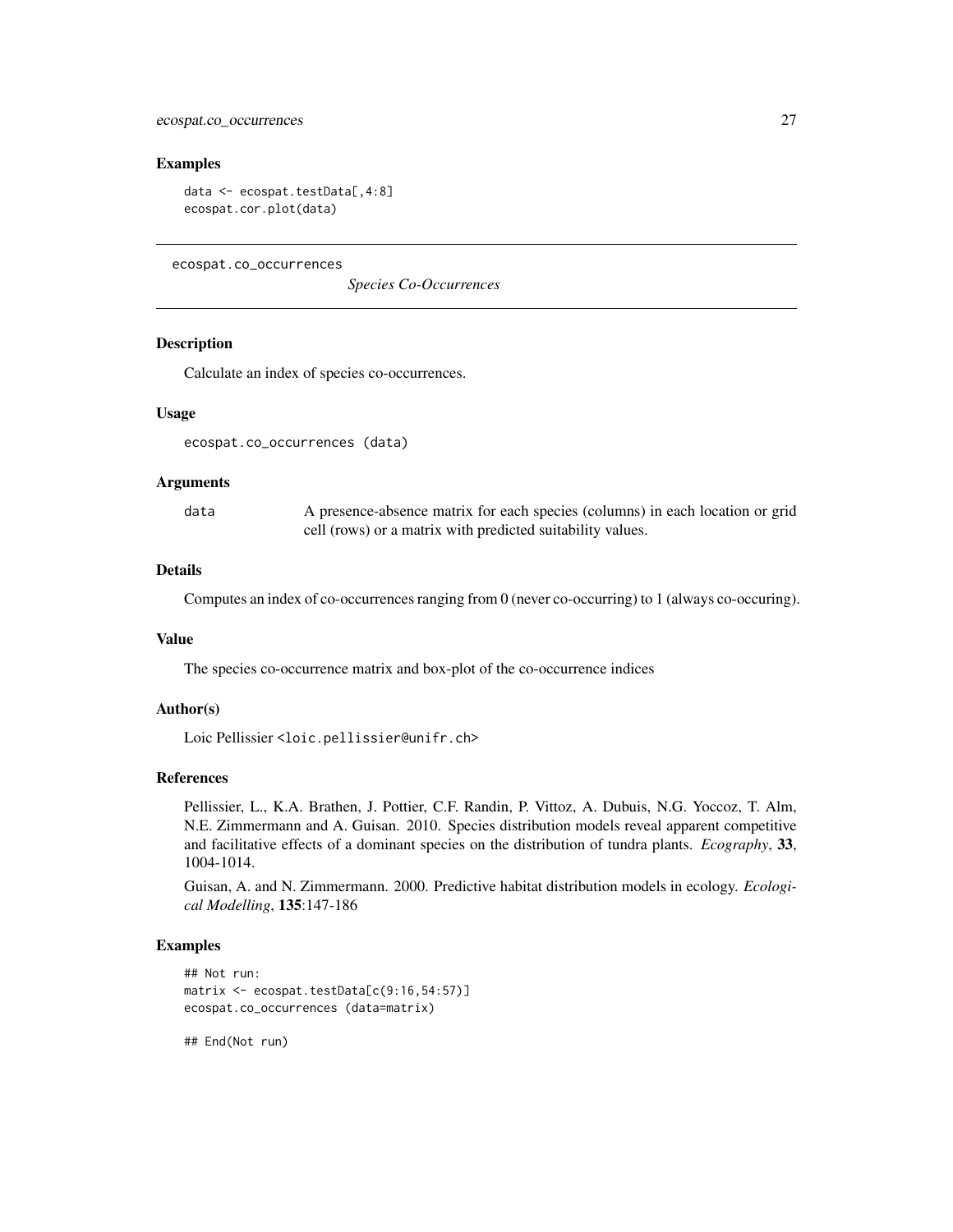<span id="page-27-1"></span><span id="page-27-0"></span>

#### Description

The function tests for nonrandom patterns of species co-occurrence in a presence-absence matrix. It calculates the C-score index for the whole community and for each species pair. Null communities have column sum fixed.

#### Usage

ecospat.Cscore (data, nperm, outpath)

#### Arguments

| data    | A presence-absence dataframe for each species (columns) in each location or<br>grid cell (rows). Column names (species names) and row names (sampling<br>plots). |  |
|---------|------------------------------------------------------------------------------------------------------------------------------------------------------------------|--|
| nperm   | The number of permutation in the null model.                                                                                                                     |  |
| outpath | Path to specify where to save the results.                                                                                                                       |  |

# Details

This function allows to apply a pairwise null model analysis (Gotelli and Ulrich 2010) to a presenceabsence community matrix to determine which species associations are significant across the study area. The strength of associations is quantified by the C-score index (Stone and Roberts 1990) and a 'fixed-equiprobable' null model algorithm is applied. The format required for input databases: a plots (rows) x species (columns) matrix. Input matrices should have column names (species names) and row names (sampling plots). NOTE: a SES that is greater than 2 or less than -2 is statistically significant with a tail probability of less than 0.05 (Gotelli & McCabe 2002).

#### Value

The function returns the C-score index for the observed community (ObsCscoreTot), p.value (PVal-Tot) and standardized effect size (SES.Tot). It saves also a table in the working directory where the same metrics are calculated for each species pair (only the table with species pairs with significant p-values is saved in this version)

### Author(s)

Christophe Randin < christophe.randin@wsl.ch> and Manuela D'Amen <manuela.damen@msn.com>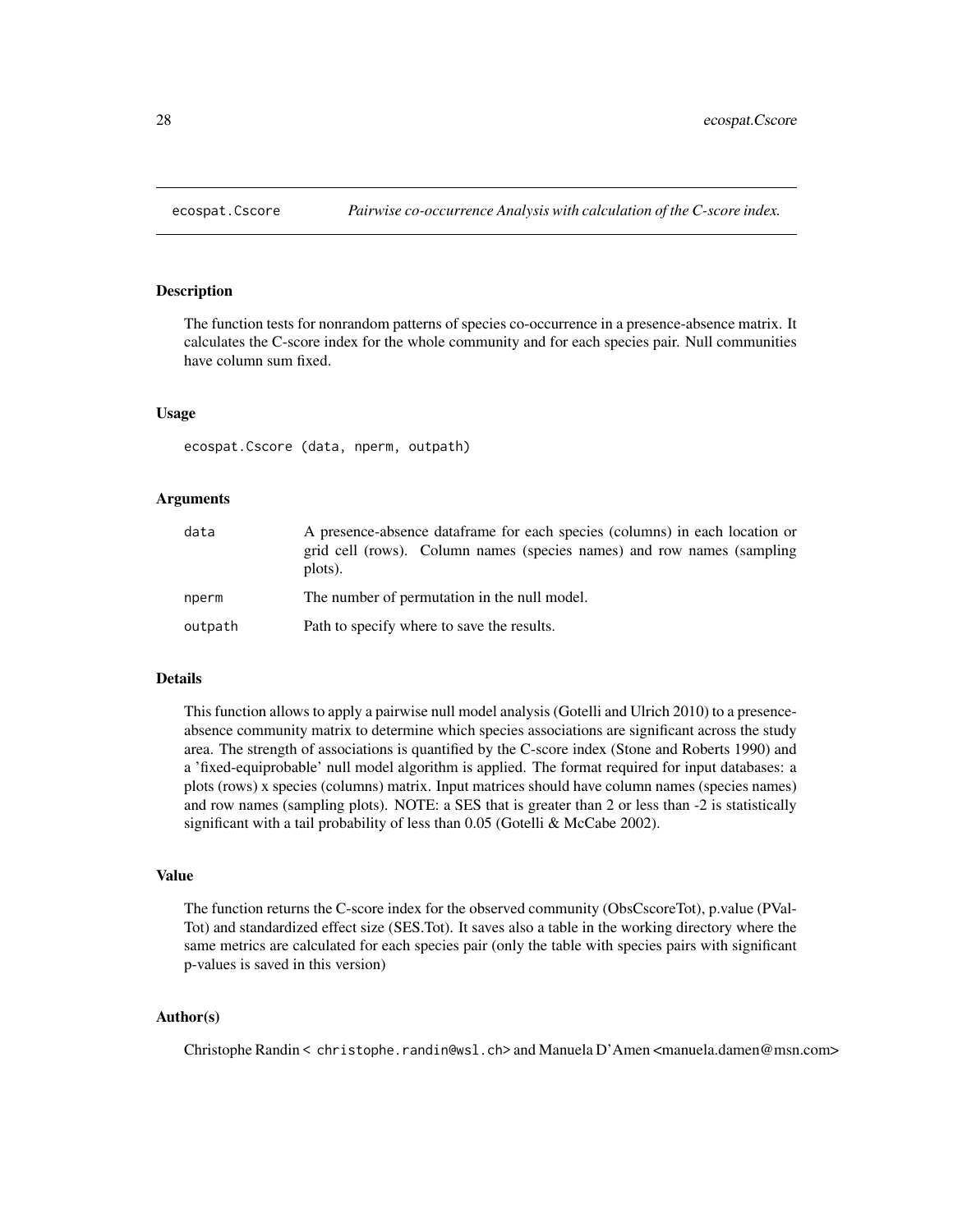# <span id="page-28-0"></span>ecospat.cv.example 29

# References

Gotelli, N.J. and D.J. McCabe. 2002. Species co-occurrence: a meta-analysis of JM Diamond's assembly rules model. *Ecology*, 83, 2091-2096.

Gotelli, N.J. and W. Ulrich. 2010. The empirical Bayes approach as a tool to identify non-random species associations. *Oecologia*, 162, 463-477

Stone, L. and A. Roberts, A. 1990. The checkerboard score and species distributions. *Oecologia*, 85, 74-79

# See Also

[ecospat.co\\_occurrences](#page-26-1) and [ecospat.cons\\_Cscore](#page-24-1)

# Examples

```
## Not run:
data<- ecospat.testData[c(53,62,58,70,61,66,65,71,69,43,63,56,68,57,55,60,54,67,59,64)]
nperm <- 10000
outpath <- getwd()
ecospat.Cscore(data, nperm, outpath)
```
## End(Not run)

ecospat.cv.example *Cross Validation Example Function*

#### Description

Run the cross validation functions on an example data set.

# Usage

```
ecospat.cv.example ()
```
# Details

This function takes an example data set, calibrates it for various models, and then runs the cross validation functions on the results. Mainly to show how to use the cross validation functions.

#### Author(s)

Christophe Randin < christophe.randin@wsl.ch> and Antoine Guisan <antoine.guisan@unil.ch>

#### Examples

```
## Not run:
ecospat.cv.example ()
```
## End(Not run)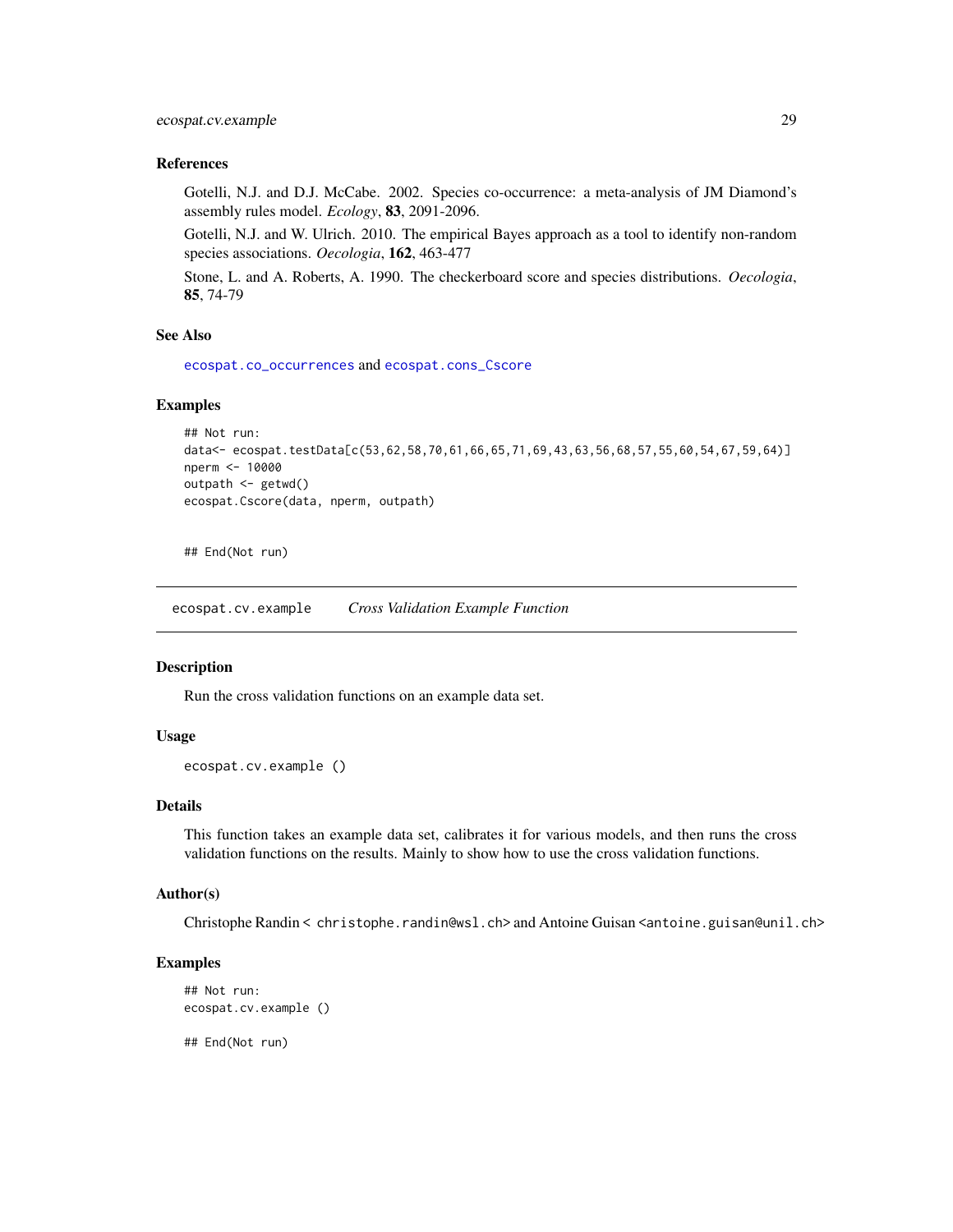<span id="page-29-1"></span><span id="page-29-0"></span>ecospat.cv.gbm *GBM Cross Validation*

#### Description

K-fold and leave-one-out cross validation for GBM.

#### Usage

ecospat.cv.gbm (gbm.obj, data.cv, K=10, cv.lim=10, jack.knife=FALSE)

# Arguments

| gbm.obj    | A calibrated GBM object with a binomial error distribution. Attention: users<br>have to tune model input parameters according to their study! |  |
|------------|-----------------------------------------------------------------------------------------------------------------------------------------------|--|
| data.cv    | A dataframe object containing the calibration data set with the same names for<br>response and predictor variables.                           |  |
| K          | Number of folds. 10 is recommended; 5 for small data sets.                                                                                    |  |
| cv.lim     | Minimum number of presences required to perform the K-fold cross-validation.                                                                  |  |
| jack.knife | If TRUE, then the leave-one-out / jacknife cross-validation is performed instead<br>of the 10-fold cross-validation.                          |  |

# Details

This function takes a calibrated GBM object with a binomial error distribution and returns predictions from a stratified 10-fold cross-validation or a leave-one-out / jack-knived cross-validation. Stratified means that the original prevalence of the presences and absences in the full dataset is conserved in each fold.

# Value

Returns a dataframe with the observations (obs) and the corresponding predictions by cross-validation or jacknife.

#### Author(s)

Christophe Randin <christophe.randin@unibas.ch> and Antoine Guisan <antoine.guisan@unil.ch>

#### References

Randin, C.F., T. Dirnbock, S. Dullinger, N.E. Zimmermann, M. Zappa and A. Guisan. 2006. Are niche-based species distribution models transferable in space? *Journal of Biogeography*, 33, 1689- 1703.

Pearman, P.B., C.F. Randin, O. Broennimann, P. Vittoz, W.O. van der Knaap, R. Engler, G. Le Lay, N.E. Zimmermann and A. Guisan. 2008. Prediction of plant species distributions across six millennia. *Ecology Letters*, 11, 357-369.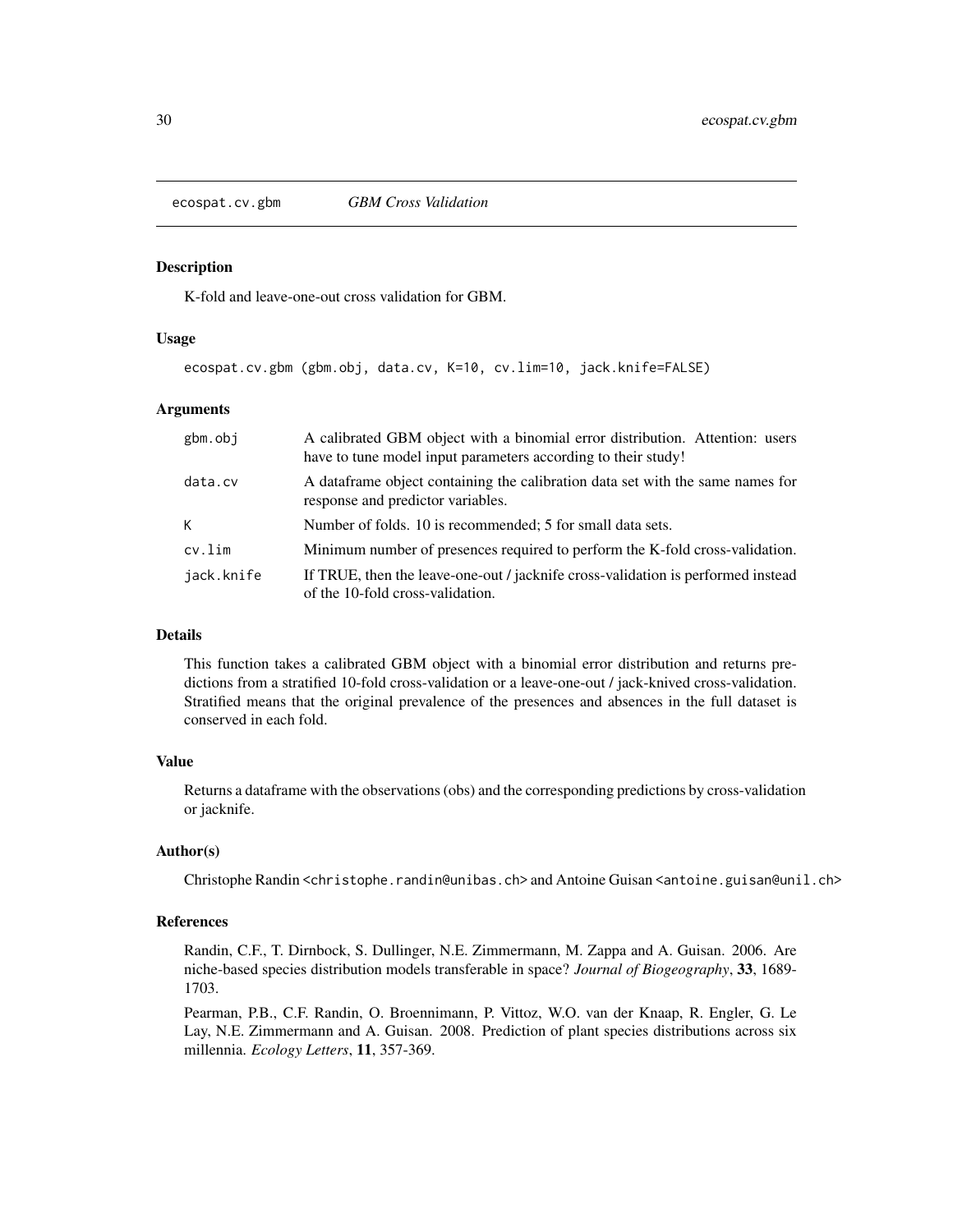# <span id="page-30-0"></span>ecospat.cv.glm 31

#### Examples

```
## Not run:
ecospat.cv.example() #generates data
gbm <- ecospat.cv.gbm (gbm.obj= get("gbm.Achillea_atrata", envir=ecospat.env),
ecospat.testData, K=10, cv.lim=10, jack.knife=FALSE)
## End(Not run)
```
<span id="page-30-1"></span>ecospat.cv.glm *GLM Cross Validation*

### Description

K-fold and leave-one-out cross validation for GLM.

#### Usage

ecospat.cv.glm (glm.obj, K=10, cv.lim=10, jack.knife=FALSE)

# Arguments

| glm.obj    | Any calibrated GLM object with a binomial error distribution.                                                        |
|------------|----------------------------------------------------------------------------------------------------------------------|
| K          | Number of folds. 10 is recommended; 5 for small data sets.                                                           |
| cv.lim     | Minimum number of presences required to perform the K-fold cross-validation.                                         |
| jack.knife | If TRUE, then the leave-one-out / jacknife cross-validation is performed instead<br>of the 10-fold cross-validation. |

# Details

This function takes a calibrated GLM object with a binomial error distribution and returns predictions from a stratified 10-fold cross-validation or a leave-one-out / jack-knived cross-validation. Stratified means that the original prevalence of the presences and absences in the full dataset is conserved in each fold.

#### Value

Returns a dataframe with the observations (obs) and the corresponding predictions by cross-validation or jacknife.

### Author(s)

Christophe Randin <christophe.randin@unibas.ch> and Antoine Guisan <antoine.guisan@unil.ch>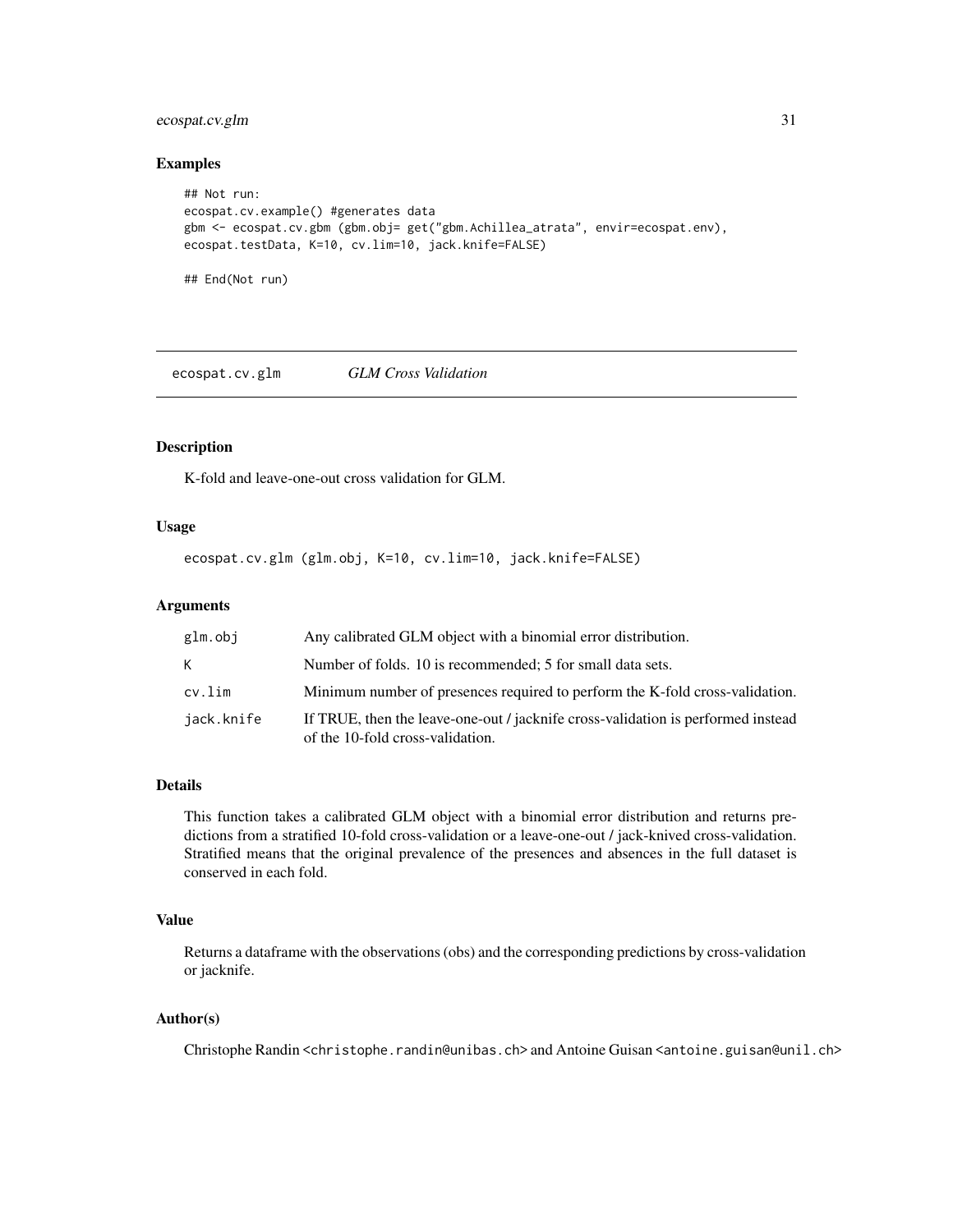# <span id="page-31-0"></span>References

Randin, C.F., T. Dirnbock, S. Dullinger, N.E. Zimmermann, M. Zappa and A. Guisan. 2006. Are niche-based species distribution models transferable in space? *Journal of Biogeography*, 33, 1689- 1703.

Pearman, P.B., C.F. Randin, O. Broennimann, P. Vittoz, W.O. van der Knaap, R. Engler, G. Le Lay, N.E. Zimmermann and A. Guisan. 2008. Prediction of plant species distributions across six millennia. *Ecology Letters*, 11, 357-369.

#### Examples

```
## Not run:
```

```
ecospat.cv.example() #generates data
glm <- ecospat.cv.glm (glm.obj = get ("glm.Achillea_atrata", envir=ecospat.env),
K=10, cv.lim=10, jack.knife=FALSE)
glm
```
## End(Not run)

<span id="page-31-1"></span>ecospat.cv.me *Maxent Cross Validation*

#### Description

K-fold and leave-one-out cross validation for Maxent.

#### Usage

ecospat.cv.me (data.cv.me, name.sp, names.pred, K=10, cv.lim=10, jack.knife=FALSE)

# Arguments

| data.cv.me | A data frame object containing the calibration data set of a Maxent object to<br>validate with the same names for response and predictor variables. |
|------------|-----------------------------------------------------------------------------------------------------------------------------------------------------|
| name.sp    | Name of the species / response variable.                                                                                                            |
| names.pred | Names of the predicting variables.                                                                                                                  |
| K          | Number of folds. 10 is recommended; 5 for small data sets.                                                                                          |
| cv.lim     | Minimum number of presences required to perform the K-fold cross-validation.                                                                        |
| jack.knife | If TRUE, then the leave-one-out / jacknife cross-validation is performed instead<br>of the 10-fold cross-validation.                                |

# Details

This function takes a calibrated Maxent object with a binomial error distribution and returns predictions from a stratified 10-fold cross-validation or a leave-one-out / jack-knived cross-validation. Stratified means that the original prevalence of the presences and absences in the full dataset is conserved in each fold.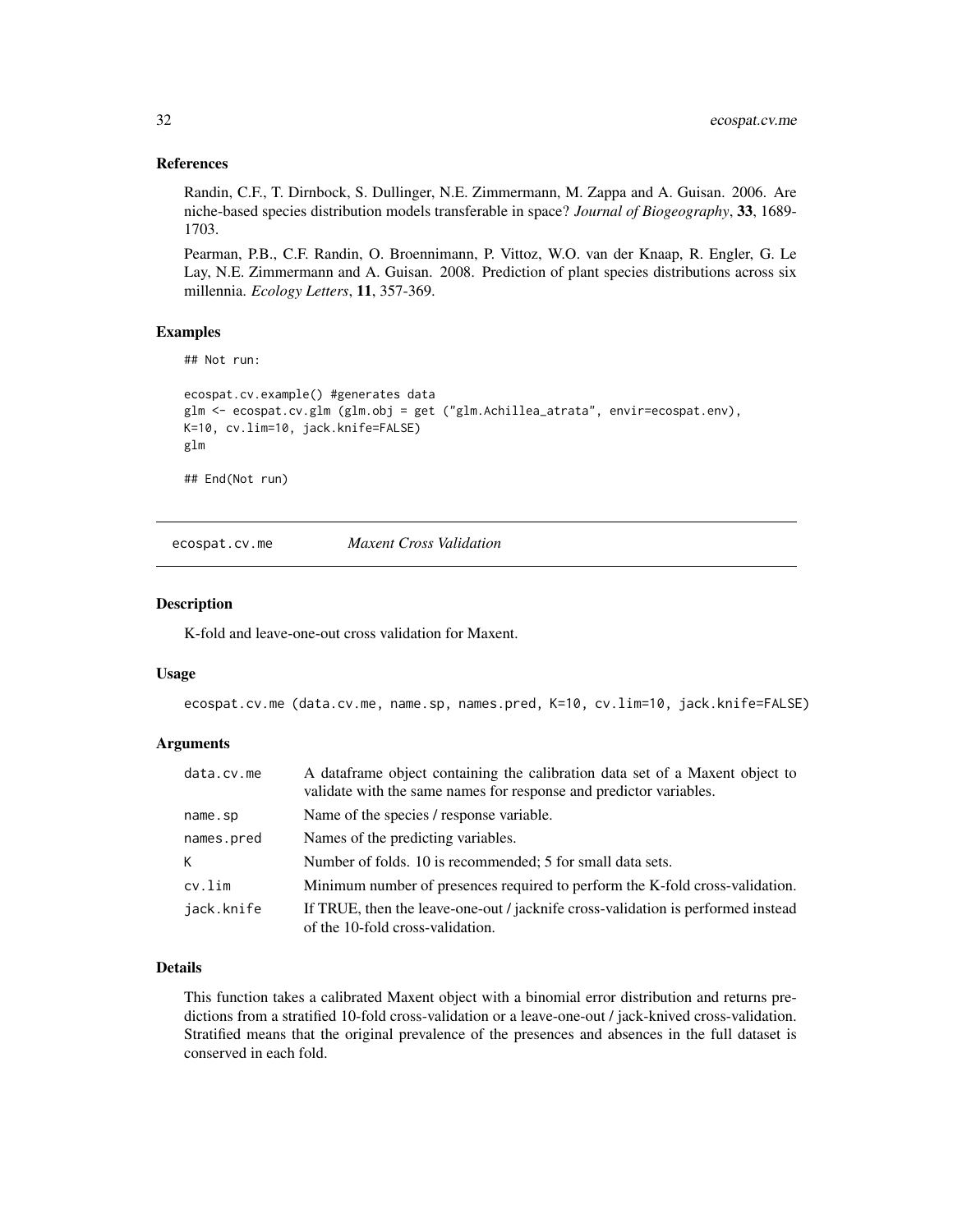# <span id="page-32-0"></span>ecospat.cv.rf 33

# Value

Returns a dataframe with the observations (obs) and the corresponding predictions by cross-validation or jacknife.

# Author(s)

Christophe Randin <christophe.randin@unibas.ch> and Antoine Guisan <antoine.guisan@unil.ch>

### References

Randin, C.F., T. Dirnbock, S. Dullinger, N.E. Zimmermann, M. Zappa and A. Guisan. 2006. Are niche-based species distribution models transferable in space? *Journal of Biogeography*, 33, 1689- 1703.

Pearman, P.B., C.F. Randin, O. Broennimann, P. Vittoz, W.O. van der Knaap, R. Engler, G. Le Lay, N.E. Zimmermann and A. Guisan. 2008. Prediction of plant species distributions across six millennia. *Ecology Letters*, 11, 357-369.

# Examples

```
## Not run:
me <- ecospat.cv.me(ecospat.testData, names(ecospat.testData)[53],
names(ecospat.testData)[4:8], K = 10, cv.lim = 10, jack.knife = FALSE)
```
## End(Not run)

<span id="page-32-1"></span>ecospat.cv.rf *RandomForest Cross Validation*

# Description

K-fold and leave-one-out cross validation for randomForest.

#### Usage

```
ecospat.cv.rf (rf.obj, data.cv, K=10, cv.lim=10, jack.knife=FALSE)
```
#### Arguments

| rf.obj     | Any calibrated random Forest object with a binomial error distribution.                                              |
|------------|----------------------------------------------------------------------------------------------------------------------|
| data.cv    | A dataframe object containing the calibration data set with the same names for<br>response and predictor variables.  |
| K          | Number of folds. 10 is recommended; 5 for small data sets.                                                           |
| cv.lim     | Minimum number of presences required to perform the K-fold cross-validation.                                         |
| jack.knife | If TRUE, then the leave-one-out / jacknife cross-validation is performed instead<br>of the 10-fold cross-validation. |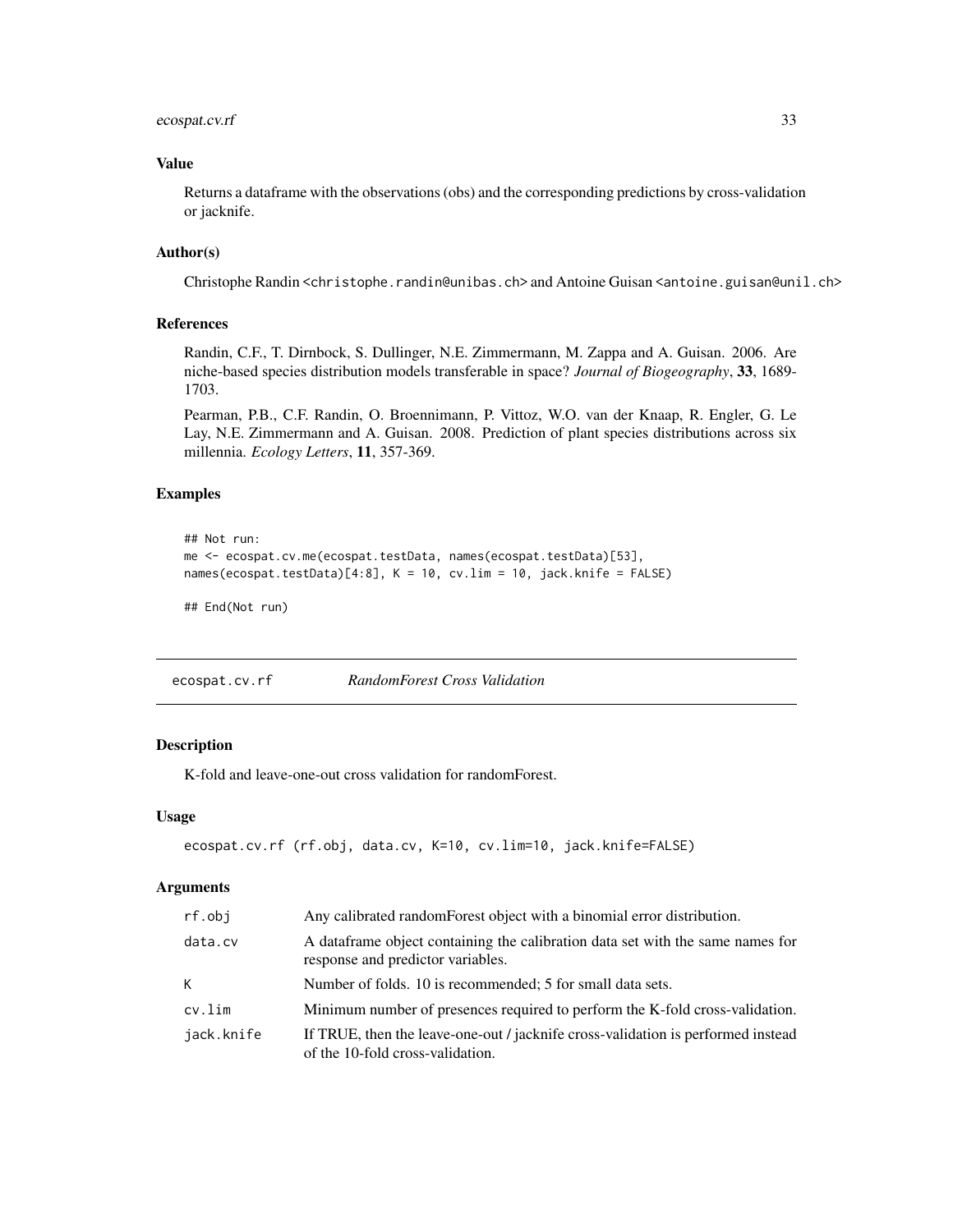#### <span id="page-33-0"></span>Details

This function takes a calibrated randomForest object with a binomial error distribution and returns predictions from a stratified 10-fold cross-validation or a leave-one-out / jack-knived crossvalidation. Stratified means that the original prevalence of the presences and absences in the full dataset is conserved in each fold.

# Value

Returns a dataframe with the observations (obs) and the corresponding predictions by cross-validation or jacknife.

#### Author(s)

Christophe Randin <christophe.randin@wsl.ch> and Antoine Guisan <antoine.guisan@unil.ch>

### References

Randin, C.F., T. Dirnbock, S. Dullinger, N.E. Zimmermann, M. Zappa and A. Guisan. 2006. Are niche-based species distribution models transferable in space? *Journal of Biogeography*, 33, 1689- 1703.

Pearman, P.B., C.F. Randin, O. Broennimann, P. Vittoz, W.O. van der Knaap, R. Engler, G. Le Lay, N.E. Zimmermann and A. Guisan. 2008. Prediction of plant species distributions across six millennia. *Ecology Letters*, 11, 357-369.

#### Examples

```
## Not run:
ecospat.cv.example() #generates data
rf <- ecospat.cv.rf(get("glm.Achillea_atrata", envir = ecospat.env),
ecospat.testData[, c(53, 4:8)], K = 10, cv.lim = 10, jack.knife = FALSE)
```
## End(Not run)

ecospat.env *Package Environment*

#### **Description**

A package environment that is used to contain certain (local) variables and results, especially those in example functions and data sets.

#### Examples

ls(envir=ecospat.env)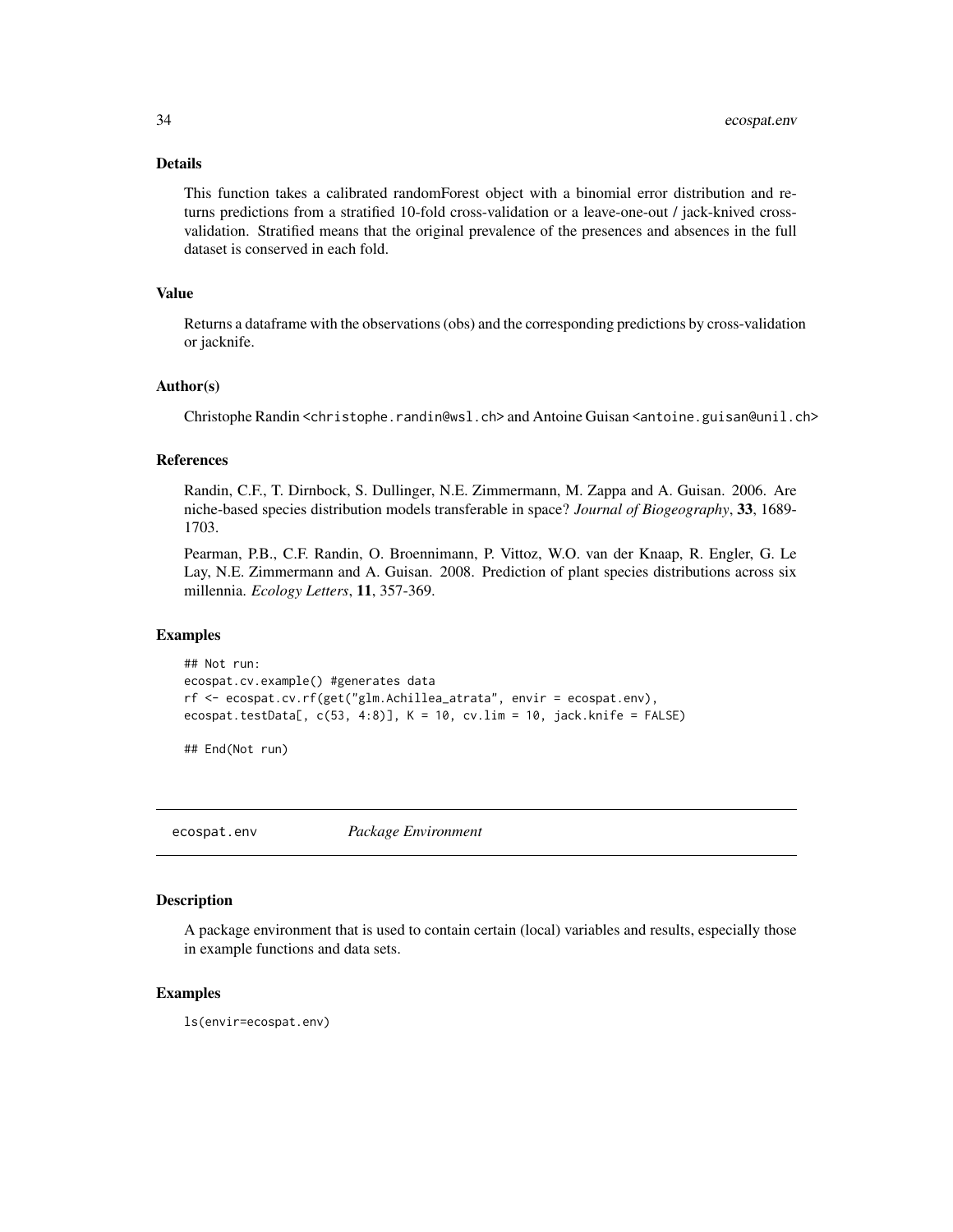<span id="page-34-1"></span><span id="page-34-0"></span>ecospat.Epred *Prediction Mean*

#### Description

Calculate the mean (or weighted mean) of several predictions.

# Usage

```
ecospat.Epred (x, w=rep(1, ncol(x)), th=0)
```
#### Arguments

| X   | A dataframe object with SDM predictions.         |
|-----|--------------------------------------------------|
| W   | Weight of the model, e.g. AUC. The default is 1. |
| th. | Threshold used to binarize.                      |

#### Details

The Weighted Average consensus method utilizes pre-evaluation of the predictive performance of the single-models. In this approach, half (i.e. four) of the eight single-models with highest accuracy are selected first, and then a WA is calculated based on the pre-evaluated AUC of the single-models

#### Value

A weighted mean binary transformation of the models.

# Author(s)

Blaise Petitpierre <bpetitpierre@gmail.com>

#### References

Boyce, M.S., P.R. Vernier, S.E. Nielsen and F.K.A. Schmiegelow. 2002. Evaluating resource selection functions. *Ecol. Model.*, 157, 281-300.

Marmion, M., M. Parviainen, M. Luoto, R.K. Heikkinen andW. Thuiller. 2009. Evaluation of consensus methods in predictive species distribution modelling. *Diversity and Distributions*, 15, 59-69.

# Examples

```
x <- ecospat.testData[c(92,96)]
mean \leq ecospat. Epred (x, w=rep(1, ncol(x)), th=0.5)
```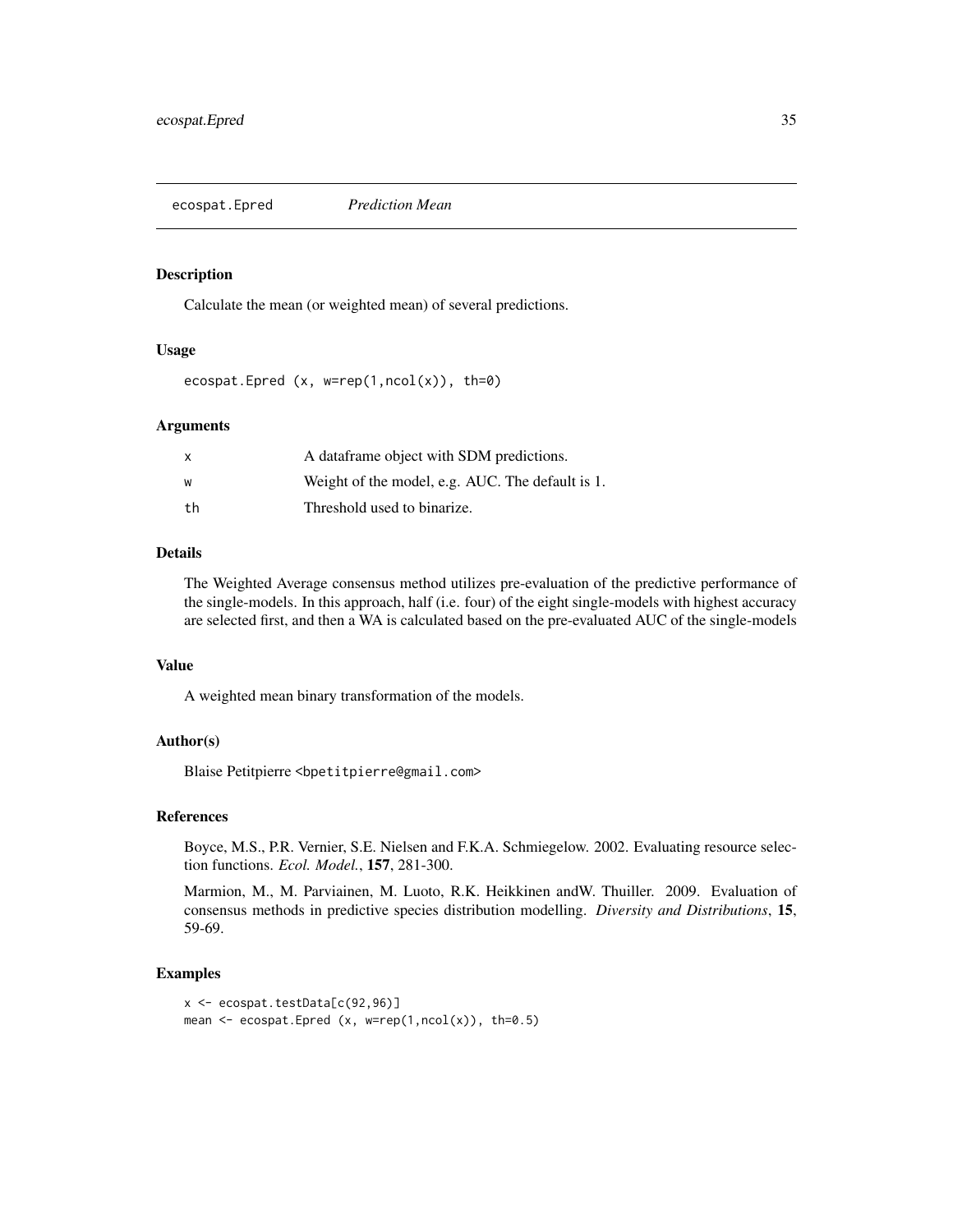<span id="page-35-1"></span><span id="page-35-0"></span>ecospat.ESM.EnsembleModeling

*Ensamble of Small Models: Evaluates and Averages Simple Bivariate Models To ESMs*

### Description

This function evaluates and averages simple bivariate models by weighted means to Ensemble Small Models as in Lomba et al. 2010 and Breiner et al. 2015.

#### Usage

```
ecospat.ESM.EnsembleModeling( ESM.modeling.output,
                              weighting.score,
                              threshold=NULL,
                              models)
```
#### Arguments

ESM.modeling.output

a list returned by [ecospat.ESM.Modeling](#page-40-1)

| weighting.score |                                                                                                                                                                                                   |
|-----------------|---------------------------------------------------------------------------------------------------------------------------------------------------------------------------------------------------|
|                 | an evaluation score used to weight single models to build ensembles: "AUC", "TSS",                                                                                                                |
|                 | "Boyce", "Kappa", "SomersD" #the evaluation methods used to evaluate ensem-<br>ble models                                                                                                         |
|                 | (see "BIOMOD_Modeling" models.eval.meth section for more detailed infor-<br>mations)                                                                                                              |
| threshold       | threshold value of an evaluation score to select the bivariate model(s) included<br>for building the ESMs                                                                                         |
| models          | vector of models names choosen among 'GLM', 'GBM', 'GAM', 'CTA', 'ANN',<br>'SRE', 'FDA', 'MARS', 'RF','MAXENT.Phillips', "MAXENT.Tsuruoka" (same<br>as in biomod2)                                |
|                 | #a character vector (either 'all' or a sub-selection of model names) that defines<br>the models kept for building the ensemble models (might be useful for removing<br>some non-preferred models) |

### Details

The basic idea of ensemble of small models (ESMs) is to model a species distribution based on small, simple models, for example all possible bivariate models (i.e. models that contain only two predictors at a time out of a larger set of predictors), and then combine all possible bivariate models into an ensemble (Lomba et al. 2010; Breiner et al. 2015).

The ESM set of functions could be used to build ESMs using simple bivariate models which are averaged using weights based on model performances (e.g. AUC) according to Breiner et al. (2015). They provide full functionality of the approach described in Breiner et al. (2015).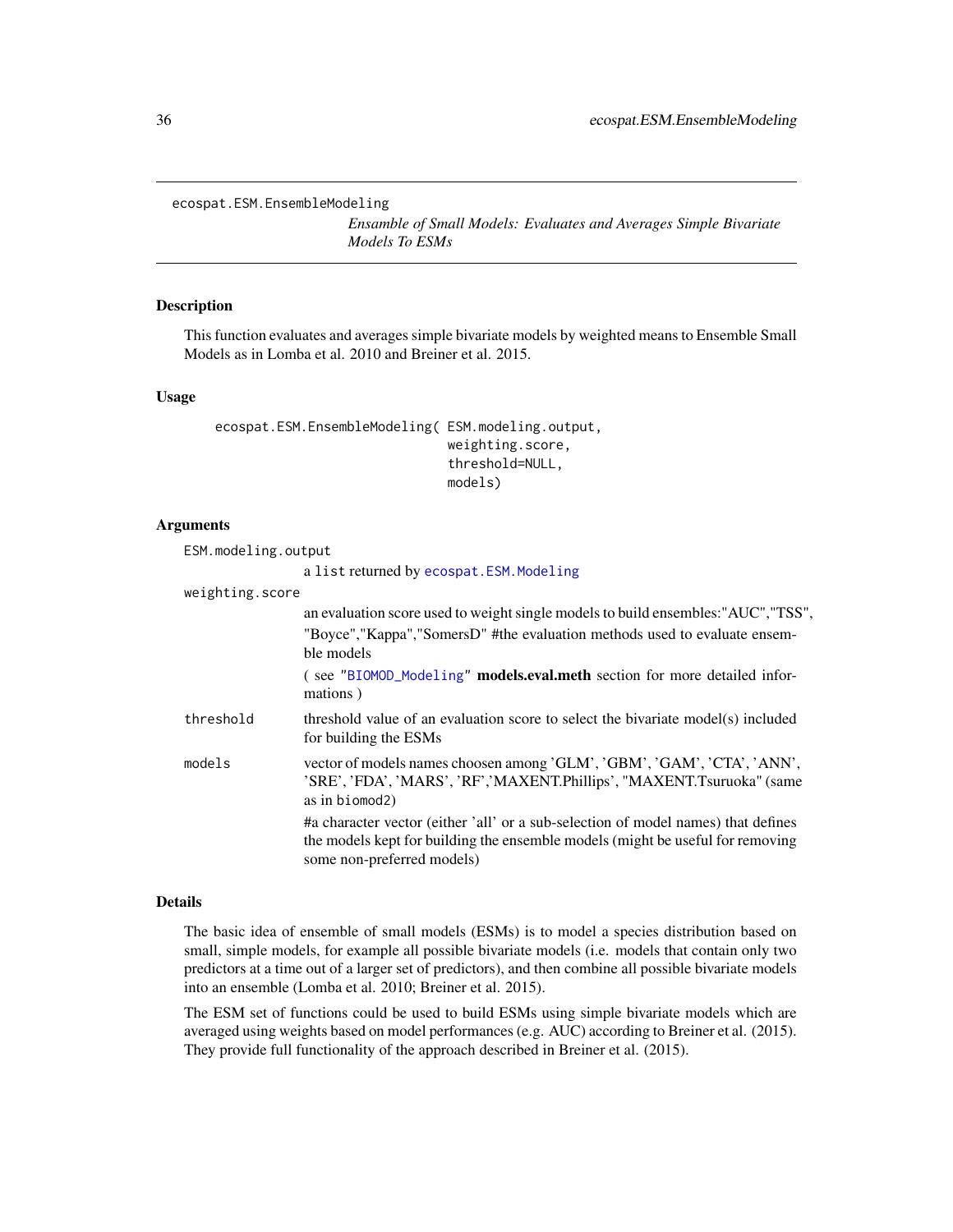## Value

species: species name ESM.fit: data.frame of the predicted values for the data used to build the models. ESM.evaluations: data.frame with evaluations scores for the ESMs weights: weighting scores used to weight the bivariate models to build the single ESM weights.EF: weighting scores used to weight the single ESM to build the ensemble of ESMs from different modelling techniques (only available if >1 modelling techniques were selected). failed: bivariate models which failed because they could not be calibrated.

A ["BIOMOD.EnsembleModeling.out"](#page-0-0). This object will be later given to [ecospat.ESM.EnsembleProjection](#page-37-0) if you want to make some projections of this ensemble-models.

#### Author(s)

Frank Breiner <frank.breiner@wsl.ch>

with contributions of Olivier Broennimann <olivier.broennimann@unil.ch>

#### References

Lomba, A., L. Pellissier, C.F. Randin, J. Vicente, F. Moreira, J. Honrado and A. Guisan. 2010. Overcoming the rare species modelling paradox: A novel hierarchical framework applied to an Iberian endemic plant. *Biological Conservation*, 143,2647-2657.

Breiner F.T., A. Guisan, A. Bergamini and M.P. Nobis. 2015. Overcoming limitations of modelling rare species by using ensembles of small models. *Methods in Ecology and Evolution*, 6,1210-1218.

Breiner F.T., Nobis M.P., Bergamini A., Guisan A. 2018. Optimizing ensembles of small models for predicting the distribution of species with few occurrences. *Methods in Ecology and Evolution*. doi: [10.1111/2041210X.12957](http://doi.org/10.1111/2041-210X.12957)

#### See Also

[ecospat.ESM.Modeling](#page-40-0), [ecospat.ESM.Projection](#page-43-0), [ecospat.ESM.EnsembleProjection](#page-37-0) [BIOMOD\\_Modeling](#page-0-0), [BIOMOD\\_Projection](#page-0-0)

### Examples

## Not run:

library(biomod2)

# Loading test data data(ecospat.testNiche.inv) inv <- ecospat.testNiche.inv

```
# species occurrences
xy \le -inv[,1:2]
sp\_occ < -inv[11]
```
# env current <- inv[3:10]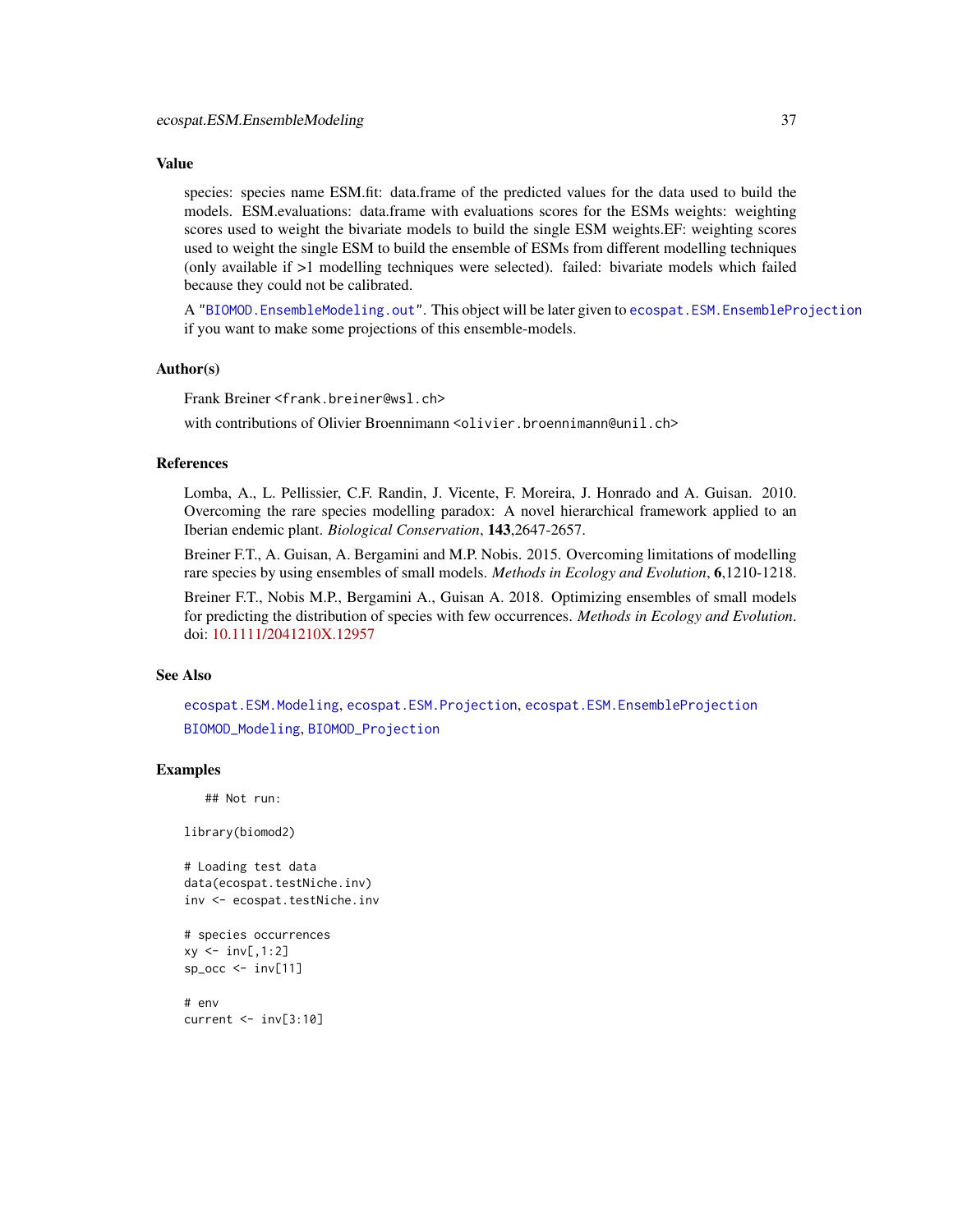```
### Formating the data with the BIOMOD_FormatingData() function from the package biomod2
sp < -1myBiomodData <- BIOMOD_FormatingData( resp.var = as.numeric(sp_occ[,sp]),
                                      expl.var = current,
                                      resp. xy = xy,resp.name = colnames(sp_occ)[sp])
### Calibration of simple bivariate models
my.ESM <- ecospat.ESM.Modeling( data=myBiomodData,
                                models=c('GLM','RF'),
                                NbRunEval=2,
                                DataSplit=70,
                                weighting.score=c("AUC"),
                                parallel=FALSE)
### Evaluation and average of simple bivariate models to ESMs
my.ESM_EF <- ecospat.ESM.EnsembleModeling(my.ESM,weighting.score=c("SomersD"),threshold=0)
### Projection of simple bivariate models into new space
my.ESM_proj_current<-ecospat.ESM.Projection(ESM.modeling.output=my.ESM,
                                            new.env=current)
### Projection of calibrated ESMs into new space
my.ESM_EFproj_current <- ecospat.ESM.EnsembleProjection(ESM.prediction.output=my.ESM_proj_current,
                                                  ESM.EnsembleModeling.output=my.ESM_EF)
## get the model performance of ESMs
my.ESM_EF$ESM.evaluations
## get the weights of the single bivariate models used to build the ESMs
my.ESM_EF$weights
## get the variable contributions of ESMs
ecospat.ESM.VarContrib(my.ESM,my.ESM_EF,scaling="01")
## End(Not run)
```
<span id="page-37-0"></span>ecospat.ESM.EnsembleProjection

*Ensamble of Small Models: Projects Calibrated ESMs Into New Space Or Time.*

### Description

This function projects calibrated ESMs into new space or time.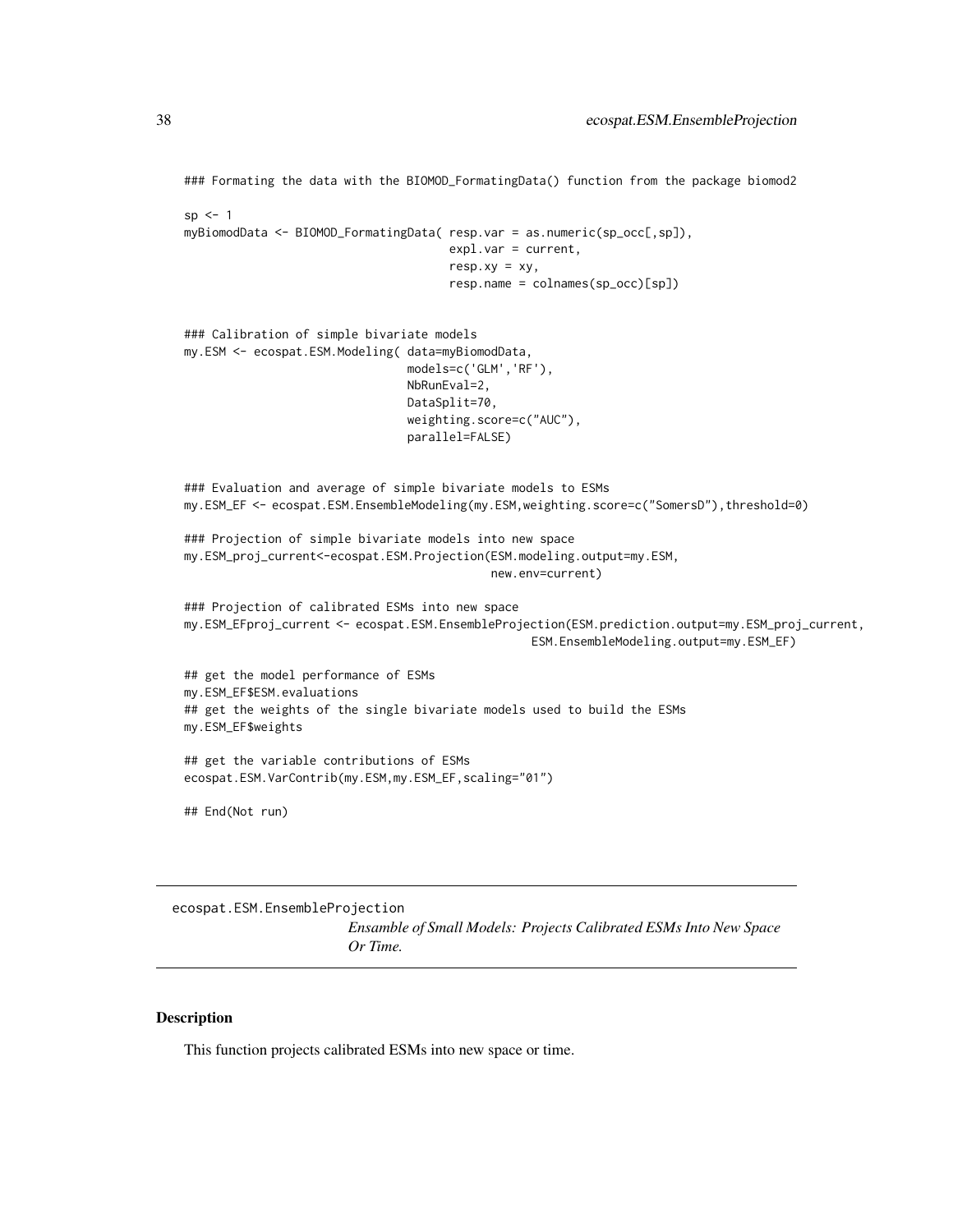### Usage

```
ecospat.ESM.EnsembleProjection( ESM.prediction.output,
                                ESM.EnsembleModeling.output,
                                chosen.models = 'all')
```
### Arguments

| ESM.prediction.output       |                                                                                                                                                   |  |
|-----------------------------|---------------------------------------------------------------------------------------------------------------------------------------------------|--|
|                             | a list object returned by ecospat. ESM. Projection                                                                                                |  |
| ESM.EnsembleModeling.output |                                                                                                                                                   |  |
|                             | a list object returned by ecospat. ESM. Ensemble Modeling                                                                                         |  |
| chosen.models               | a character vector (either 'all' or a sub-selection of model names) to remove<br>models from the ensemble (same as in biomod2). Default is 'all'. |  |

## Details

The basic idea of ensemble of small models (ESMs) is to model a species distribution based on small, simple models, for example all possible bivariate models (i.e. models that contain only two predictors at a time out of a larger set of predictors), and then combine all possible bivariate models into an ensemble (Lomba et al. 2010; Breiner et al. 2015).

The ESM set of functions could be used to build ESMs using simple bivariate models which are averaged using weights based on model performances (e.g. AUC) according to Breiner et al. (2015). They provide full functionality of the approach described in Breiner et al. (2015).

For further details please refer to [BIOMOD\\_EnsembleForecasting](#page-0-0).

#### Value

Returns the projections of ESMs for the selected single models and their ensemble (data frame or raster stack). ESM.projections 'projection files' are saved on the hard drive projection folder. This files are either an array or a RasterStack depending the original projections data type. Load these created files to plot and work with them.

#### Author(s)

Frank Breiner <frank.breiner@wsl.ch>

#### References

Lomba, A., L. Pellissier, C.F. Randin, J. Vicente, F. Moreira, J. Honrado and A. Guisan. 2010. Overcoming the rare species modelling paradox: A novel hierarchical framework applied to an Iberian endemic plant. *Biological Conservation*, 143,2647-2657.

Breiner F.T., A. Guisan, A. Bergamini and M.P. Nobis. 2015. Overcoming limitations of modelling rare species by using ensembles of small models. *Methods in Ecology and Evolution*, 6,1210-1218.

Breiner F.T., Nobis M.P., Bergamini A., Guisan A. 2018. Optimizing ensembles of small models for predicting the distribution of species with few occurrences. *Methods in Ecology and Evolution*. doi: [10.1111/2041210X.12957](http://doi.org/10.1111/2041-210X.12957)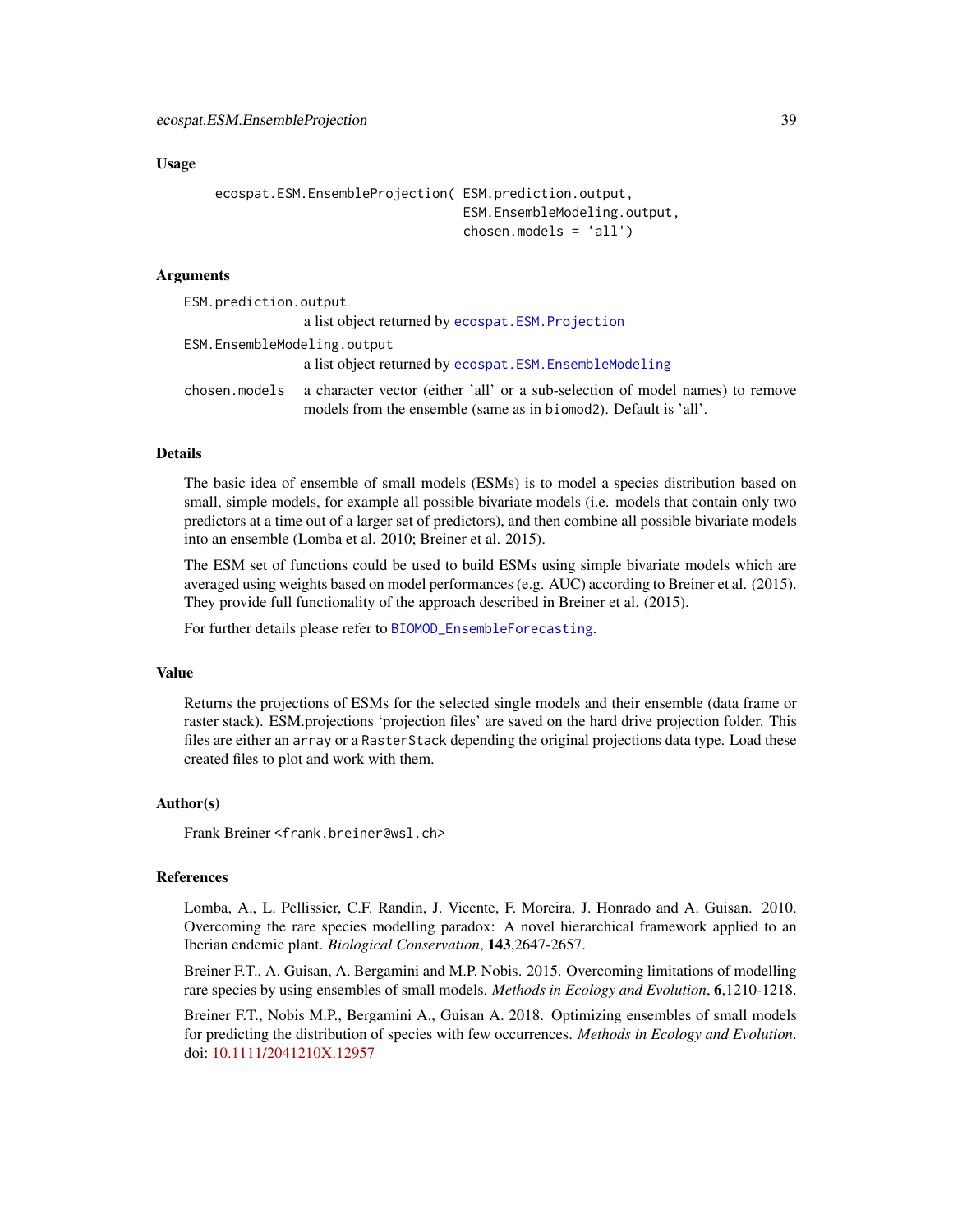#### See Also

[ecospat.ESM.Modeling](#page-40-0), [ecospat.ESM.Projection](#page-43-0), [ecospat.ESM.EnsembleModeling](#page-35-0) [BIOMOD\\_Modeling](#page-0-0), [BIOMOD\\_Projection](#page-0-0), [BIOMOD\\_EnsembleForecasting](#page-0-0), [BIOMOD\\_EnsembleModeling](#page-0-0)

### Examples

```
## Not run:
library(biomod2)
```
# Loading test data data(ecospat.testNiche.inv) inv <- ecospat.testNiche.inv

```
# species occurrences
xy \leftarrow inv[, 1:2]sp\_occ \leftarrow inv[11]
```
# env current <- inv[3:10]

```
### Formating the data with the BIOMOD_FormatingData() function from the package biomod2
```

```
sp \leftarrow 1myBiomodData <- BIOMOD_FormatingData( resp.var = as.numeric(sp_occ[,sp]),
                                        expl.var = current,
                                        resp.xv = xy,
                                        resp.name = colnames(sp_occ)[sp])
```

```
### Calibration of simple bivariate models
my.ESM <- ecospat.ESM.Modeling( data=myBiomodData,
                                models=c('GLM','RF'),
                                NbRunEval=2,
                                DataSplit=70,
                                weighting.score=c("AUC"),
                                parallel=FALSE)
```
### Evaluation and average of simple bivariate models to ESMs my.ESM\_EF <- ecospat.ESM.EnsembleModeling(my.ESM,weighting.score=c("SomersD"),threshold=0)

```
### Projection of simple bivariate models into new space
my.ESM_proj_current<-ecospat.ESM.Projection(ESM.modeling.output=my.ESM,
                                            new.env=current)
```
### Projection of calibrated ESMs into new space my.ESM\_EFproj\_current <- ecospat.ESM.EnsembleProjection(ESM.prediction.output=my.ESM\_proj\_current, ESM.EnsembleModeling.output=my.ESM\_EF)

## get the model performance of ESMs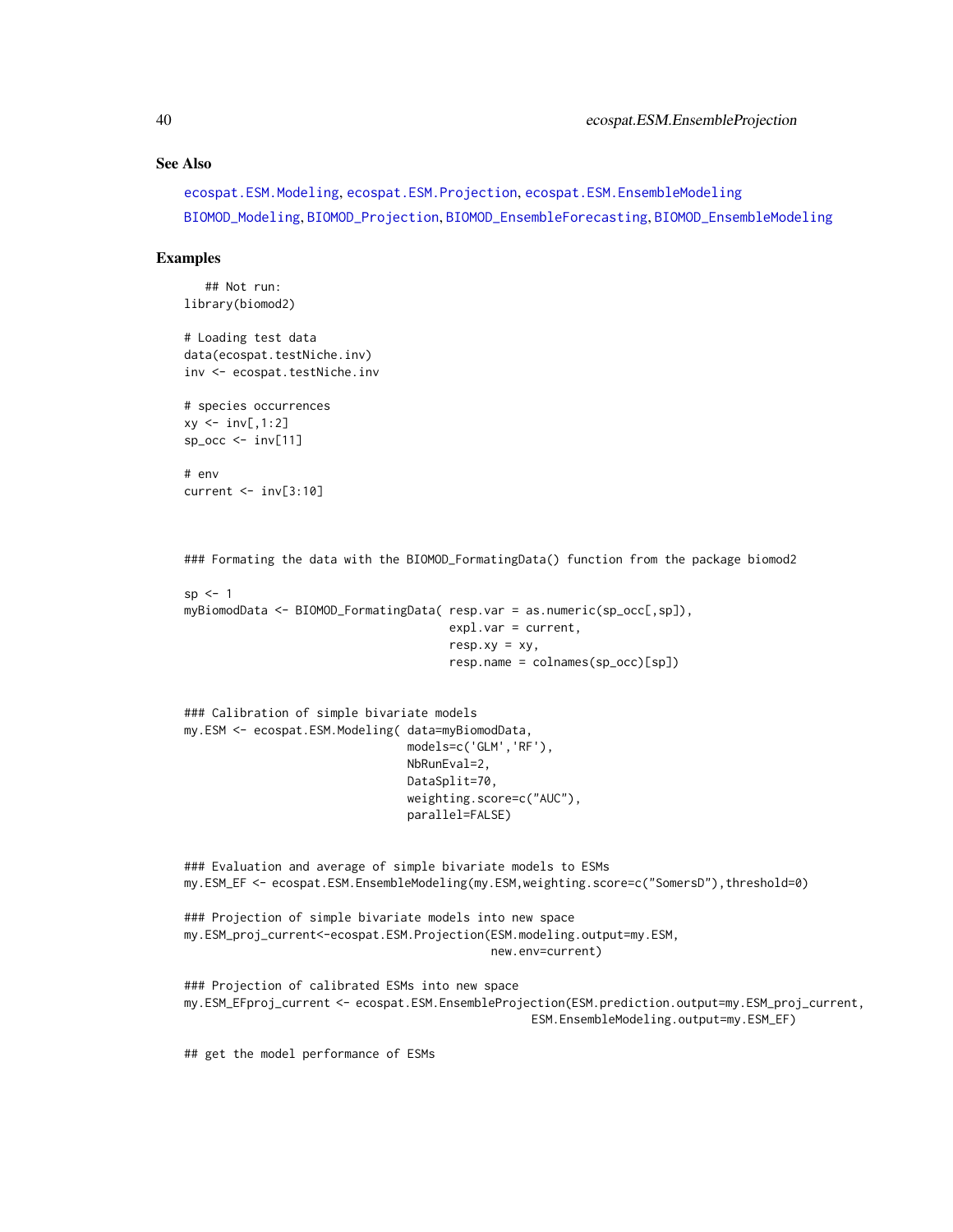# ecospat.ESM.Modeling 41

```
my.ESM_EF$ESM.evaluations
## get the weights of the single bivariate models used to build the ESMs
my.ESM_EF$weights
## get the variable contributions of ESMs
ecospat.ESM.VarContrib(my.ESM,my.ESM_EF,scaling="01")
## End(Not run)
```
<span id="page-40-0"></span>ecospat.ESM.Modeling *Ensamble of Small Models: Calibration of Simple Bivariate Models*

# Description

This function calibrates simple bivariate models as in Lomba et al. 2010 and Breiner et al. 2015.

## Usage

```
ecospat.ESM.Modeling( data,
```

```
NbRunEval,
DataSplit,
DataSplitTable,
Prevalence,
weighting.score,
models,
tune,
modeling.id,
models.options,
which.biva,
parallel,
cleanup)
```

| data           | BIOMOD. formated. data object returned by BIOMOD_FormatingData                                                                                                                                                                                                                                       |
|----------------|------------------------------------------------------------------------------------------------------------------------------------------------------------------------------------------------------------------------------------------------------------------------------------------------------|
| NbRunEval      | number of dataset splitting replicates for the model evaluation (same as in biomod2)                                                                                                                                                                                                                 |
| DataSplit      | percentage of dataset observations retained for the model training (same as in<br>biomod2)                                                                                                                                                                                                           |
| DataSplitTable | a matrix, data.frame or a 3D array filled with TRUE/FALSE to specify which<br>part of data must be used for models calibration (TRUE) and for models val-<br>idation (FALSE). Each column corresponds to a 'RUN'. If filled, arguments<br>NbRunEval and DataSplit will be ignored.                   |
| Prevalence     | either NULL or a 0-1 numeric used to build 'weighted response weights'. In<br>contrast to Biomod the default is 0.5 (weighting presences equally to the ab-<br>sences). If NULL each observation (presence or absence) has the same weight<br>(independent of the number of presences and absences). |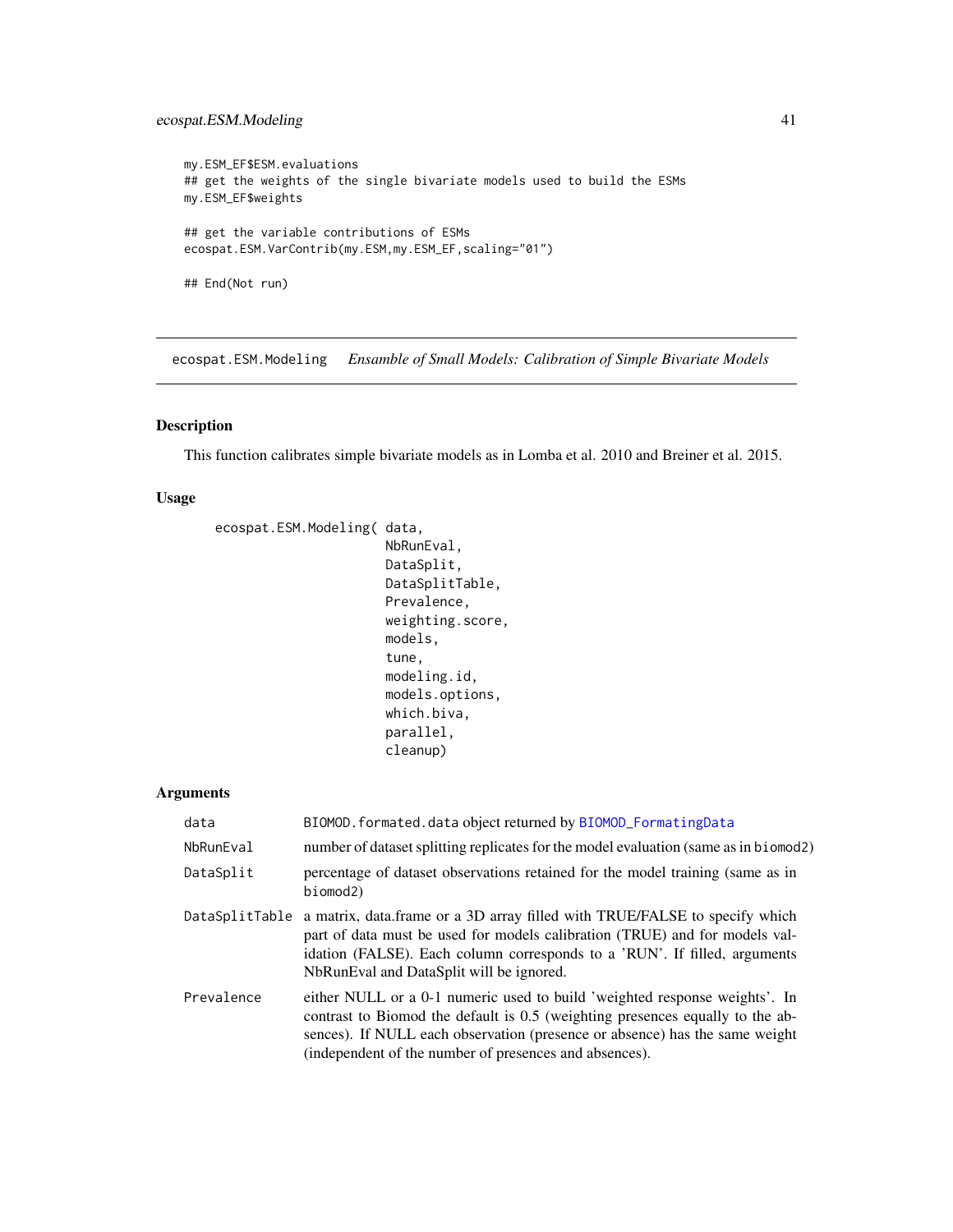| weighting.score |                                                                                                                                                                                                                              |  |
|-----------------|------------------------------------------------------------------------------------------------------------------------------------------------------------------------------------------------------------------------------|--|
|                 | evaluation score used to weight single models to build ensembles: 'AUC', 'SomersD'<br>(2xAUC-1), 'Kappa', 'TSS' or 'Boyce'                                                                                                   |  |
| models          | vector of models names choosen among 'GLM', 'GBM', 'GAM', 'CTA', 'ANN',<br>'SRE', 'FDA', 'MARS', 'RF','MAXENT.Phillips', 'MAXENT.Tsuruoka' (same<br>as in biomod2)                                                           |  |
| tune            | logical. if true model tuning will be used to estimate optimal parameters for the<br>models (Default: False).                                                                                                                |  |
| modeling.id     | character, the ID (=name) of modeling procedure. A random number by default.                                                                                                                                                 |  |
| models.options  | BIOMOD.models.options object returned by BIOMOD_ModelingOptions (same<br>as in biomod2)                                                                                                                                      |  |
| which.biva      | integer, which bivariate combinations should be used for modeling? Default: all                                                                                                                                              |  |
| parallel        | logical. If TRUE, the parallel computing is enabled (highly recommended)                                                                                                                                                     |  |
| cleanup         | numeric. Calls removeTmpFiles() to delete all files from rasterOptions()\$tmpdir<br>which are older than the given time (in hours). This might be necessary to<br>prevent running over quota. No cleanup is used by default. |  |

The basic idea of ensemble of small models (ESMs) is to model a species distribution based on small, simple models, for example all possible bivariate models (i.e. models that contain only two predictors at a time out of a larger set of predictors), and then combine all possible bivariate models into an ensemble (Lomba et al. 2010; Breiner et al. 2015).

The ESM set of functions could be used to build ESMs using simple bivariate models which are averaged using weights based on model performances (e.g. AUC) according to Breiner et al. (2015). They provide full functionality of the approach described in Breiner et al. (2015).

The argument which.biva allows to split model runs, e.g. if which.biva is 1:3, only the three first bivariate variable combinations will be modeled. This allows to run different biva splits on different computers. However, it is better not to use this option if all models are run on a single computer. Default: running all biva models. NOTE: Make sure to give each of your biva runs a unique modeling.id.

# Value

A BIOMOD.models.out object (same as in biomod2) See ["BIOMOD.models.out"](#page-0-0) for details.

#### Author(s)

Frank Breiner <frank.breiner@wsl.ch> and Mirko Di Febbraro <mirkodifebbraro@gmail.com> with contributions of Olivier Broennimann <olivier.broennimann@unil.ch>

## References

Lomba, A., L. Pellissier, C.F. Randin, J. Vicente, F. Moreira, J. Honrado and A. Guisan. 2010. Overcoming the rare species modelling paradox: A novel hierarchical framework applied to an Iberian endemic plant. *Biological Conservation*, 143,2647-2657.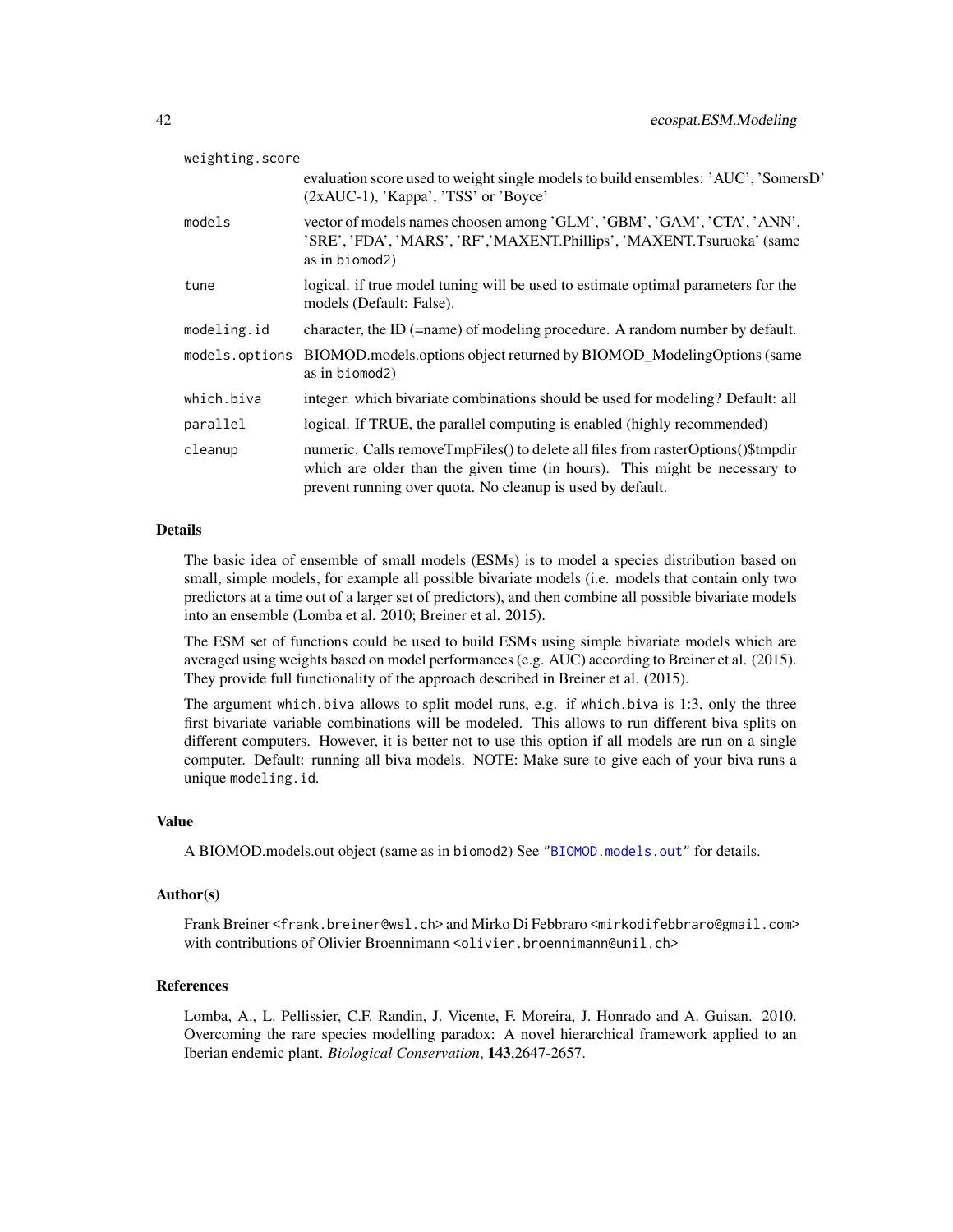Breiner F.T., A. Guisan, A. Bergamini and M.P. Nobis. 2015. Overcoming limitations of modelling rare species by using ensembles of small models. *Methods in Ecology and Evolution*, 6,1210-1218.

Breiner F.T., Nobis M.P., Bergamini A., Guisan A. 2018. Optimizing ensembles of small models for predicting the distribution of species with few occurrences. *Methods in Ecology and Evolution*. doi: [10.1111/2041210X.12957](http://doi.org/10.1111/2041-210X.12957)

#### See Also

[ecospat.ESM.EnsembleModeling](#page-35-0), [ecospat.ESM.Projection](#page-43-0), [ecospat.ESM.EnsembleProjection](#page-37-0) [BIOMOD\\_FormatingData](#page-0-0), [BIOMOD\\_ModelingOptions](#page-0-0), [BIOMOD\\_Modeling](#page-0-0),[BIOMOD\\_Projection](#page-0-0)

#### Examples

```
## Not run:
library(biomod2)
```
# Loading test data data(ecospat.testNiche.inv) inv <- ecospat.testNiche.inv

```
# species occurrences
xy \le -i nv[,1:2]
sp\_occ \leftarrow inv[11]
```
# env current  $\le$  inv[3:10]

### Formating the data with the BIOMOD\_FormatingData() function from the package biomod2

```
sp < -1myBiomodData <- BIOMOD_FormatingData( resp.var = as.numeric(sp_occ[,sp]),
                                      expl.var = current,
                                      resp. xy = xy,resp.name = colnames(sp_occ)[sp])
```

```
### Calibration of simple bivariate models
my.ESM <- ecospat.ESM.Modeling( data=myBiomodData,
                                models=c('GLM','RF'),
                                NbRunEval=2,
                                DataSplit=70,
                                weighting.score=c("AUC"),
                                parallel=FALSE)
```
### Evaluation and average of simple bivariate models to ESMs my.ESM\_EF <- ecospat.ESM.EnsembleModeling(my.ESM,weighting.score=c("SomersD"),threshold=0)

### Projection of simple bivariate models into new space my.ESM\_proj\_current<-ecospat.ESM.Projection(ESM.modeling.output=my.ESM,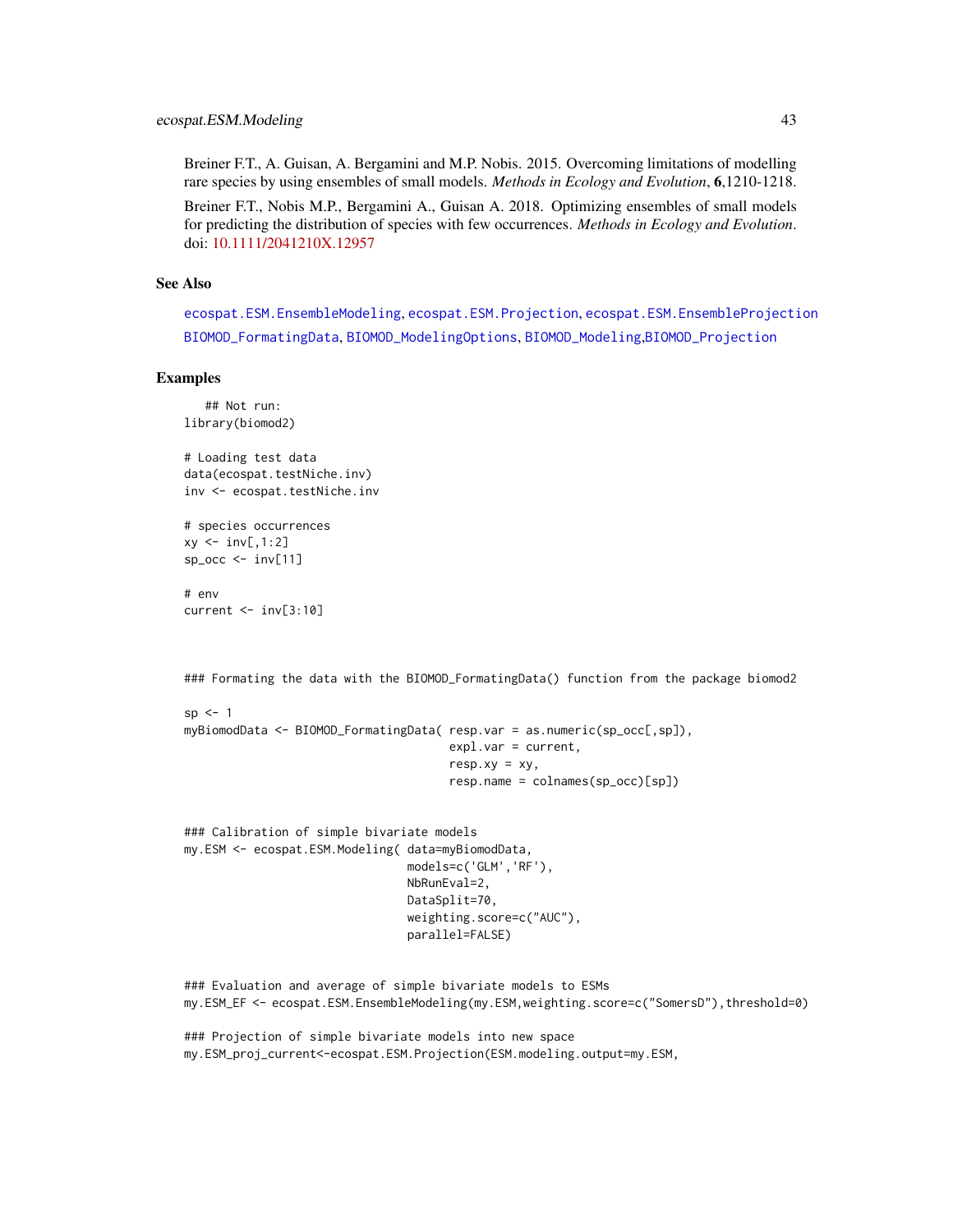new.env=current)

```
### Projection of calibrated ESMs into new space
my.ESM_EFproj_current <- ecospat.ESM.EnsembleProjection(ESM.prediction.output=my.ESM_proj_current,
                                                  ESM.EnsembleModeling.output=my.ESM_EF)
## get the model performance of ESMs
my.ESM_EF$ESM.evaluations
## get the weights of the single bivariate models used to build the ESMs
my.ESM_EF$weights
## get the variable contributions of ESMs
ecospat.ESM.VarContrib(my.ESM,my.ESM_EF,scaling="01")
## End(Not run)
```
<span id="page-43-0"></span>ecospat.ESM.Projection

*Ensamble of Small Models: Projects Simple Bivariate Models Into New Space Or Time*

### Description

This function projects simple bivariate models on new.env

# Usage

ecospat.ESM.Projection(ESM.modeling.output, new.env, parallel, cleanup)

| ESM.modeling.output | list object returned by ecospat. ESM. Modeling                                                                                                                                                                                                                                                                         |
|---------------------|------------------------------------------------------------------------------------------------------------------------------------------------------------------------------------------------------------------------------------------------------------------------------------------------------------------------|
|                     |                                                                                                                                                                                                                                                                                                                        |
| new.env             | A set of explanatory variables onto which models will be projected. It could be a<br>data. frame, a matrix, or a rasterStack object. Make sure the column names<br>(data. frame or matrix) or layer Names (rasterStack) perfectly match with<br>the names of variables used to build the models in the previous steps. |
| parallel            | Logical. If TRUE, the parallel computing is enabled                                                                                                                                                                                                                                                                    |
| cleanup             | Numeric. Calls remove Tmp Files () to delete all files from raster Options () \$tmp dir<br>which are older than the given time (in hours). This might be necessary to pre-<br>vent running over quota. No cleanup is used by default                                                                                   |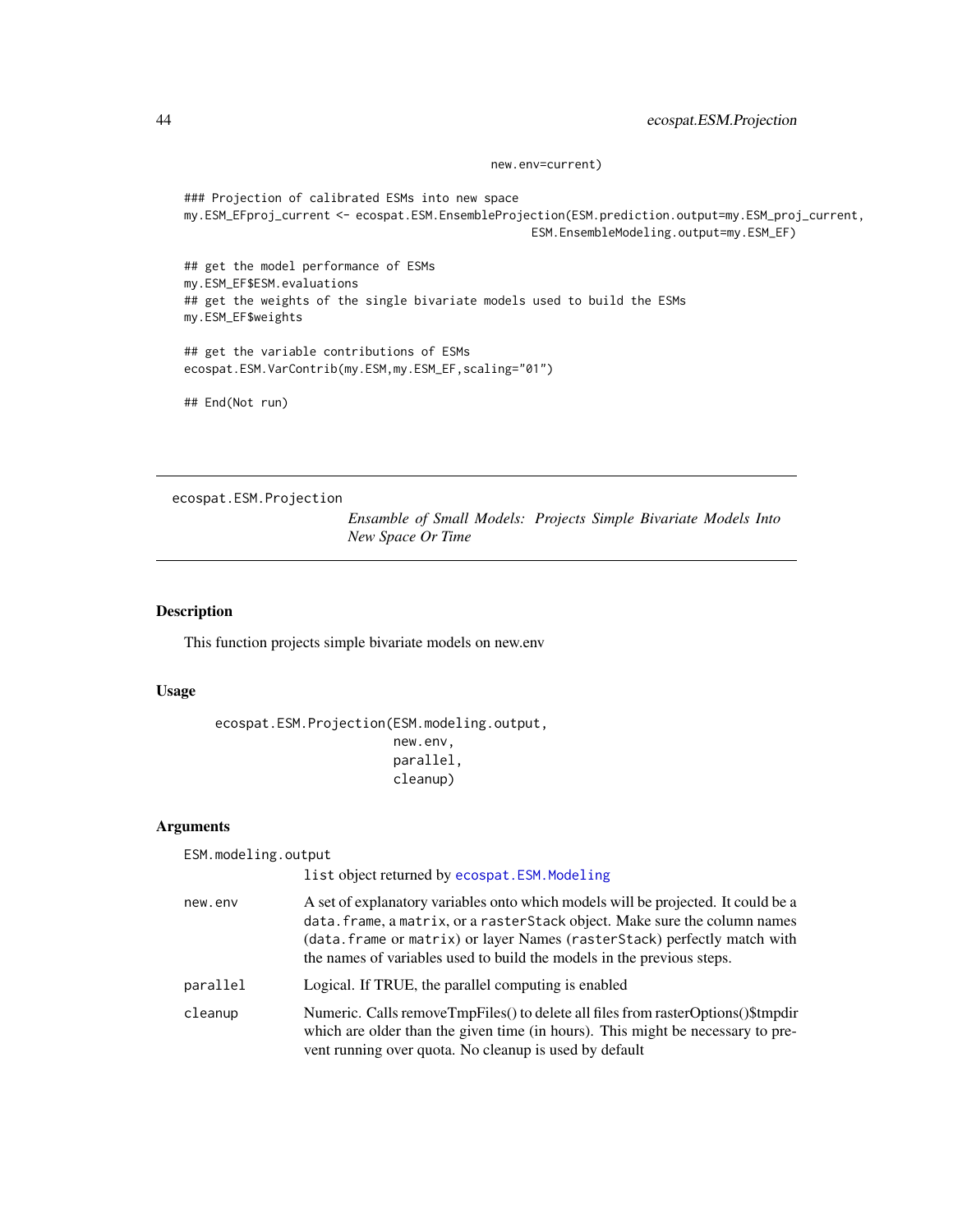The basic idea of ensemble of small models (ESMs) is to model a species distribution based on small, simple models, for example all possible bivariate models (i.e. models that contain only two predictors at a time out of a larger set of predictors), and then combine all possible bivariate models into an ensemble (Lomba et al. 2010; Breiner et al. 2015).

The ESM set of functions could be used to build ESMs using simple bivariate models which are averaged using weights based on model performances (e.g. AUC) accoring to Breiner et al (2015). They provide full functionality of the approach described in Breiner et al. (2015).

The name of new.env must be a regular expression (see ?regex)

### Value

Returns the projections for all selected models (same as in biomod2) See ["BIOMOD.projection.out"](#page-0-0) for details.

#### Author(s)

Frank Breiner <frank.breiner@wsl.ch>

with contributions of Olivier Broennimann <olivier.broennimann@unil.ch>

# References

Lomba, A., L. Pellissier, C.F. Randin, J. Vicente, F. Moreira, J. Honrado and A. Guisan. 2010. Overcoming the rare species modelling paradox: A novel hierarchical framework applied to an Iberian endemic plant. *Biological Conservation*, 143,2647-2657.

Breiner F.T., A. Guisan, A. Bergamini and M.P. Nobis. 2015. Overcoming limitations of modelling rare species by using ensembles of small models. *Methods in Ecology and Evolution*, 6,1210-1218.

Breiner F.T., Nobis M.P., Bergamini A., Guisan A. 2018. Optimizing ensembles of small models for predicting the distribution of species with few occurrences. *Methods in Ecology and Evolution*. doi: [10.1111/2041210X.12957](http://doi.org/10.1111/2041-210X.12957)

### See Also

[ecospat.ESM.EnsembleModeling](#page-35-0), [ecospat.ESM.Modeling](#page-40-0), [ecospat.ESM.EnsembleProjection](#page-37-0) [BIOMOD\\_FormatingData](#page-0-0), [BIOMOD\\_ModelingOptions](#page-0-0), [BIOMOD\\_Modeling](#page-0-0),[BIOMOD\\_Projection](#page-0-0)

### Examples

```
## Not run:
library(biomod2)
# Loading test data
data(ecospat.testNiche.inv)
inv <- ecospat.testNiche.inv
```

```
# species occurrences
xy \leftarrow inv[, 1:2]sp\_occ < -inv[11]
```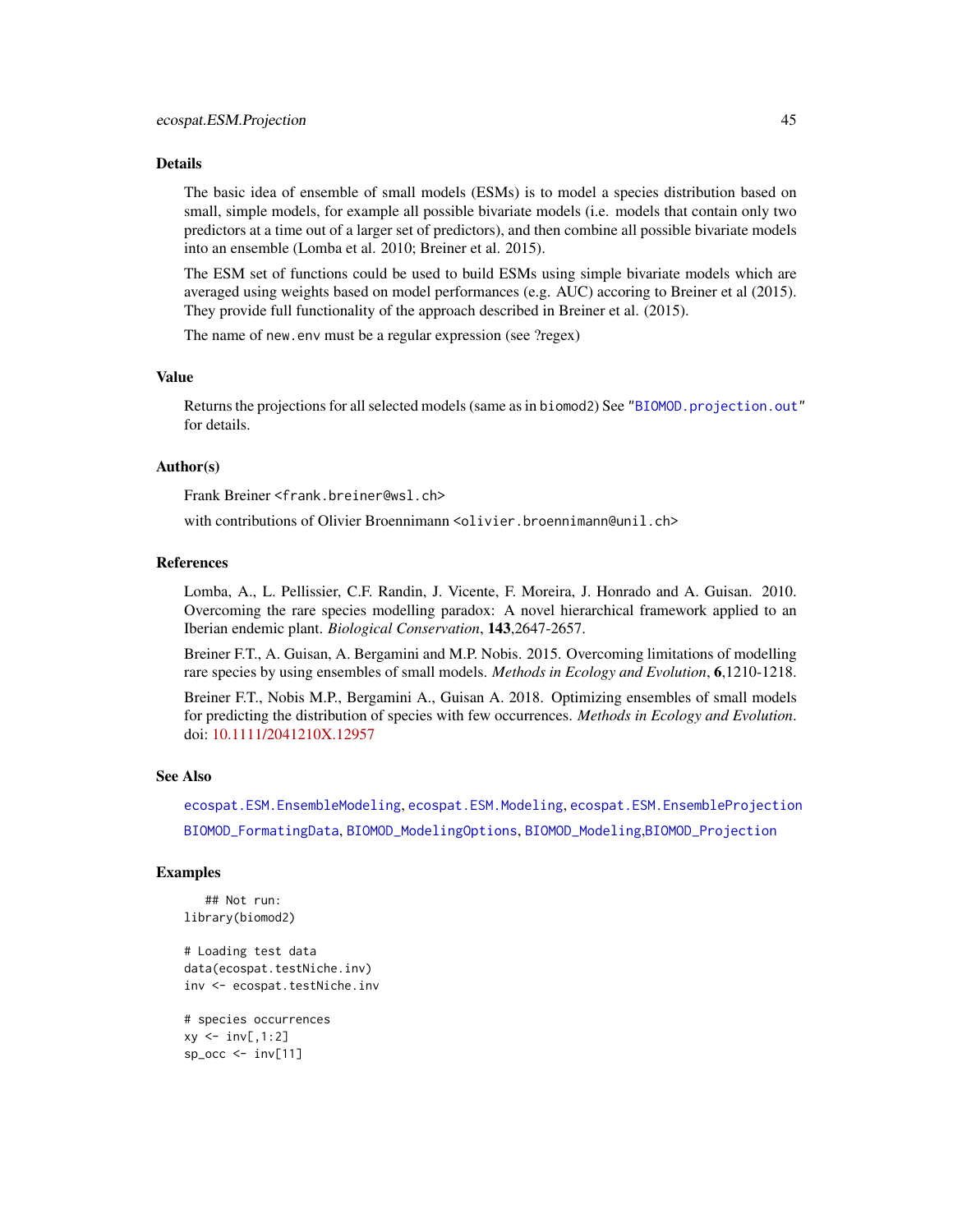```
# env
current <- inv[3:10]
### Formating the data with the BIOMOD_FormatingData() function from the package biomod2
sp < -1myBiomodData <- BIOMOD_FormatingData( resp.var = as.numeric(sp_occ[,sp]),
                                      expl.var = current,
                                      resp.xy = xy,
                                      resp.name = colnames(sp_occ)[sp])
### Calibration of simple bivariate models
my.ESM <- ecospat.ESM.Modeling( data=myBiomodData,
                                models=c('GLM','RF'),
                                NbRunEval=2,
                                DataSplit=70,
                                weighting.score=c("AUC"),
                                parallel=FALSE)
### Evaluation and average of simple bivariate models to ESMs
my.ESM_EF <- ecospat.ESM.EnsembleModeling(my.ESM,weighting.score=c("SomersD"),threshold=0)
### Projection of simple bivariate models into new space
my.ESM_proj_current<-ecospat.ESM.Projection(ESM.modeling.output=my.ESM,
                                            new.env=current)
### Projection of calibrated ESMs into new space
my.ESM_EFproj_current <- ecospat.ESM.EnsembleProjection(ESM.prediction.output=my.ESM_proj_current,
                                                  ESM.EnsembleModeling.output=my.ESM_EF)
## get the model performance of ESMs
my.ESM_EF$ESM.evaluations
## get the weights of the single bivariate models used to build the ESMs
my.ESM_EF$weights
## get the variable contributions of ESMs
ecospat.ESM.VarContrib(my.ESM,my.ESM_EF,scaling="01")
## End(Not run)
```
ecospat.ESM.VarContrib

*Variable contribution in ESM*

### **Description**

calculates the variable contribution of each variable and method in an ESM model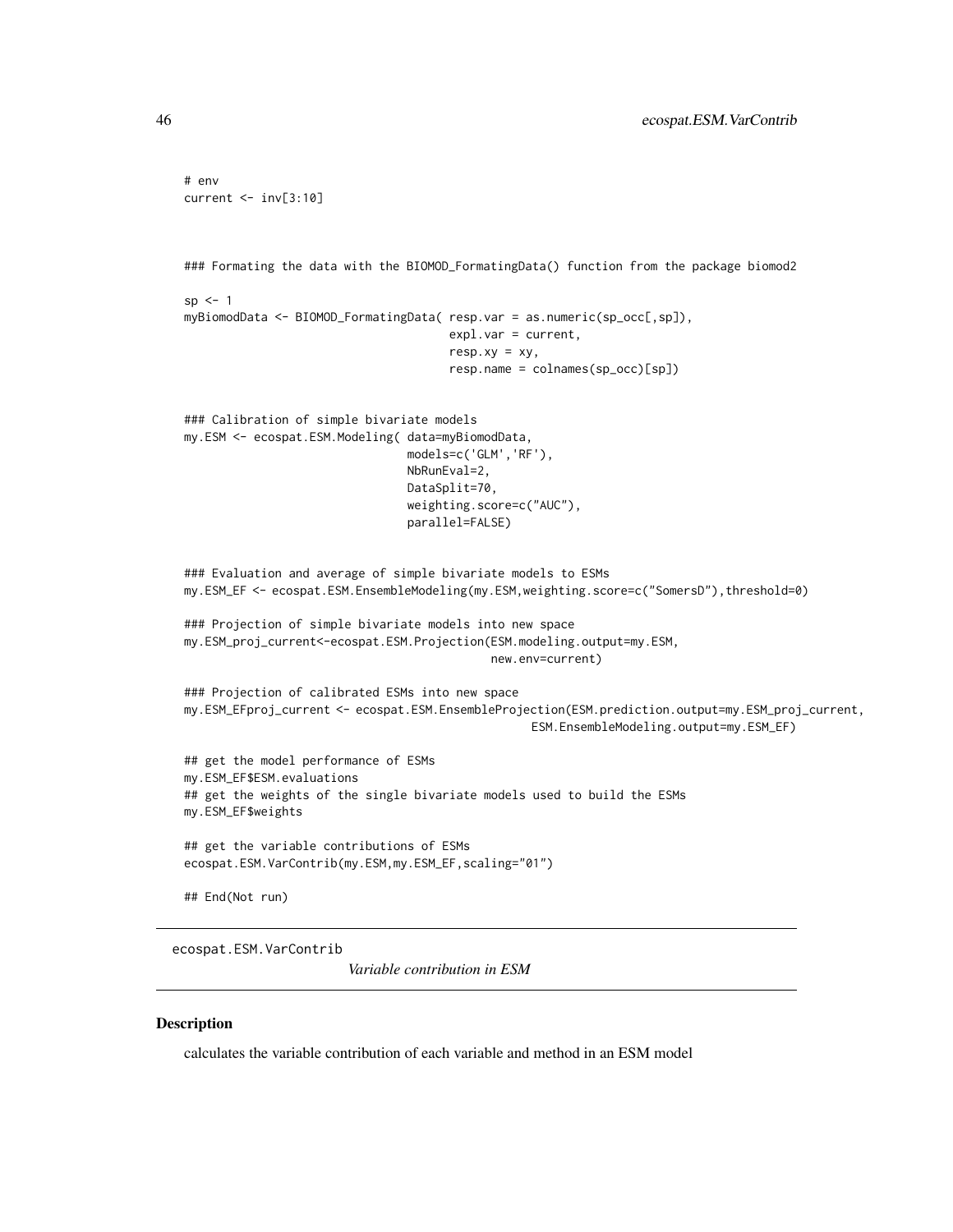### Usage

```
ecospat.ESM.VarContrib(ESM.modeling.output,
                       ESM_EF.output,
                       scaling)
```
## Arguments

ESM.modeling.output

|         | BIOMOD. formated. data object returned by ecospat. ESM. Modeling                                                       |
|---------|------------------------------------------------------------------------------------------------------------------------|
|         | ESM_EF.output BIOMOD.formated.data object returned by ecospat.ESM.EnsembleModeling                                     |
| scaling | rescaling method: 'plusminus1','plusminus1bymodel','01','01bymodel' or 'none'.<br>See details. default is "plusminus1" |

### Details

Calculates the difference in bivariate model weights were a focal variable was used compared to all bivariate model weights. It gives an indication on the contribution of the variable in the final ensemble model. Without rescaling the contributions are in the scale of the bivariate model weights. They can be rescale between  $0$  and  $1$  (scaling='01') or multiplied to a maximum of  $1$  (or -1 if the biggest contribution is negative; scaling ='plusminus1'). Scaling methods with 'bymodel' do the same but within each modeling techiques.

# Value

A dataframe with contribution values by variable and model

## Author(s)

Olivier Broennimann <Olivier.Broennimann@unil.ch> with contributions of Heidi Mod <Heidi.mod1@gmail.com> and Daniel Scherrer <aniel.j.a.scherrer@gmail.com>

### See Also

[ecospat.ESM.Modeling](#page-40-0), [ecospat.ESM.EnsembleModeling](#page-35-0), [ecospat.ESM.Projection](#page-43-0), [ecospat.ESM.EnsembleProjection](#page-37-0),

### Examples

```
## Not run:
# Loading test data
data(ecospat.testNiche.inv)
inv <- ecospat.testNiche.inv
# species occurrences
xy \leftarrow inv[, 1:2]sp\_occ \leftarrow inv[11]# env
current <- inv[3:10]
```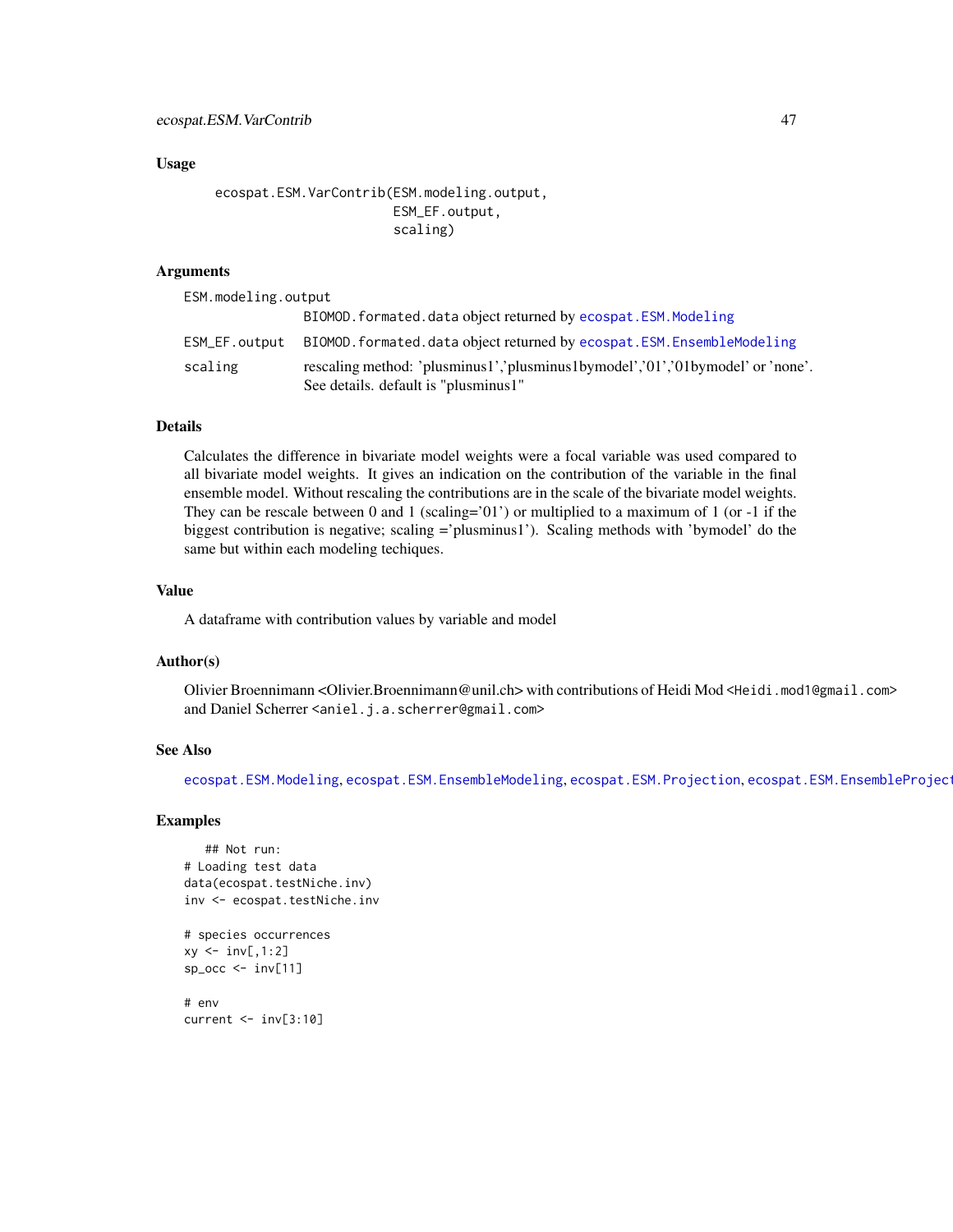```
### Formating the data with the BIOMOD_FormatingData() function from the package biomod2
sp < -1myBiomodData <- BIOMOD_FormatingData( resp.var = as.numeric(sp_occ[,sp]),
                                      expl.var = current,
                                      resp. xy = xy,resp.name = colnames(sp_occ)[sp])
### Calibration of simple bivariate models
my.ESM <- ecospat.ESM.Modeling( data=myBiomodData,
                                models=c('GLM','RF'),
                                NbRunEval=2,
                                DataSplit=70,
                                Prevalence=0.5,
                                weighting.score=c("AUC"),
                                parallel=FALSE)
### Evaluation and average of simple bivariate models to ESMs
my.ESM_EF <- ecospat.ESM.EnsembleModeling(my.ESM,weighting.score=c("SomersD"),threshold=0)
## get the model performance of ESMs
my.ESM_EF$ESM.evaluations
## get the weights of the single bivariate models used to build the ESMs
my.ESM_EF$weights
## get the variable contributions of ESMs
ecospat.ESM.VarContrib(my.ESM,my.ESM_EF,scaling="01")
ecospat.ESM.VarContrib(my.ESM,my.ESM_EF,scaling="01bymodel")
## End(Not run)
```
<span id="page-47-0"></span>ecospat.grid.clim.dyn *Dynamic Occurrence Densities Grid*

#### Description

Create a grid with occurrence densities along one or two gridded environmental gradients.

#### Usage

```
ecospat.grid.clim.dyn (glob, glob1, sp, R, th.sp, th.env, geomask)
```

| glob  | A two-column dataframe (or a vector) of the environmental values (in column) |
|-------|------------------------------------------------------------------------------|
|       | for background pixels of the whole study area (in row).                      |
| glob1 | A two-column dataframe (or a vector) of the environmental values (in column) |
|       | for the background pixels of the species (in row).                           |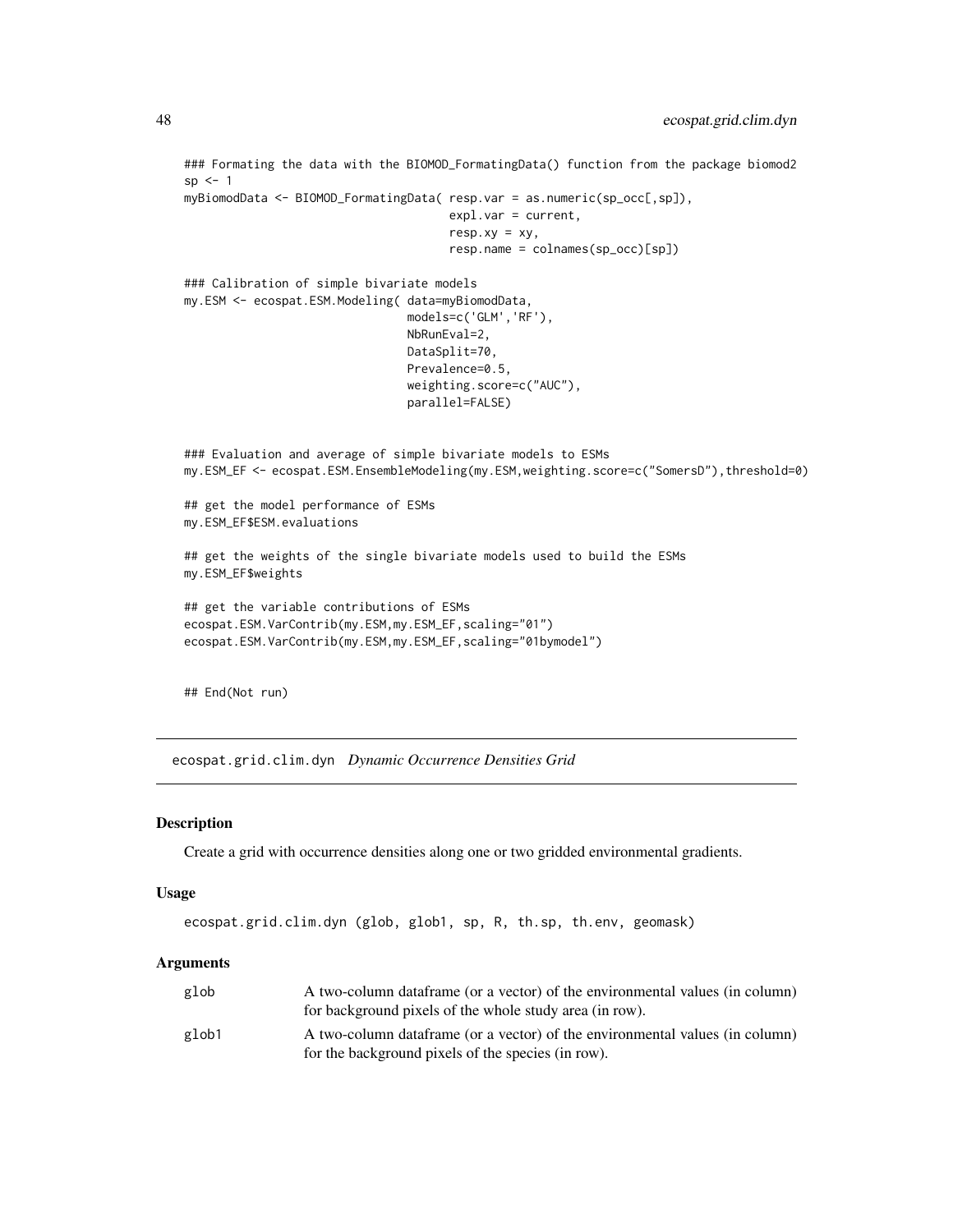| A two-column dataframe (or a vector) of the environmental values (in column)<br>for the occurrences of the species (in row). |
|------------------------------------------------------------------------------------------------------------------------------|
| The resolution of the grid.                                                                                                  |
| The quantile used to delimit a threshold to exclude low species density values.                                              |
| The quantile used to delimit a threshold to exclude low environmental density<br>values of the study area.                   |
| A geographical mask to delimit the background extent if the analysis takes place<br>in the geographical space.               |
| It can be a SpatialPolygon or a raster object. Note that the CRS should be the<br>same as the one used for the points.       |
|                                                                                                                              |

Using the scores of an ordination (or SDM prediction), create a grid z of RxR pixels (or a vector of R pixels when using scores of dimension 1 or SDM predictions) with occurrence densities. Only scores of one, or two dimensions can be used. th.sp is the quantile of the distribution of species density at occurrence sites. For example, if th.sp is set to 0.05, the the species niche is drawn by including 95 percent of the species occurrences, removing the more marginal populations. Similarly, th.env is the quantile of the distribution of the environmental density at all sites of the study area. If th.env is set to 0.05, the delineation of the study area in the environmental space includes 95 percent of the study area, removing the more marginal sites of the study area. By default, these thresholds are set to 0 but can be modified, depending on the importance of some marginal sites in the delineation of the species niche and/or the study area in the environmnental space. It is recommended to check if the shape of the delineated niche and study area corresponds to the shape of the plot of the PCA scores (or any other ordination techniques used to set the environmental space). Visualisation of the gridded environmental space can be done through the functions [ecospat.plot.niche](#page-78-0) or [ecospat.plot.niche.dyn](#page-79-0) If you encounter a problem during your analyses, please first read the FAQ section of "Niche overlap" in http://www.unil.ch/ecospat/home/menuguid/ecospat-resources/tools.html The argument geomask can be a SpatialPolygon or a raster object. Note that the CRS should be the same as the one used for the points.

#### Value

A grid z of RxR pixels (or a vector of R pixels) with z.uncor being the density of occurrence of the species, and z.cor the occupancy of the environment by the species (density of occurrences divided by the desinty of environment in the study area.

#### Author(s)

Olivier Broennimann <olivier.broennimann@unil.ch> and Blaise Petitpierre <bpetitpierre@gmail.com>

#### References

Broennimann, O., M.C. Fitzpatrick, P.B. Pearman, B. Petitpierre, L. Pellissier, N.G. Yoccoz, W. Thuiller, M.J. Fortin, C. Randin, N.E. Zimmermann, C.H. Graham and A. Guisan. 2012. Measuring ecological niche overlap from occurrence and spatial environmental data. *Global Ecology and Biogeography*, 21:481-497.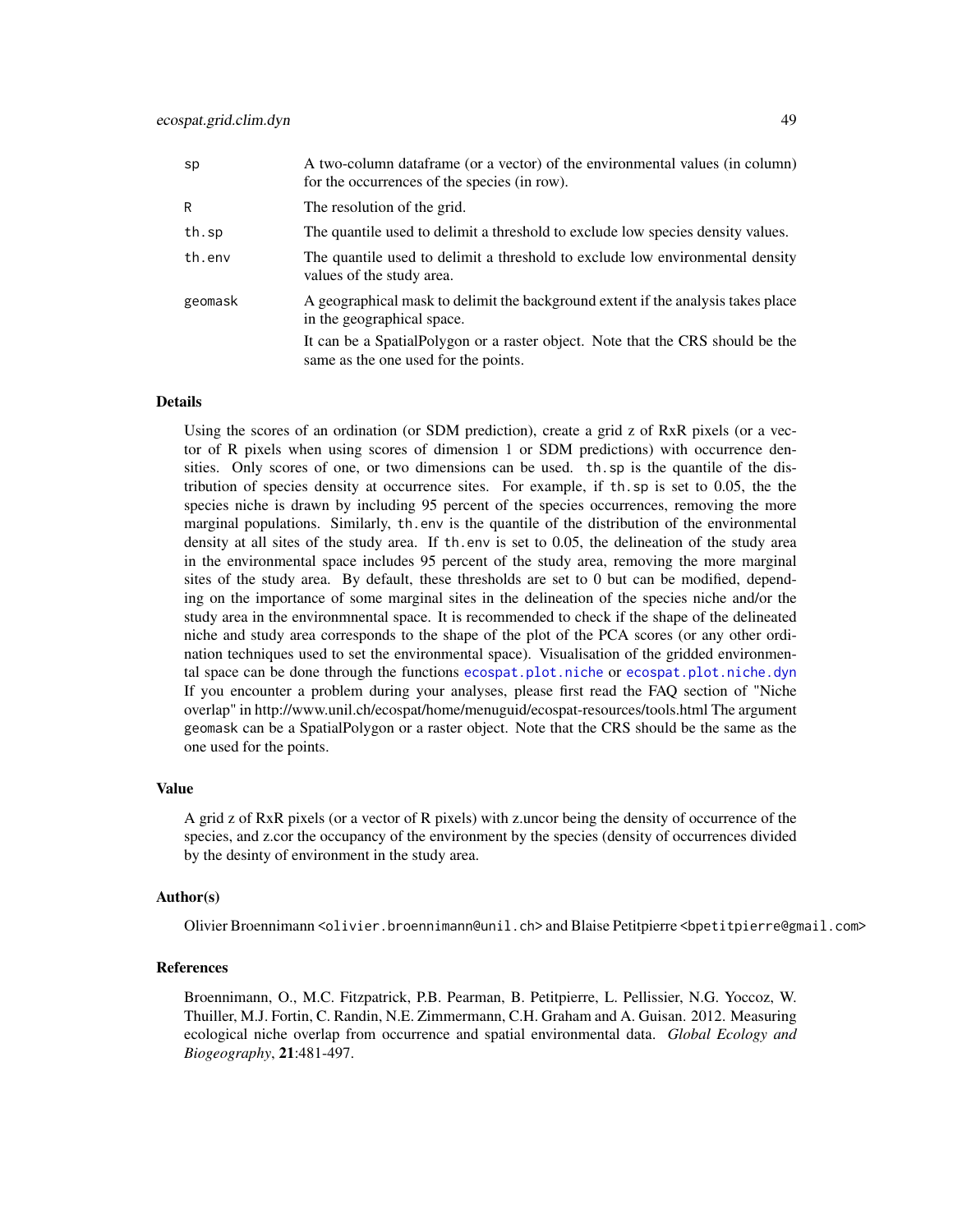Petitpierre, B., C. Kueffer, O. Broennimann, C. Randin, C. Daehler and A. Guisan. 2012. Climatic niche shifts are rare among terrestrial plant invaders. *Science*, 335:1344-1348.

#### See Also

[ecospat.plot.niche.dyn](#page-79-0)

### Examples

```
## Not run:
data(ecospat.testNiche)
data(ecospat.testData)
spp <- ecospat.testNiche
clim <- ecospat.testData[2:8]
occ.sp_test <- na.exclude(ecospat.sample.envar(dfsp=spp,colspxy=2:3,colspkept=1:3,dfvar=clim,
colvarxy=1:2,colvar="all",resolution=25))
occ.sp<-cbind(occ.sp_test,spp[,4]) #add species names
# list of species
sp.list<-levels(occ.sp[,1])
sp.nbocc<-c()
for (i in 1:length(sp.list)){sp.nbocc<-c(sp.nbocc,length(which(occ.sp[,1] == sp.list[i]))}}
#calculate the nb of occurences per species
sp.list <- sp.list[sp.nbocc>4] # remove species with less than 5 occurences
nb.sp <- length(sp.list) #nb of species
ls()# selection of variables to include in the analyses
# try with all and then try only worldclim Variables
Xvar < c(3:7)nvar <- length(Xvar)
#number of interation for the tests of equivalency and similarity
iterations <- 100
#resolution of the gridding of the climate space
R < - 100#################################### PCA-ENVIRONMENT ##################################
data<-rbind(occ.sp[,Xvar+1],clim[,Xvar])
w <- c(rep(0,nrow(occ.sp)),rep(1,nrow(clim)))
pca.cal <- dudi.pca(data, row.w = w, center = TRUE, scale = TRUE, scannf = FALSE, nf = 2)
####### selection of species ######
sp.list
sp.combn \leq combn(1:2,2)
for(i in 1:ncol(sp.combn)) {
 row.sp1 <- which(occ.\text{sp}[0,1] == \text{sp}.list[sp.combn[1,i]]) # rows in data corresponding to sp1
 row.sp2 <- which(occ.sp[,1] == sp.list[sp.combn[2,i]]) # rows in data corresponding to sp2
```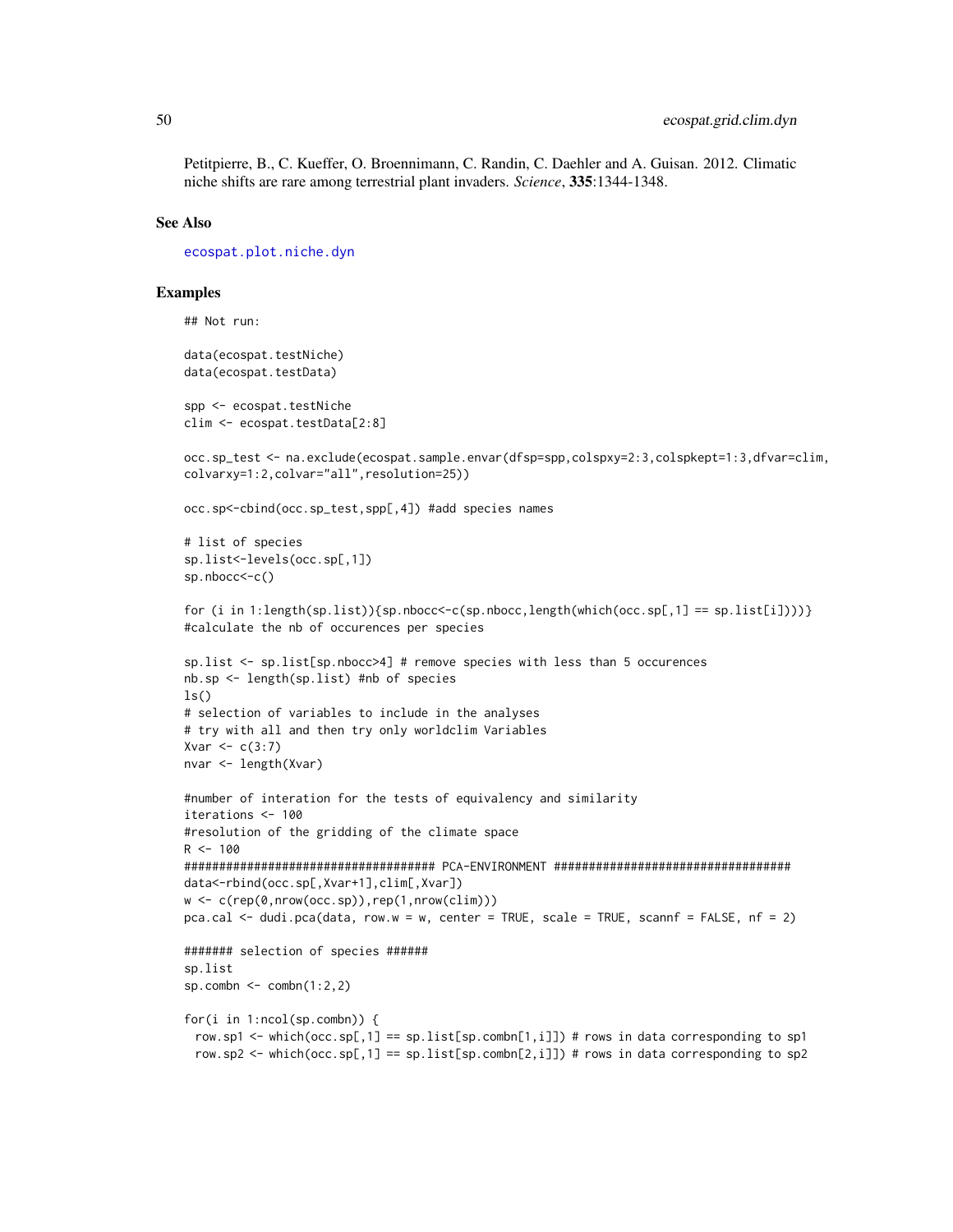```
name.sp1 <- sp.list[sp.combn[1,i]]
  name.sp2 <- sp.list[sp.combn[2,i]]
  # predict the scores on the axes
  scores.clim <- pca.cal$li[(nrow(occ.sp)+1):nrow(data),] #scores for global climate
  scores.sp1 <- pca.cal$li[row.sp1,] #scores for sp1
  scores.sp2 <- pca.cal$li[row.sp2,] #scores for sp2
}
# calculation of occurence density and test of niche equivalency and similarity
z1 <- ecospat.grid.clim.dyn(scores.clim, scores.clim, scores.sp1,R=100)
z2 <- ecospat.grid.clim.dyn(scores.clim, scores.clim, scores.sp2,R=100)
## End(Not run)
```
ecospat.makeDataFrame *Make Data Frame*

### Description

Create a biomod2-compatible dataframe. The function also enables to remove duplicate presences within a pixel and to set a minimum distance between presence points to avoid autocorrelation. Data from GBIF can be added.

#### Usage

ecospat.makeDataFrame (spec.list, expl.var, use.gbif=FALSE, precision=NULL, year=NULL, remdups=TRUE, mindist=NULL, n=1000, type='random', PApoint=NULL, ext=expl.var, tryf=5)

| spec.list | Data.frame or Character. The species occurrence information must be a data.frame<br>in the form: $\forall x$ -coordinates $\forall$ , $\forall y$ -coordinates $\forall$ and $\forall$ species name $\forall$ (in the<br>same projection/coordinate system as expl.var!).                                                                                                                                                                                                                                                                |
|-----------|------------------------------------------------------------------------------------------------------------------------------------------------------------------------------------------------------------------------------------------------------------------------------------------------------------------------------------------------------------------------------------------------------------------------------------------------------------------------------------------------------------------------------------------|
| expl.var  | a RasterStack object of the environmental layers.                                                                                                                                                                                                                                                                                                                                                                                                                                                                                        |
| use.gbif  | Logical. If TRUE presence data from GBIF will be added. It is also possible<br>to use GBIF data only. Default: FALSE. See ?gbif dismo for more information.<br>Settings: geo=TRUE, removeZeros=TRUE, all sub-taxa will be used. Vspecies<br>namel' in spec. list must be in the form: <i>\'genus</i> species\', \'genus_species\' or<br><i>V</i> genus species <i>l</i> . If there is no species information available on GBIF an error<br>is returned. Try to change species name (maybe there is a synonym) or switch<br>use.gbif off. |
| precision | Numeric. Use precision if use $g\text{bif} = \text{TRUE}$ to set a minimum precision of the<br>presences which should be added. For precision $= 1000$ e.g. only presences<br>with precision of at least 1000 meter will be added from GBIF. When precision<br>$=$ NULL all presences from GBIF will be used, also presences where precision<br>information is NA.                                                                                                                                                                       |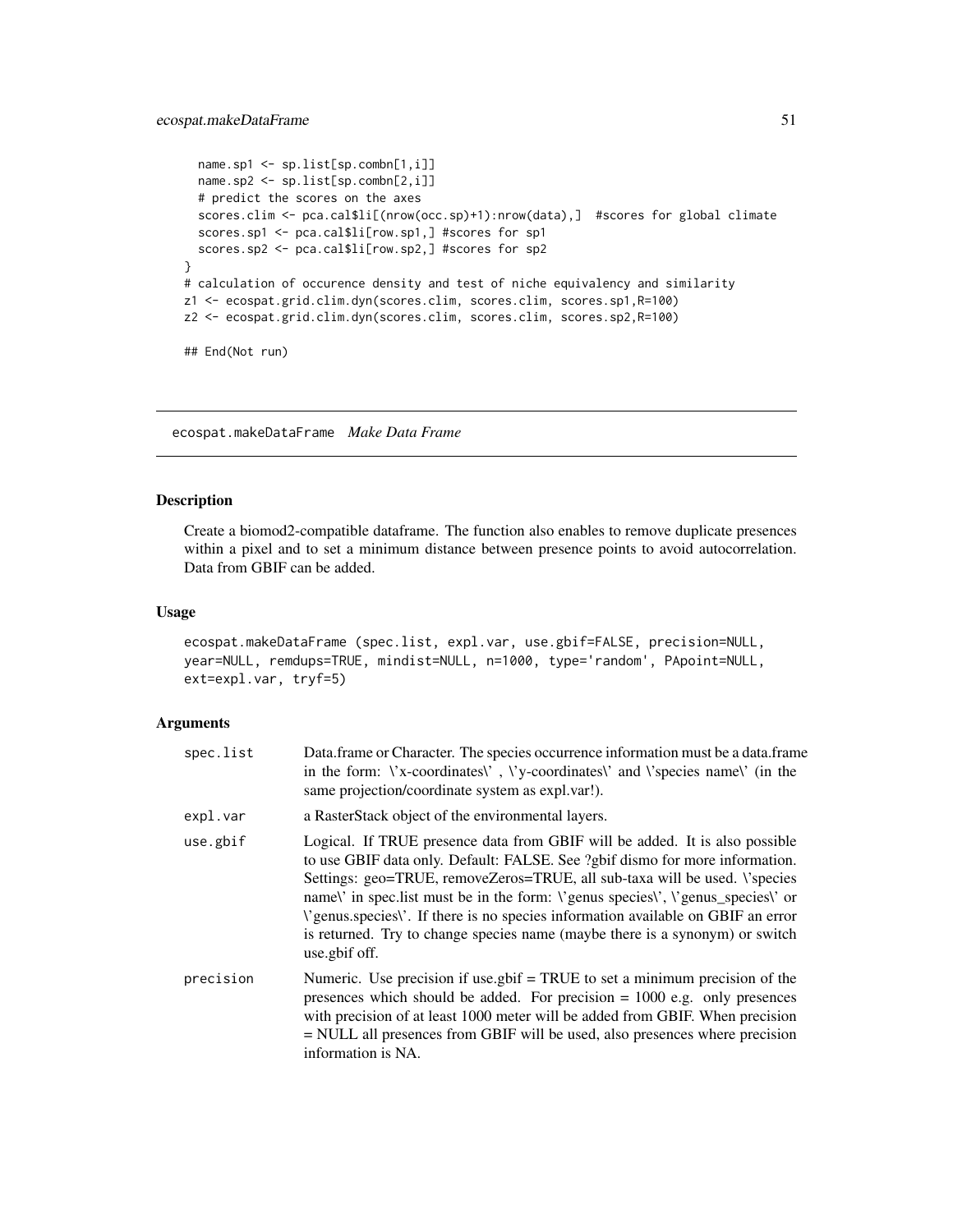| year    | Numeric. Latest year of the collected gbif occurrences. If year=1960 only oc-<br>currences which were collected since 1960 are used.                                                                                                                                                                                                                                                                                                                                                                                                    |
|---------|-----------------------------------------------------------------------------------------------------------------------------------------------------------------------------------------------------------------------------------------------------------------------------------------------------------------------------------------------------------------------------------------------------------------------------------------------------------------------------------------------------------------------------------------|
| remdups | Logical. If TRUE (Default) duplicated presences within a raster pixel will be<br>removed. You will get only one presence per pixel.                                                                                                                                                                                                                                                                                                                                                                                                     |
| mindist | Numeric. You can set a minimum distance between presence points to avoid<br>autocorrelation. nndist spatstat is used to calculate the nearest neighbour (nn)<br>for each point. From the pair of the minimum nn, the point is removed of which<br>the second neighbour is closer. Unit is the same as expl.var.                                                                                                                                                                                                                         |
| n       | number of Pseudo-Absences. Default 1000.                                                                                                                                                                                                                                                                                                                                                                                                                                                                                                |
| type    | sampling dessign for selecting Pseudo-Absences. If \'random\' (default) back-<br>ground points are selected with the function randomPoints dismo. When se-<br>lecting another sampling type ( <i>\'regular\', \'stratified\', \'nonaligned\', \'hexag-</i><br>onall', l'clustered \' or \'Fibonacci\') spsample sp will be used. This can im-<br>mensely increase computation time and RAM usage if ext is a raster, espe-<br>cially for big raster layers because it must be converted into a l'SpatialPoly-<br>gonsDataFrame\' first. |
| PApoint | data.frame or SpatialPoints. You can use your own set of Pseudo-Absences<br>instead of generating new PAs. Two columns with $\forall x \lor$ and $\forall y \lor$ in the same<br>projection/coordinate system as expl.var!                                                                                                                                                                                                                                                                                                              |
| ext     | a Spatial Object or Raster object. Extent from which PAs should be selected<br>from (Default is expl.var).                                                                                                                                                                                                                                                                                                                                                                                                                              |
| tryf    | numeric $> 1$ . Number of trials to create the requested Pseudo-Absences after<br>removing NA points (if type='random'). See ?randomPoints dismo                                                                                                                                                                                                                                                                                                                                                                                        |

If you use a raster stack as explanatory variable and you want to model many species in a loop with Biomod, formating data will last very long as presences and PA's have to be extracted over and over again from the raster stack. To save computation time, it is better to convert the presences and PAs to a data.frame first.

### Value

A data.frame object which can be used for modeling with the Biomod package.

## Author(s)

Frank Breiner <frank.breiner@unil.ch>

# Examples

```
## Not run:
files <- list.files(path=paste(system.file(package="dismo"),
                               '/ex', sep=''), pattern='grd', full.names=TRUE )
predictors <- raster::stack(files[c(9,1:8)]) #file 9 has more NA values than
# the other files, this is why we choose it as the first layer (see ?randomPoints)
file <- paste(system.file(package="dismo"), "/ex/bradypus.csv", sep="")
```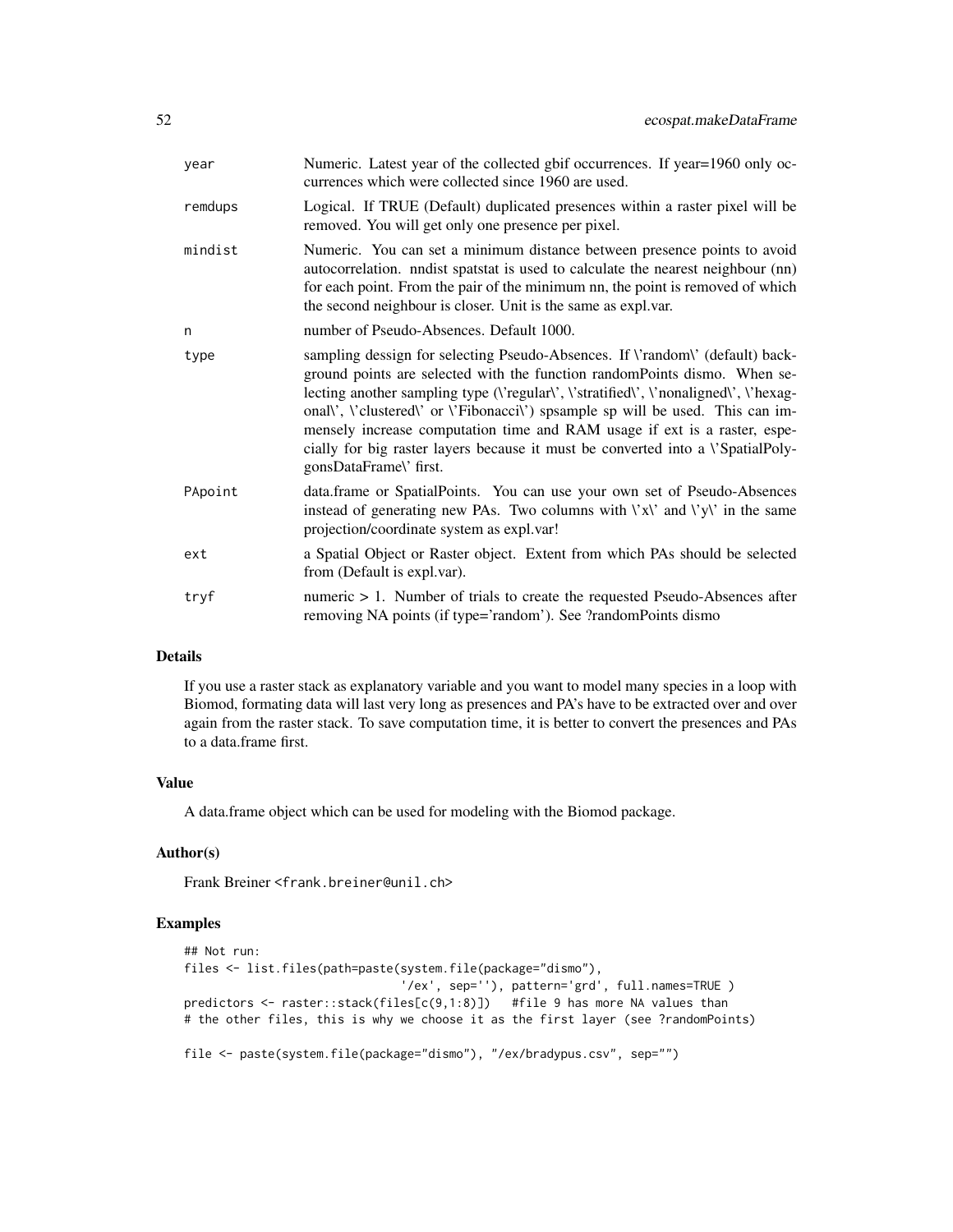# ecospat.mantel.correlogram 53

```
bradypus <- read.table(file, header=TRUE, sep=',')[,c(2,3,1)]
head(bradypus)
random.spec <- cbind(as.data.frame(randomPoints(predictors,50,extf=1)),species="randomSpec")
colnames(random.spec)[1:2] <- c("lon","lat")
spec.list <- rbind(bradypus, random.spec)
df <- ecospat.makeDataFrame(spec.list, expl.var=predictors, n=5000)
head(df)
plot(predictors[[1]])
points(df[df$Bradypus.variegatus==1, c('x','y')])
points(df[df$randomSpec==1, c('x','y')], col="red")
## End(Not run)
```
ecospat.mantel.correlogram *Mantel Correlogram*

## Description

Investigate spatial autocorrelation of environmental covariables within a set of occurrences as a function of distance.

# Usage

```
ecospat.mantel.correlogram (dfvar, colxy, n, colvar, max, nclass, nperm)
```
# Arguments

| dfvar  | A dataframe object with the environmental variables.                  |
|--------|-----------------------------------------------------------------------|
| colxy  | The range of columns for x and y in df.                               |
| n      | The number of random occurrences used for the test.                   |
| colvar | The range of columns for variables in df.                             |
| max    | The maximum distance to be computed in the correlogram.               |
| nclass | The number of classes of distances to be computed in the correlogram. |
| nperm  | The number of permutations in the randomization process.              |

# Details

Requires ecodist library. Note that computation time increase tremendously when using more than 500 occurrences (n>500)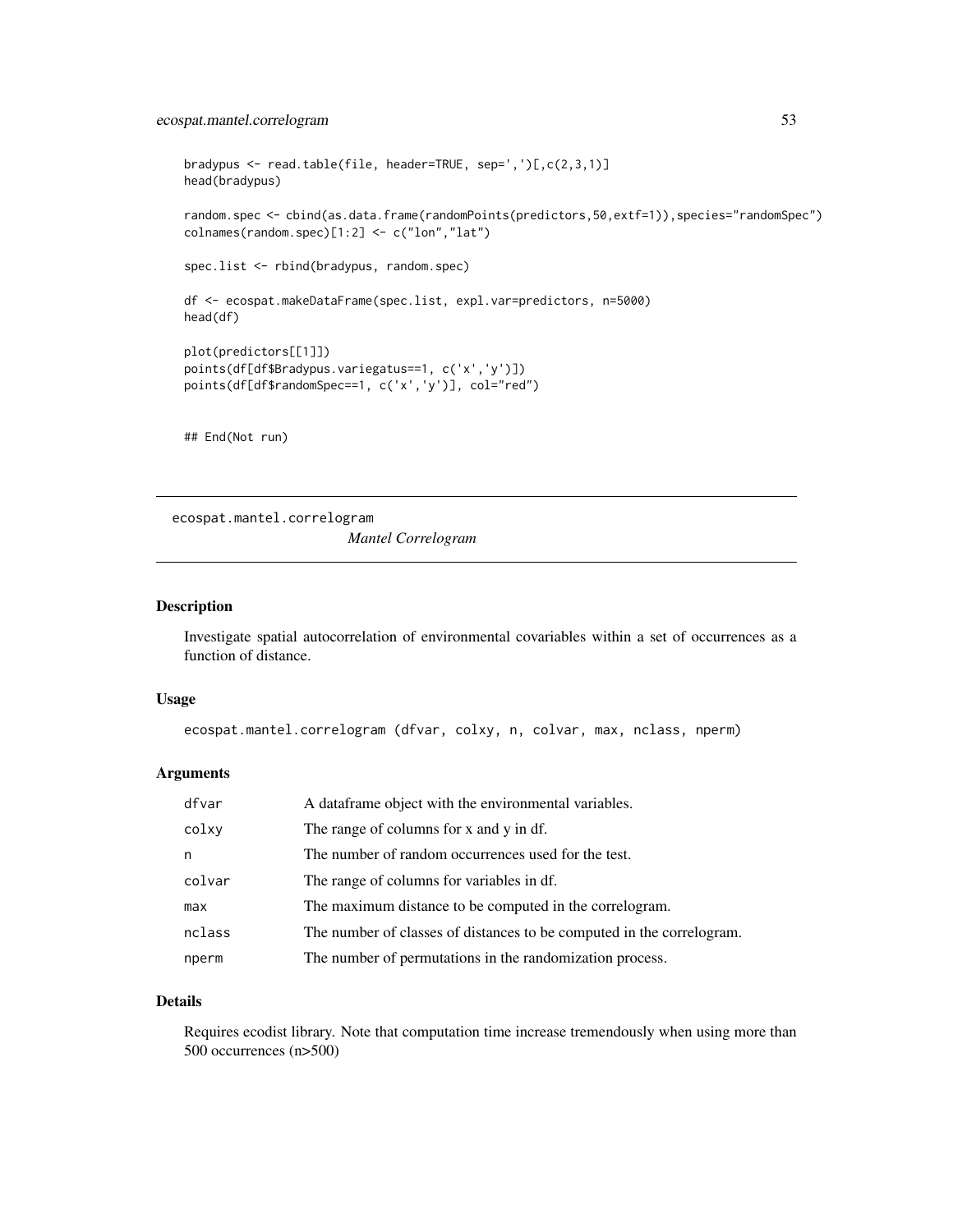#### Value

Draws a plot with distance vs. the mantel r value. Black circles indicate that the values are significative different from zero. White circles indicate non significant autocorrelation. The selected distance is at the first white circle where values are non significative different from cero.

# Author(s)

Olivier Broennimann <olivier.broennimann@unil.ch>

# References

Legendre, P. and M.J. Fortin. 1989. Spatial pattern and ecological analysis. *Vegetatio*, 80, 107-138.

#### See Also

[mgram](#page-0-0)

# Examples

ecospat.mantel.correlogram(dfvar=ecospat.testData[c(2:16)],colxy=1:2, n=100, colvar=3:7, max=1000, nclass=10, nperm=100)

<span id="page-53-0"></span>ecospat.max.kappa *Maximum Kappa*

## Description

Calculates values for Cohen's Kappa along different thresholds, considering this time 0.01 increments (i.e. 99 thresholds).

#### Usage

ecospat.max.kappa(Pred, Sp.occ)

#### Arguments

| Pred   | A vector of predicted probabilities                       |
|--------|-----------------------------------------------------------|
| Sp.occ | A vector of binary observations of the species occurrence |

# Value

Return values for Cohen's Kappa for 99 thresholds at 0.01 increments.

#### Author(s)

Antoine Guisan <antoine.guisan@unil.ch> with contributions of Luigi Maiorano <luigi.maiorano@gmail.com> and Valeria Di Cola <valeria.dicola@unil.ch>.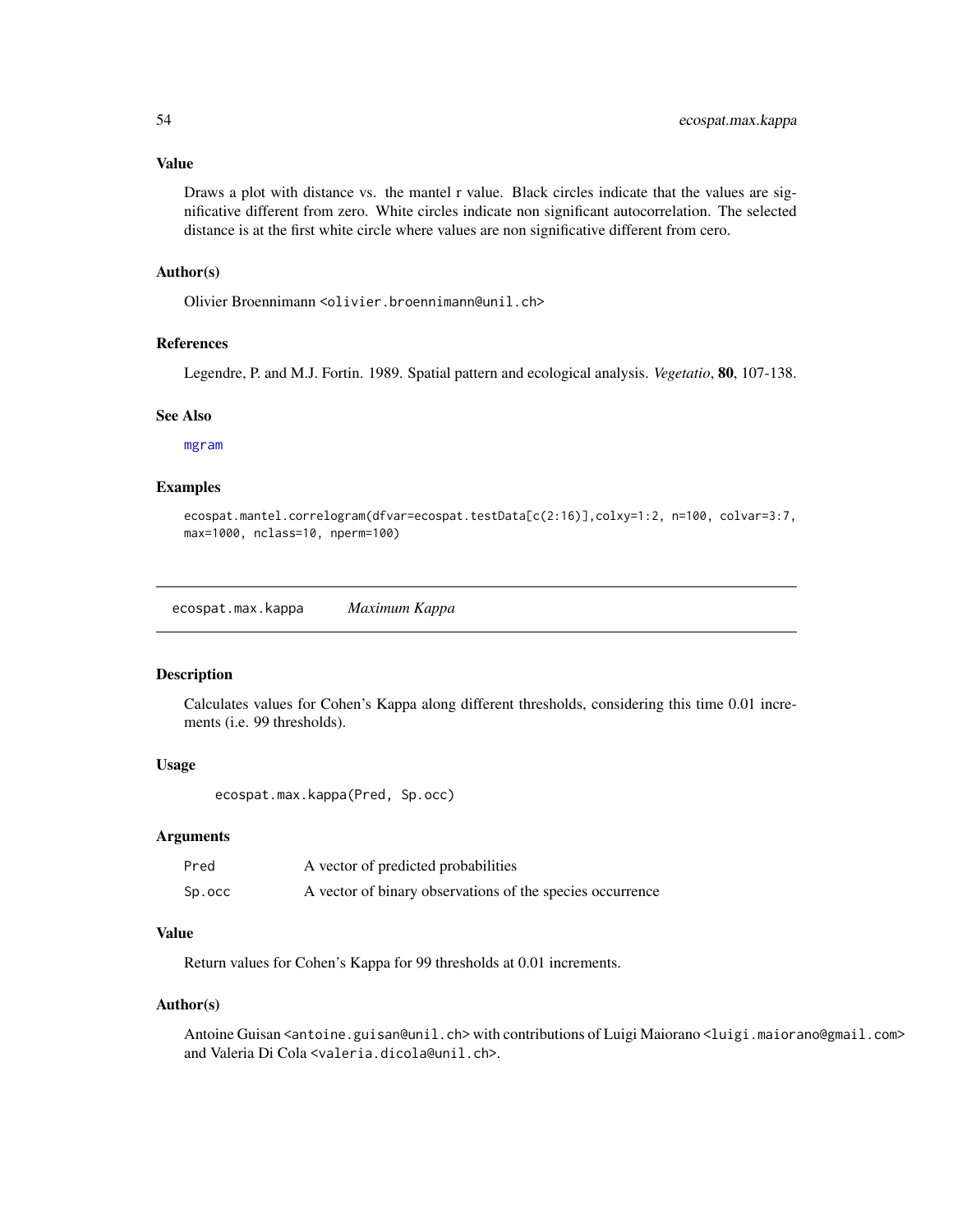# ecospat.max.tss 55

#### References

Liu, C., P.M. Berry, T.P. Dawson, and R.G. Pearson. 2005. Selecting thresholds of occurrence in the prediction of species distributions. *Ecography*, 28, 385-393.

#### See Also

[ecospat.meva.table](#page-59-0), [ecospat.max.tss](#page-54-0), [ecospat.plot.tss](#page-80-0), [ecospat.cohen.kappa](#page-21-0), [ecospat.plot.kappa](#page-76-0)

### Examples

```
## Not run:
Pred <- ecospat.testData$glm_Agrostis_capillaris
Sp.occ <- ecospat.testData$Agrostis_capillaris
kappa100 <- ecospat.max.kappa(Pred, Sp.occ)
```
## End(Not run)

<span id="page-54-0"></span>ecospat.max.tss *Maximum TSS*

## **Description**

Calculates values for True skill statistic (TSS) along different thresholds, considering this time 0.01 increments (i.e. 99 thresholds).

### Usage

```
ecospat.max.tss(Pred, Sp.occ)
```
#### Arguments

| Pred   | A vector of predicted probabilities                       |
|--------|-----------------------------------------------------------|
| Sp.occ | A vector of binary observations of the species occurrence |

#### Value

Return values for TSS for 99 thresholds at 0.01 increments.

# Author(s)

Luigi Maiorano <luigi.maiorano@gmail.com> with contributions of Antoine Guisan <antoine.guisan@unil.ch>

## References

Liu, C., P.M. Berry, T.P. Dawson, and R.G. Pearson. 2005. Selecting thresholds of occurrence in the prediction of species distributions. *Ecography*, 28, 385-393.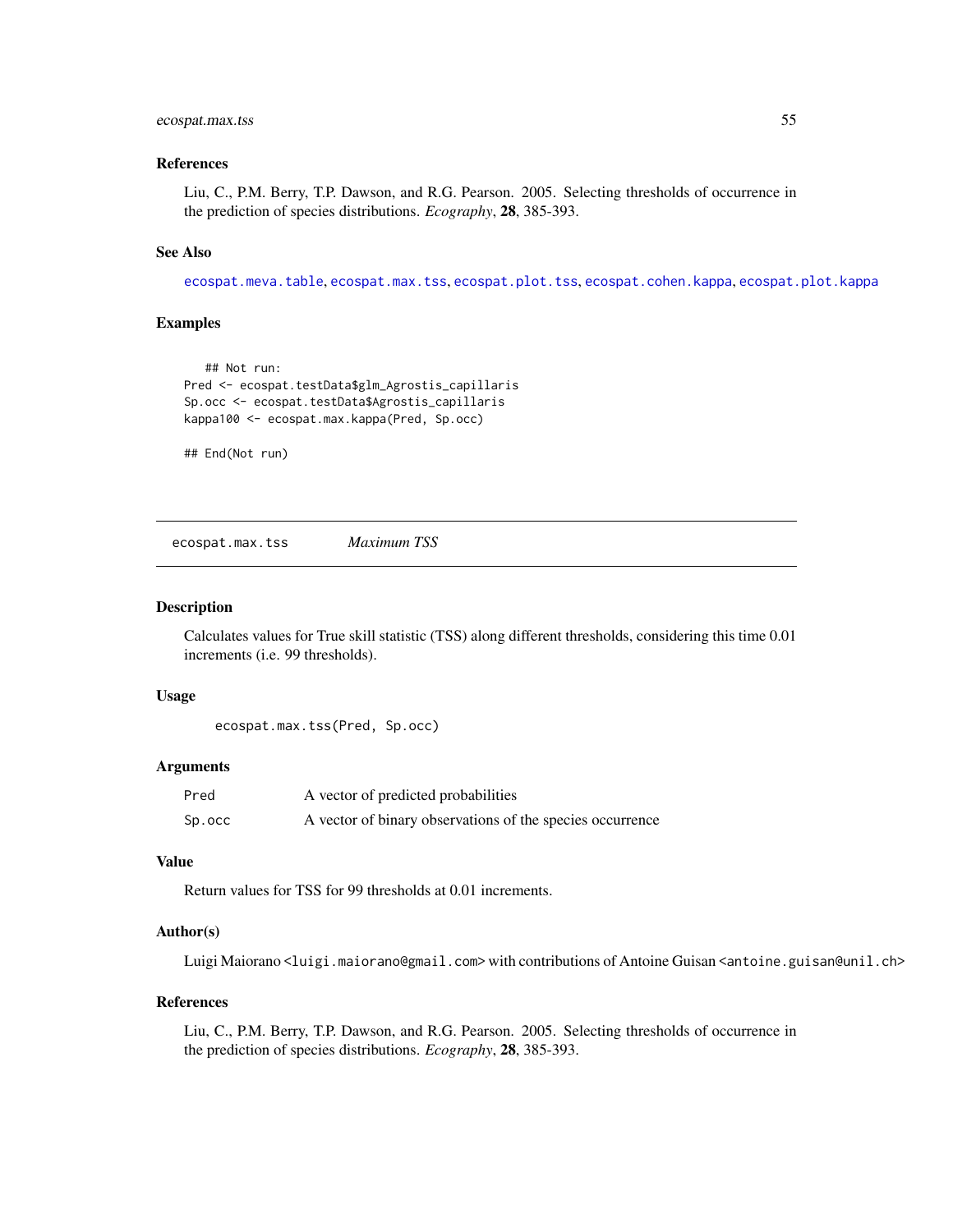# See Also

[ecospat.meva.table](#page-59-0), [ecospat.max.kappa](#page-53-0), [ecospat.plot.tss](#page-80-0), [ecospat.cohen.kappa](#page-21-0), [ecospat.plot.kappa](#page-76-0)

#### Examples

```
data(ecospat.testData)
Pred <- ecospat.testData$glm_Agrostis_capillaris
Sp.occ <- ecospat.testData$Agrostis_capillaris
TSS100 <- ecospat.max.tss(Pred, Sp.occ)
```
ecospat.maxentvarimport

*Maxent Variable Importance*

# Description

Calculate the importance of variables for Maxent in the same way Biomod does, by randomly permuting each predictor variable independently, and computing the associated reduction in predictive performance.

#### Usage

ecospat.maxentvarimport (model, dfvar, nperm)

### Arguments

| model | The name of the maxent model.                                              |
|-------|----------------------------------------------------------------------------|
| dfvar | A data frame object with the environmental variables.                      |
| nperm | The number of permutations in the randomization process. The default is 5. |

## **Details**

The calculation is made as biomod2 "variables\_importance" function. It's more or less base on the same principle than randomForest variables importance algorithm. The principle is to shuffle a single variable of the given data. Make model prediction with this 'shuffled' data.set. Then we compute a simple correlation (Pearson's by default) between references predictions and the 'shuffled' one. The return score is 1-cor(pred\_ref,pred\_shuffled). The highest the value, the more influence the variable has on the model. A value of this 0 assumes no influence of that variable on the model. Note that this technique does not account for interactions between the variables.

### Value

a list which contains a data. frame containing variables importance scores for each permutation run.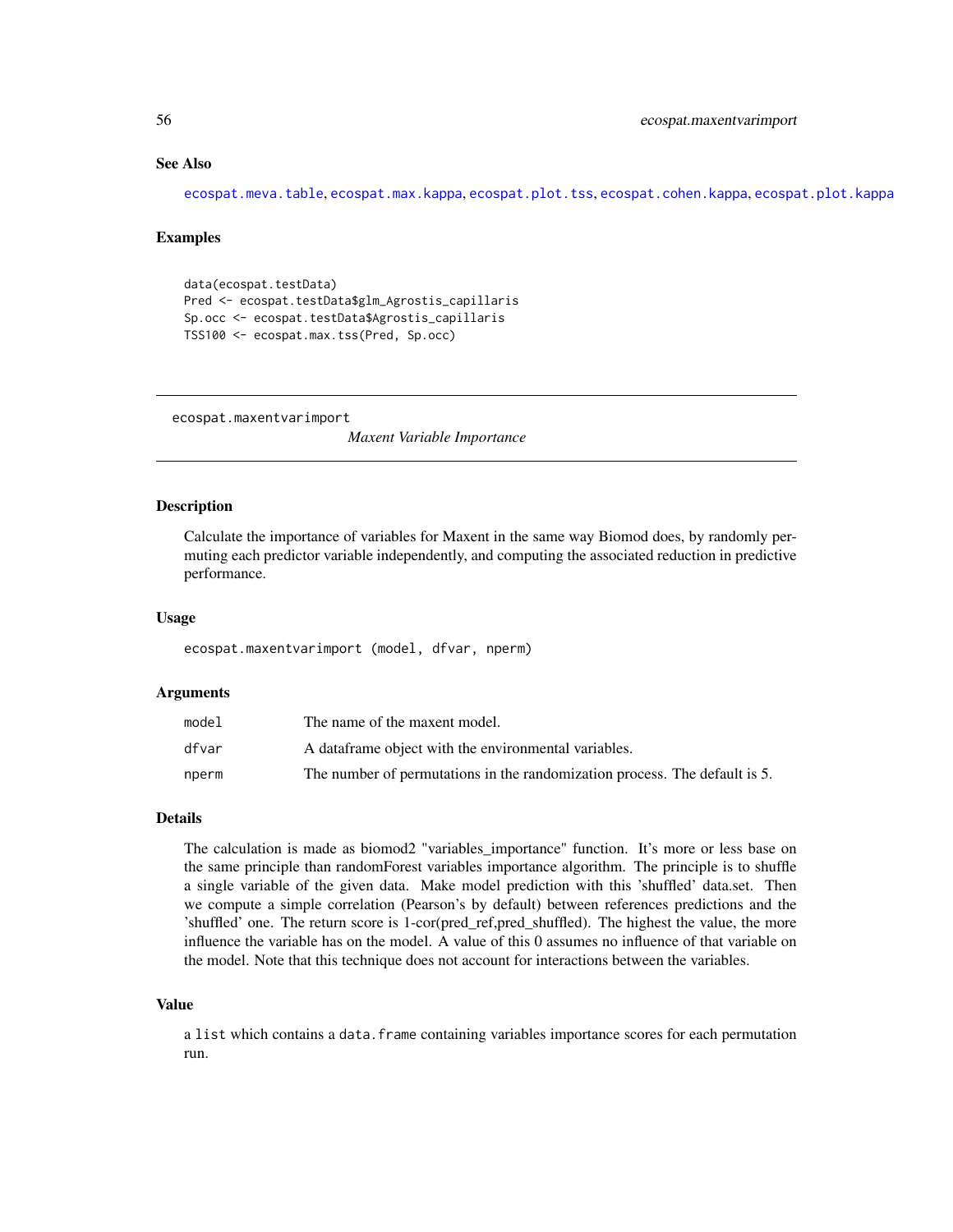# ecospat.mdr 57

# Author(s)

Blaise Petitpierre <bpetitpierre@gmail.com>

# Examples

```
## Not run:
ecospat.cv.example()
model <- get ("me.Achillea_millefolium", envir=ecospat.env)
dfvar <- ecospat.testData[4:8]
nperm <- 5
ecospat.maxentvarimport (model, dfvar, nperm)
```

```
## End(Not run)
```
ecospat.mdr *Minimum Dispersal Routes)*

## Description

ecospat.mdr is a function that implement a minimum cost arborescence approach to analyse the invasion routes of a species from dates occurrence data.

#### Usage

ecospat.mdr (data, xcol, ycol, datecol, mode, rep, mean.date.error, fixed.sources.rows)

| data               | data frame with occurence data. Each row correspond to an occurrence.                                                                                                                         |  |
|--------------------|-----------------------------------------------------------------------------------------------------------------------------------------------------------------------------------------------|--|
| xcol               | The column in data containing x coordinates.                                                                                                                                                  |  |
| ycol               | The column in data containing y coordinates.                                                                                                                                                  |  |
| datecol            | The column in data containing dates.                                                                                                                                                          |  |
| mode               | "observed", "min" or "random". "observed" calculate routes using real dates.<br>"min" reorder dates so the the total length of the routes are minimal. "random"<br>reatribute dates randomly. |  |
| rep                | number of iteration of the analyse. if $> 1$ , boostrap support for each route is<br>provided.                                                                                                |  |
| mean.date.error    |                                                                                                                                                                                               |  |
|                    | mean number of years to substract to observed dates. It is the mean of the trun-<br>cated negative exponential distribution from which the time to be substracted is<br>randomly sampled.     |  |
| fixed.sources.rows |                                                                                                                                                                                               |  |
|                    | the rows in data (as a vector) corresponding to source occurrence(s) that initiated<br>the invasion(s). No incoming routes are not calculated for sources.                                    |  |
|                    |                                                                                                                                                                                               |  |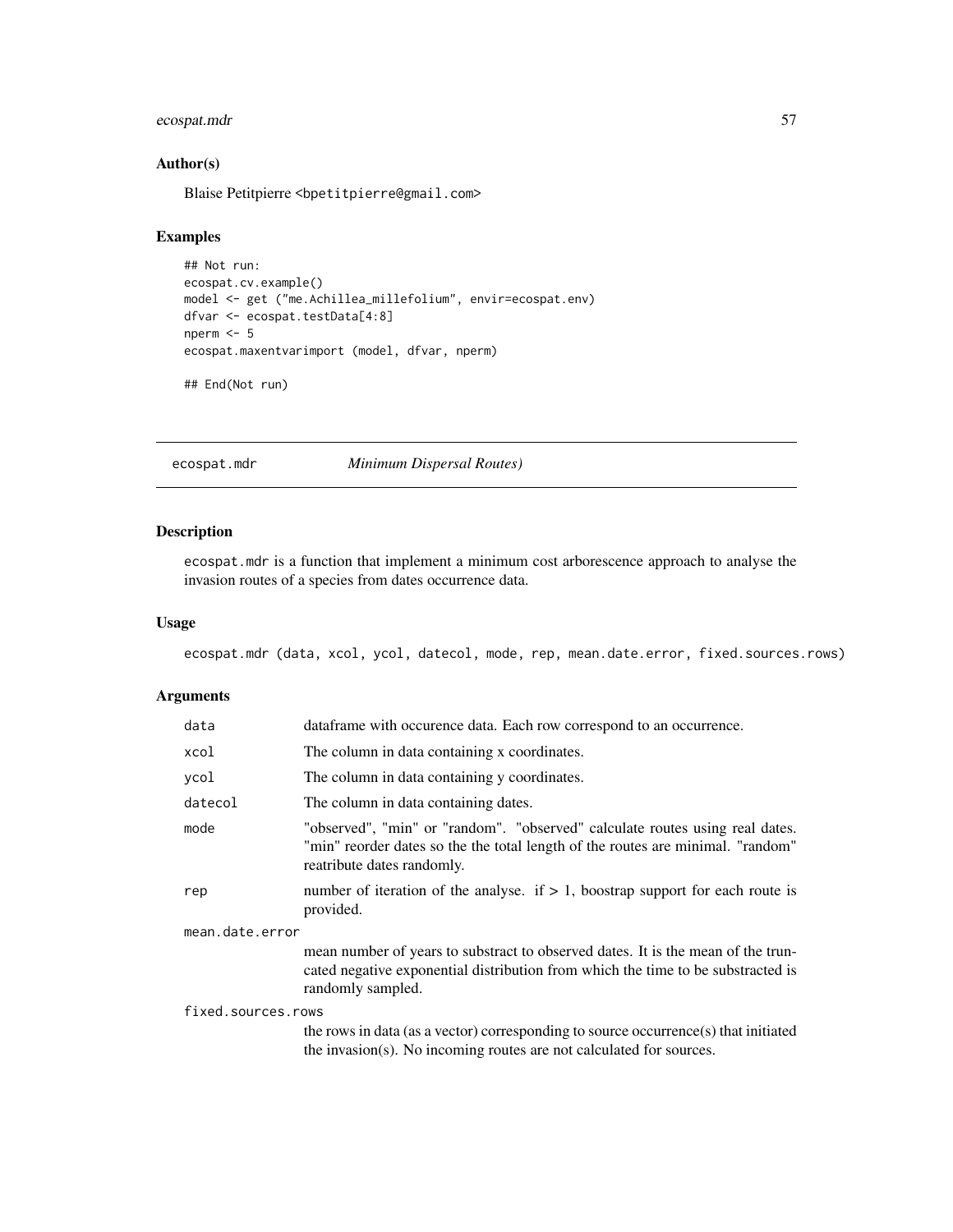The function draws an incoming route to each occurence from the closest occurrence already occupied (with a previous date) and allows to substract a random number of time (years) to the observed dates from a truncated negative exponential distribution. It is possible to run several iterations and to get boostrap support for each route. itexp and rtexp functions are small internal functions to set a truncated negative exponential distribution.

### Value

A list is returned by the function with in positon [[1]], a datafame with each row corresponding to a route (with new/old coordinates, new/old dates, length of the route, timespan, dispersal rate), in position [[2]] the total route length, in position [[3]] the median dispersal rate and in position [[4]] the number of outgoing nodes (index of clustering of the network)

### Author(s)

Olivier Broennimann <olivier.broennimann@unil.ch>

### References

Hordijk, W. and O. Broennimann. 2012. Dispersal routes reconstruction and the minimum cost arborescence problem. *Journal of theoretical biology*, 308, 115-122.

Broennimann, O., P. Mraz, B. Petitpierre, A. Guisan, and H. Muller-Scharer. 2014. Contrasting spatio-temporal climatic niche dynamics during the eastern and western invasions of spotted knapweed in North America.*Journal of biogeography*, 41, 1126-1136.

## Examples

```
## Not run:
library(maps)
data(ecospat.testMdr)
data<- ecospat.testMdr
fixed.sources.rows<-order(data$date)[1:2] #first introductions
#plot observed situation
plot(data[,2:1],pch=15,cex=0.5)
points(data[fixed.sources.rows,2:1],pch=19,col="red")
text(data[,2]+0.5,data[,1]+0.5,data[,3],cex=0.5)
map(add=T)
obs<-ecospat.mdr(data=data,
datecol=3,
mode="min",
rep=100,
```
# mca xcol=2, ycol=1,

mean.date.error=1, fixed.sources.rows)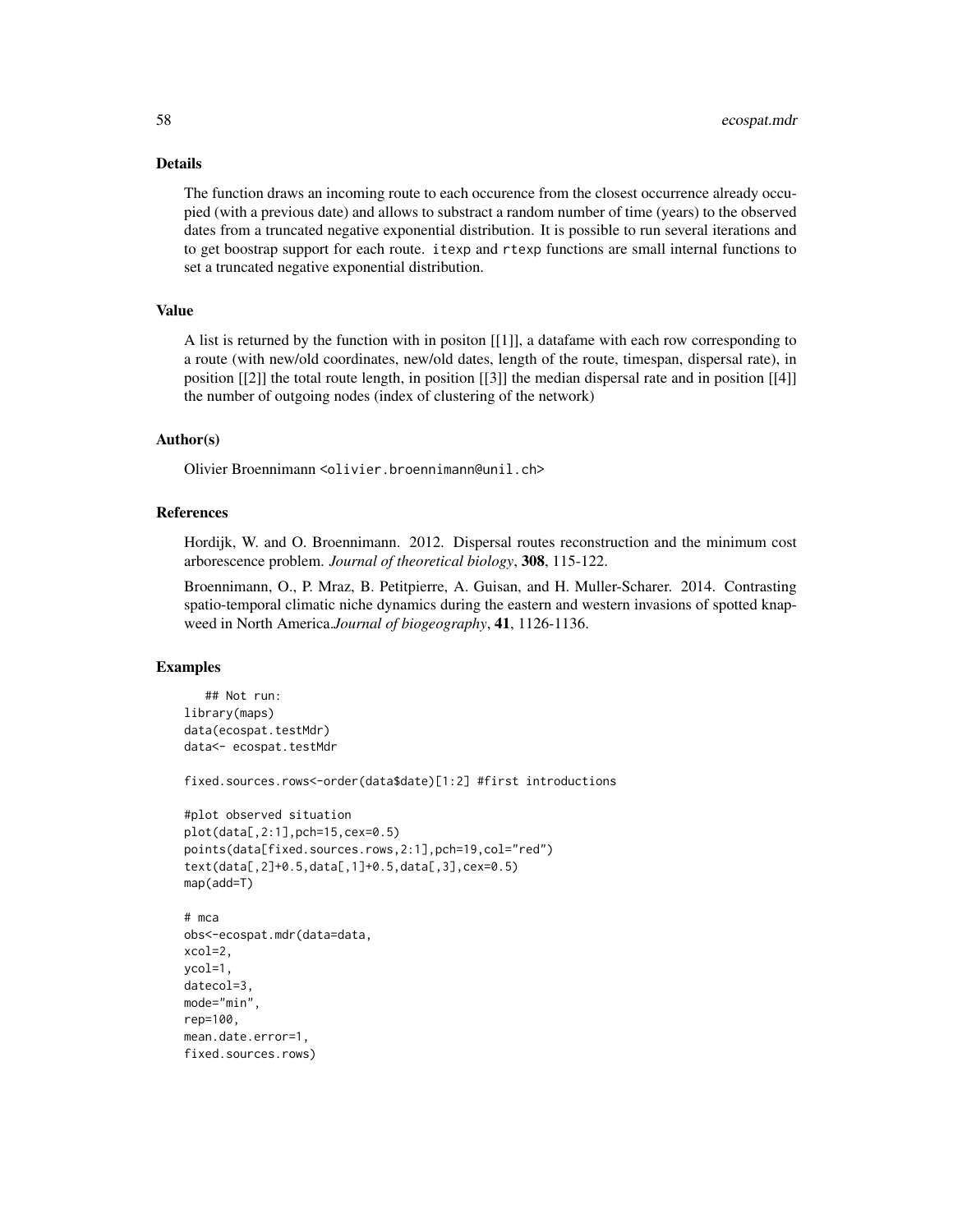# ecospat.mess 59

```
#plot results
lwd<-(obs[[1]]$bootstrap.value)
x11();plot(obs[[1]][,3:4],type="n",xlab="longitude",ylab="latitude")
arrows(obs[[1]][,1],obs[[1]][,2],obs[[1]][,3],obs[[1]][,4],length = 0.05,lwd=lwd*2)
map(add=T)
points(data[fixed.sources.rows,2:1],pch=19,col="red")
text(data[fixed.sources.rows,2]+0.5,data[fixed.sources.rows,1]+0.5,data[fixed.sources.rows,3],
cex=1,col="red")
title(paste("total routes length : ",
round(obs[[2]],2)," Deg","\n","median dispersal rate : ",
round(obs[[3]],2)," Deg/year","\n","number of outcoming nodes : ",
obs[[4]]))
## End(Not run)
```
ecospat.mess *MESS*

## Description

Calculate the MESS (i.e. extrapolation) as in Maxent.

## Usage

```
ecospat.mess (proj, cal, w="default")
```
### Arguments

| proj | A data frame object with x, y and environmental variables, used as projection<br>dataset. |
|------|-------------------------------------------------------------------------------------------|
| cal  | A dataframe object with x, y and environmental variables, used as calibration<br>dataset. |
| W    | The weight for each predictor (e.g. variables importance in SDM).                         |

## Details

Shows the variable that drives the multivariate environmental similarity surface (MESS) value in each grid cell.

## Value

| <b>MESS</b> | The mess as calculated in Maxent, <i>i.e.</i> the minimal extrapolation values.                                                           |
|-------------|-------------------------------------------------------------------------------------------------------------------------------------------|
| MESSw       | The sum of negative MESS values corrected by the total number of predictors.<br>If there are no negative values, MESS w is the mean MESS. |
| MESSneg     | The number of predictors on which there is extrapolation.                                                                                 |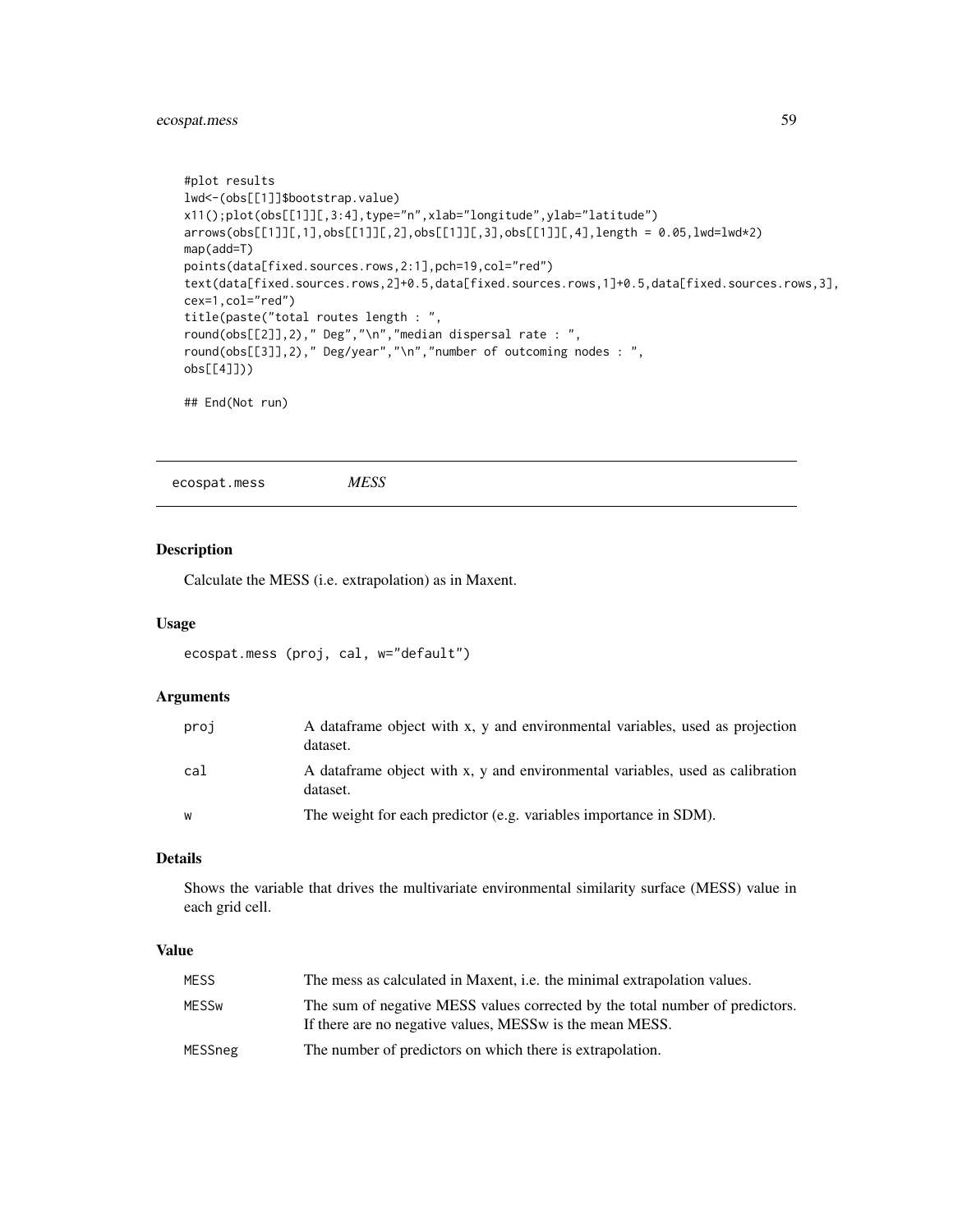### Author(s)

Blaise Petitpierre <bpetitpierre@gmail.com>. Modified by Daniel Scherrer <daniel.j.a.scherrer@gmail.com>

#### References

Elith, J., M. Kearney and S. Phillips. 2010. The art of modelling range-shifting species. *Methods in ecology and evolution*, 1, 330-342.

#### See Also

[ecospat.plot.mess](#page-77-0)

# Examples

```
x \leftarrow e \cos p \cdot t \cdot testData[c(2,3,4:8)]proj <- x[1:90,] #A projection dataset.
cal <- x[91:300,] #A calibration dataset
```

```
#Create a MESS object
mess.object <- ecospat.mess (proj, cal, w="default")
```

```
#Plot MESS
ecospat.plot.mess (mess.object, cex=1, pch=15)
```
<span id="page-59-0"></span>ecospat.meva.table *Model Evaluation For A Given Threshold Value*

### Description

Calculates values of a series of different evaluations metrics for a model and for a given threshold value

### Usage

```
ecospat.meva.table(Pred, Sp.occ, th)
```
### Arguments

| Pred   | A vector of predicted probabilities                       |
|--------|-----------------------------------------------------------|
| Sp.occ | A vector of binary observations of the species occurrence |
| th     | Threshold used to cut the probability to binary values    |

# Value

A contingency table of observations and predicted probabilities of presence values, and a list of evaluation metrics for the selected threshold.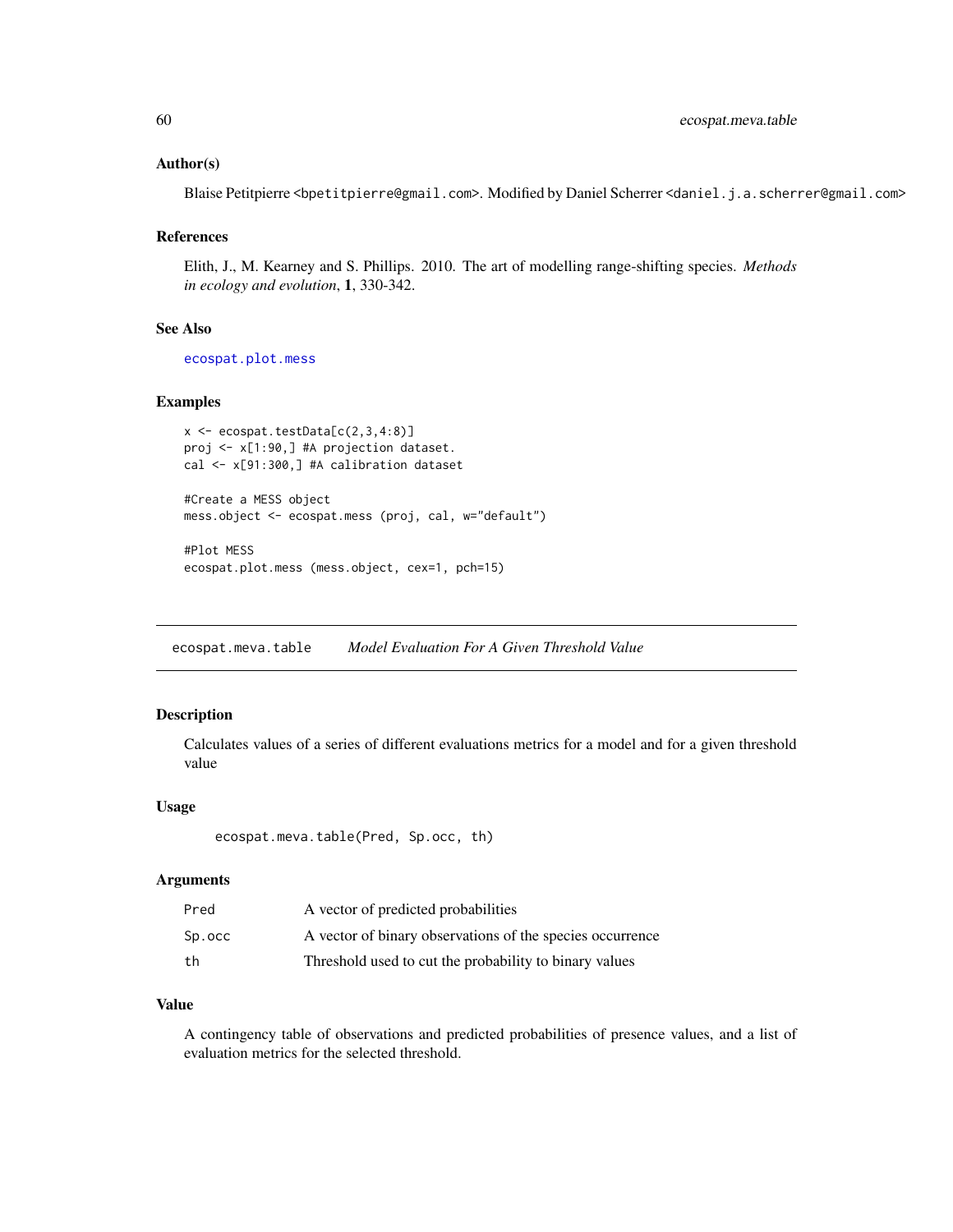### ecospat.migclim 61

### Author(s)

Antoine Guisan <antoine.guisan@unil.ch> with contributions of Luigi Maiorano <luigi.maiorano@gmail.com>

## References

Pearce, J. and S. Ferrier. 2000. Evaluating the predictive performance of habitat models developed using logistic regression. *Ecol. Model.*, 133, 225-245.

### See Also

[ecospat.max.kappa](#page-53-0), [ecospat.max.tss](#page-54-0), [ecospat.plot.tss](#page-80-0), [ecospat.cohen.kappa](#page-21-0), [ecospat.plot.kappa](#page-76-0)

### Examples

```
Pred <- ecospat.testData$glm_Agrostis_capillaris
Sp.occ <- ecospat.testData$Agrostis_capillaris
```

```
meva <- ecospat.meva.table (Pred, Sp.occ, 0.39)
```
ecospat.migclim *Implementing Dispersal Into Species Distribution Models*

## Description

Enables the implementation of species-specific dispersal constraints into projections of species distribution models under environmental change and/or landscape fragmentation scenarios.

#### Usage

ecospat.migclim ()

# Details

The MigClim model is a cellular automaton originally designed to implement dispersal constraints into projections of species distributions under environmental change and landscape fragmentation scenarios.

### Author(s)

Robin Engler <robin.engler@gmail.com>, Wim Hordijk <wim@WorldWideWanderings.net> and Loic Pellissier <loic.pellissier@unifr.ch>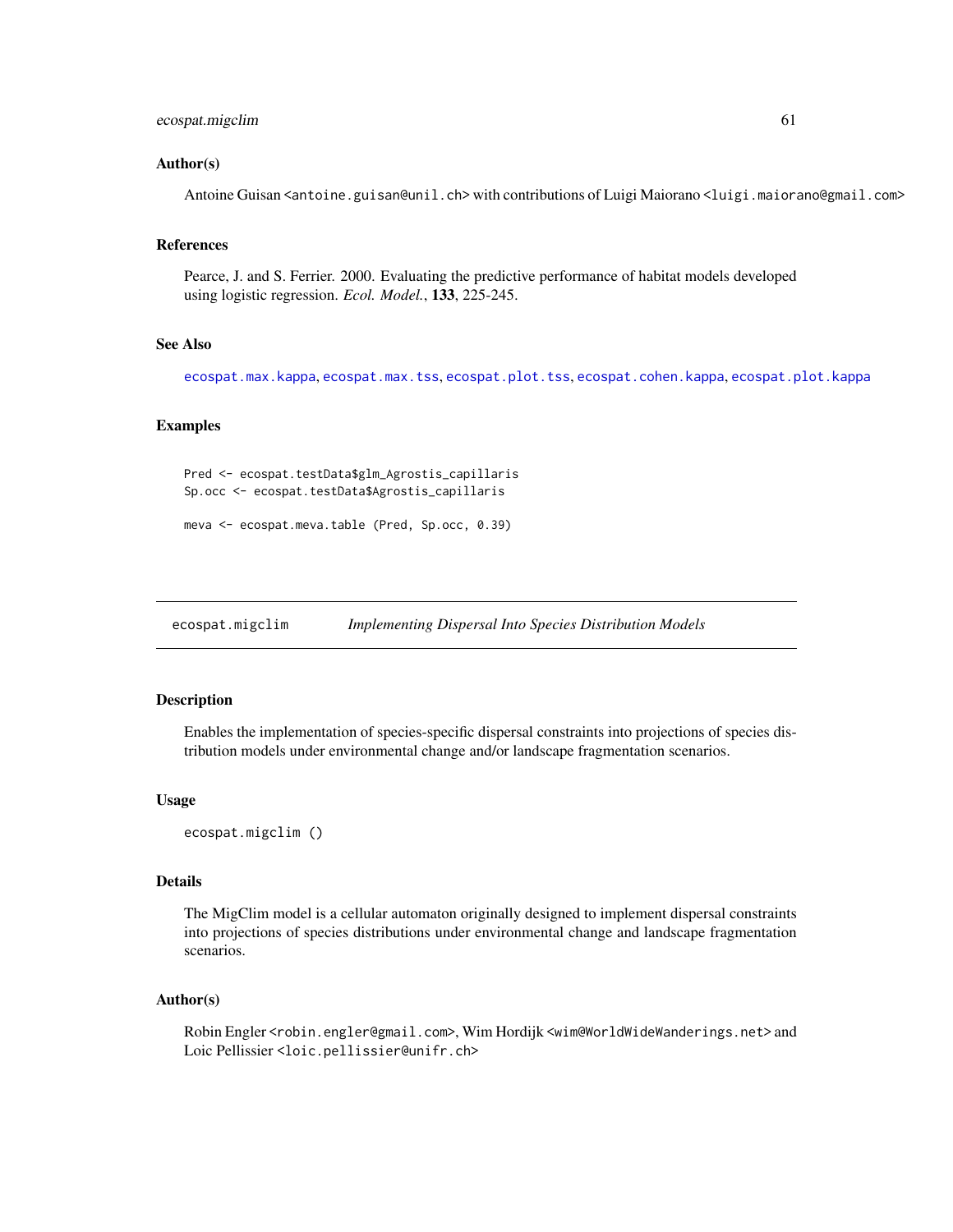### References

Engler, R., W. Hordijk and A. Guisan. 2012. The MIGCLIM R package – seamless integration of dispersal constraints into projections of species distribution models. *Ecography*, 35, 872-878.

Engler, R. and A. Guisan. 2009. MIGCLIM: predicting plant distribution and dispersal in a changing climate. *Diversity and Distributions*, 15, 590-601.

Engler, R., C.F. Randin, P. Vittoz, T. Czaka, M. Beniston, N.E. Zimmermann and A. Guisan. 2009. Predicting future distributions of mountain plants under climate change: does dispersal capacity matter? *Ecography*, 32, 34-45.

#### Examples

```
## Not run:
ecospat.migclim()
### Some example data files can be downloaded from the following web page:
### http://www.unil.ch/ecospat/page89413.html
###
### Run the example as follows (set the current working directory to the
### folder where the example data files are located):
###
library(MigClim)
data(MigClim.testData)
### Run MigClim with a data frame type input.
n <- MigClim.migrate (iniDist=MigClim.testData[,1:3],
hsMap=MigClim.testData[,4:8], rcThreshold=500,
envChgSteps=5, dispSteps=5, dispKernel=c(1.0,0.4,0.16,0.06,0.03),
barrier=MigClim.testData[,9], barrierType="strong",
iniMatAge=1, propaguleProd=c(0.01,0.08,0.5,0.92),
lddFreq=0.1, lddMinDist=6, lddMaxDist=15,
simulName="MigClimTest", replicateNb=1, overWrite=TRUE,
testMode=FALSE, fullOutput=FALSE, keepTempFiles=FALSE)
```
## End(Not run)

ecospat.mpa *Minimal Predicted Area*

#### Description

Calculate the minimal predicted area.

#### Usage

```
ecospat.mpa (Pred, Sp.occ.xy, perc)
```

| Pred      | Numeric or RasterLayer predicted suitabilities from a SDM prediction.   |
|-----------|-------------------------------------------------------------------------|
| Sp.occ.xy | xy-coordinates of the species (if Pred is a RasterLayer).               |
| perc      | Percentage of Sp. occ. xy that should be encompassed by the binary map. |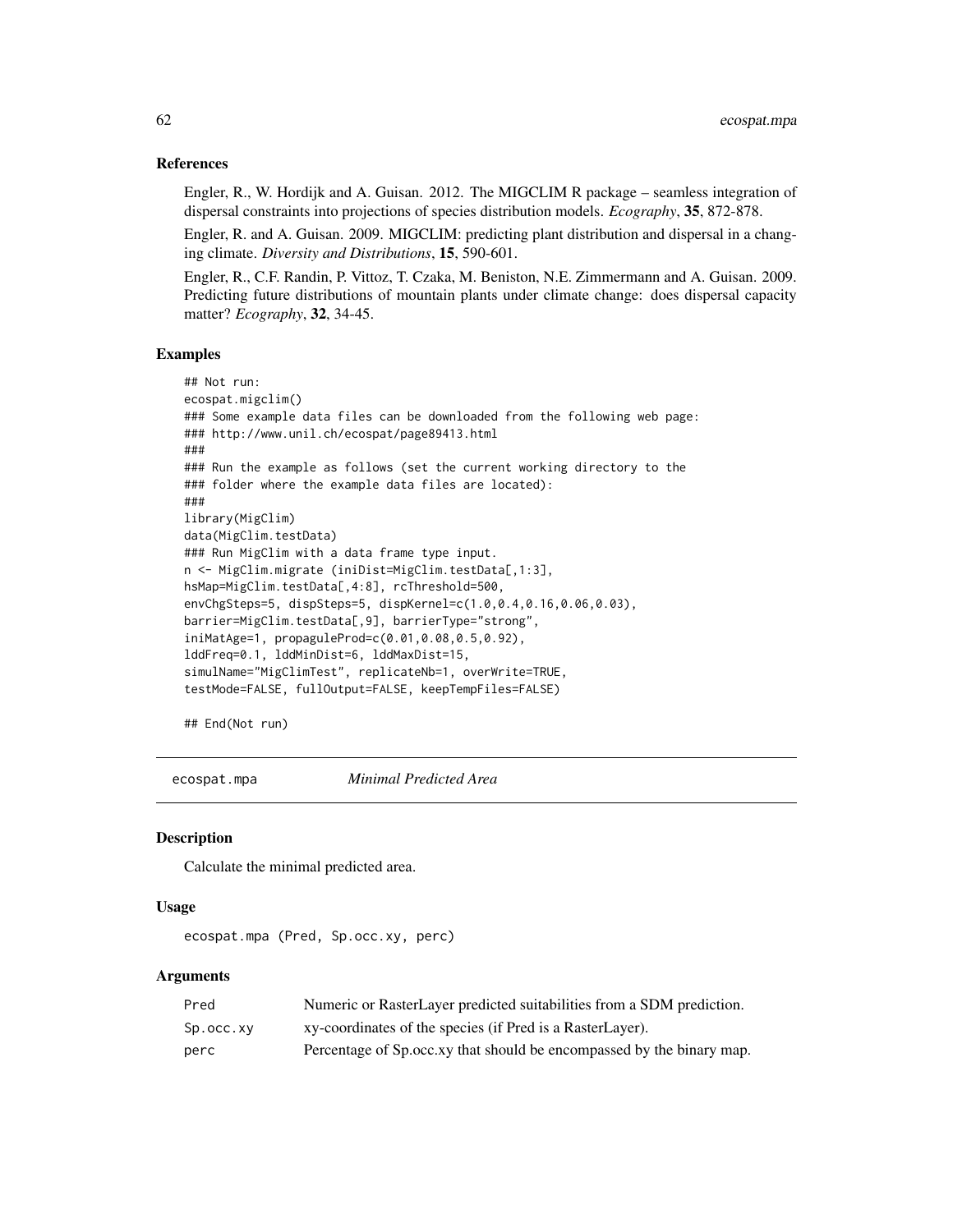The minimal predicted area (MPA) is the minimal surface obtained by considering all pixels with predictions above a defined probability threshold (e.g. 0.7) that still encompasses 90 percent of the species' occurrences (Engler et al. 2004).

### Value

Returns the minimal predicted area.

## Author(s)

Frank Breiner <frank.breiner@wsl.ch>

# References

Engler, R., A. Guisan and L. Rechsteiner. 2004. An improved approach for predicting the distribution of rare and endangered species from occurrence and pseudo-absence data. *Journal of Applied Ecology*, 41, 263-274.

## Examples

```
obs <- (ecospat.testData$glm_Saxifraga_oppositifolia
[which(ecospat.testData$Saxifraga_oppositifolia==1)])
```

```
ecospat.mpa(obs)
ecospat.mpa(obs,perc=1) ## 100 percent of the presences encompassed
```
<span id="page-62-0"></span>ecospat.niche.dyn.index

*Niche Expansion, Stability, and Unfilling*

#### Description

Calculate niche expansion, stability and unfilling.

#### Usage

```
ecospat.niche.dyn.index (z1, z2, intersection=NA)
```

| z1             | A gridclim object for the native distribution.                                                                                                                                                                                                                                                                                                                                                                                                    |
|----------------|---------------------------------------------------------------------------------------------------------------------------------------------------------------------------------------------------------------------------------------------------------------------------------------------------------------------------------------------------------------------------------------------------------------------------------------------------|
| Z <sup>2</sup> | A grid clim object for the invaded range.                                                                                                                                                                                                                                                                                                                                                                                                         |
| intersection   | The quantile of the environmental density used to remove marginal climates. If<br>intersection=NA, the analysis is performed on the whole environmental extent<br>(native and invaded). If intersection=0, the analysis is performed at the inter-<br>section between native and invaded range. If intersection=0.05, the analysis<br>is performed at the intersection of the 5th quantile of both native and invaded<br>environmental densities. |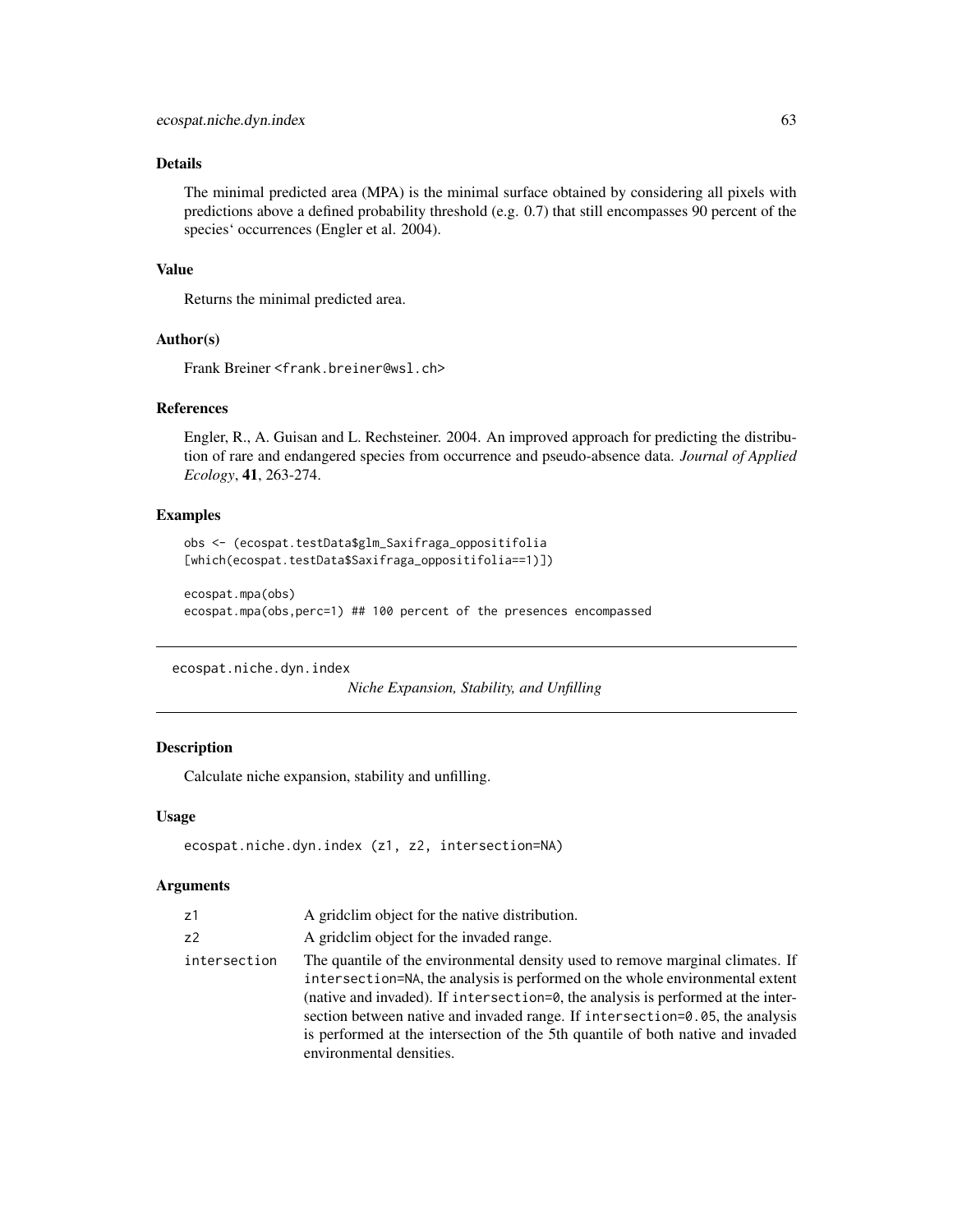If you encounter a problem during your analyses, please first read the FAQ section of "Niche overlap" in http://www.unil.ch/ecospat/home/menuguid/ecospat-resources/tools.html

#### Value

A list of dynamic indices: dynamic.index.w [expansion.index.w, stability.index.w, restriction.index.w]

#### Author(s)

Blaise Petitpierre <bpetitpierre@gmail.com>

#### See Also

[ecospat.grid.clim.dyn](#page-47-0)

<span id="page-63-0"></span>ecospat.niche.dynIndexProjGeo

*Projection of niche dynamic indices to the Geography*

### Description

Creates a raster in geography with each pixel containing a niche dynamic index (stability, expansion, or unfilling) extracted from 2 niches generated with ecospat.grid.clim.dyn.

#### Usage

ecospat.niche.dynIndexProjGeo(z1,z2,env,index)

#### Arguments

| z1    | Species 1 occurrence density grid created by ecospat.grid.clim.dyn.                                                         |
|-------|-----------------------------------------------------------------------------------------------------------------------------|
| z2    | Species 2 occurrence density grid created by ecospat.grid.clim.dyn.                                                         |
| env   | A RasterStack or RasterBrick of environmental variables corresponding to the<br>background (glob in ecospat.grid.clim.dyn). |
| index | "stability", "unfilling" or "expansion"                                                                                     |

#### Details

extracts the niche dynamic index of objects created by ecospat.niche.dyn.index for each point of the background (glob) using extract (package raster). The values are binded to the geographic coordinates of env and a raster is then recreated using rasterFromXYZ

# Value

raster of class RasterLayer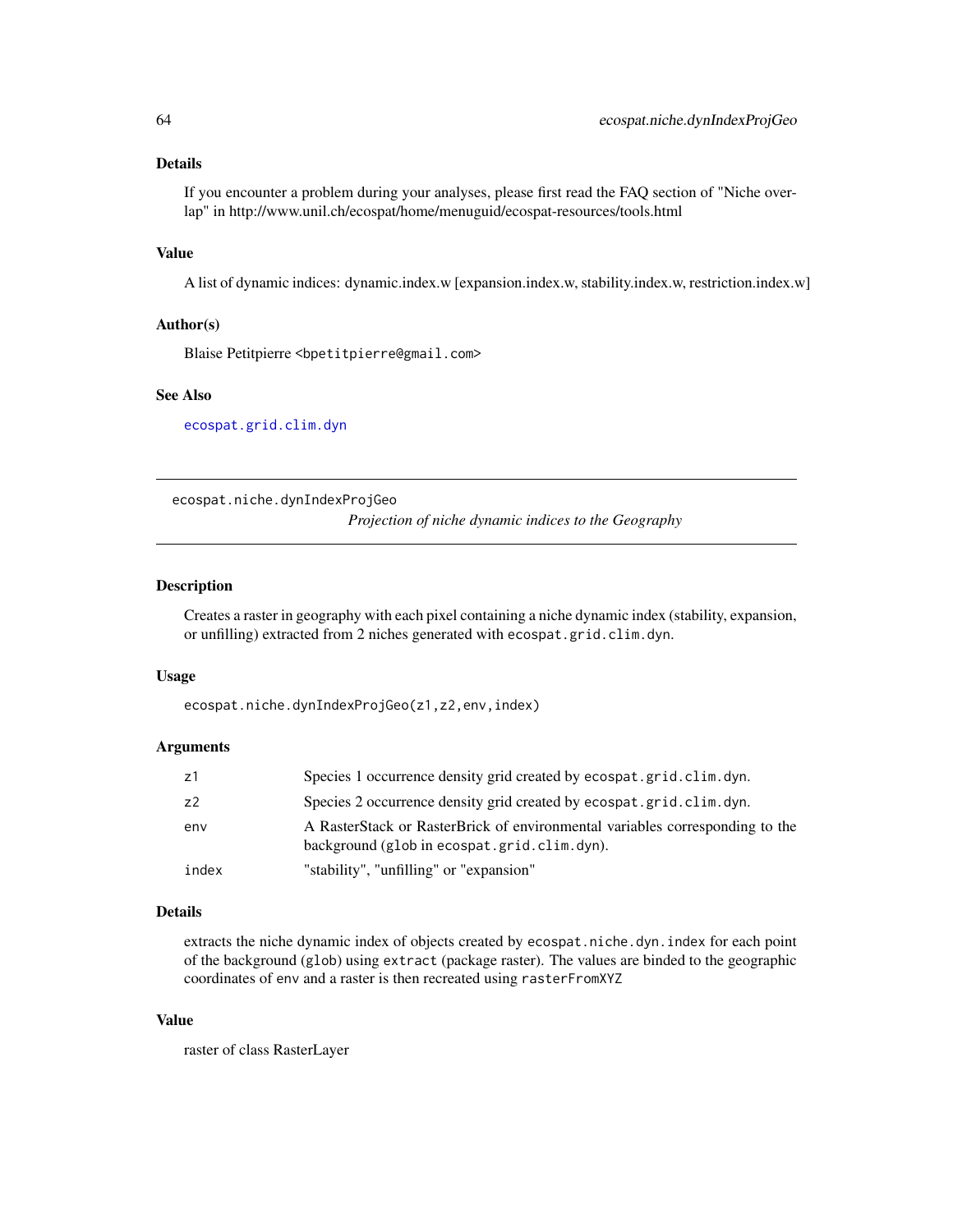### Author(s)

Olivier Broennimann <olivier.broennimann@unil.ch>

### **References**

Broennimann, O., M.C. Fitzpatrick, P.B. Pearman, B. Petitpierre, L. Pellissier, N.G. Yoccoz, W. Thuiller, M.J. Fortin, C. Randin, N.E. Zimmermann, C.H. Graham and A. Guisan. 2012. Measuring ecological niche overlap from occurrence and spatial environmental data. *Global Ecology and Biogeography*, 21:481-497.

Petitpierre, B., C. Kueffer, O. Broennimann, C. Randin, C. Daehler and A. Guisan. 2012. Climatic niche shifts are rare among terrestrial plant invaders. *Science*, 335:1344-1348.

### See Also

[ecospat.plot.niche.dyn](#page-79-0),[ecospat.niche.dyn.index](#page-62-0), [ecospat.niche.zProjGeo](#page-68-0)

### Examples

```
## Not run:
```
library(raster)

```
spp <- ecospat.testNiche
xy.sp1<-subset(spp,species=="sp1")[2:3] #Bromus_erectus
xy.sp2<-subset(spp,species=="sp3")[2:3] #Daucus_carota
```

```
?ecospat.testEnvRaster
load(system.file("extdata", "ecospat.testEnvRaster.Rdata", package="ecospat"))
```

```
env.sp1<-extract(env,xy.sp1)
env.sp2<-extract(env,xy.sp2)
env.bkg<-na.exclude(values(env))
```

```
#################################### PCA-ENVIRONMENT ##################################
```

```
pca.cal <- dudi.pca(env.bkg, center = TRUE, scale = TRUE, scannf = FALSE, nf = 2)
```

```
# predict the scores on the axes
scores.bkg <- pca.cal$li #scores for background climate
scores.sp1 <- suprow(pca.cal,env.sp1)$lisup #scores for sp1
scores.sp2 <- suprow(pca.cal,env.sp2)$lisup #scores for sp2
```

```
# calculation of occurence density (niche z)
```

```
z1 <- ecospat.grid.clim.dyn(scores.bkg, scores.bkg, scores.sp1,R=100)
z2 <- ecospat.grid.clim.dyn(scores.bkg, scores.bkg, scores.sp2,R=100)
```

```
plot(z1$z.uncor)
points(scores.sp1)
```

```
plot(z2$z.uncor)
```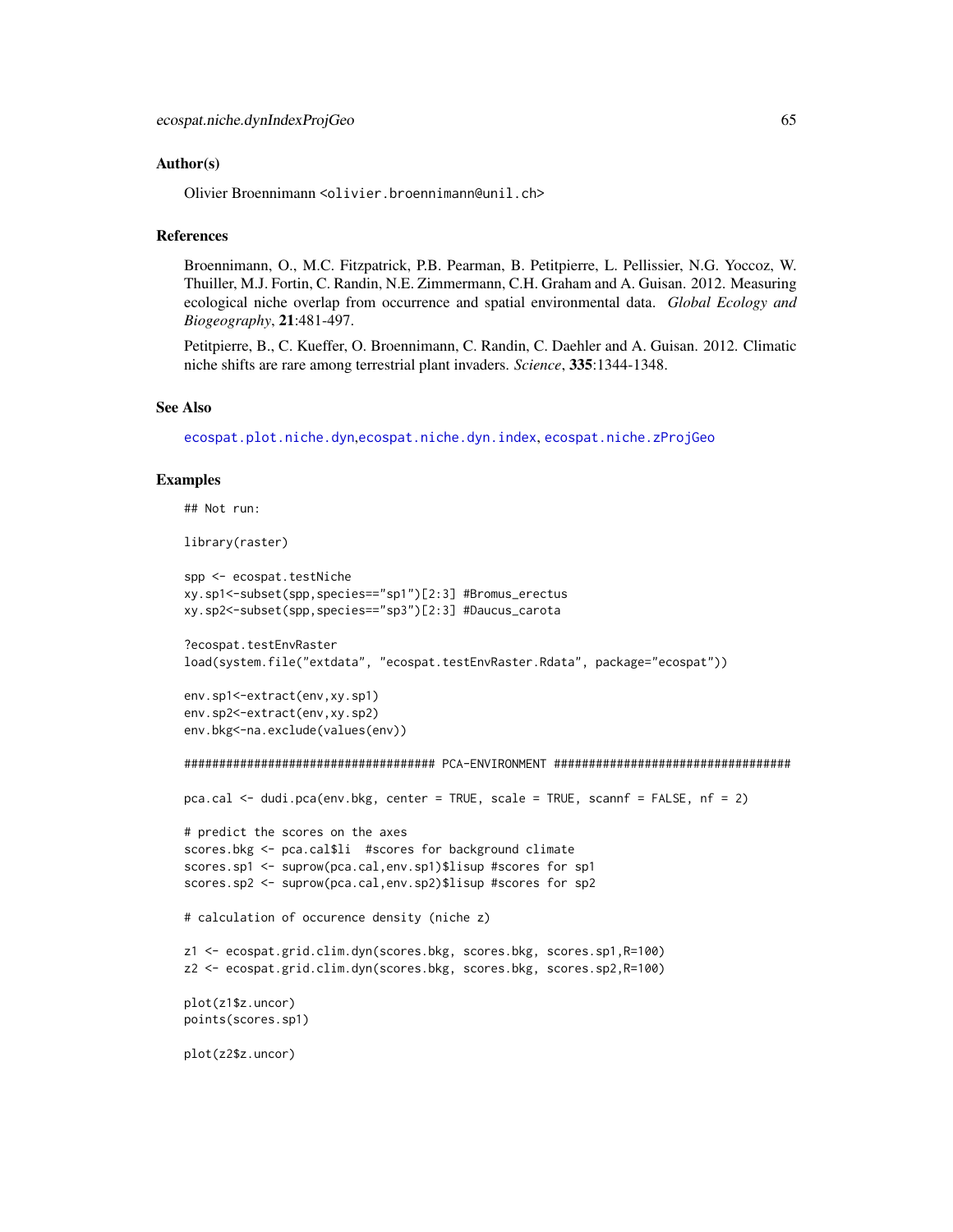```
points(scores.sp2)
```

```
ecospat.niche.overlap(z1,z2 ,cor=T)
```
#################################### stability S in space ##################################

geozS<-ecospat.niche.dynIndexProjGeo(z1,z2,env,index="stability")

```
plot(geozS,main="Stability")
points(xy.sp1,col="red")
points(xy.sp2,col="blue")
```
## End(Not run)

<span id="page-65-0"></span>ecospat.niche.equivalency.test *Niche Equivalency Test*

#### **Description**

Run a niche equivalency test (see Warren et al 2008) based on two species occurrence density grids.

#### Usage

```
ecospat.niche.equivalency.test (z1, z2, rep, alternative, ncores = 1)
```
### Arguments

| z1             | Species 1 occurrence density grid created by ecospat.grid.clim.             |
|----------------|-----------------------------------------------------------------------------|
| Z <sup>2</sup> | Species 2 occurrence density grid created by ecospat.grid.clim.             |
| rep            | The number of replications to perform.                                      |
| alternative    | To indicate the type of test to be performed. It could be greater or lower. |
| ncores         | The number of cores used for parallelisation.                               |

# **Details**

Compares the observed niche overlap between z1 and z2 to overlaps between random niches z1.sim and z2.sim, which are built from random reallocations of occurences of z1 and z2.

alternative specifies if you want to test for niche conservatism (alternative = "greater", i.e. the niche overlap is more equivalent/similar than random) or for niche divergence (alternative = "lower", i.e. the niche overlap is less equivalent/similar than random).

If you encounter a problem during your analyses, please first read the FAQ section of "Niche overlap" in http://www.unil.ch/ecospat/home/menuguid/ecospat-resources/tools.html

The arguments ncores allows choosing the number of cores used to parallelize the computation. The default value is 1. On multicore computers, the optimal would be ncores  $=$  detectCores() - 1.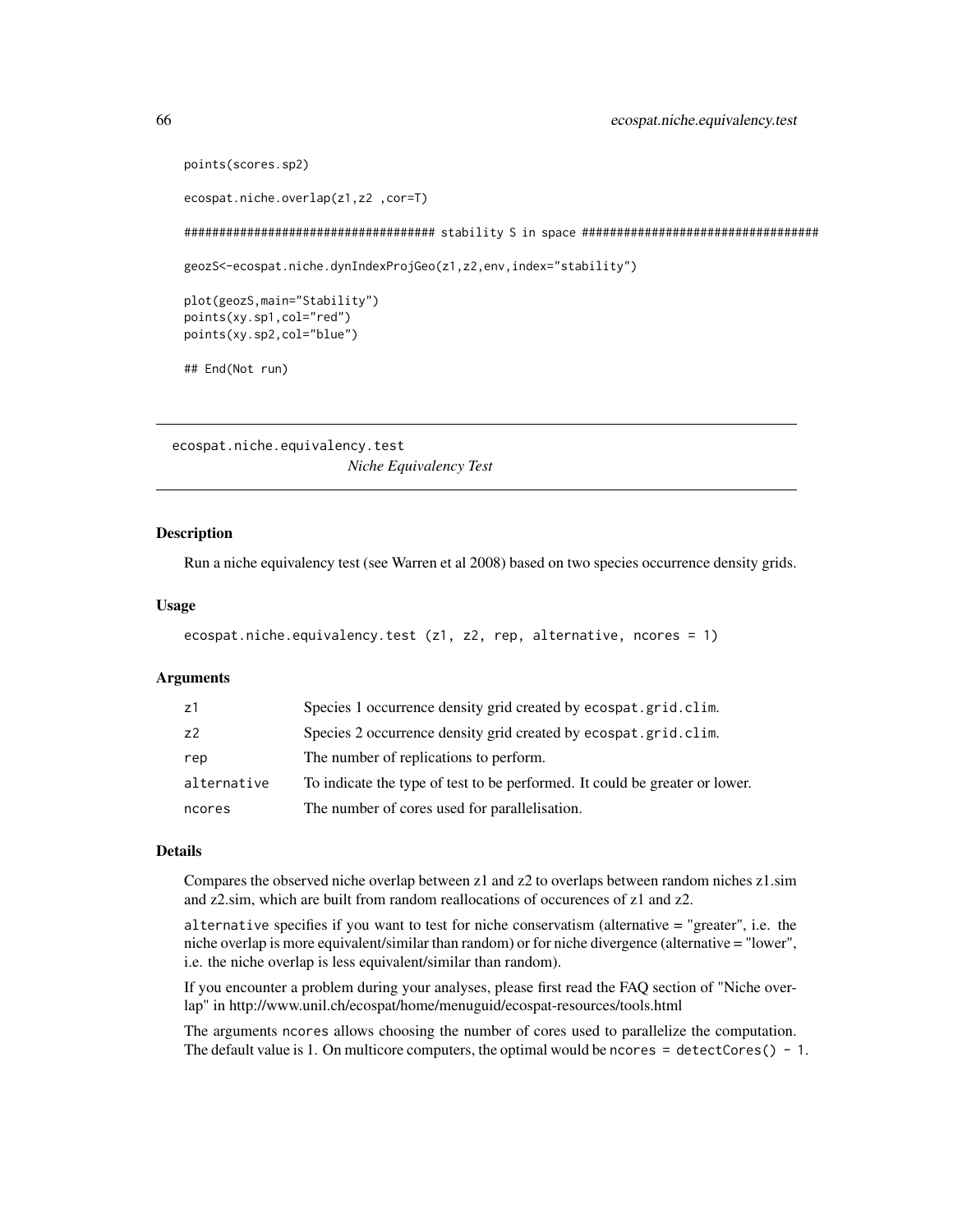## Value

a list with  $\delta$ obs = observed overlaps,  $\delta$ sim = simulated overlaps,  $\delta p$ .  $D = p$ -value of the test on D,  $p.I = p-value of the test on I.$ 

### Author(s)

Olivier Broennimann <olivier.broennimann@unil.ch> with contributions of Blaise Petitpierre <bpetitpierre@gmail.com>

### References

Broennimann, O., M.C. Fitzpatrick, P.B. Pearman,B. Petitpierre, L. Pellissier, N.G. Yoccoz, W. Thuiller, M.J. Fortin, C. Randin, N.E. Zimmermann, C.H. Graham and A. Guisan. 2012. Measuring ecological niche overlap from occurrence and spatial environmental data. *Global Ecology and Biogeography*, 21, 481-497.

Warren, D.L., R.E. Glor and M. Turelli. 2008. Environmental niche equivalency versus conservatism: quantitative approaches to niche evolution. *Evolution*, 62, 2868-2883.

### See Also

[ecospat.grid.clim.dyn](#page-47-0), [ecospat.niche.similarity.test](#page-67-0)

ecospat.niche.overlap *Calculate Niche Overlap*

### Description

Calculate the overlap metrics D and I based on two species occurrence density grids z1 and z2 created by ecospat.grid.clim.

## Usage

```
ecospat.niche.overlap (z1, z2, cor)
```
#### Arguments

| z1  | Species 1 occurrence density grid created by ecospat.grid.clim.                 |
|-----|---------------------------------------------------------------------------------|
| z2  | Species 2 occurrence density grid created by ecospat.grid.clim.                 |
| cor | Correct the occurrence densities of each species by the prevalence of the envi- |
|     | ronments in their range (TRUE = yes, $FALSE = no$ ).                            |

# Details

if cor=FALSE, the z\$uncor objects created by ecospat.grid.clim are used to calculate the overlap. if cor=TRUE, the z\$cor objects are used.

If you encounter a problem during your analyses, please first read the FAQ section of "Niche overlap" in http://www.unil.ch/ecospat/home/menuguid/ecospat-resources/tools.html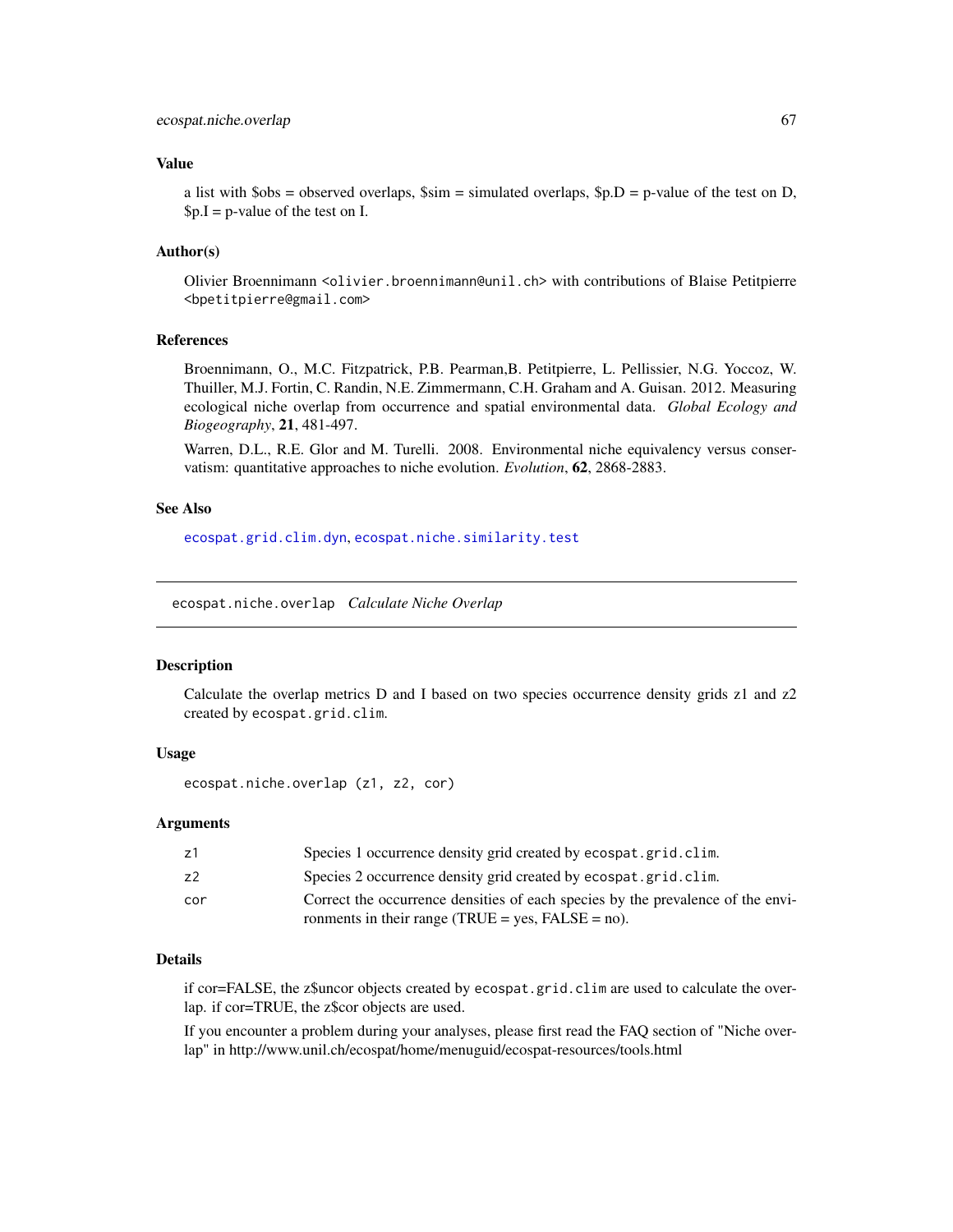## Value

Overlap values D and I. D is Schoener's overlap metric (Schoener 1970). I is a modified Hellinger metric(Warren et al. 2008)

### Author(s)

Olivier Broennimann <olivier.broennimann@unil.ch>

# References

Broennimann, O., M.C. Fitzpatrick, P.B. Pearman, B. Petitpierre, L. Pellissier, N.G. Yoccoz, W. Thuiller, M.J. Fortin, C. Randin, N.E. Zimmermann, C.H. Graham and A. Guisan. 2012. Measuring ecological niche overlap from occurrence and spatial environmental data. *Global Ecology and Biogeography*, 21, 481-497.

Schoener, T.W. 1968. Anolis lizards of Bimini: resource partitioning in a complex fauna. *Ecology*, 49, 704-726.

Warren, D.L., R.E. Glor and M. Turelli. 2008. Environmental niche equivalency versus conservatism: quantitative approaches to niche evolution. *Evolution*, 62, 2868-2883.

## See Also

[ecospat.grid.clim.dyn](#page-47-0)

<span id="page-67-0"></span>ecospat.niche.similarity.test *Niche Similarity Test*

# Description

Run a niche similarity test (see Warren et al 2008) based on two species occurrence density grids.

# Usage

```
ecospat.niche.similarity.test (z1, z2, rep, alternative = "greater",
rand.type = 1, ncores= 1)
```

| z1             | Species 1 occurrence density grid created by ecospat.grid.clim.             |
|----------------|-----------------------------------------------------------------------------|
| z <sub>2</sub> | Species 2 occurrence density grid created by ecospat.grid.clim.             |
| rep            | The number of replications to perform.                                      |
| alternative    | To indicate the type of test to be performed. It could be greater or lower. |
| rand.type      | Type of randomization on the density grids (1 or 2).                        |
| ncores         | The number of cores used for parallelisation.                               |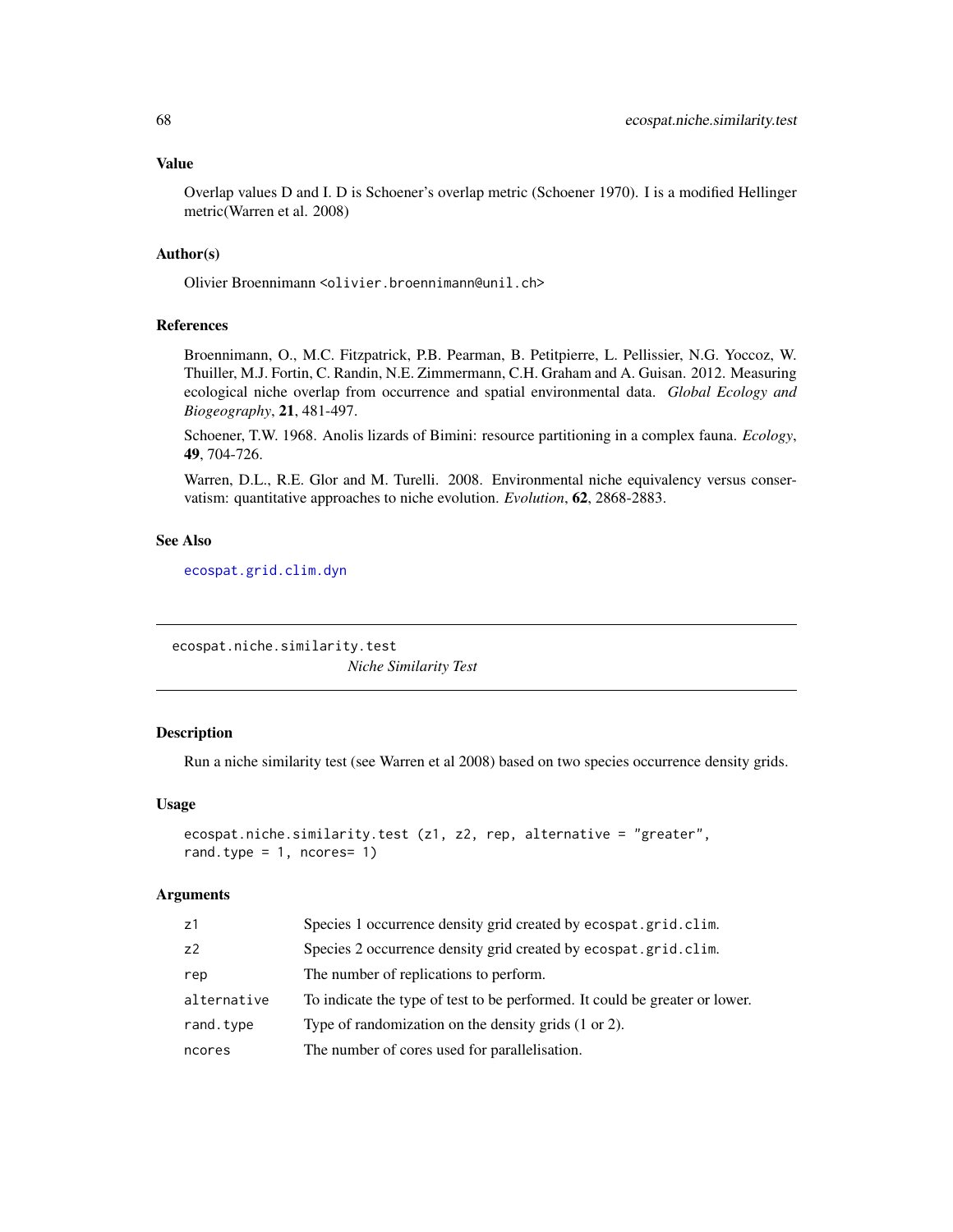Compares the observed niche overlap between z1 and z2 to overlaps between z1 and random niches  $(z2 \text{.sim})$  as available in the range of  $z2$  ( $z2\$  $Z$ ).  $z2 \text{.sim}$  has the same pattern as  $z2$  but the center is randomly translatated in the availabe z2\$Z space and weighted by  $z2$Z$  densities. If rand.type = 1, both z1 and z2 are randomly shifted, if rand.type =2, only z2 is randomly shifted.

alternative specifies if you want to test for niche conservatism (alternative = "greater", i.e. the niche overlap is more equivalent/similar than random) or for niche divergence (alternative = "lower", i.e. the niche overlap is less equivalent/similar than random).

If you encounter a problem during your analyses, please first read the FAQ section of "Niche overlap" in http://www.unil.ch/ecospat/home/menuguid/ecospat-resources/tools.html

The arguments ncores allows choosing the number of cores used to parallelize the computation. The default value is 1. On multicore computers, the optimal would be ncores  $=$  detectCores() - 1.

## Value

a list with  $\text{Sobs} =$  observed overlaps,  $\text{Ssim} = \text{simulated overlaps}, \text{Sp.D} = \text{p-value of the test on D}$ ,  $p.I = p-value of the test on I.$ 

### Author(s)

Olivier Broennimann <olivier.broennimann@unil.ch> with contributions of Blaise Petitpierre <bpetitpierre@gmail.com>

### References

Broennimann, O., M.C. Fitzpatrick, P.B. Pearman, B. Petitpierre, L. Pellissier, N.G. Yoccoz, W. Thuiller, M.J. Fortin, C. Randin, N.E. Zimmermann, C.H. Graham and A. Guisan. 2012. Measuring ecological niche overlap from occurrence and spatial environmental data. *Global Ecology and Biogeography*, 21, 481-497.

Warren, D.L., R.E. Glor and M. Turelli. 2008. Environmental niche equivalency versus conservatism: quantitative approaches to niche evolution. *Evolution*, 62, 2868-2883.

#### See Also

[ecospat.grid.clim.dyn](#page-47-0), [ecospat.niche.equivalency.test](#page-65-0)

<span id="page-68-0"></span>ecospat.niche.zProjGeo

*Projection of Occurrence Densities to the Geography*

### Description

Creates a raster in geography with each pixel containing the occurrence densities extracted from a z object generated with ecospat.grid.clim.dyn.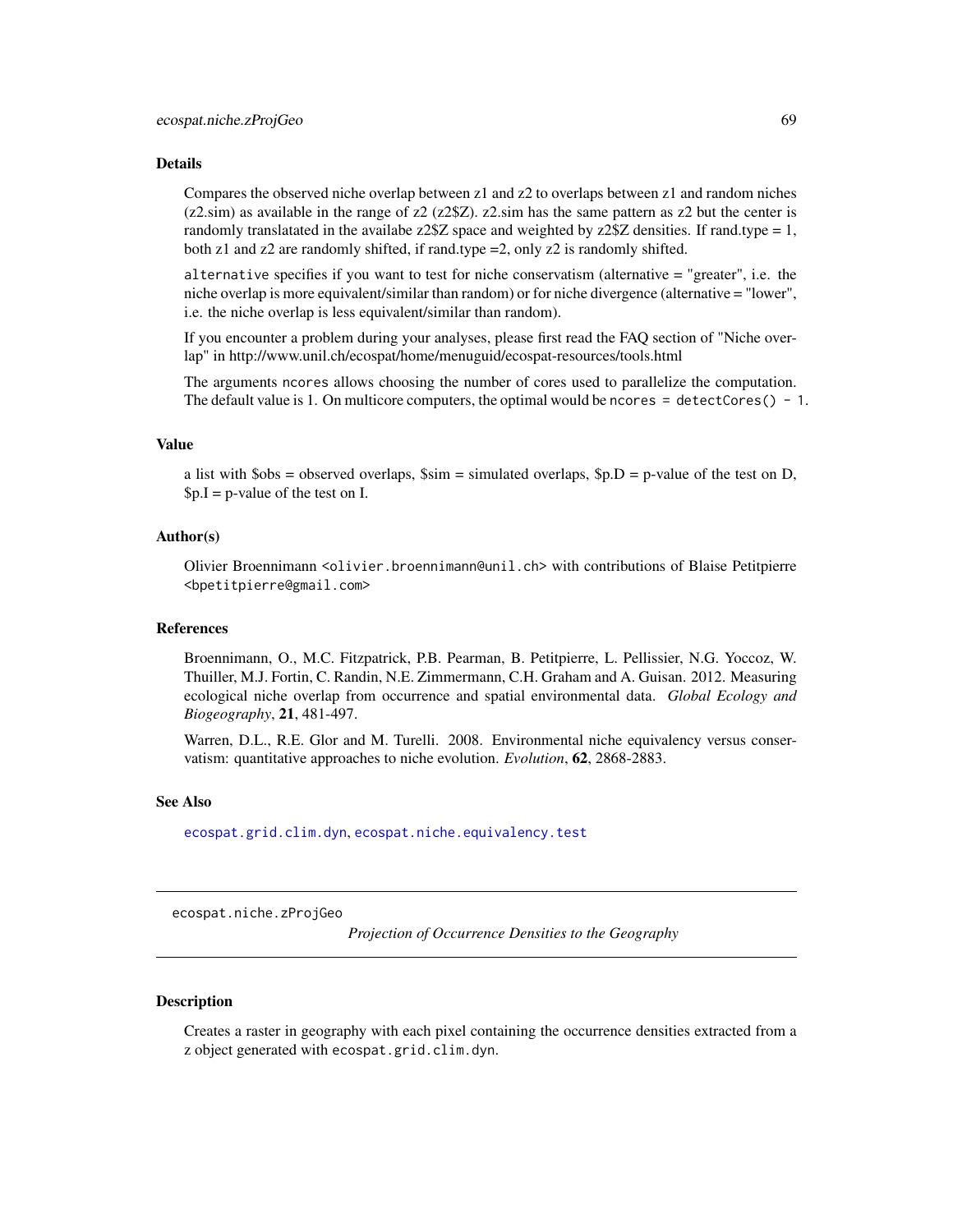### Usage

ecospat.niche.zProjGeo(z1,env,cor)

#### Arguments

| z1  | Species 1 occurrence density grid created by ecospat.grid.clim.dyn.                                                                 |
|-----|-------------------------------------------------------------------------------------------------------------------------------------|
| env | A RasterStack or RasterBrick of environmental variables corresponding to the<br>background (glob in ecospat.grid.clim.dyn).         |
| cor | FALSE by default. If TRUE corrects the occurrence densities of each species<br>by the prevalence of the environments in their range |

### Details

extracts the occurrence density of z objects created by ecospat.grid.clim.dyn for each point of the background (glob) using extract (package raster). The values are binded to the geographic coordinates of env and a raster is then recreated using rasterFromXYZ

## Value

raster of class RasterLayer

### Author(s)

Olivier Broennimann <olivier.broennimann@unil.ch>

#### References

Broennimann, O., M.C. Fitzpatrick, P.B. Pearman, B. Petitpierre, L. Pellissier, N.G. Yoccoz, W. Thuiller, M.J. Fortin, C. Randin, N.E. Zimmermann, C.H. Graham and A. Guisan. 2012. Measuring ecological niche overlap from occurrence and spatial environmental data. *Global Ecology and Biogeography*, 21:481-497.

Petitpierre, B., C. Kueffer, O. Broennimann, C. Randin, C. Daehler and A. Guisan. 2012. Climatic niche shifts are rare among terrestrial plant invaders. *Science*, 335:1344-1348.

### See Also

[ecospat.plot.niche.dyn](#page-79-0), [ecospat.niche.dynIndexProjGeo](#page-63-0)

### Examples

```
## Not run:
```
library(raster)

spp <- ecospat.testNiche xy.sp1<-subset(spp,species=="sp1")[2:3] #Bromus\_erectus

```
load(system.file("extdata", "ecospat.testEnvRaster.Rdata", package="ecospat"))
#?ecospat.testEnvRaster
```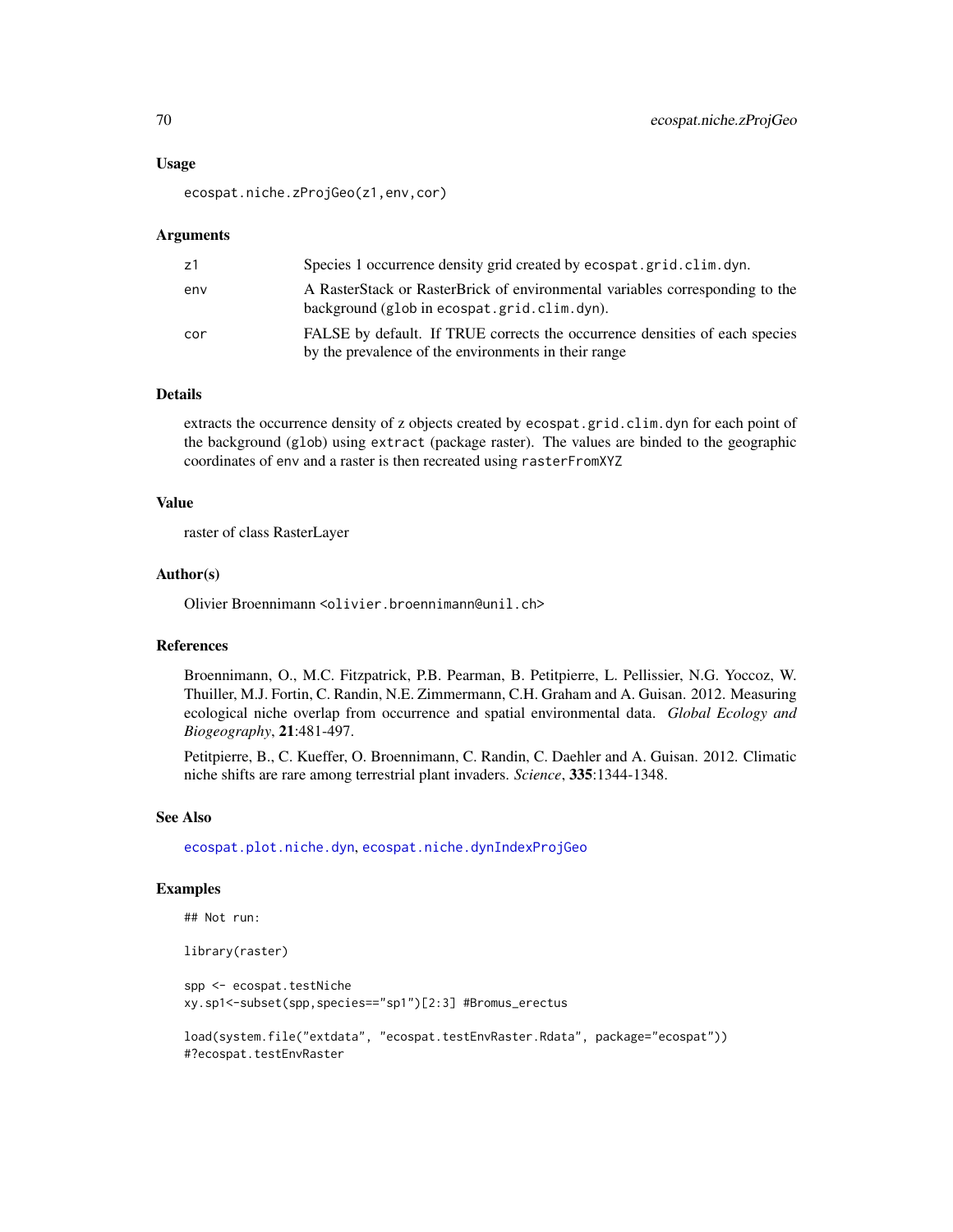```
env.sp1<-extract(env,xy.sp1)
env.bkg<-na.exclude(values(env))
#################################### PCA-ENVIRONMENT ##################################
pca.cal <- dudi.pca(env.bkg, center = TRUE, scale = TRUE, scannf = FALSE, nf = 2)
# predict the scores on the axes
scores.bkg <- pca.cal$li #scores for background climate
scores.sp1 <- suprow(pca.cal,env.sp1)$lisup #scores for sp1
# calculation of occurence density (niche z)
z1 <- ecospat.grid.clim.dyn(scores.bkg, scores.bkg, scores.sp1,R=100)
plot(z1$z.uncor)
points(scores.sp1)
#################################### occurrence density in space ##################################
# sp1
geoz1<-ecospat.niche.zProjGeo(z1,env)
plot(geoz1,main="z1")
points(xy.sp1)
## End(Not run)
```
ecospat.npred *Number Of Predictors*

### Description

Calculate the maximum number of predictors to include in the model with a desired correlation between predictors.

## Usage

```
ecospat.npred (x, th)
```
#### Arguments

|    | Correlation matrix of the predictors.                |
|----|------------------------------------------------------|
| th | Desired threshold of correlation between predictors. |

# Value

Returns the number of predictors to use.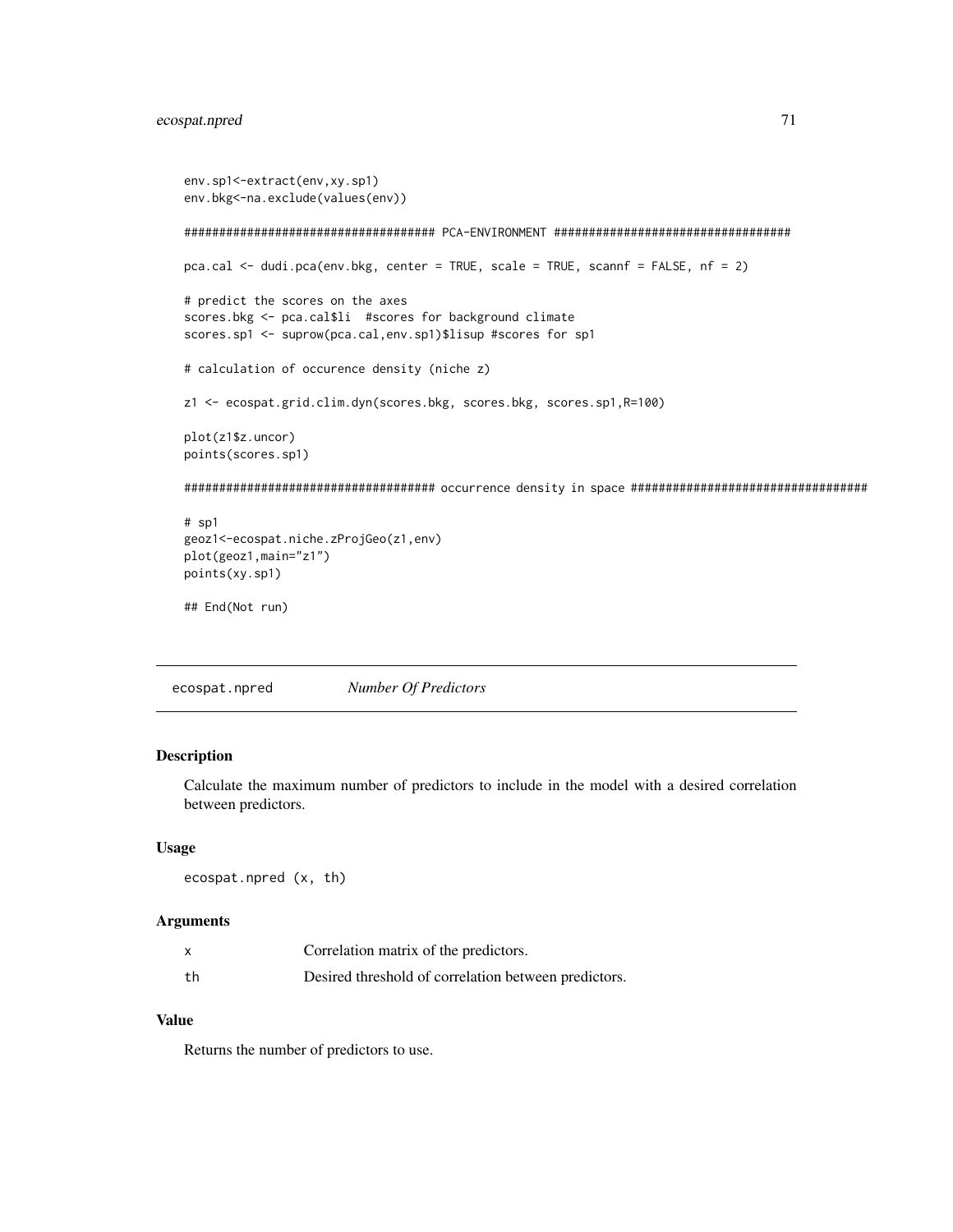### Author(s)

Blaise Petitpierre <bpetitpierre@gmail.com>

## Examples

```
colvar <- ecospat.testData[c(4:8)]
x <- cor(colvar, method="pearson")
ecospat.npred (x, th=0.75)
```
ecospat.occ.desaggregation

*Species Occurrences Desaggregation*

#### Description

Remove species occurrences in a dataframe which are closer to each other than a specified distance threshold.

## Usage

```
ecospat.occ.desaggregation (xy, min.dist, by)
```
## Arguments

| XV       | A data frame with xy-coordinates (x-column must be named 'x' and y-column<br>(v') |
|----------|-----------------------------------------------------------------------------------|
| min.dist | The minimun distance between points in the sub-dataframe.                         |
| bv       | Grouping element in the dataframe (e.g. species, NULL)                            |

# Details

This function will desaggregate the original number of occurrences, according to a specified distance.

## Value

A subset of the initial dataframe. The number of points is printed as "initial", "kept" and "out".

### Author(s)

Frank Breiner <frank.breiner@unil.ch>

with contributions of Olivier Broennimann <olivier.broennimann@unil.ch>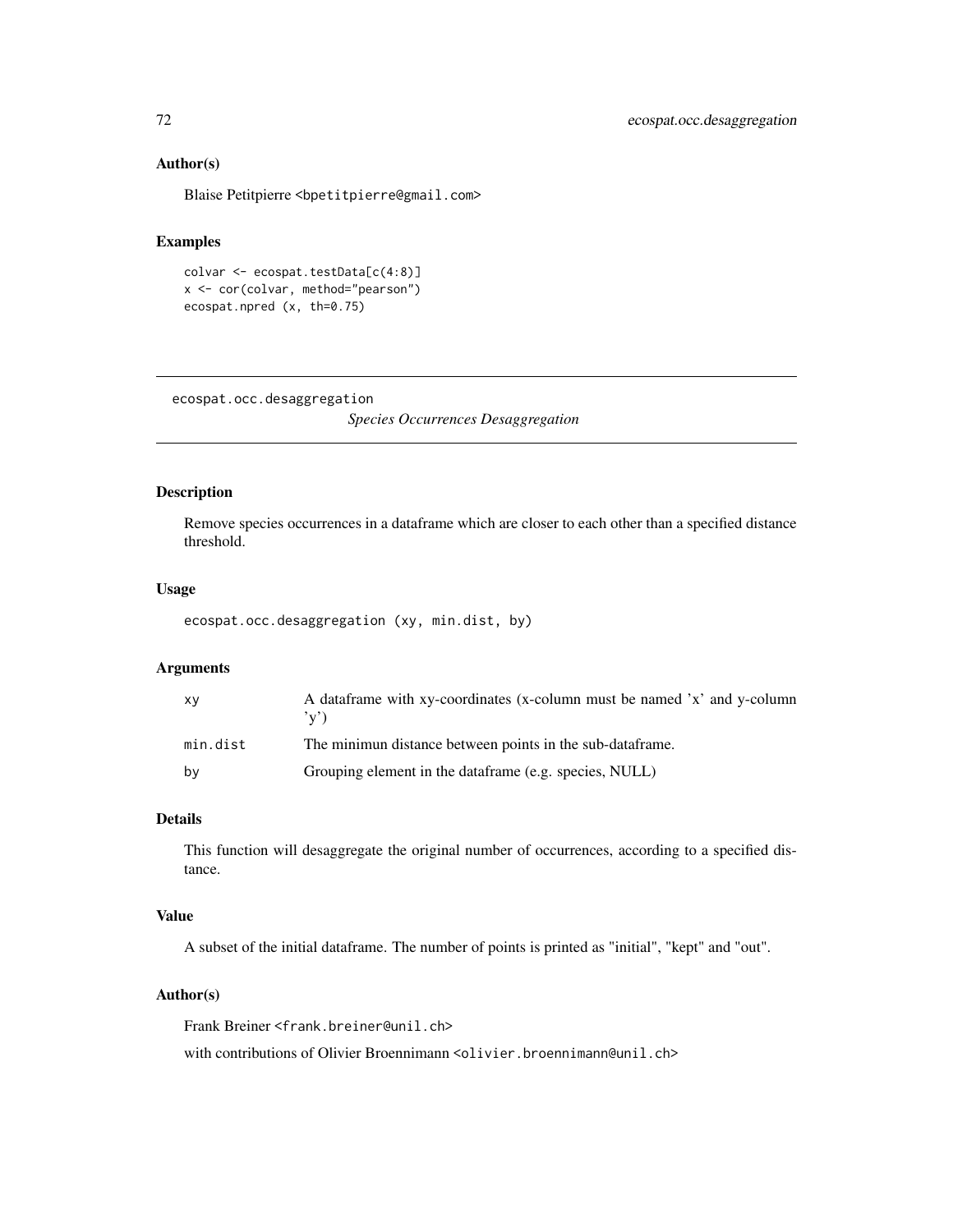# <span id="page-72-1"></span>ecospat.occupied.patch 73

# Examples

```
## Not run:
spp <- ecospat.testNiche
\text{columns}(\text{sp})[2:3] \leftarrow \text{c('x', 'y')}sp1 <- spp[1:32,2:3]
occ.sp1 <- ecospat.occ.desaggregation(xy=sp1, min.dist=500, by=NULL)
occ.all.sp <- ecospat.occ.desaggregation(xy=spp, min.dist=500, by='Spp')
## End(Not run)
```
<span id="page-72-0"></span>ecospat.occupied.patch

*Extract occupied patches of a species in geographic space.)*

# Description

This function determines the occupied patch of a species using standard IUCN criteria (AOO, EOO) or predictive binary maps from Species Distribution Models.

#### Usage

```
ecospat.occupied.patch (bin.map, Sp.occ.xy, buffer = 0)
```
# Arguments

| bin.map    | Binary map (single layer or raster stack) from a Species Distribution Model.                                                                                                                |
|------------|---------------------------------------------------------------------------------------------------------------------------------------------------------------------------------------------|
| Sp.occ. xy | xy-coordinates of the species presence.                                                                                                                                                     |
| buffer     | numeric. Calculate occupied patch models from the binary map using a buffer<br>(predicted area occupied by the species or within a buffer around the species, for<br>details see ?extract). |

# Details

Predictive maps derived from SDMs inform about the potential distribution (or habitat suitability) of a species. Often it is useful to get information about the area of the potential distribution which is occupied by a species, e.g. for Red List assessments.

# Value

a RasterLayer with value 1.

# Author(s)

Frank Breiner <frank.breiner@wsl.ch>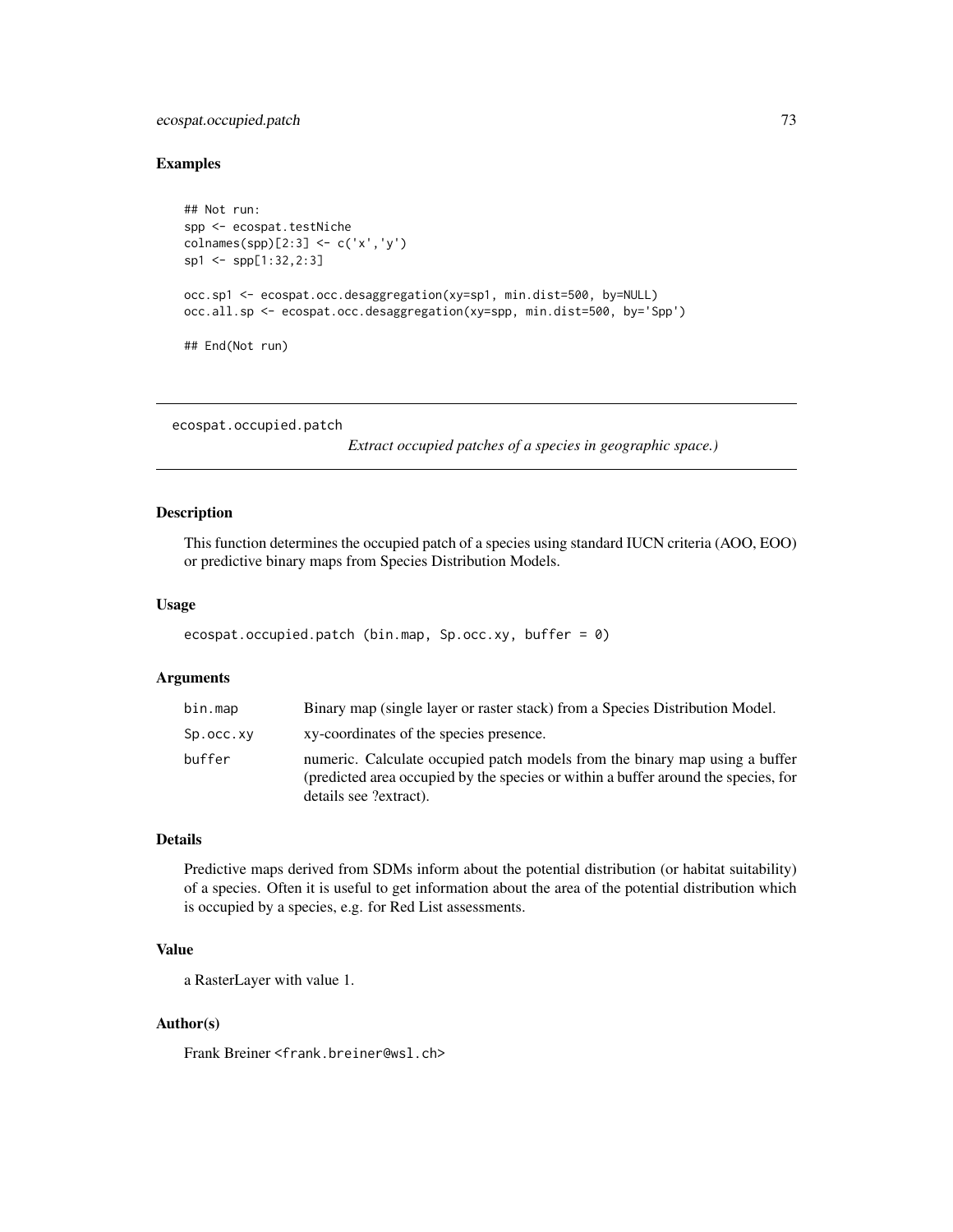#### <span id="page-73-0"></span>References

IUCN Standards and Petitions Subcommittee. 2016. Guidelines for Using the IUCN Red List Categories and Criteria. Version 12. Prepared by the Standards and Petitions Subcommittee. Downloadable from http://www.iucnredlist.org/documents/RedListGuidelines.pdf

# See Also

[ecospat.rangesize](#page-82-0), [ecospat.mpa](#page-61-0), [ecospat.binary.model](#page-5-0)

#### Examples

```
## Not run:
library(raster)
library(dismo)
### make a maxent model
# copy maxent.jar file in the right folder
path.from<-system.file("extdata", "maxent.txt", package="ecospat")
path.to <- paste0(system.file(package="dismo"), "/java/maxent.txt")
path.to.renamed <- paste0(system.file(package="dismo"), "/java/maxent.jar")
file.copy(path.from,path.to,overwrite = TRUE)
file.rename(path.to, path.to.renamed)
if (file.exists(path.to.renamed) & require(rJava) & require(igraph)) {
 # get predictor variables
 fnames <- list.files(path=paste(system.file(package="dismo"), '/ex', sep=''),
                     pattern='grd', full.names=TRUE )
 predictors <- stack(fnames)
 #plot(predictors)
 # file with presence points
 occurence <- paste(system.file(package="dismo"), '/ex/bradypus.csv', sep='')
 occ <- read.table(occurence, header=TRUE, sep=',')[,-1]
 colnames(occ) <- c("x", "y")occ <- ecospat.occ.desaggregation(occ,min.dist=1)
 # fit a domain model, biome is a categorical variable
 me <- maxent(predictors, occ, factors='biome')
 # predict to entire dataset
 pred <- predict(me, predictors)
 plot(pred)
 points(occ)
}
### to convert suitability to binary map
mpa.cutoff <- ecospat.mpa(pred,occ)
```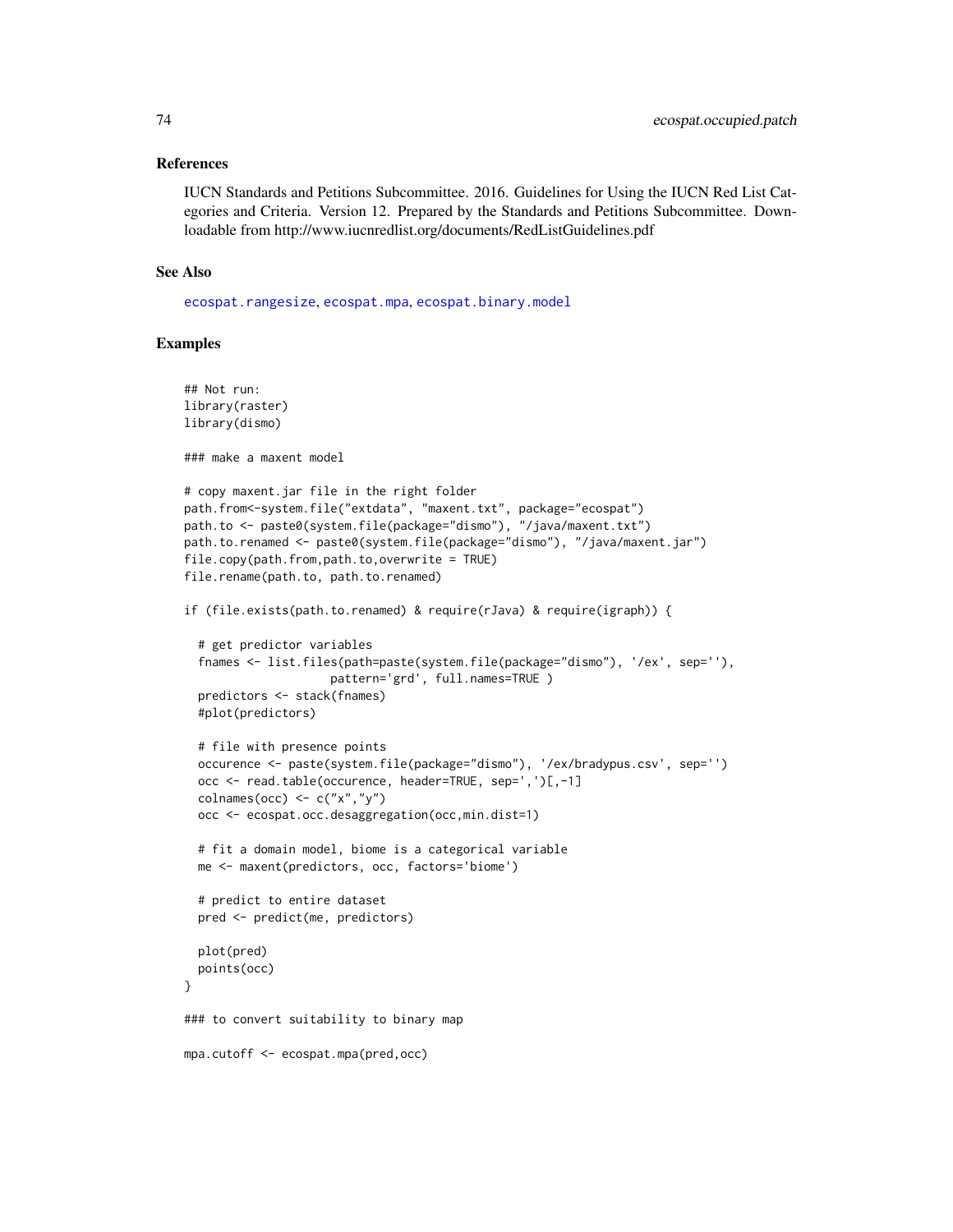```
pred.bin.mpa <- ecospat.binary.model(pred,mpa.cutoff)
names(pred.bin.mpa) <- "me.mpa"
pred.bin.arbitrary <- ecospat.binary.model(pred,0.5)
names(pred.bin.arbitrary) <- "me.arbitrary"
### calculate occupied patch
mpa.ocp <- ecospat.occupied.patch(pred.bin.mpa,occ)
arbitrary.ocp <- ecospat.occupied.patch(pred.bin.arbitrary,occ)
par(mfrow=c(1,2))
plot(mpa.ocp) ## occupied patches: green area
points(occ,col="red",cex=0.5,pch=19)
plot(arbitrary.ocp)
points(occ,col="red",cex=0.5,pch=19)
## with buffer:
mpa.ocp <- ecospat.occupied.patch(pred.bin.mpa,occ, buffer=500000)
arbitrary.ocp <- ecospat.occupied.patch(pred.bin.arbitrary,occ, buffer=500000)
plot(mpa.ocp) ## occupied patches: green area
points(occ,col="red",cex=0.5,pch=19)
plot(arbitrary.ocp)
points(occ,col="red",cex=0.5,pch=19)
## End(Not run)
```
ecospat.permut.glm *GLM Permutation Function*

#### Description

A permutation function to get p-values on GLM coefficients and deviance.

#### Usage

```
ecospat.permut.glm (glm.obj, nperm)
```
#### Arguments

| glm.obj | Any calibrated GLM or GAM object with a binomial error distribution. |
|---------|----------------------------------------------------------------------|
| nperm   | The number of permutations in the randomization process.             |

# Details

Rows of the response variable are permuted and a new GLM is calibrated as well as deviance, adjusted deviance and coefficients are calculated. These random parameters are compared to the true parameters in order to derive p-values.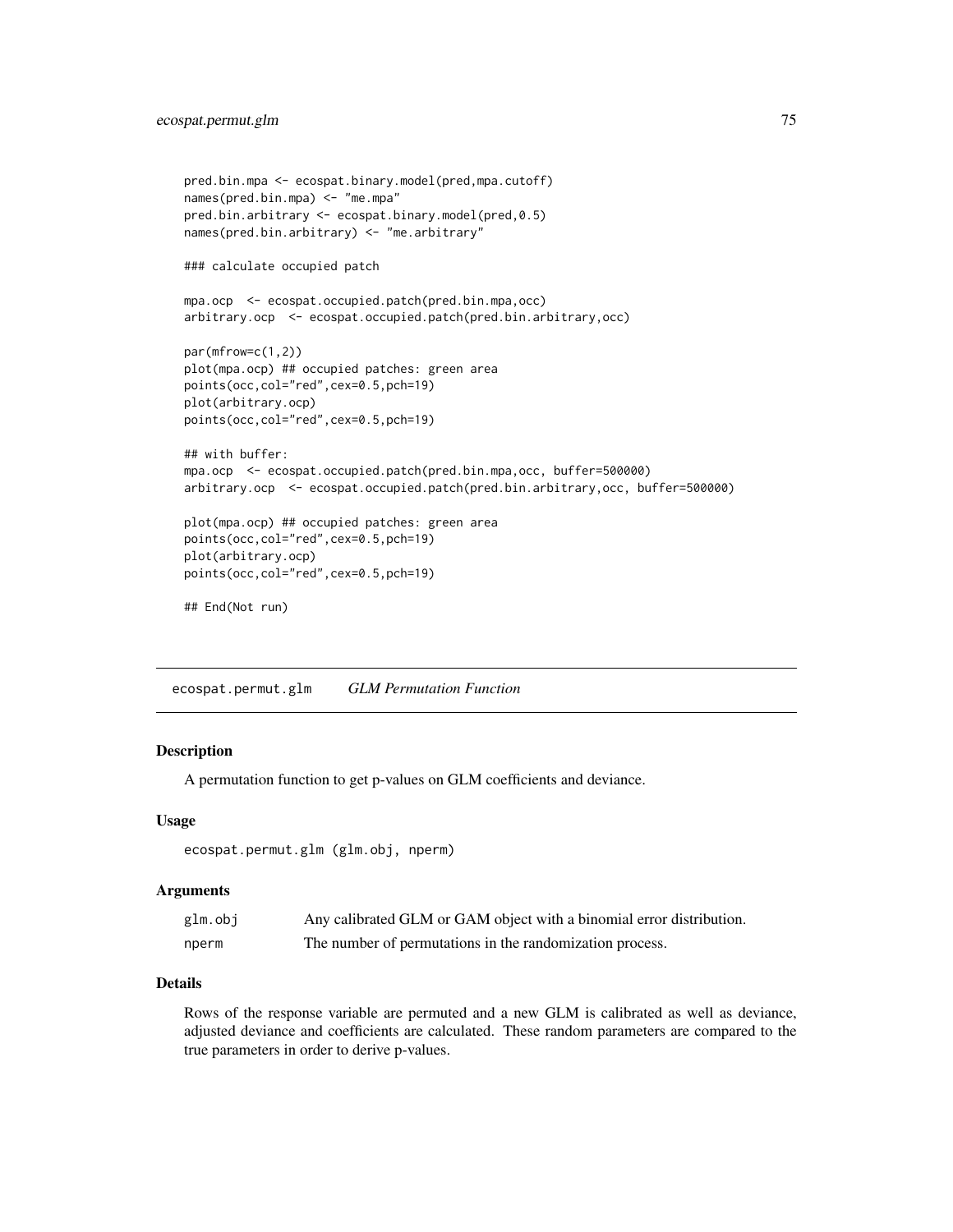# <span id="page-75-0"></span>Value

Return p-values that are how the true parameters of the original model deviate from the disribution of the random parameters. A p-value of zero means that the true parameter is completely outside the random distribution.

#### Author(s)

Christophe Randin <christophe.randin@unibas.ch>, Antoine Guisan <antoine.guisan@unil.ch> and Trevor Hastie

#### References

Hastie, T., R. Tibshirani and J. Friedman. 2001. *Elements of Statistical Learning; Data Mining, Inference, and Prediction*, Springer-Verlag, New York.

Legendre, P. and L. Legendre. 1998. *Numerical Ecology*, 2nd English edition. Elsevier Science BV, Amsterdam.

# Examples

```
## Not run:
ecospat.cv.example()
ecospat.permut.glm (get ("glm.Achillea_atrata", envir=ecospat.env), 1000)
## End(Not run)
```
ecospat.plot.contrib *Plot Variables Contribution*

#### Description

Plot the contribution of the initial variables to the analysis (i.e. correlation circle). Typically these are the eigen vectors and eigen values in ordinations.

#### Usage

```
ecospat.plot.contrib (contrib, eigen)
```
# Arguments

| contrib | A dataframe of the contribution of each original variable on each axis of the<br>analysis, <i>i.e.</i> the eigen vectors. |
|---------|---------------------------------------------------------------------------------------------------------------------------|
| eigen   | A vector of the importance of the axes in the ordination, i.e. a vector of eigen<br>values.                               |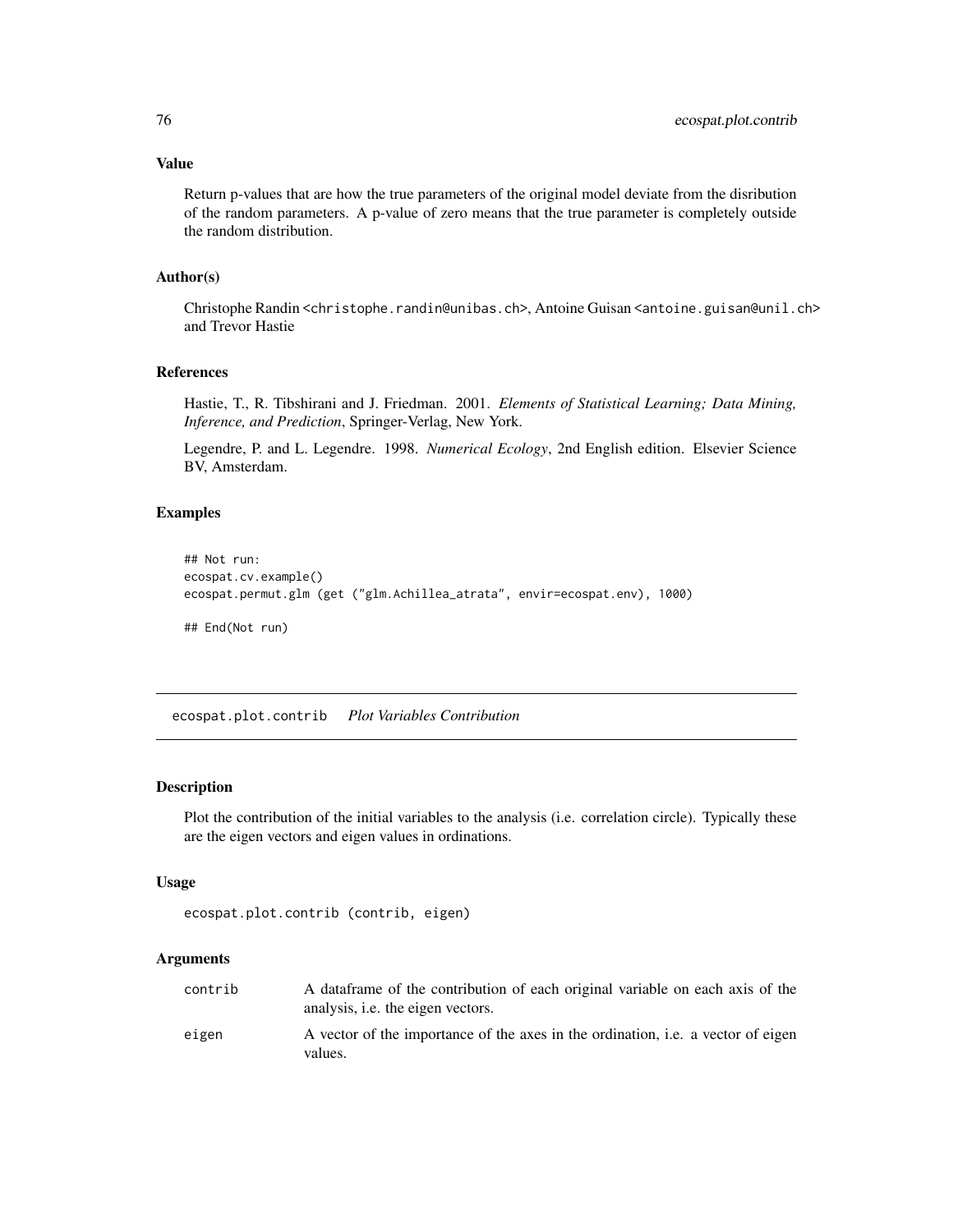# <span id="page-76-1"></span>ecospat.plot.kappa 77

# Details

Requires ade4 library. If using [princomp](#page-0-0) , use \$loadings and \$sdev of the princomp object. if using [dudi.pca](#page-0-0), use \$li and \$eig of the dudi.pca object.

# Author(s)

Olivier Broennimann <olivier.broennimann@unil.ch>

#### References

Broennimann, O., M.C. Fitzpatrick, P.B. Pearman, B. Petitpierre, L. Pellissier, N.G. Yoccoz, W. Thuiller, M.J. Fortin, C. Randin, N.E. Zimmermann, C.H. Graham and A. Guisan. 2012. Measuring ecological niche overlap from occurrence and spatial environmental data. *Global Ecology and Biogeography*, 21, 481-497.

# See Also

[ecospat.plot.niche.dyn](#page-79-0),[ecospat.plot.overlap.test](#page-80-0), [ecospat.niche.similarity.test](#page-67-0),princomp

<span id="page-76-0"></span>ecospat.plot.kappa *Plot Kappa*

# **Description**

Plots the values for Cohen's Kappa along different thresholds.

#### Usage

ecospat.plot.kappa(Pred, Sp.occ)

# Arguments

| Pred   | A vector of predicted probabilities                       |
|--------|-----------------------------------------------------------|
| Sp.occ | A vector of binary observations of the species occurrence |

#### Value

A plot of the Cohen's Kappa values along different thresholds.

#### Author(s)

Luigi Maiorano <luigi.maiorano@gmail.com> with contributions of Valeria Di Cola <valeria.dicola@unil.ch>.

#### References

Liu, C., P.M. Berry, T.P. Dawson, and R.G. Pearson. 2005. Selecting thresholds of occurrence in the prediction of species distributions. *Ecography*, 28, 385-393.

Landis, J.R. and G.G. Koch. 1977. The measurement of observer agreement for categorical data. *biometrics*, 33,159-174.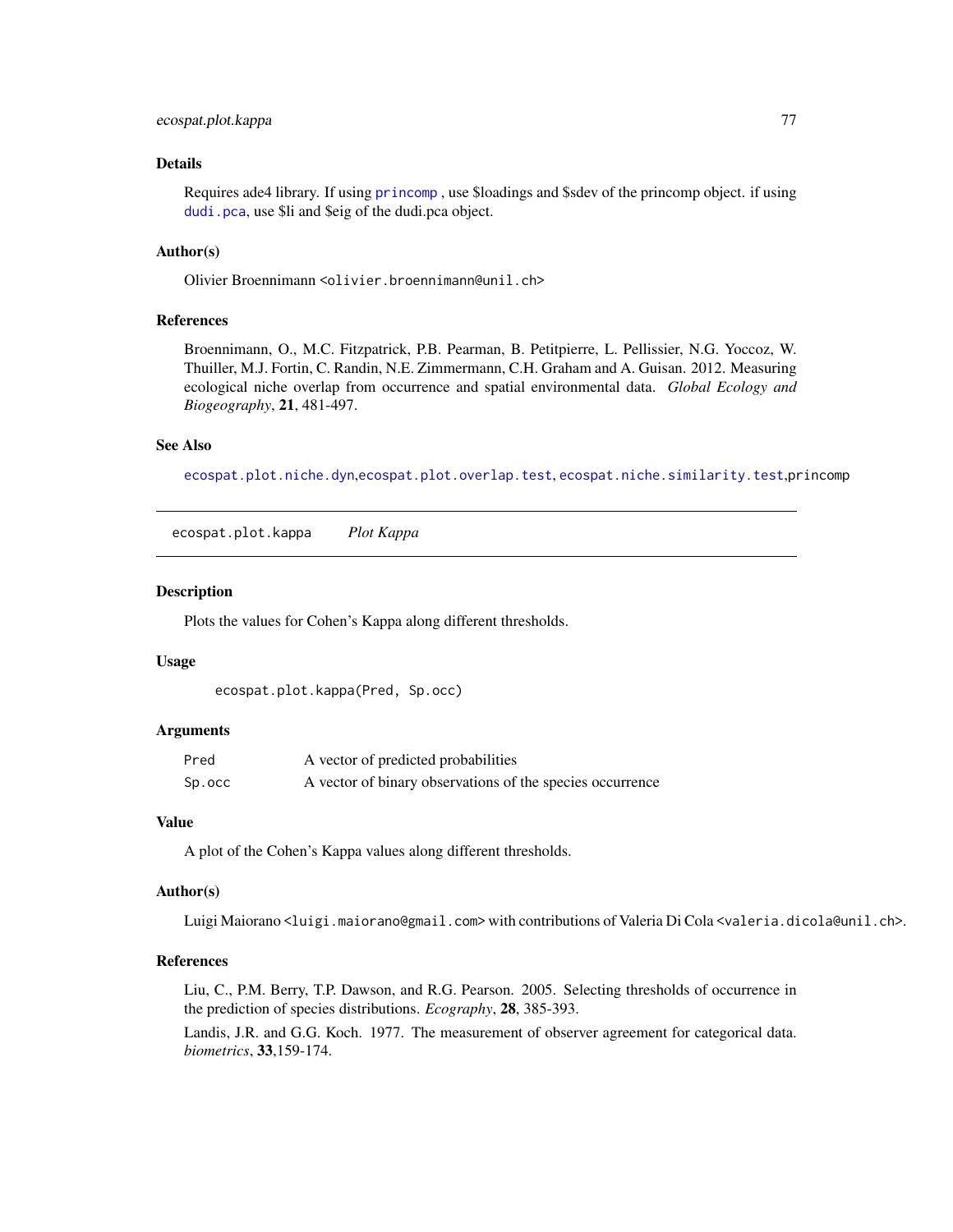# <span id="page-77-0"></span>See Also

[ecospat.meva.table](#page-59-0), [ecospat.max.tss](#page-54-0), [ecospat.plot.tss](#page-80-1), [ecospat.cohen.kappa](#page-21-0), [ecospat.max.kappa](#page-53-0)

# Examples

```
Pred <- ecospat.testData$glm_Agrostis_capillaris
Sp.occ <- ecospat.testData$Agrostis_capillaris
ecospat.plot.kappa(Pred, Sp.occ)
```
ecospat.plot.mess *Plot MESS*

# Description

Plot the MESS extrapolation index onto the geographical space.

# Usage

```
ecospat.plot.mess (mess.object, cex=1, pch=15)
```
# Arguments

| mess.object | A data frame as returned by the ecospat. mess function. |
|-------------|---------------------------------------------------------|
| cex         | Specify the size of the symbol.                         |
| pch         | Specify the point symbols.                              |

# Value

Returns a plot of the the MESS extrapolation index onto the geographical space.

# Author(s)

Blaise Petitpierre <bpetitpierre@gmail.com>

# References

Elith, J., M. Kearney and S. Phillips. 2010. The art of modelling range-shifting species. *Methods in ecology and evolution*, 1, 330-342.

# See Also

[ecospat.mess](#page-58-0)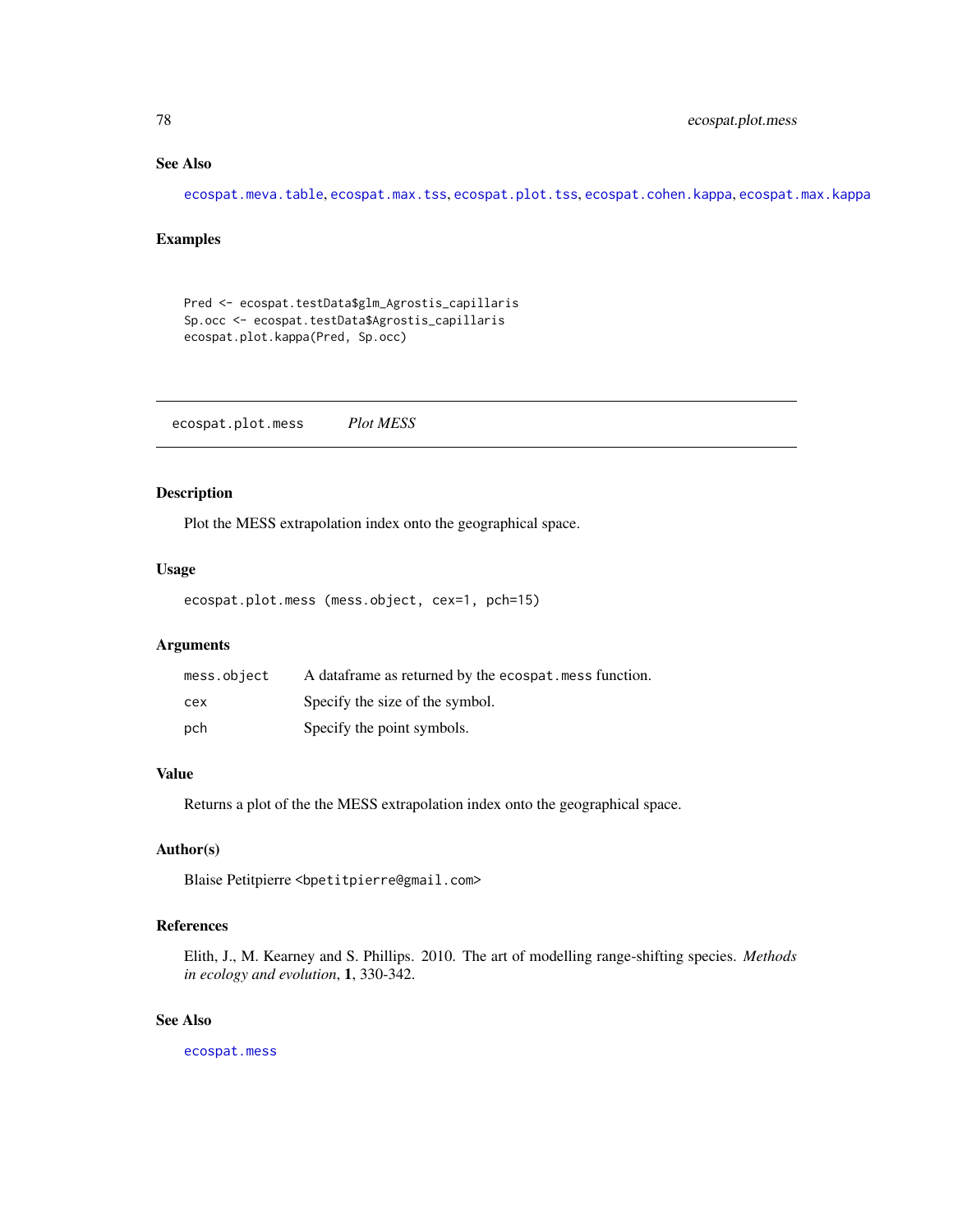# <span id="page-78-0"></span>ecospat.plot.niche 79

#### Examples

```
## Not run:
x \leftarrow e \cos p \cdot t \cdot \text{testData}[c(2,3,4:8)]proj <- x[1:90,] #A projection dataset.
cal <- x[91:300,] #A calibration dataset
#Create a MESS object
mess.object <- ecospat.mess (proj, cal, w="default")
#Plot MESS
ecospat.plot.mess (mess.object, cex=1, pch=15)
## End(Not run)
```
ecospat.plot.niche *Plot Niche*

# Description

Plot a niche z created by ecospat.grid.clim.dyn.

# Usage

ecospat.plot.niche (z, title, name.axis1, name.axis2, cor=FALSE)

#### Arguments

| z          | A gridclim object for the species distribution created by ecospat.grid.clim.dyn.                                                     |
|------------|--------------------------------------------------------------------------------------------------------------------------------------|
| title      | A title for the plot.                                                                                                                |
| name.axis1 | A label for the first axis.                                                                                                          |
| name.axis2 | A label for the second axis.                                                                                                         |
| cor        | Correct the occurrence densities of the species by the prevalence of the environ-<br>ments in its range (TRUE = yes, $FALSE = no$ ). |

#### Details

if z is bivariate, a bivariate plot of the niche of the species. if z is univariate, a histogram of the niche of the species

#### Author(s)

Olivier Broennimann <olivier.broennimann@unil.ch>

# References

Broennimann, O., M.C. Fitzpatrick, P.B. Pearman, B. Petitpierre, L. Pellissier, N.G. Yoccoz, W. Thuiller, M.J. Fortin, C. Randin, N.E. Zimmermann, C.H. Graham and A. Guisan. 2012. Measuring ecological niche overlap from occurrence and spatial environmental data. *Global Ecology and Biogeography*, 21, 481-497.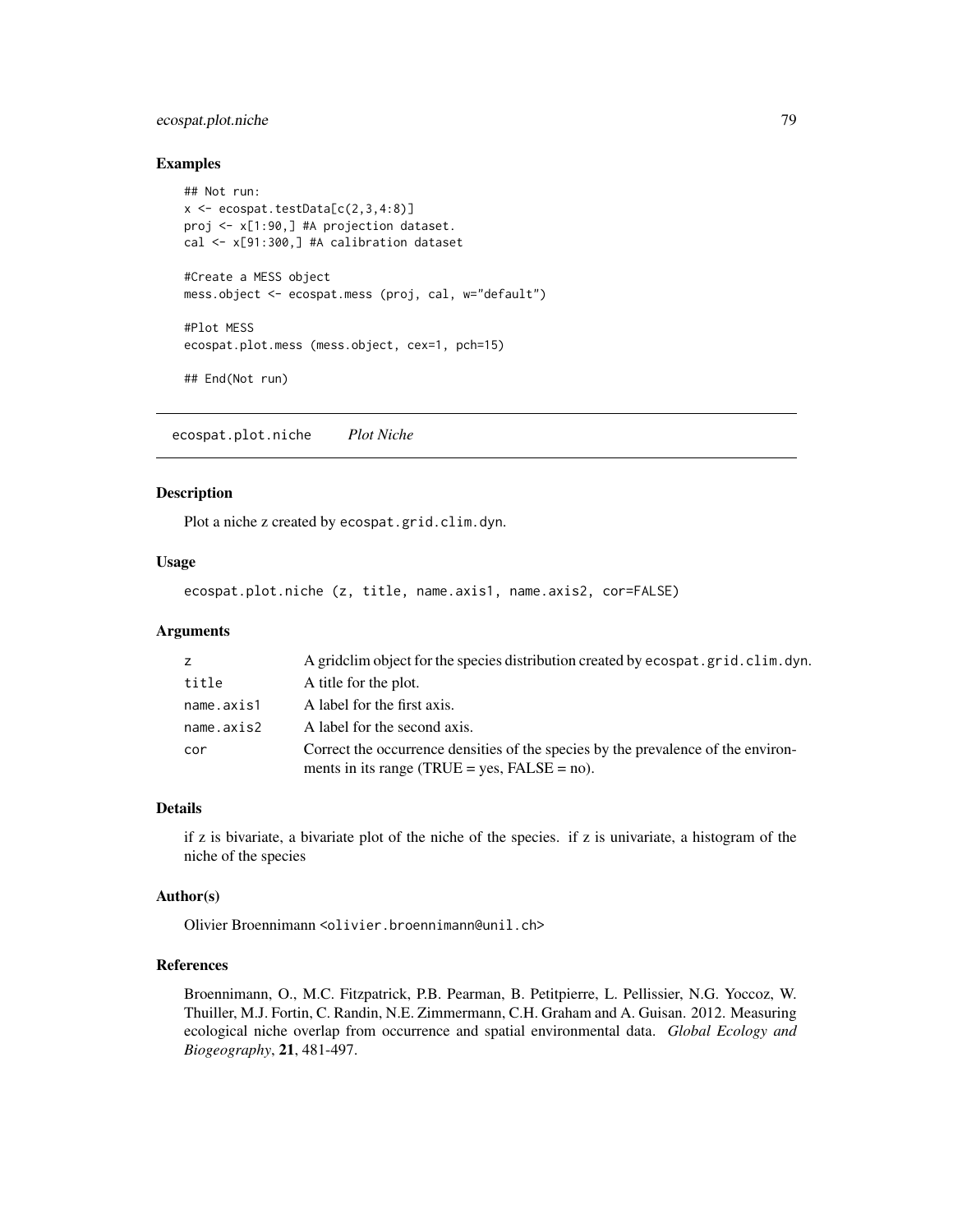# <span id="page-79-1"></span>See Also

[ecospat.grid.clim.dyn](#page-47-0)

<span id="page-79-0"></span>ecospat.plot.niche.dyn

*Niche Categories and Species Density*

# Description

Plot niche categories and species density created by ecospat.grid.clim.dyn.

# Usage

ecospat.plot.niche.dyn (z1, z2, quant, title, name.axis1, name.axis2, interest, colz1, colz2,colinter, colZ1, colZ2)

# Arguments

| z1         | A grid clim object for the native distribution.                                                            |
|------------|------------------------------------------------------------------------------------------------------------|
| z2         | A gridclim object for the invaded range.                                                                   |
| quant      | The quantile of the environmental density used to delimit marginal climates.                               |
| title      | The title of the plot.                                                                                     |
| name.axis1 | A label for the first axis.                                                                                |
| name.axis2 | A label for the second axis                                                                                |
| interest   | Choose which density to plot: if interest=1, plot native density, if interest=2,<br>plot invasive density. |
| colz1      | The color used to depict unfilling area.                                                                   |
| colz2      | The color used to depict expansion area.                                                                   |
| colinter   | The color used to depict overlap area.                                                                     |
| colZ1      | The color used to delimit the native extent.                                                               |
| colZ2      | The color used to delimit the invaded extent.                                                              |

# Author(s)

Blaise Petitpierre <br/>bpetitpierre@gmail.com>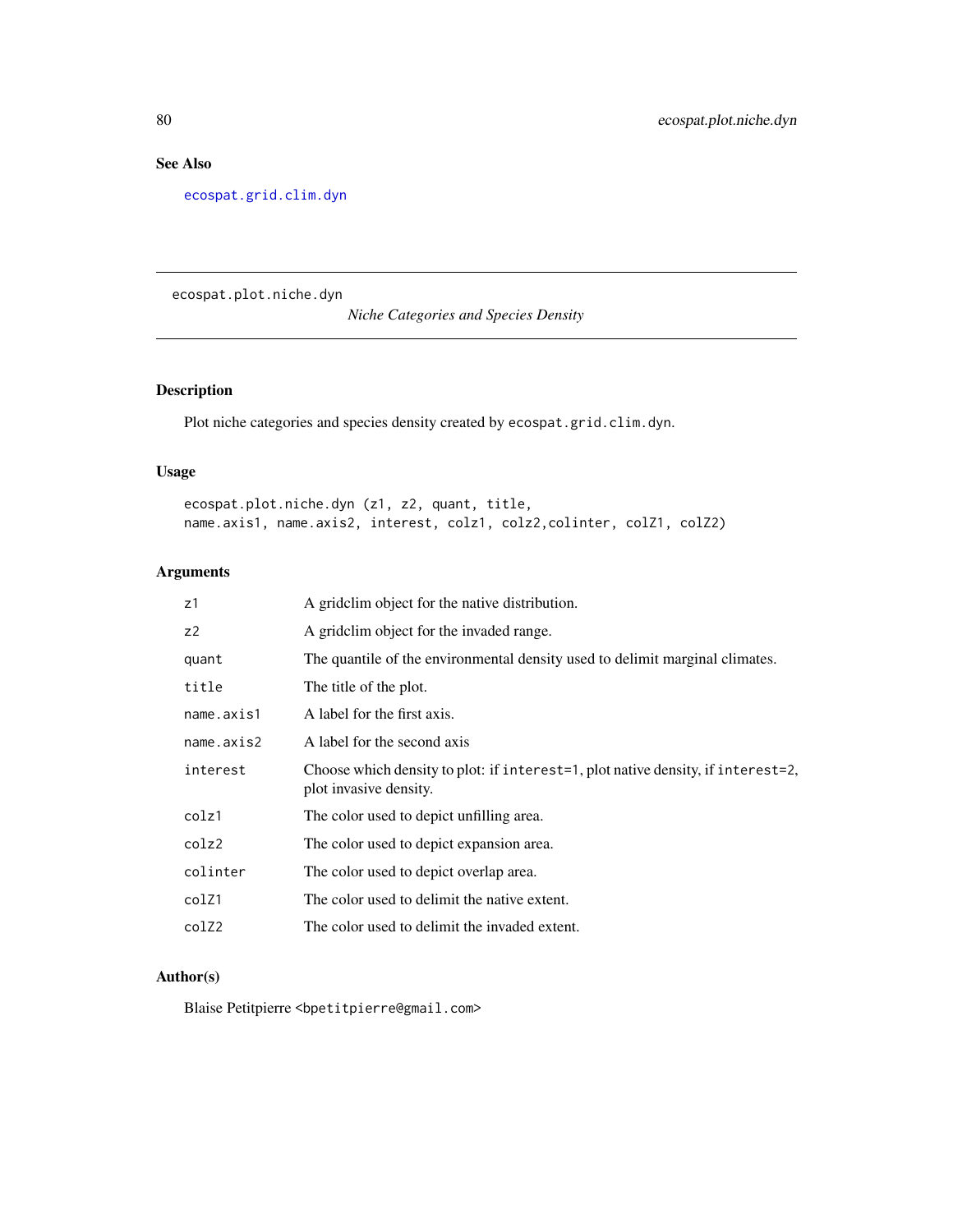<span id="page-80-2"></span><span id="page-80-0"></span>ecospat.plot.overlap.test

*Plot Overlap Test*

#### Description

Plot a histogram of observed and randomly simulated overlaps, with p-values of equivalency or similarity tests.

# Usage

ecospat.plot.overlap.test (x, type, title)

# **Arguments**

|       | Object created by                                                |  |
|-------|------------------------------------------------------------------|--|
|       | ecospat.niche.similarity.test or ecospat.niche.equivalency.test. |  |
| type  | Must be either "D" or "I".                                       |  |
| title | The title for the plot.                                          |  |

# Author(s)

Olivier Broennimann <olivier.broennimann@unil.ch>

# References

Broennimann, O., M.C. Fitzpatrick, P.B. Pearman, B. Petitpierre, L. Pellissier, N.G. Yoccoz, W. Thuiller, M.J. Fortin, C. Randin, N.E. Zimmermann, C.H. Graham and A. Guisan. 2012. Measuring ecological niche overlap from occurrence and spatial environmental data. *Global Ecology and Biogeography*, 21, 481-497.

#### See Also

[ecospat.niche.similarity.test](#page-67-0), [ecospat.niche.equivalency.test](#page-65-0)

<span id="page-80-1"></span>ecospat.plot.tss *Plot True skill statistic (TSS)*

#### Description

Plots the values for True skill statistic (TSS) along different thresholds.

#### Usage

ecospat.plot.tss(Pred, Sp.occ)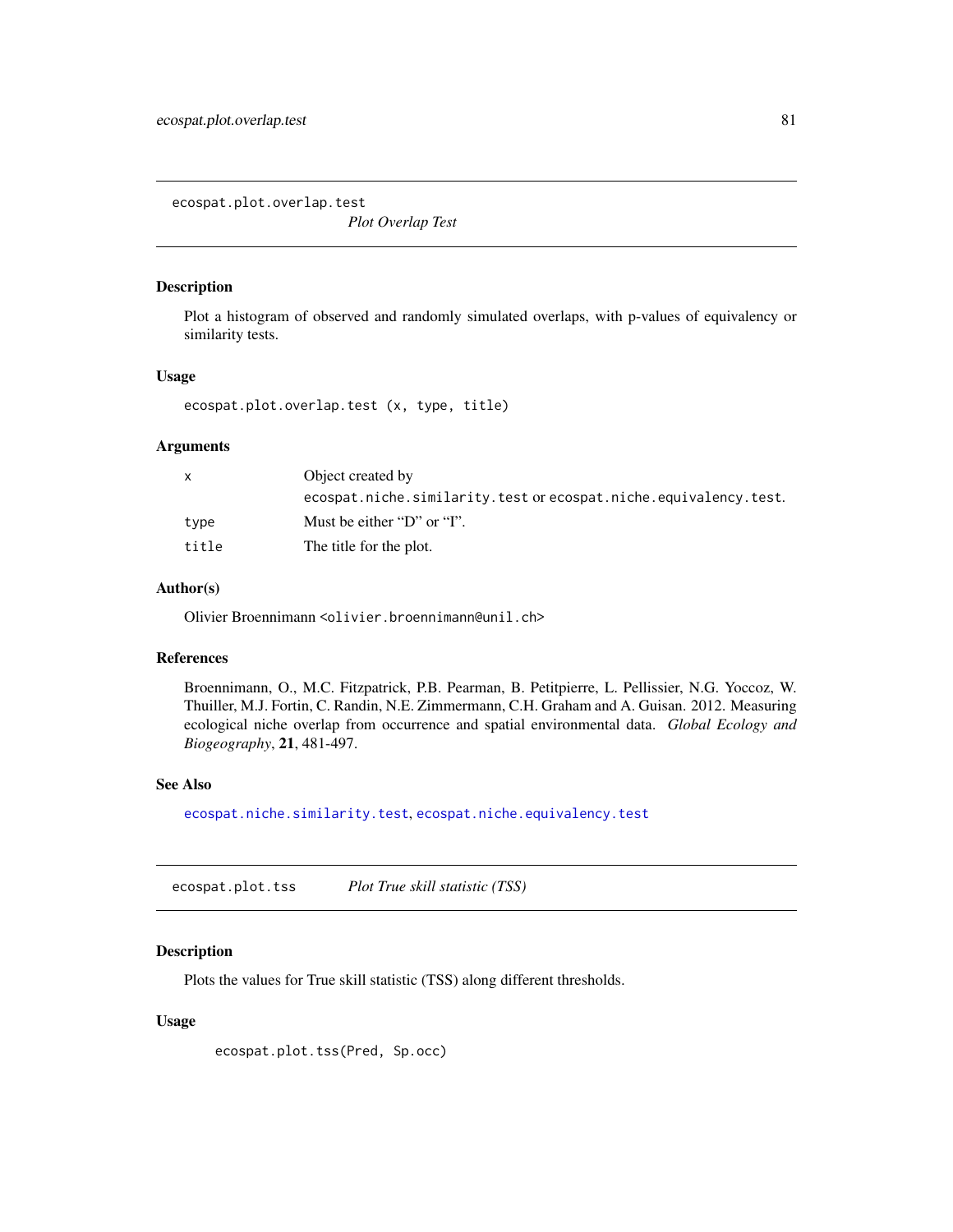#### <span id="page-81-0"></span>**Arguments**

| Pred   | A vector of predicted probabilities                       |
|--------|-----------------------------------------------------------|
| Sp.occ | A vector of binary observations of the species occurrence |

# Value

A plot of the TSS values along different thresholds.

#### Author(s)

Luigi Maiorano <luigi.maiorano@gmail.com>

# References

Liu, C., P.M. Berry, T.P. Dawson, and R.G. Pearson. 2005. Selecting thresholds of occurrence in the prediction of species distributions. *Ecography*, 28, 385-393.

Liu, C., M. White and G. Newell. 2013. Selecting thresholds for the prediction of species occurrence with presence-only data. *Journal of Biogeography*, *40*, 778-789.

#### See Also

[ecospat.meva.table](#page-59-0), [ecospat.max.tss](#page-54-0), [ecospat.plot.kappa](#page-76-0), [ecospat.cohen.kappa](#page-21-0), [ecospat.max.kappa](#page-53-0)

# Examples

```
Pred <- ecospat.testData$glm_Agrostis_capillaris
Sp.occ <- ecospat.testData$Agrostis_capillaris
ecospat.plot.tss(Pred, Sp.occ)
```
ecospat.rand.pseudoabsences *Sample Pseudo-Absences*

### Description

Randomly sample pseudoabsences from an environmental dataframe covering the study area.

# Usage

```
ecospat.rand.pseudoabsences (nbabsences, glob, colxyglob, colvar="all",
presence, colxypresence, mindist)
```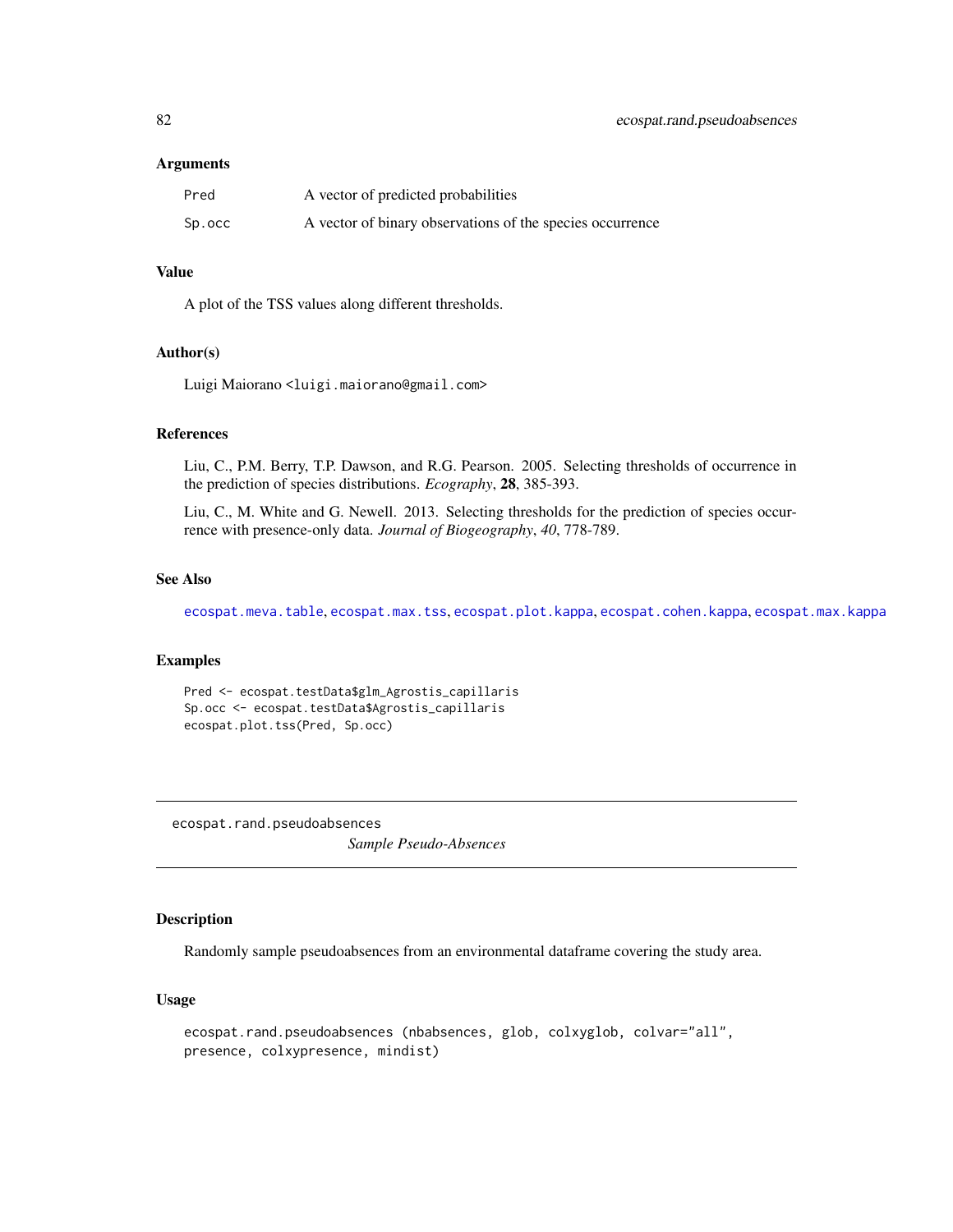# <span id="page-82-1"></span>ecospat.rangesize 83

# Arguments

| nbabsences    | The number of pseudoabsences desired.                                                                                                                                     |
|---------------|---------------------------------------------------------------------------------------------------------------------------------------------------------------------------|
| glob          | A two-column data frame (or a vector) of the environmental values (in column)<br>for background pixels of the whole study area (in row).                                  |
| colxyglob     | The range of columns for x and y in glob.                                                                                                                                 |
| colvar        | The range of columns for the environmental variables in glob. colvar="all" keeps<br>all the variables in glob in the final data frame. colvar=NULL keeps only x and<br>у. |
| presence      | A presence-absence dataframe for each species (columns) in each location or<br>grid cell (rows).                                                                          |
| colxypresence | The range of columns for x and y in presence.                                                                                                                             |
| mindist       | The minimum distance from presences within wich pseudoabsences should not<br>be drawn (buffer distance around presences).                                                 |

# Value

A dataframe of random absences.

# Author(s)

Olivier Broennimann <olivier.broennimann@unil.ch>

#### Examples

```
glob <- ecospat.testData[2:8]
presence <- ecospat.testData[c(2:3,9)]
presence <- presence[presence[,3]==1,1:2]
ecospat.rand.pseudoabsences (nbabsences=10, glob=glob, colxyglob=1:2, colvar = "all",
presence= presence, colxypresence=1:2, mindist=20)
```
<span id="page-82-0"></span>

| ecospat.rangesize | Quantification of the range size of a species using habitat suitability |
|-------------------|-------------------------------------------------------------------------|
|                   | maps and IUCN criteria)                                                 |

# Description

This function quantifies the range size of a species using standard IUCN criteria (Area of Occupancy AOO, Extent of Occurence EOO) or binary maps derived from Species Distribution Models.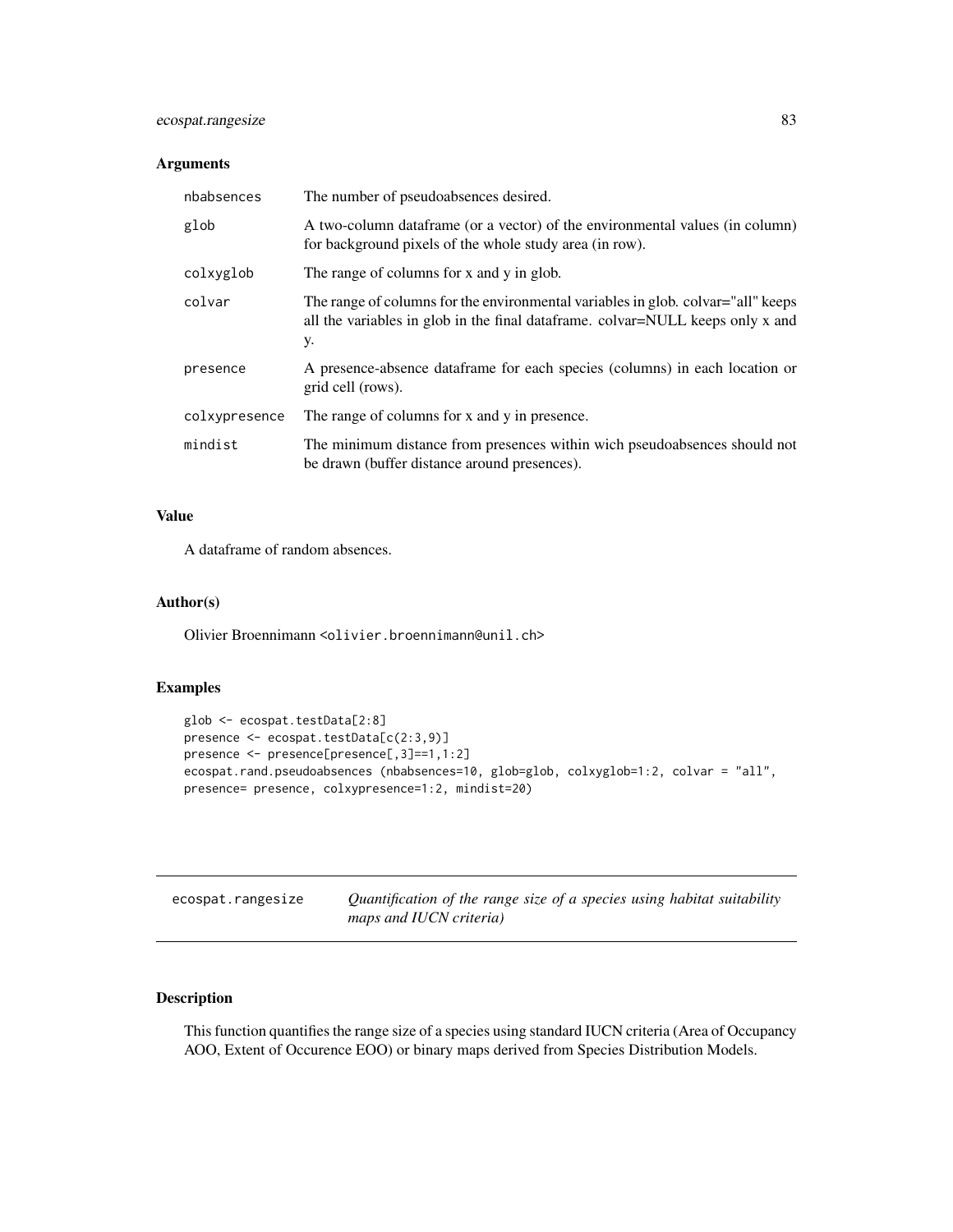# Usage

ecospat.rangesize (bin.map, ocp, buffer, eoo.around.model, eoo.around.modelocp, xy, EOO, Model.within.eoo, AOO, resol, AOO.circles, d, lonlat, return.obj, save.obj, save.rangesize, directory)

```
ecospat.rangesize (bin.map = NULL,
                   ocp = TRUE,buffer = 0,
                   eoo.around.model = TRUE,
                   eoo.around.modelocp = FALSE,
                   xy = NULL,EOO = TRUE,Model.within.eoo = TRUE,
                   AOO = TRUE,resol = c(2000, 2000),
                   AOO.circles = FALSE,
                   d = sqrt((2000 * 2)/pi),lonlat = FALSE,
                   return. obj = TRUE,save.obj = FALSE,save.rangesize = FALSE,
                   directory = getwd())
```
# Arguments

| bin.map             | Binary map (single layer or raster stack) from a Species Distribution Model.                                                                                                                |  |
|---------------------|---------------------------------------------------------------------------------------------------------------------------------------------------------------------------------------------|--|
| ocp                 | logical. Calculate occupied patch models from the binary map (predicted area<br>occupied by the species)                                                                                    |  |
| buffer              | numeric. Calculate occupied patch models from the binary map using a buffer<br>(predicted area occupied by the species or within a buffer around the species, for<br>details see ?extract). |  |
| eoo.around.model    |                                                                                                                                                                                             |  |
|                     | logical. The EOO around all positive predicted values from the binary map.                                                                                                                  |  |
| eoo.around.modelocp |                                                                                                                                                                                             |  |
|                     | logical. EOO around all positive predicted values of occupied patches.                                                                                                                      |  |
| xy                  | xy-coordinates of the species presence                                                                                                                                                      |  |
| E <sub>00</sub>     | logical. Extent of Occurrence. Convex Polygon around occurrences.                                                                                                                           |  |
| Model.within.eoo    |                                                                                                                                                                                             |  |
|                     | logical. Area predicted as suitable by the model within EOO.                                                                                                                                |  |
| AOO                 | logical. Area of Occupancy ddervied by the occurrences.                                                                                                                                     |  |
| resol               | Resolution of the grid frame at which AOO should be calculated.                                                                                                                             |  |
| AOO.circles         | logical. AOO calculated by circles around the occurrences instead of using a<br>grid frame.                                                                                                 |  |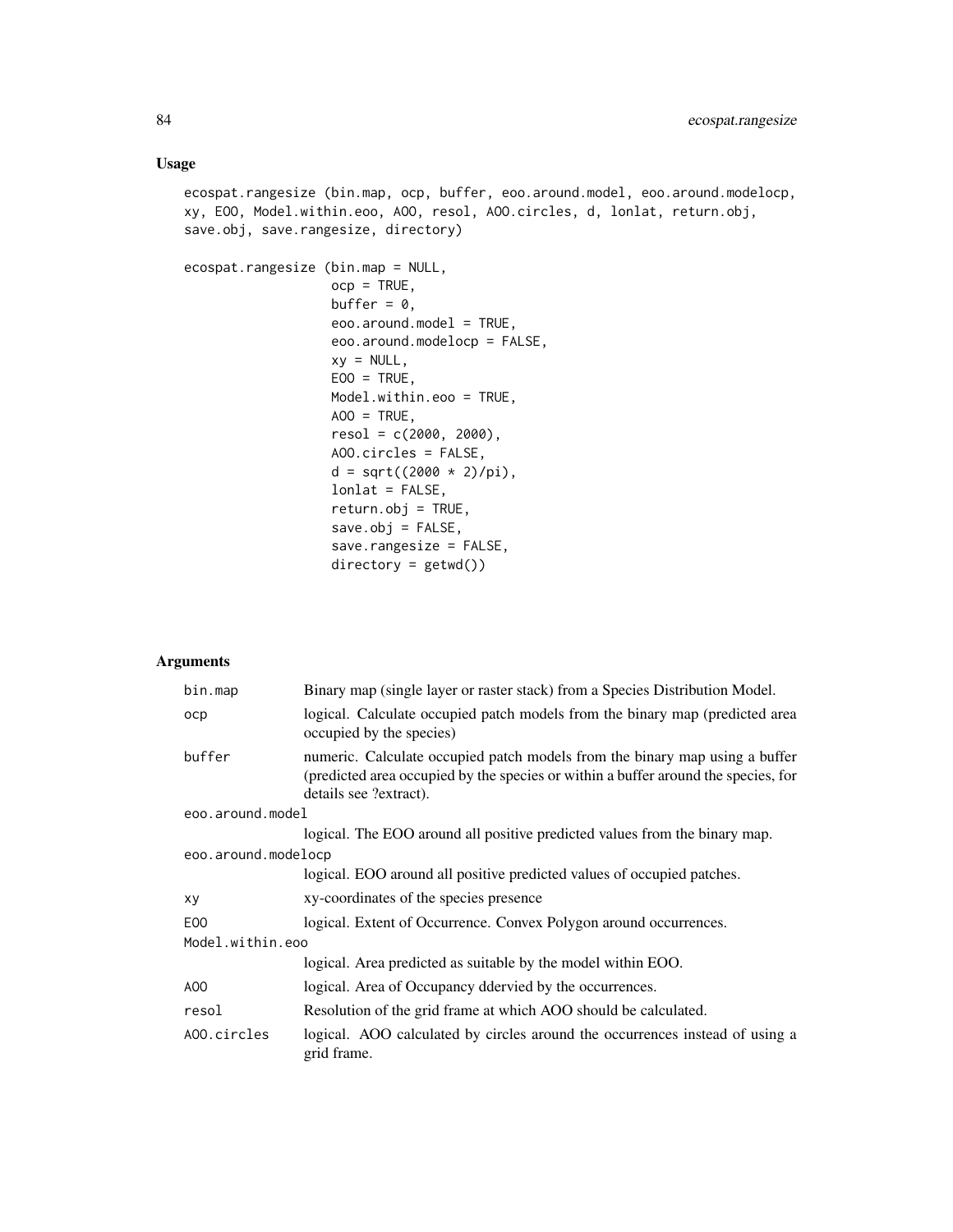<span id="page-84-0"></span>

| d          | Radius of the AOO.circles around the occurrences.                                                                           |
|------------|-----------------------------------------------------------------------------------------------------------------------------|
| lonlat     | Are these longitude/latidue coordinates? (Default $=$ FALSE).                                                               |
| return.obj | logical, should the objects created to estimate range size be returned (rasterfiles<br>and spatial polygons). Default: TRUE |
| save.obj   | logical, should objects be saved on hard drive?                                                                             |
|            | save.rangesize logical. should range size estimations be saved on hard drive.                                               |
| directory  | directory in which objects should be saved (Default = $getwd()$ )                                                           |

#### Details

The range size of a species is important for many conservation purposes, e.g. to assess the status of threat for IUCN Red Lists. This function quantifies the range size using different IUCN measures, i.e. the Area Of Occupancy (AOO), the Extent Of Occurrence (EOO) and from binary maps derived from Species Distribution Models (SDMs). Different ways to extract range size from SDMs are available, e.g. using occupied patches, the suitable habitat within EOO or a convex hull around the suitable habitat.

#### Value

A list with the values of range size quantification and the stored objects used for quantification (of class RasterLayers, ahull, ConvexHull).

#### Author(s)

Frank Breiner <frank.breiner@wsl.ch>

#### References

IUCN. 2012. IUCN Red List Categories and Criteria: Version 3.1. Second edition. Gland, Switzerland and Cambridge, UK: IUCN. iv + 32pp.

IUCN Standards and Petitions Subcommittee. 2016. Guidelines for Using the IUCN Red List Categories and Criteria. Version 12. Prepared by the Standards and Petitions Subcommittee. Downloadable from http://www.iucnredlist.org/documents/RedListGuidelines.pdf

Pateiro-Lopez, B., and A. Rodriguez-Casal. 2010. Generalizing the Convex Hull of a Sample: The R Package alphahull. *Journal of Statistical software*, 34, 1-28.

# See Also

[ecospat.occupied.patch](#page-72-0), [ecospat.mpa](#page-61-0), [ecospat.binary.model](#page-5-0)

#### Examples

## Not run:

library(raster) library(dismo)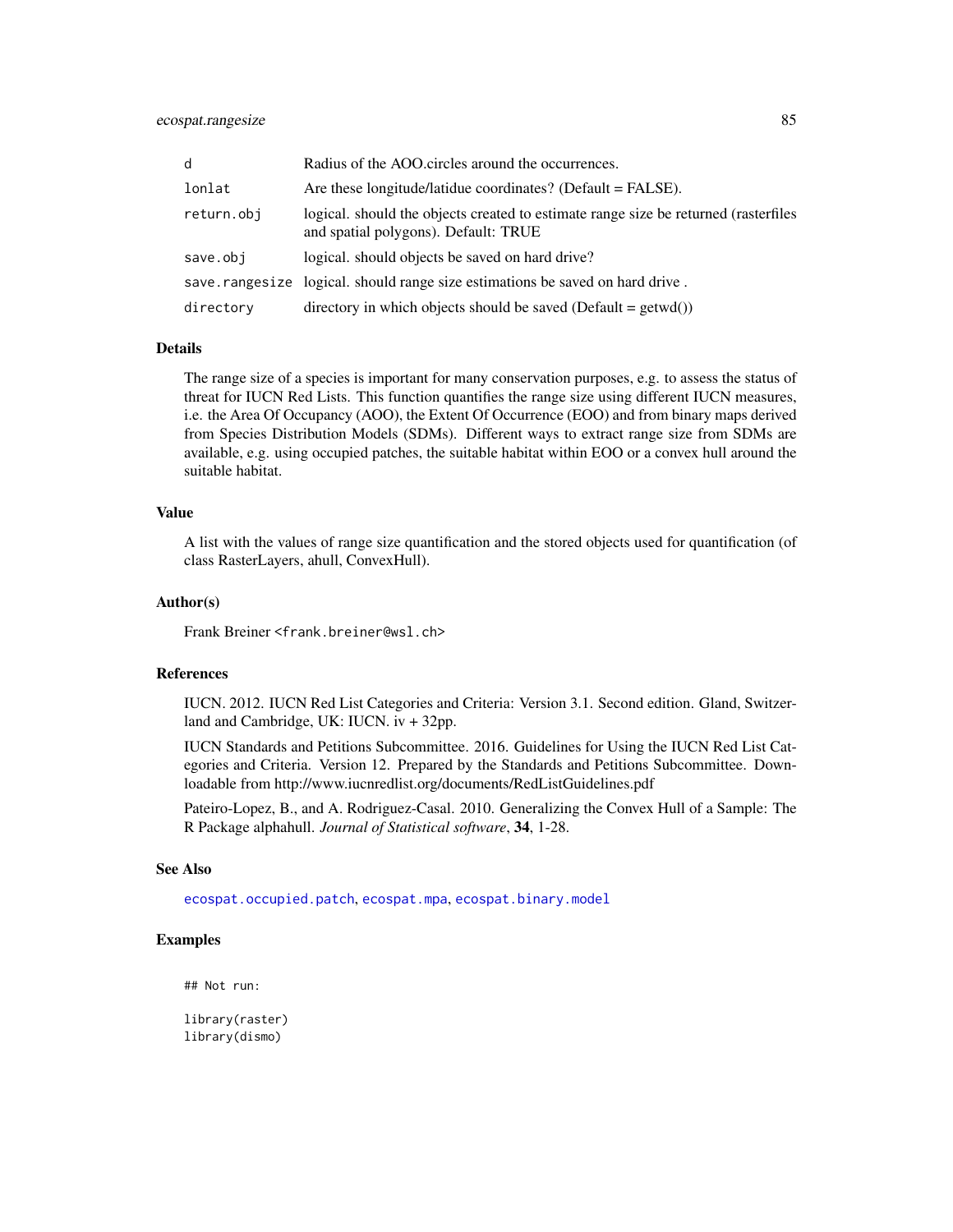```
### make a maxent model
# copy maxent.jar file in the right folder
path.from<-system.file("extdata", "maxent.txt", package="ecospat")
path.to <- paste0(system.file(package="dismo"), "/java/maxent.txt")
path.to.renamed <- paste0(system.file(package="dismo"), "/java/maxent.jar")
file.copy(path.from,path.to,overwrite = TRUE)
file.rename(path.to, path.to.renamed)
if (file.exists(path.to.renamed) & require(rJava)) {
 # get predictor variables
 fnames <- list.files(path=paste(system.file(package="dismo"), '/ex', sep=''),
                     pattern='grd', full.names=TRUE )
 predictors <- stack(fnames)
 #plot(predictors)
 # file with presence points
 occurence <- paste(system.file(package="dismo"), '/ex/bradypus.csv', sep='')
 occ <- read.table(occurence, header=TRUE, sep=',')[,-1]
 colnames(occ) \leq c("x","y")
 occ <- ecospat.occ.desaggregation(occ,min.dist=1)
 # fit a domain model, biome is a categorical variable
 me <- maxent(predictors, occ, factors='biome')
 # predict to entire dataset
 pred <- predict(me, predictors)
 plot(pred)
 points(occ)
}
### make binary maps
# use MPA to convert suitability to binary map
mpa.cutoff <- ecospat.mpa(pred,occ)
# use Boyce index to convert suitability to binary map
boyce <- ecospat.boyce(pred, occ)
### use the boyce index to find a threshold
pred.bin.arbitrary <- ecospat.binary.model(pred,0.5)
pred.bin.mpa <- ecospat.binary.model(pred,mpa.cutoff)
names(pred.bin.mpa) <- "me.mpa"
pred.bin.arbitrary <- ecospat.binary.model(pred,0.5)
names(pred.bin.arbitrary) <- "me.arbitrary"
### rangesize calculations
library(rgeos)
```
rangesize <- ecospat.rangesize(stack(pred.bin.mpa,pred.bin.arbitrary),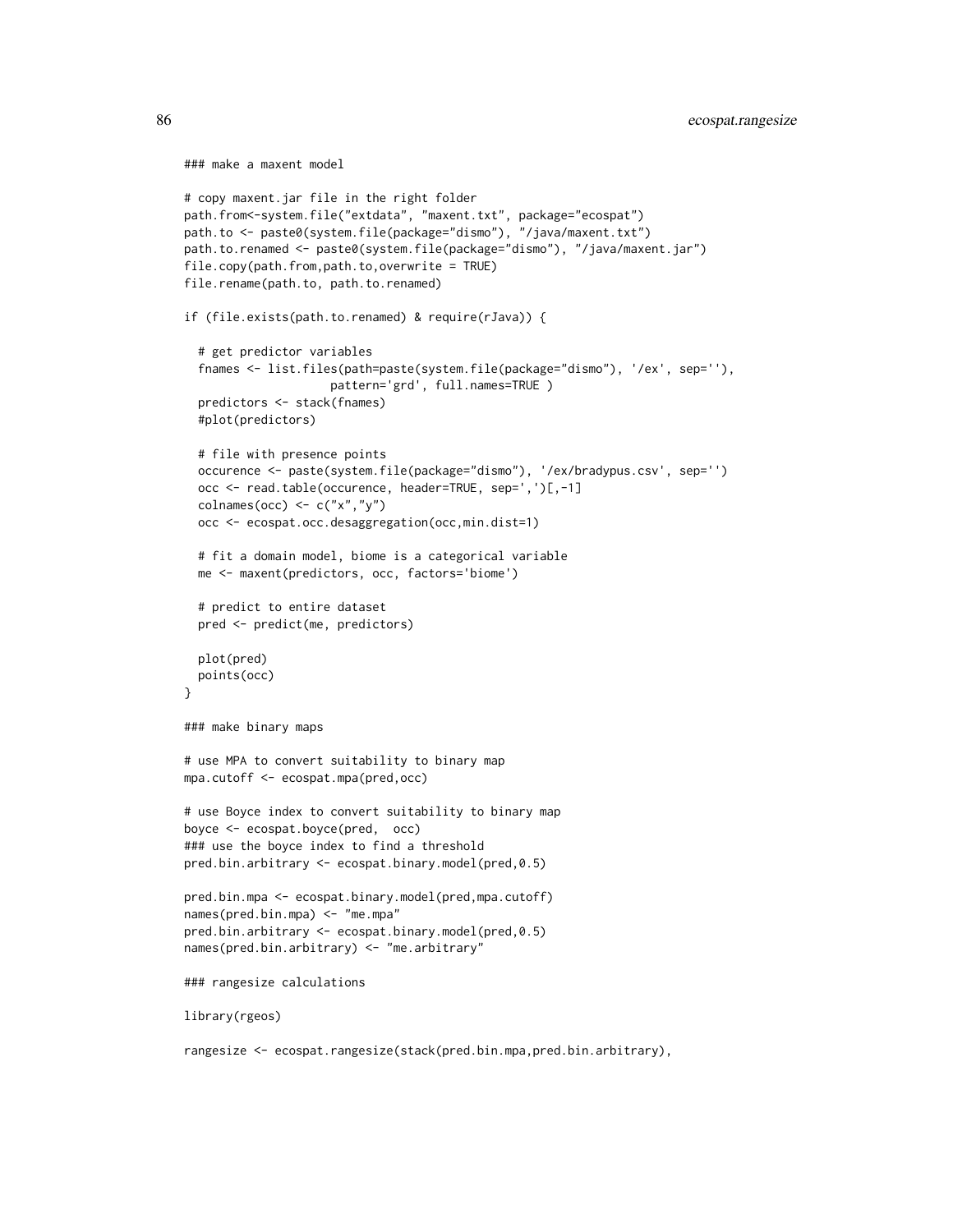```
xy=occ,
                               resol=c(1,1),eoo.around.modelocp =TRUE,
                               AOO.circles = TRUE,
                               d=200000,
                               lonlat =TRUE)
rangesize$RangeSize
names(rangesize$RangeObjects)
par(mfrow=c(1,3))
plot(ecospat.binary.model(pred,0),legend=FALSE, main="IUCN criteria")
### IUCN criteria & derivates
# plot AOO
plot(rangesize$RangeObjects$AOO,add=TRUE, col="red",legend=FALSE)
# plot EOO
plot(rangesize$RangeObjects$EOO@polygons,add=TRUE, border="red", lwd=2)
# plot circles around occurrences
plot(rangesize$RangeObjects$AOO.circle@polygons,add=TRUE,border="blue")
for(i in 1:2){
 ## plot the occupied patches of the model
 plot(rangesize$RangeObjects$models.ocp[[i]],col=c("grey","blue","darkgreen"),
 main=names(rangesize$RangeObjects$models.ocp[[i]]),legend=FALSE)
 points(occ,col="red",cex=0.5,pch=19)
 ## plot EOO around model
 plot(rangesize$RangeObjects$eoo.around.model[[i]]@polygons,add=TRUE,border="blue",lwd=2)
 ## plot EOO around occupied patches
 plot(rangesize$RangeObjects$eoo.around.mo.ocp[[i]]@polygons,add=TRUE,border="darkgreen",
 lwd=2)
 ## plot the modeled area within EOO
 #plot(rangesize$RangeObjects$model.within.eoo[[i]],col=c("grey","blue","darkgreen"),legend=FALSE)
 #points(occ,col="red",cex=0.5,pch=19)
  #plot(rangesize$RangeObjects$EOO@polygons,add=TRUE, border="red", lwd=2)
}
par(mfrow=c(1,1))
### Alpha-hulls are not included in the function yet because of Licence limitations.
### However, alpha-hulls can easily be included manually (see also the help file of
### the alpha hull package):
require(alphahull)
alpha = 2 # alpha value of 2 recommended by IUCN
del<-delvor(occ)
dv<-del$mesh
mn <- mean(sqrt(abs(del$mesh[,3]-del$mesh[,5])^2+abs(del$mesh[,4]-del$mesh[,6])^2))*alpha
alpha.hull<-ahull(del,alpha=mn)
```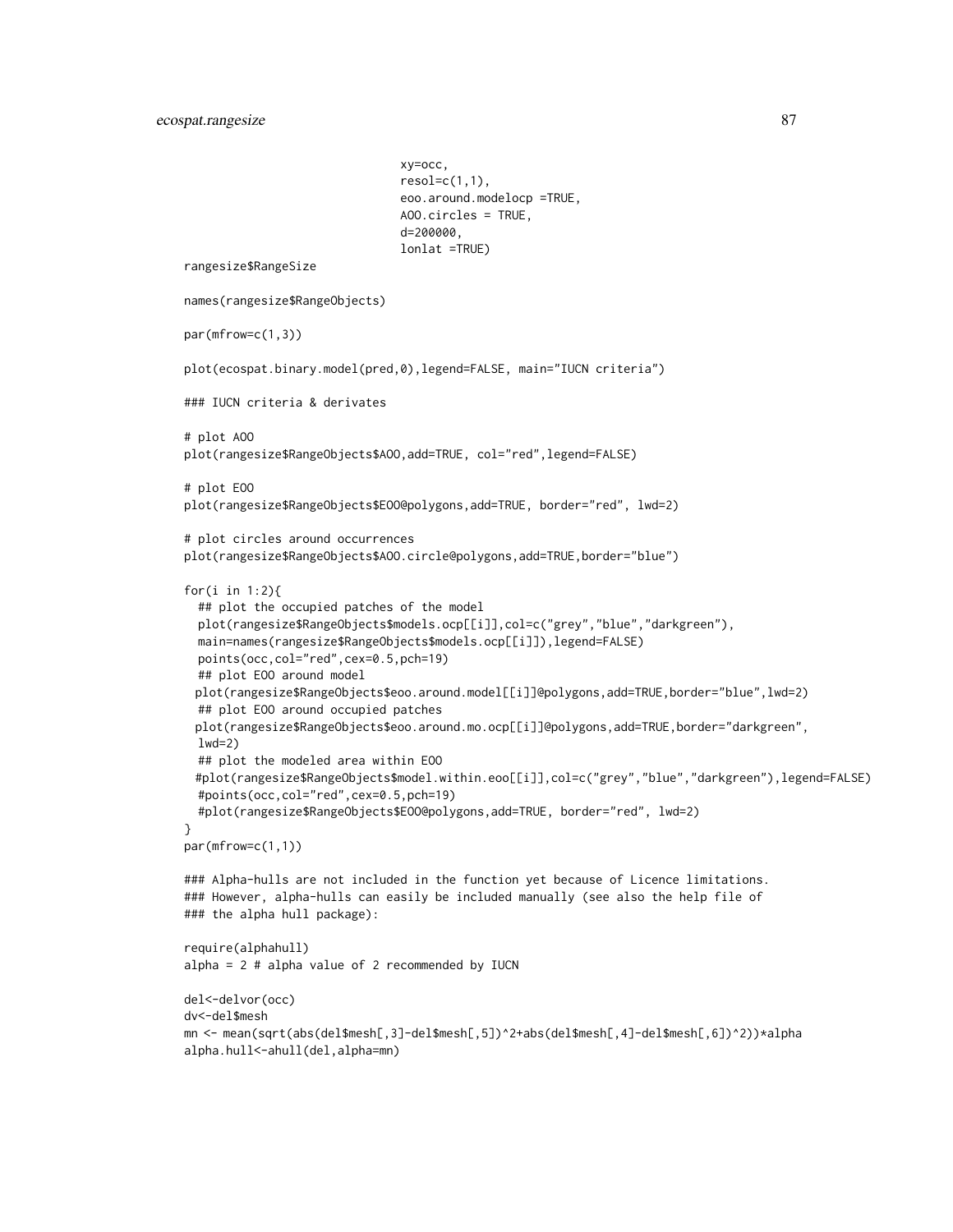```
#Size of alpha-hulls
#areaahull(alpha.hull) #works but uses a deprecated function in alphahull 2.1
#plot alphahulls
plot(rangesize$RangeObjects$models.ocp[[i]],col=c("grey","blue","darkgreen"),
main=names(rangesize$RangeObjects$models.ocp[[i]]),legend=FALSE)
plot(alpha.hull,add=TRUE,lwd=1)
```
## End(Not run)

<span id="page-87-0"></span>ecospat.rcls.grd *Reclassifying grids function*

#### Description

Function for reclassifying grid files to get a combined statification from more than one grid

# Usage

```
ecospat.rcls.grd(in_grid,no.classes)
```
#### Arguments

| in_grid    | The grid to be reclassified.       |
|------------|------------------------------------|
| no.classes | The number of desired new classes. |

# Details

This function reclassifies the input grid into a number of new classes that the user defines. The boundaries of each class are decided automatically by splitting the range of values of the input grid into the user defined number of classes.

#### Value

Returns a reclassified Raster object

#### Author(s)

Achilleas Psomas <achilleas.psomas@wsl.ch> and Niklaus E. Zimmermann <niklaus.zimmermann@wsl.ch>

#### Examples

```
## Not run:
bio3<- raster(system.file("external/bioclim/current/bio3.grd",package="biomod2"))
bio12<- raster(system.file("external/bioclim/current/bio12.grd",package="biomod2"))
B3.rcl<-ecospat.rcls.grd(bio3,9)
B12.rcl<-ecospat.rcls.grd(bio12,9)
```
<span id="page-87-1"></span>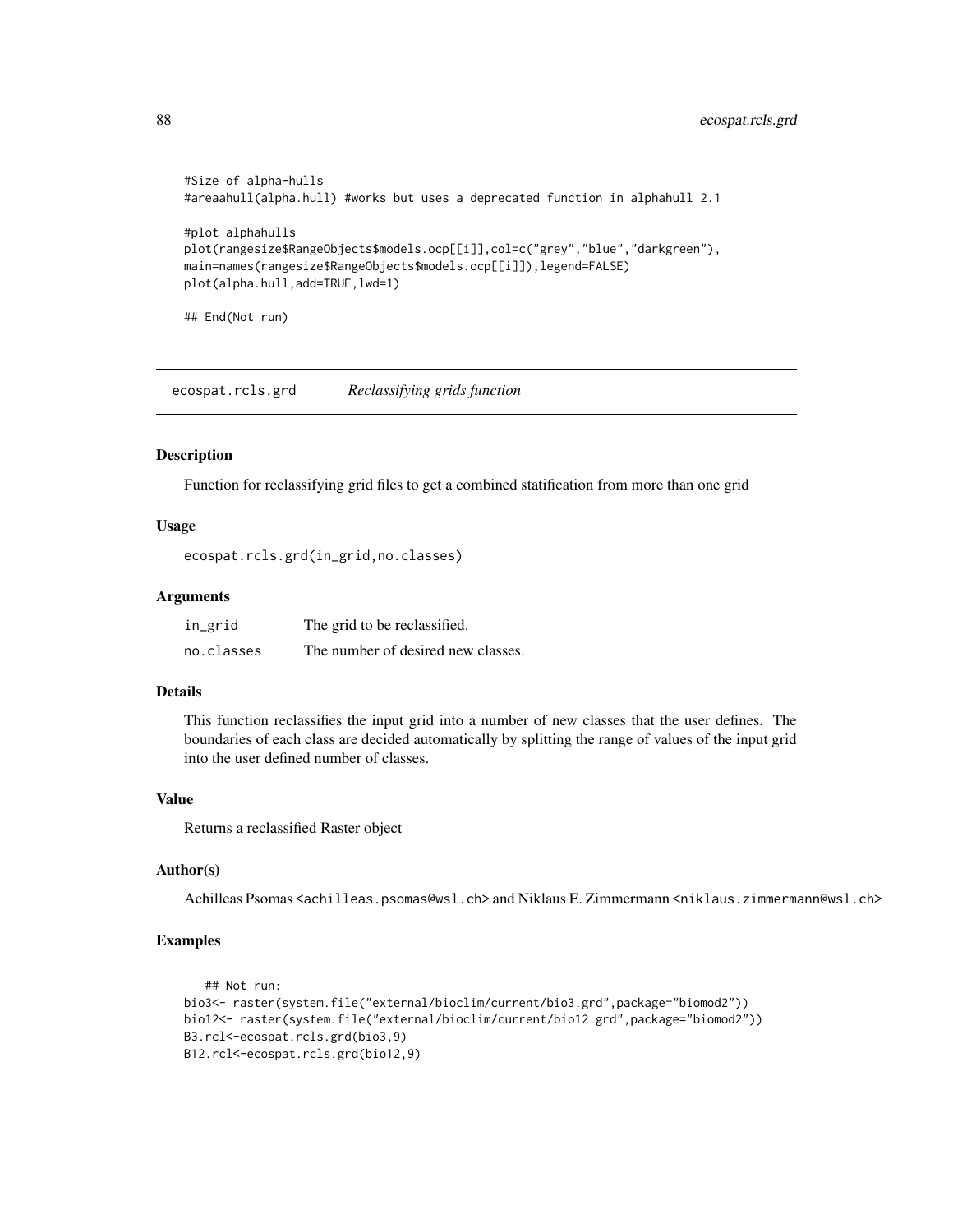# <span id="page-88-1"></span>ecospat.recstrat\_prop 89

```
B3B12.comb <- B12.rcl+B3.rcl*10
# Plotting a histogram of the classes
hist(B3B12.comb,breaks=100,col=heat.colors(88))
# Plotting the new RasterLayer (9x9 classes)
plot(B3B12.comb,col=rev(rainbow(88)),main="Stratified map")
```
## End(Not run)

<span id="page-88-0"></span>ecospat.recstrat\_prop *Random Ecologically Stratified Sampling of propotional numbers*

#### Description

This function randomly collects a user-defined total number of samples from the stratification layer.

# Usage

ecospat.recstrat\_prop(in\_grid, sample\_no)

#### Arguments

| in_grid   | The stratification grid to be sampled.    |
|-----------|-------------------------------------------|
| sample_no | The total number of pixels to be sampled. |

#### Details

The number of samples per class are determined proportional to the abundance of each class. The number of classes in the stratification layer are determined automatically from the integer input map. If the proportion of samples for a certain class is below one then no samples are collected for this class.

# Value

Returns a dataframe with the selected sampling locations their coordinates and the strata they belong in.

#### Author(s)

Achilleas Psomas <achilleas.psomas@wsl.ch> and Niklaus E. Zimmermann <niklaus.zimmermann@wsl.ch>

# See Also

[ecospat.recstrat\\_regl](#page-89-0) [ecospat.rcls.grd](#page-87-0)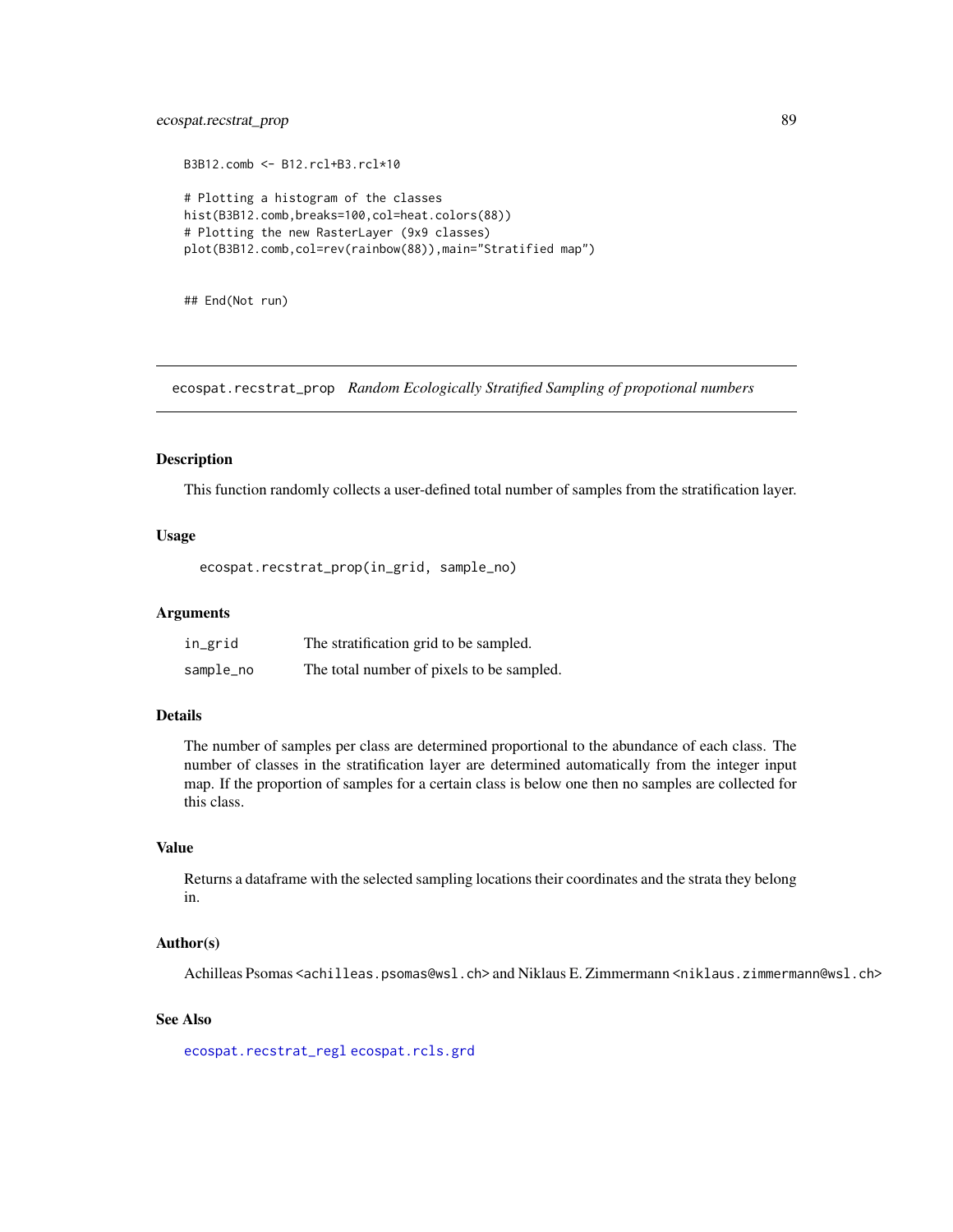# Examples

```
## Not run:
 bio3<- raster(system.file("external/bioclim/current/bio3.grd",package="biomod2"))
 bio12<- raster(system.file("external/bioclim/current/bio12.grd",package="biomod2"))
 B3.rcl<-ecospat.rcls.grd(bio3,9)
 B12.rcl<-ecospat.rcls.grd(bio12,9)
 B3B12.comb <- B12.rcl+B3.rcl*10
 B3B12.prop_samples <- ecospat.recstrat_prop(B3B12.comb,100)
 plot(B3B12.comb)
 points(B3B12.prop_samples$x,B3B12.prop_samples$y,pch=16,cex=0.6,col=B3B12.prop_samples$class)
```
## End(Not run)

<span id="page-89-0"></span>ecospat.recstrat\_regl *Random Ecologically Stratified Sampling of equal numbers*

#### Description

This function randomly takes an equal number of samples per class in the stratification layer.

# Usage

```
ecospat.recstrat_regl(in_grid, sample_no)
```
#### Arguments

| in_grid   | The stratification grid to be sampled.    |
|-----------|-------------------------------------------|
| sample_no | The total number of pixels to be sampled. |

# Details

The number of classes in the stratification layer is determined automatically from the integer input map. If the number of pixels in a class is higher than the number of samples, then a random selection without re-substitution is performed, otherwise all pixels of that class are selected.

# Value

Returns a dataframe with the selected sampling locations their coordinates and the strata they belong in.

#### Author(s)

Achilleas Psomas <achilleas.psomas@wsl.ch> and Niklaus E. Zimmermann <niklaus.zimmermann@wsl.ch>

<span id="page-89-1"></span>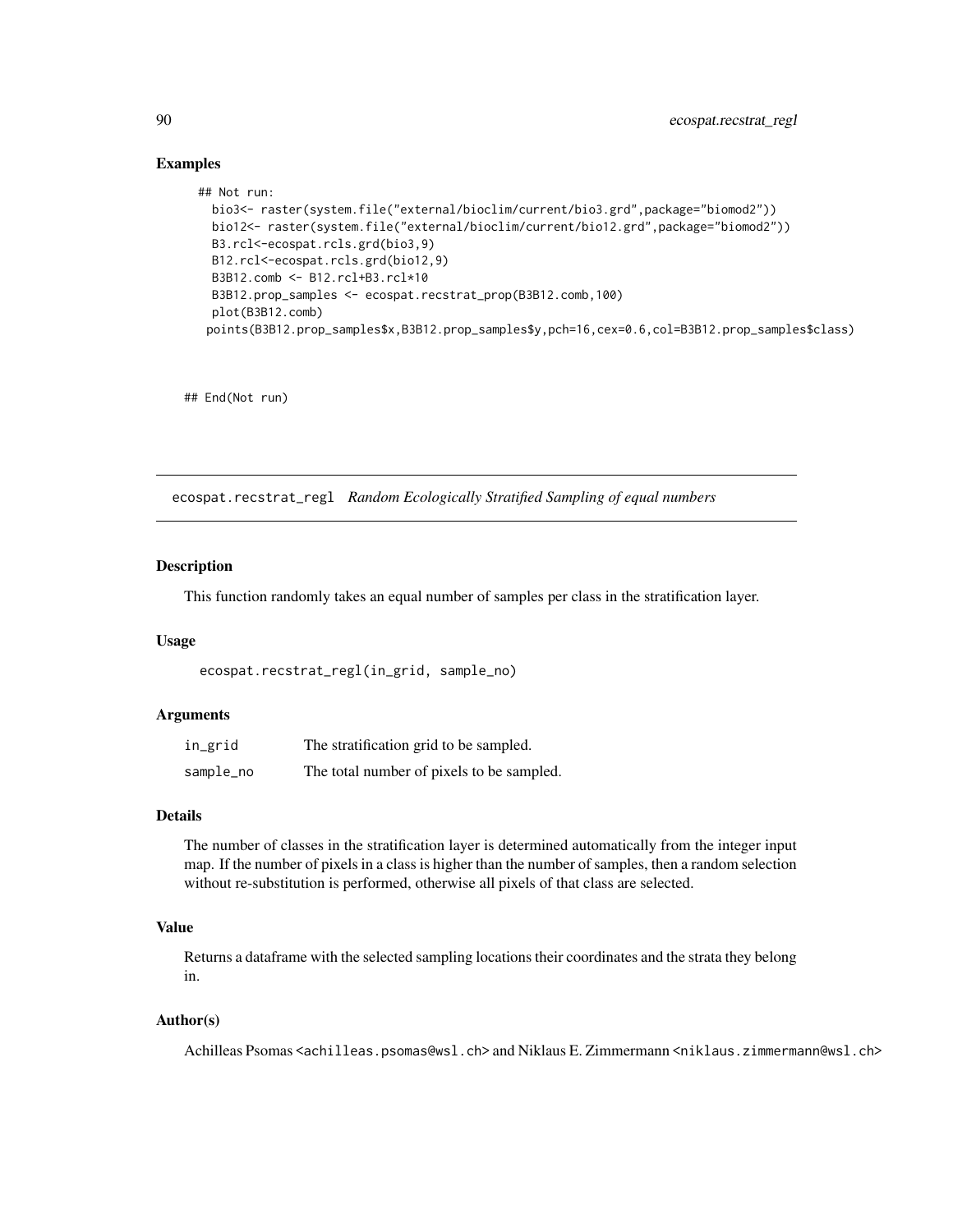<span id="page-90-0"></span>ecospat.sample.envar 91

#### See Also

[ecospat.recstrat\\_prop](#page-88-0) [ecospat.rcls.grd](#page-87-0)

#### Examples

```
## Not run:
 bio3<- raster(system.file("external/bioclim/current/bio3.grd",package="biomod2"))
 bio12<- raster(system.file("external/bioclim/current/bio12.grd",package="biomod2"))
 B3.rcl<-ecospat.rcls.grd(bio3,9)
 B12.rcl<-ecospat.rcls.grd(bio12,9)
 B3B12.comb <- B12.rcl+B3.rcl*10
 B3B12.regl_samples <- ecospat.recstrat_prop(B3B12.comb,100)
 plot(B3B12.comb)
 points(B3B12.regl_samples$x,B3B12.regl_samples$y,pch=16,cex=0.6,col=B3B12.regl_samples$class)
```
## End(Not run)

ecospat.sample.envar *Sample Environmental Variables*

# Description

Add environmental values to a species dataframe.

#### Usage

```
ecospat.sample.envar (dfsp, colspxy, colspkept = "xy", dfvar,
colvarxy, colvar = "all", resolution)
```
#### **Arguments**

| dfsp       | A species data frame with $x$ (long), $y$ (lat) and optional other variables.                              |
|------------|------------------------------------------------------------------------------------------------------------|
| colspxy    | The range of columns for $x$ (long) and $y$ (lat) in dfsp.                                                 |
| colspkept  | The columns of dfsp that should be kept in the final dataframe (default: xy).                              |
| dfvar      | A data frame object with x, y and environmental variables.                                                 |
| colvarxy   | The range of columns for x and y in dfvar.                                                                 |
| colvar     | The range of enviromental variable columns in dfvar (default: all except xy).                              |
| resolution | The distance between x,y of species and environmental datafreme beyond which<br>values shouldn't be added. |

#### Details

The xy (lat/long) coordinates of the species occurrences are compared to those of the environment dataframe and the value of the closest pixel is added to the species dataframe. When the closest environment pixel is more distant than the given resolution, NA is added instead of the value. This function is similar to sample() in ArcGIS.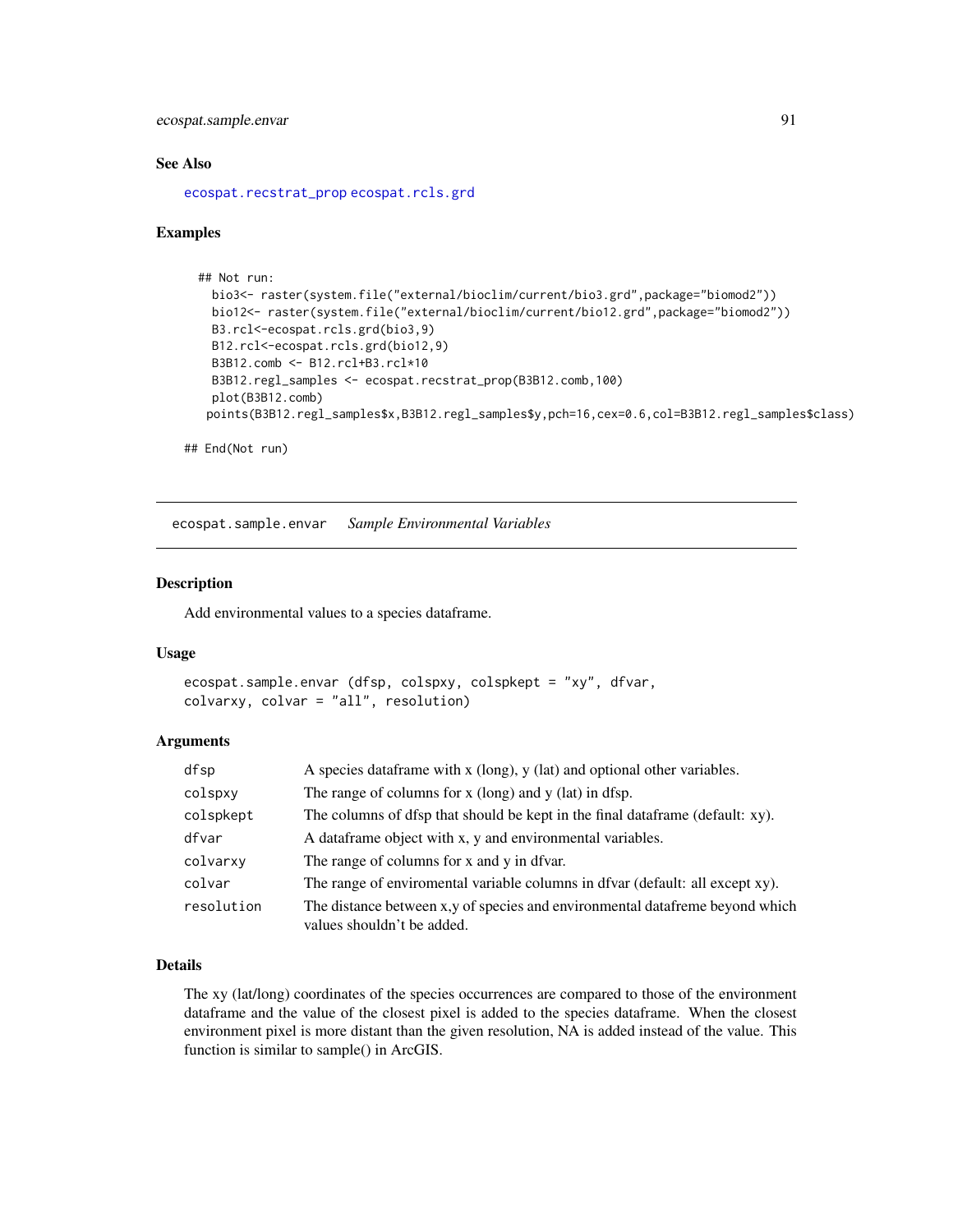# <span id="page-91-0"></span>Value

A Dataframe with the same rows as dfsp, with environmental values from dfvar in column.

# Author(s)

Olivier Broennimann <olivier.broennimann@unil.ch>

# Examples

```
## Not run:
data("ecospat.testNiche")
spp <- ecospat.testNiche
sp1 <- spp[1:32,2:3]
names(sp1)<-c("x","y")
occ.sp1 <- ecospat.occ.desaggregation(xy=sp1,min.dist=500)
clim <- ecospat.testData[2:8]
occ_sp1 <- na.exclude(ecospat.sample.envar(dfsp=occ.sp1,colspxy=1:2,colspkept=1:2,
                                    dfvar=clim,colvarxy=1:2,colvar="all",resolution=25))
## End(Not run)
```
ecospat.SESAM.prr *SESAM Probability Ranking Rule*

# Description

Implement the SESAM framework to predict community composition using a 'probability ranking' rule.

# Usage

```
ecospat.SESAM.prr(proba, sr)
```
# Arguments

| proba | A data frame object of SDMs probabilities (or other sources) for all species.<br>Column names (species names SDM) and row name (sampling sites) (need to<br>have defined row names). |
|-------|--------------------------------------------------------------------------------------------------------------------------------------------------------------------------------------|
| sr    | A data frame object with species richness value in the first column. Sites should<br>be arranged in the same order as in the 'prob' argument.                                        |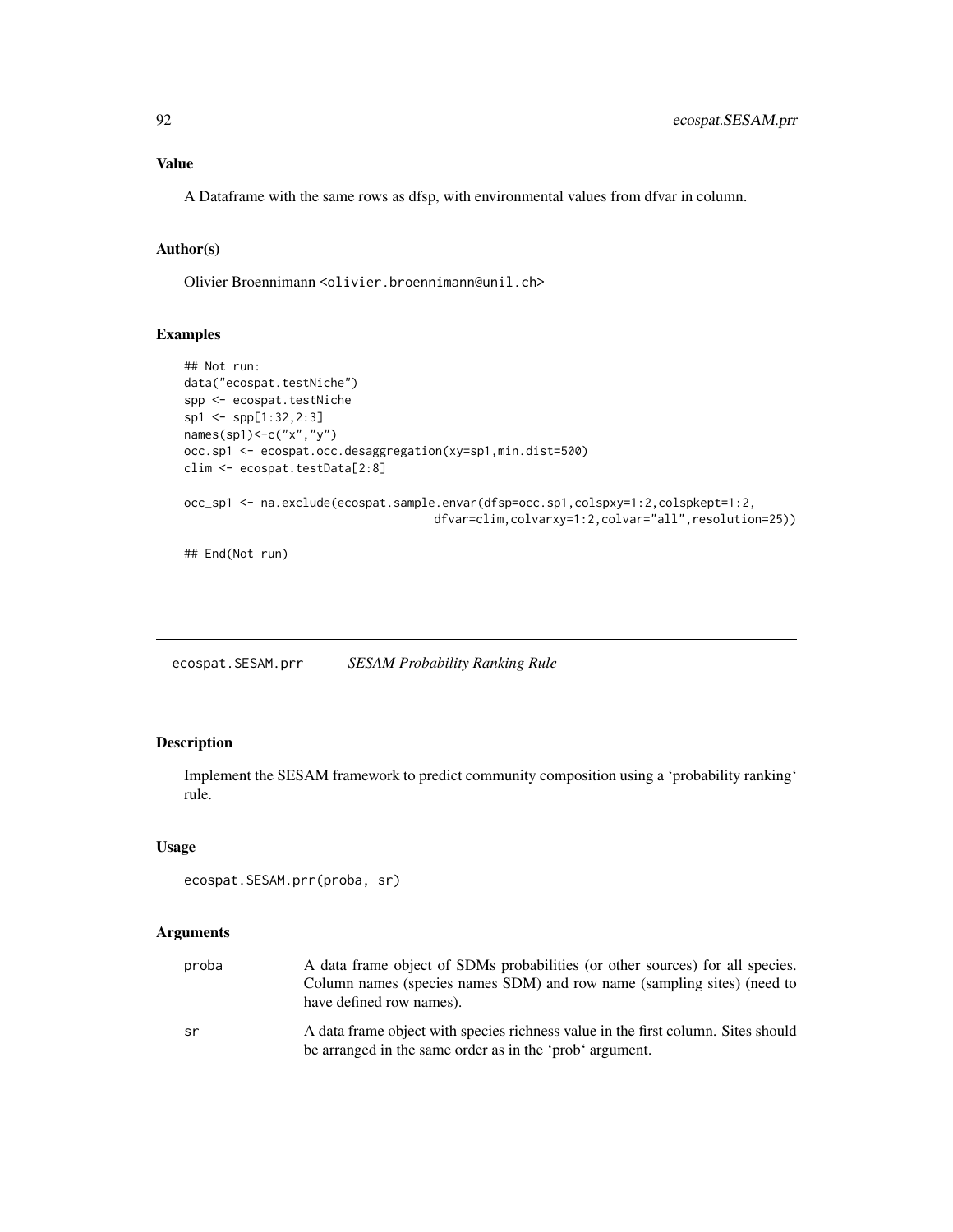#### <span id="page-92-0"></span>Details

The SESAM framework implemented in ecospat is based on 1) probabilities of individual species presence for each site - these can be obtained for example by fitting SDMs. This step represents the application of an environmental filter to the community assembly, 2) richness predictions for each site - the richness prediction can be derived in different ways, for instance by summing probabilities from individual species presence for each site or by fitting direct richness models. This step represents the application of a macroecological constraint to the number of species that can coexist in the considered unit, 3) a biotic rule to decide which species potentially present in the site are retained in the final prediction to match the richness value predicted. The biotic rule applied here is called 'probability ranking' rule: the community composition in each site is determined by ranking the species in decreasing order of their predicted probability of presence from SDMs up to a richness prediction.

#### Value

Returns a '.txt' file saved in the working directory that contains the community prediction by the SESAM framework, i.e. binary predictions for all species (columns) for each site (rows).

#### Author(s)

Manuela D'Amen <manuela.damen@unil.ch> and Anne Dubuis <anne.dubuis@gmail.com>

#### References

D'Amen, M., A. Dubuis, R.F. Fernandes, J. Pottier, L. Pellissier and A. Guisan. 2015. Using species richness and functional traits predictions to constrain assemblage predictions from stacked species distribution models. *J. Biogeogr.*, 42, 1255-1266.

Guisan, A. and C. Rahbek. 2011. SESAM - a new framework integrating macroecological and species distribution models for predicting spatio-temporal patterns of species assemblages. *J. Biogeogr.*, 38, 1433-1444.

#### Examples

```
proba <- ecospat.testData[,73:92]
sr <- as.data.frame(rowSums(proba))
ecospat.SESAM.prr(proba, sr)
```
ecospat.shift.centroids

*Draw Centroid Arrows*

# Description

Draw arrows linking the centroid of the native and exotic (non-native) distribution (continuous line) and between native and invaded extent (dashed line).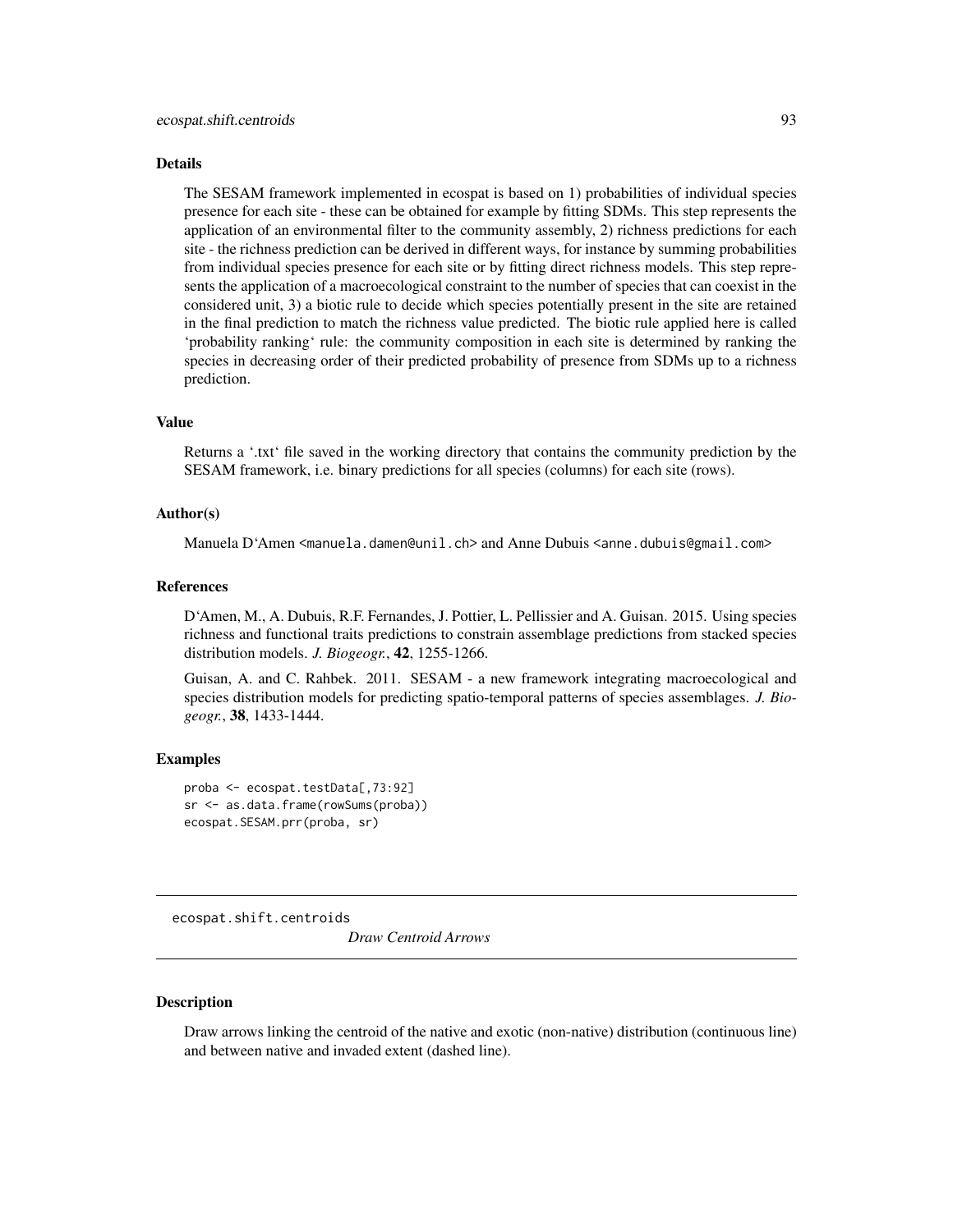<span id="page-93-1"></span>ecospat.shift.centroids(sp1, sp2, clim1, clim2,col)

# Arguments

| sp1   | The scores of the species native distribution along the the two first axes of the<br>PCA.   |
|-------|---------------------------------------------------------------------------------------------|
| sp2   | The scores of the species invasive distribution along the the two first axes of the<br>PCA. |
| clim1 | The scores of the entire native extent along the the two first axes of the PCA.             |
| clim2 | The scores of the entire invaded extent along the the two first axes of the PCA.            |
| col   | Colour of the arrow.                                                                        |

# Details

Allows to visualize the shift of the niche centroids of the species and the centroids of the climatic conditions in the study area. To compare invasive species niche, the arrow links the centroid of the native and inasive distribution (continuous line) and between native and invaded extent (dashed line).

#### Value

Arrow on the overlap test plot

# Author(s)

Blaise Petitpierre <bpetitpierre@gmail.com>

<span id="page-93-0"></span>ecospat.testData *Test Data For The Ecospat package*

# Description

Data frame that contains vegetation plots data: presence records of 50 species, a set of environmental variables (topo-climatic) and SDM predictions for some species in the Western Swiss Alps (Canton de Vaud, Switzerland).

# Usage

data("ecospat.testData")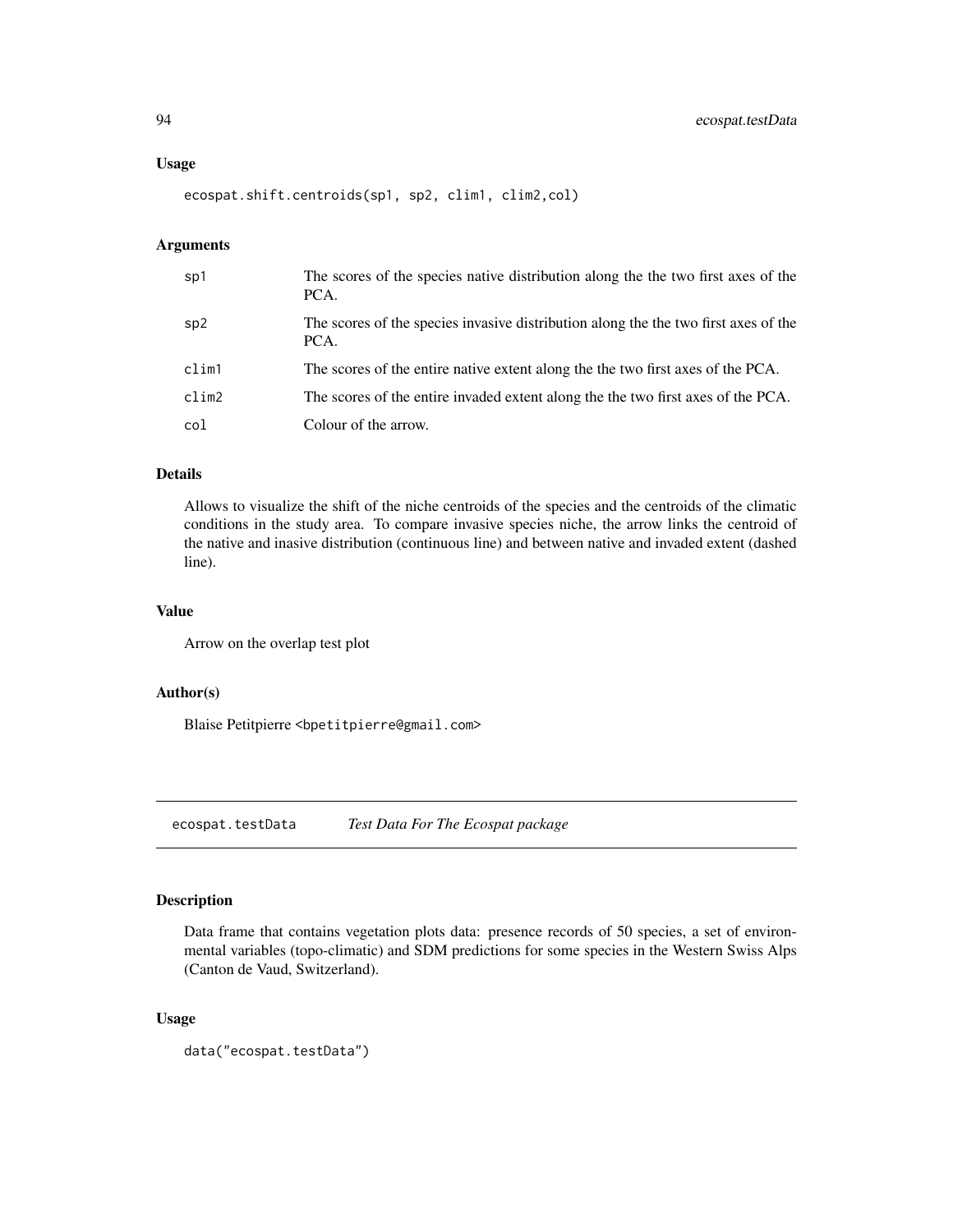# ecospat.testData 95

#### Format

A data frame with 300 observations on the following 96 variables.

numplots Number of the vegetation plot.

long Longitude, in Swiss plane coordinate system of the vegetation plot.

lat Latitude, in Swiss plane coordinate system of the vegetation plot.

ddeg Growing degree days (with a 0 degrees Celsius threshold).

mind Moisture index over the growing season (average values for June to August in mm day-1).

srad The annual sum of radiation (in kJ m-2 year-1).

slp Slope (in degrees) calculated from the DEM25.

topo Topographic position (an integrated and unitless measure of topographic exposure.

Achillea\_atrata

Achillea\_millefolium

Acinos\_alpinus

Adenostyles\_glabra

Aposeris\_foetida

Arnica\_montana

Aster\_bellidiastrum

Bartsia\_alpina

Bellis\_perennis

Campanula\_rotundifolia

Centaurea\_montana

Cerastium\_latifolium

Cruciata\_laevipes

Doronicum\_grandiflorum

Galium\_album

Galium\_anisophyllon

Galium\_megalospermum

Gentiana\_bavarica

Gentiana\_lutea

Gentiana\_purpurea

Gentiana\_verna

Globularia\_cordifolia

Globularia\_nudicaulis

Gypsophila\_repens

Hieracium\_lactucella

Homogyne\_alpina

Hypochaeris\_radicata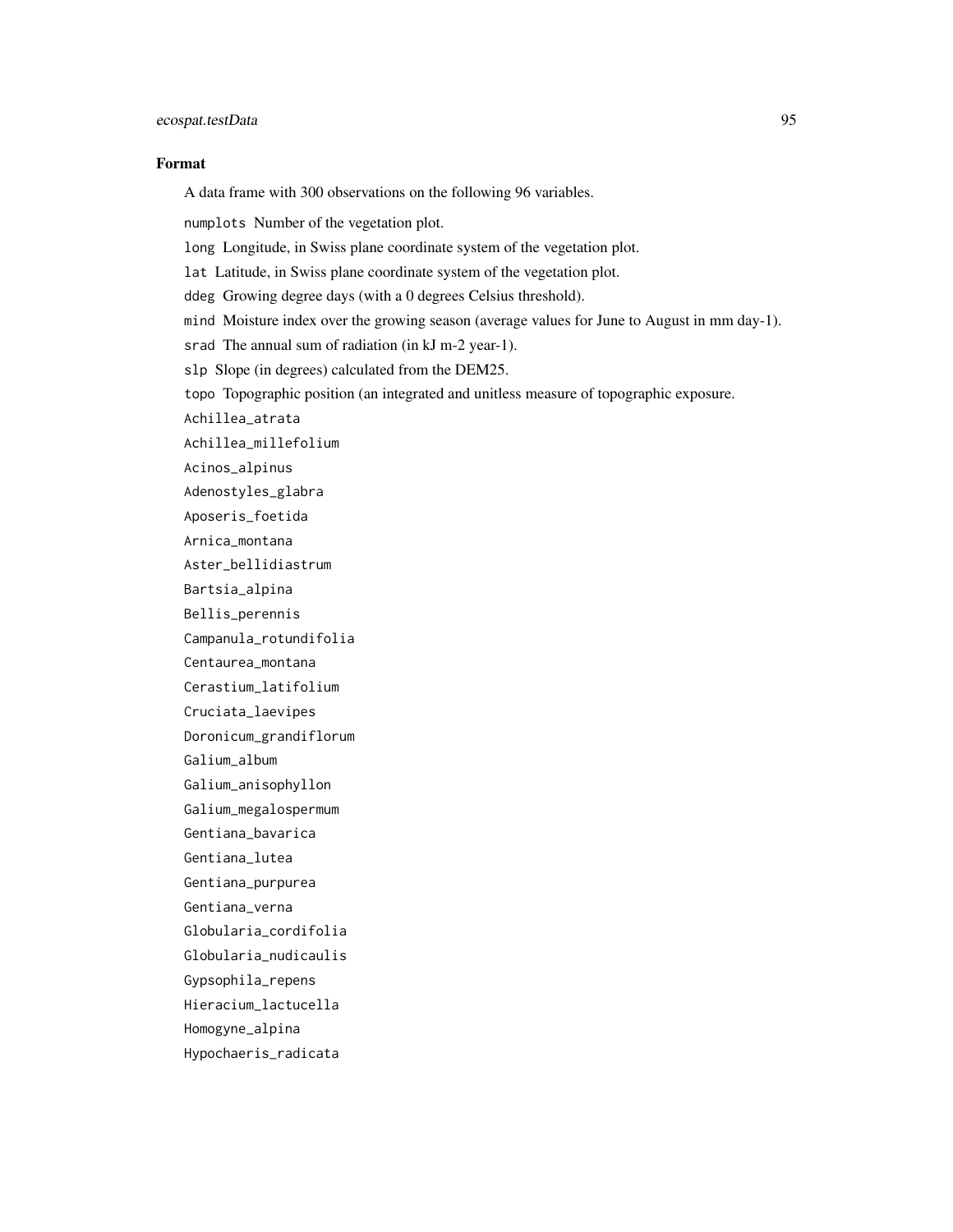96 ecospat.testData

Leontodon\_autumnalis Leontodon\_helveticus Myosotis\_alpestris Myosotis\_arvensis Phyteuma\_orbiculare Phyteuma\_spicatum Plantago\_alpina Plantago\_lanceolata Polygonum\_bistorta Polygonum\_viviparum Prunella\_grandiflora Rhinanthus\_alectorolophus Rumex\_acetosa Rumex\_crispus Vaccinium\_gaultherioides Veronica\_alpina Veronica\_aphylla Agrostis\_capillaris Bromus\_erectus\_sstr Campanula\_scheuchzeri Carex\_sempervirens Cynosurus\_cristatus Dactylis\_glomerata Daucus\_carota Festuca\_pratensis\_sl Geranium\_sylvaticum Leontodon\_hispidus\_sl Potentilla\_erecta Pritzelago\_alpina\_sstr Prunella\_vulgaris Ranunculus\_acris\_sl Saxifraga\_oppositifolia Soldanella\_alpina Taraxacum\_officinale\_aggr Trifolium\_repens\_sstr Veronica\_chamaedrys Parnassia\_palustris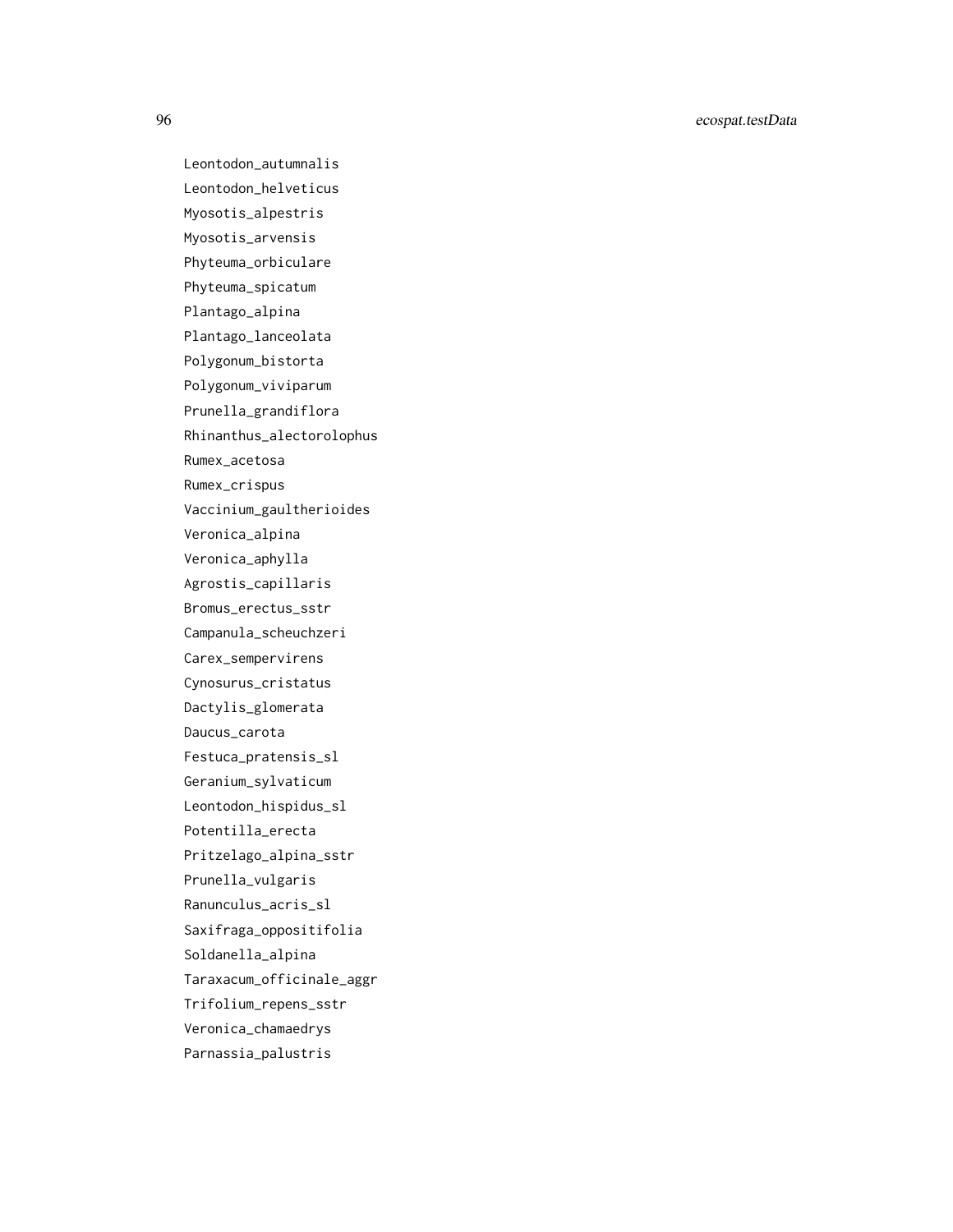glm\_Agrostis\_capillaris GLM model for the species Agrostis\_capillaris. glm\_Leontodon\_hispidus\_sl GLM model for the species Leontodon\_hispidus\_sl. glm\_Dactylis\_glomerata GLM model for the species Dactylis\_glomerata. glm\_Trifolium\_repens\_sstr GLM model for the species Trifolium\_repens\_sstr. glm\_Geranium\_sylvaticum GLM model for the species Geranium\_sylvaticum. glm\_Ranunculus\_acris\_sl GLM model for the species Ranunculus\_acris\_sl. glm\_Prunella\_vulgaris GLM model for the species Prunella\_vulgaris. glm\_Veronica\_chamaedrys GLM model for the species Veronica\_chamaedrys. glm\_Taraxacum\_officinale\_aggr GLM model for the species Taraxacum\_officinale\_aggr. glm\_Plantago\_lanceolata GLM model for the species Plantago\_lanceolata. glm\_Potentilla\_erecta GLM model for the species Potentilla\_erecta. glm\_Carex\_sempervirens GLM model for the species Carex\_sempervirens. glm\_Soldanella\_alpina GLM model for the species Soldanella\_alpina. glm\_Cynosurus\_cristatus GLM model for the species Cynosurus\_cristatus. glm\_Campanula\_scheuchzeri GLM model for the species Campanula\_scheuchzeri. glm\_Festuca\_pratensis\_sl GLM model for the species Festuca\_pratensis\_sl. gbm\_Bromus\_erectus\_sstr GBM model for the species Bromus\_erectus\_sstr. glm\_Saxifraga\_oppositifolia GLM model for the species Saxifraga\_oppositifolia. glm\_Daucus\_carota GLM model for the species Daucus\_carota. glm\_Pritzelago\_alpina\_sstr GLM model for the species Pritzelago\_alpina\_sstr. glm\_Bromus\_erectus\_sstr GLM model for the species Bromus\_erectus\_sstr. gbm\_Saxifraga\_oppositifolia GBM model for the species Saxifraga\_oppositifolia. gbm\_Daucus\_carota GBM model for the species Daucus\_carota. gbm\_Pritzelago\_alpina\_sstr GBM model for the species Pritzelago\_alpina\_sstr.

#### Details

The study area is the Western Swiss Alps of Canton de Vaud, Switzerland.

Five topo-climatic explanatory variables to calibrate the SDMs: growing degree days (with a 0 degrees Celsius threshold); moisture index over the growing season (average values for June to August in mm day-1); slope (in degrees); topographic position (an integrated and unitless measure of topographic exposure; Zimmermann et al., 2007); and the annual sum of radiation (in kJ m-2 year-1). The spatial resolution of the predictor is 25 m x 25 m so that the models could capture most of the small-scale variations of the climatic factors in the mountainous areas.

Two modelling techniques were used to produce the SDMs: generalized linear models (GLM; Mc-Cullagh & Nelder, 1989; R library 'glm') and generalized boosted models (GBM; Friedman, 2001; R library 'gbm'). The SDMs correpond to 20 species: Agrostis\_capillaris, Leontodon\_hispidus\_sl, Dactylis\_glomerata, Trifolium\_repens\_sstr, Geranium\_sylvaticum, Ranunculus\_acris\_sl, Prunella\_vulgaris, Veronica\_chamaedrys, Taraxacum\_officinale\_aggr, Plantago\_lanceolata, Potentilla\_erecta, Carex\_sempervirens, Soldanella\_alpina, Cynosurus\_cristatus, Campanula\_scheuchzeri, Festuca\_pratensis\_sl, Daucus\_carota, Pritzelago\_alpina\_sstr, Bromus\_erectus\_sstr and Saxifraga\_oppositifolia.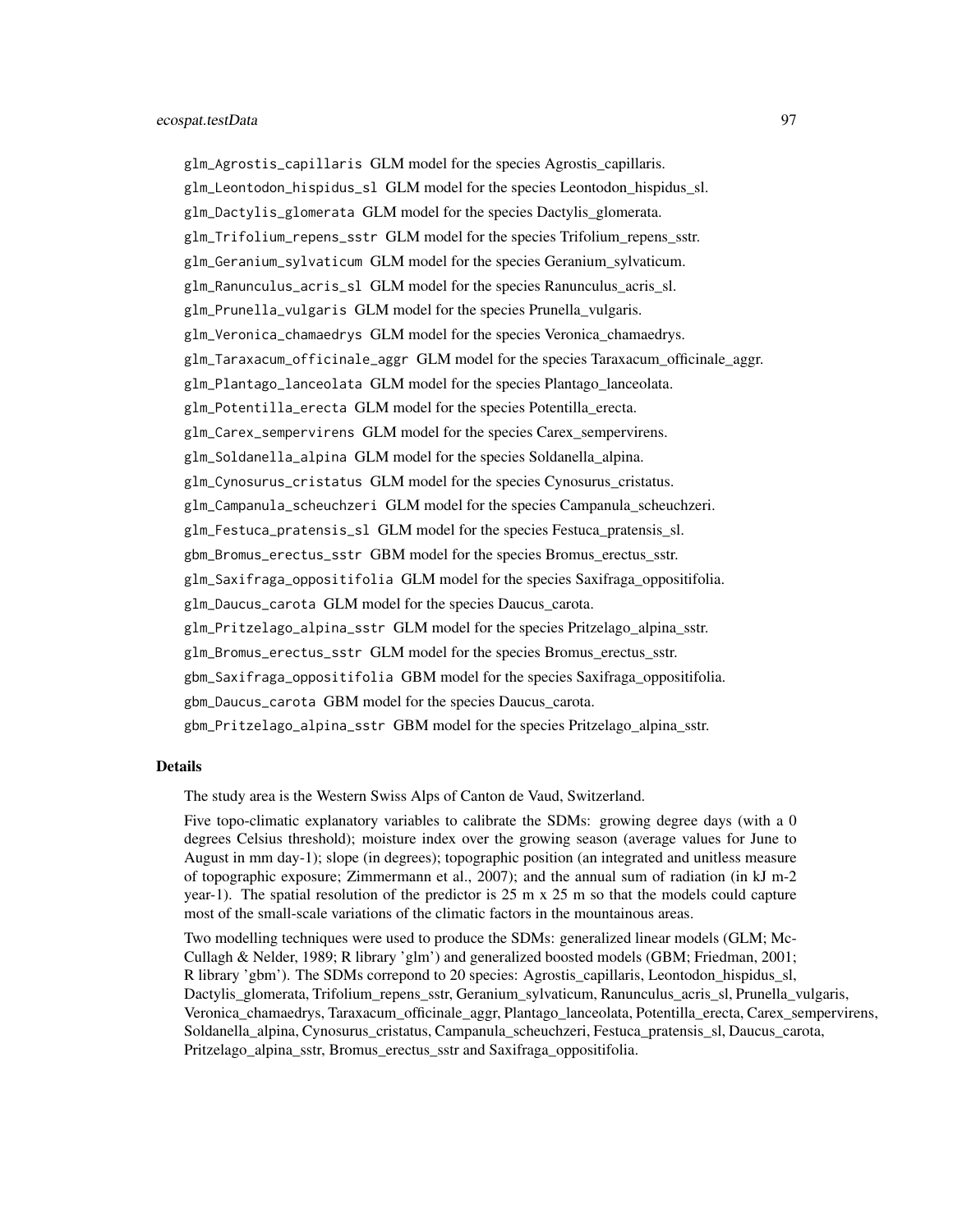#### <span id="page-97-0"></span>Author(s)

Antoine Guisan <antoine.guisan@unil.ch>, Anne Dubuis <anne.dubuis@gmail.com> and Valeria Di Cola <valeria.dicola@unil.ch>

#### References

Guisan, A. 1997. Distribution de taxons vegetaux dans un environnement alpin: Application de modelisations statistiques dans un systeme d'information geographique. PhD Thesis, University of Geneva, Switzerland.

Guisan, A., J.P. Theurillat. and F. Kienast. 1998. Predicting the potential distribution of plant species in an alpine environment. *Journal of Vegetation Science*, 9, 65-74.

Guisan, A. and J.P. Theurillat. 2000. Assessing alpine plant vulnerability to climate change: A modeling perspective. *Integrated Assessment*, 1, 307-320.

Guisan, A. and J.P. Theurillat. 2000. Equilibrium modeling of alpine plant distribution and climate change : How far can we go? *Phytocoenologia*, 30(3-4), 353-384.

Dubuis A., J. Pottier, V. Rion, L. Pellissier, J.P. Theurillat and A. Guisan. 2011. Predicting spatial patterns of plant species richness: A comparison of direct macroecological and species stacking approaches. *Diversity and Distributions*, 17, 1122-1131.

Zimmermann, N.E., T.C. Edwards, G.G Moisen, T.S. Frescino and J.A. Blackard. 2007. Remote sensing-based predictors improve distribution models of rare, early successional and broadleaf tree species in Utah. *Journal of Applied Ecology* 44, 1057-1067.

# Examples

```
data(ecospat.testData)
str(ecospat.testData)
dim(ecospat.testData)
names(ecospat.testData)
```
ecospat.testEnvRaster *Test Environmental Rasters for The Ecospat package*

# **Description**

A stack of 5 topoclimatic rasters at 250m resolution for the Western Swiss Alps. It includes "ddeg0" (growing degree-days above 0C), "mind68" (moisture index for month June to August), "srad68" (solar radiation for month June to August), "slope25" (average of slopes at 25m resolution) and "topos25" (average of topographic positions at 25m resolution)

#### Format

ecospat.testEnvRaster is a RasterBrick encapsulated in a .Rdata that contains the following rasters: [1] "ddeg0" [2] "mind68" [3] "srad68" [4] "slope25" [5] "topos25"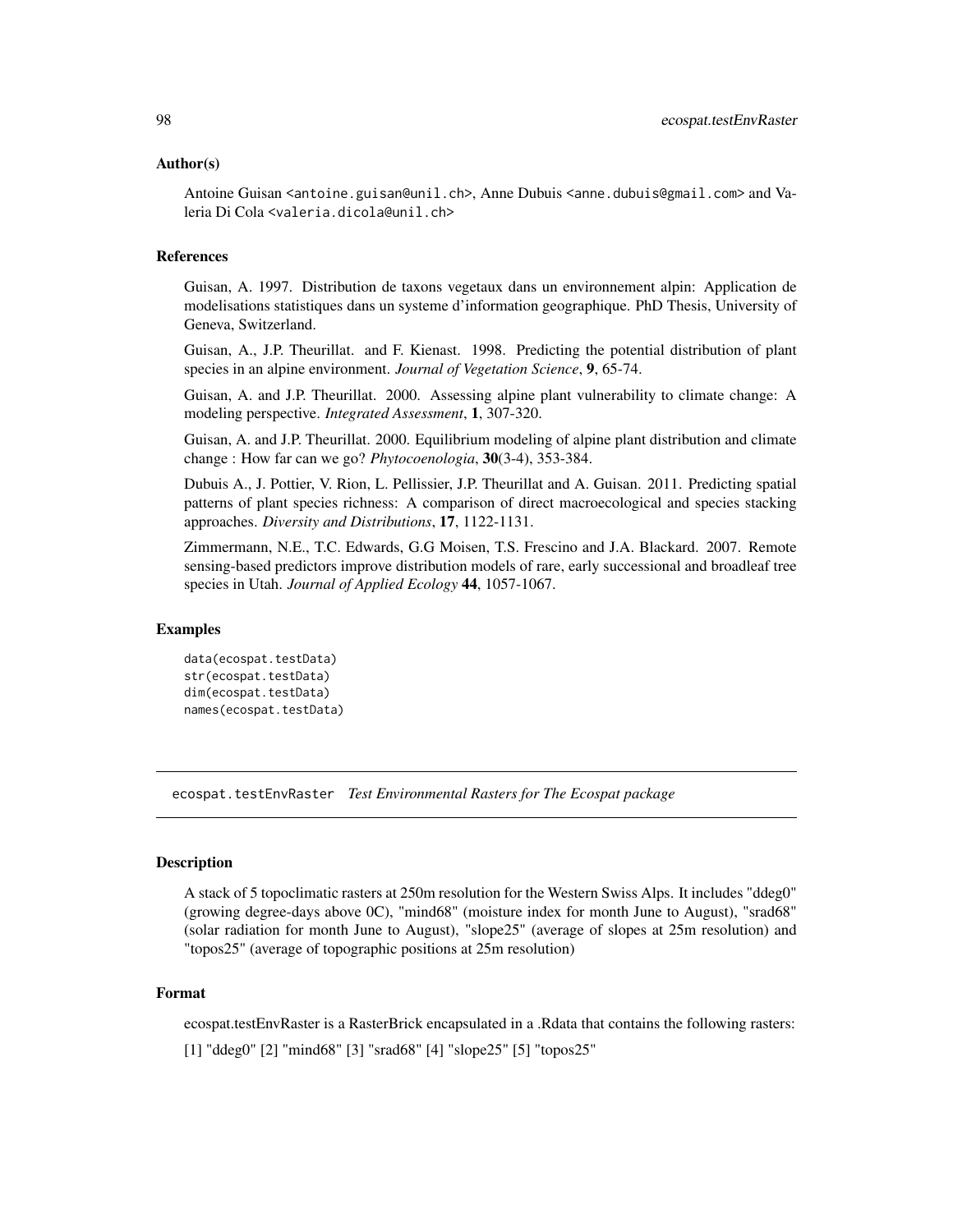# <span id="page-98-0"></span>ecospat.testMdr 99

#### Author(s)

Olivier Broennimann <olivier.broennimann@unil.ch>

# References

Zimmermann, N.E., F. Kienast. 2009. Predictive mapping of alpine grasslands in Switzerland: Species versus community approach. *Journal of Vegetation Science*, 10, 469-482.

#### Examples

```
## Not run:
fpath <- system.file("extdata", "ecospat.testEnvRaster.RData", package="ecospat")
load(fpath)
plot(env)
```
## End(Not run)

ecospat.testMdr *Test Data For The ecospat.mdr function*

# Description

Data frame that contains presence records the species Centaurea stoebe along years in North America.

#### Usage

data("ecospat.testMdr")

# Format

A data frame with 102 observations of Centaurea stoebe.

latitude Latitude, in WGS coordinate system.

longitude Longitude, in WGS coordinate system.

date Year of the presence record.

# Details

Simplified dataset to exemplify the use of the ecospat.mdr function to calculate minimum dispersal routes.

#### Author(s)

Olivier Broennimann <olivier.broennimann@unil.ch>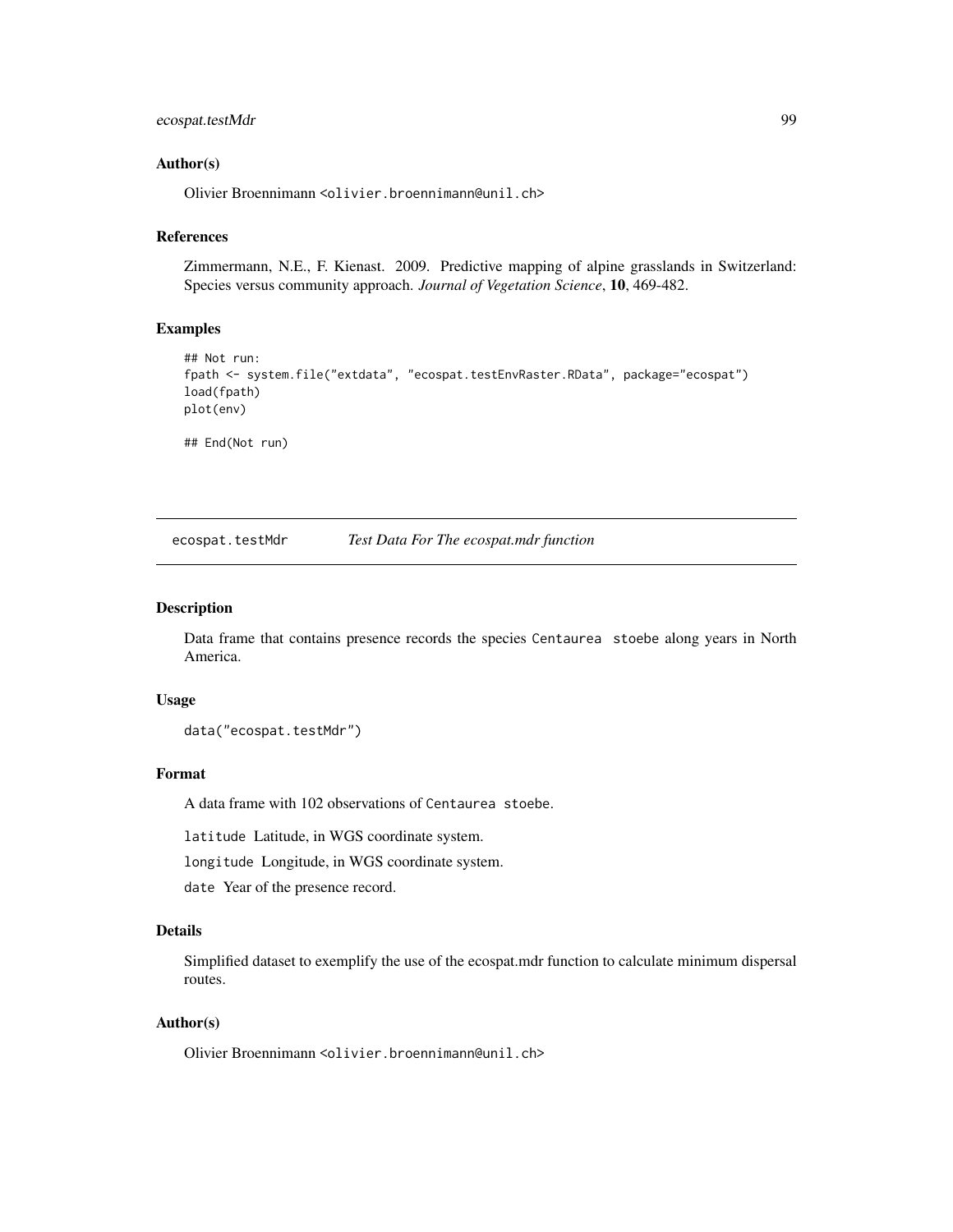#### <span id="page-99-0"></span>References

Broennimann, O., P. Mraz, B. Petitpierre, A. Guisan, and H. Muller-Scharer. 2014. Contrasting spatio-temporal climatic niche dynamics during the eastern and western invasions of spotted knapweed in North America.*Journal of biogeography*, 41, 1126-1136.

Hordijk, W. and O. Broennimann. 2012. Dispersal routes reconstruction and the minimum cost arborescence problem. *Journal of theoretical biology*, 308, 115-122.

# Examples

```
data(ecospat.testMdr)
str(ecospat.testMdr)
dim(ecospat.testMdr)
```
ecospat.testNiche *Test Data For The Niche Overlap Analysis*

#### Description

Data frame that contains occurrence sites for each species, long, lat and the name of the species at each site.

#### Usage

```
data(ecospat.testNiche)
```
#### Format

ecospat.testNiche is a data frame with the following columns:

species sp1, sp2, sp3 and sp4.

long Longitude, in Swiss plane coordinate system of the vegetation plot.

- lat Latitude, in Swiss plane coordinate system of the vegetation plot.
- Spp Scientific name of the species used in the exmaple: Bromus\_erectus\_sstr, Saxifraga\_oppositifolia, Daucus\_carota and Pritzelago\_alpina\_sstr.

# Details

List of occurence sites for the species.

# Author(s)

Antoine Guisan <antoine.guisan@unil.ch>, Anne Dubuis <anne.dubuis@gmail.com> and Valeria Di Cola <valeria.dicola@unil.ch>

#### See Also

[ecospat.testData](#page-93-0)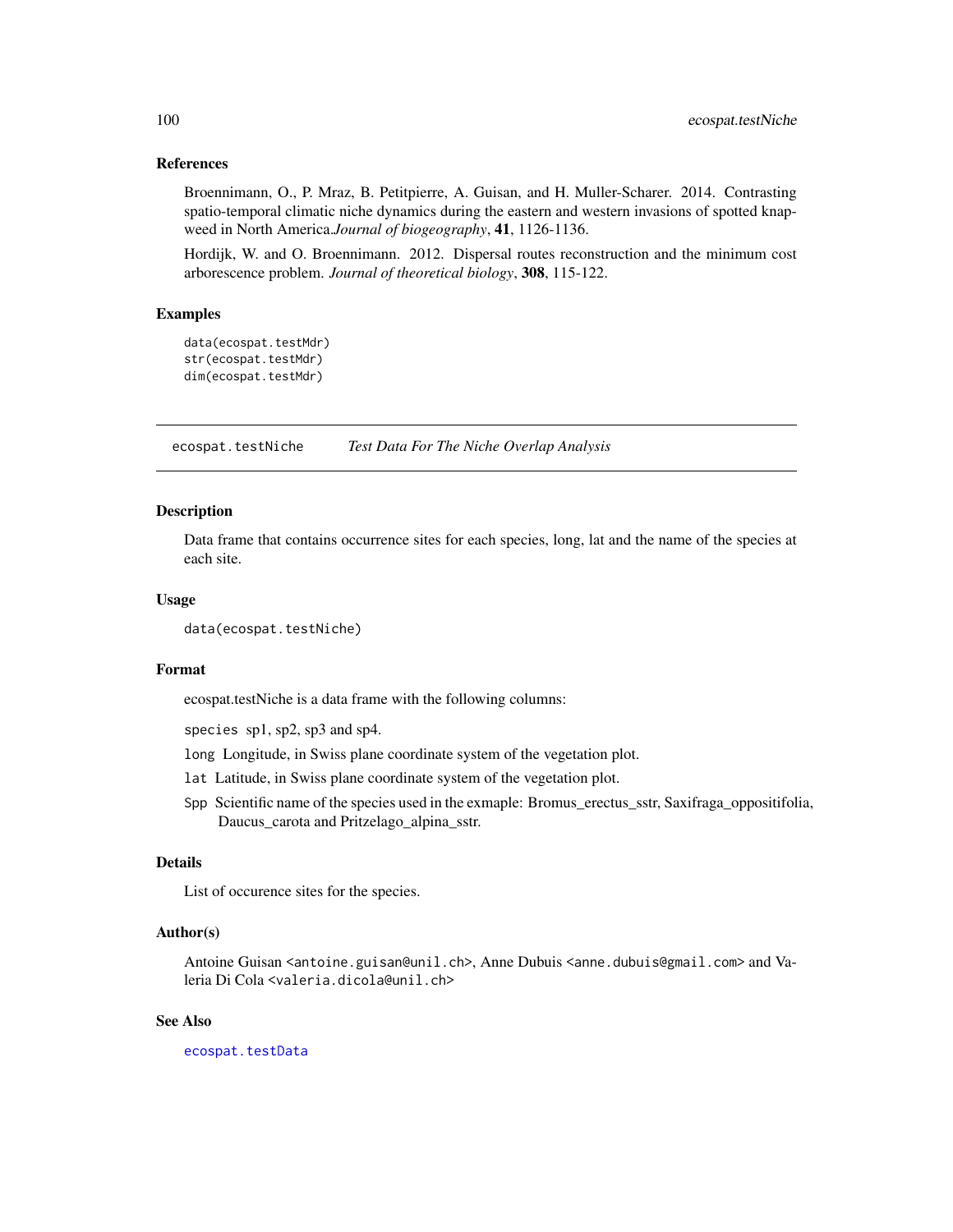# <span id="page-100-1"></span>ecospat.testNiche.inv 101

#### Examples

```
data(ecospat.testNiche)
dim(ecospat.testNiche)
names(ecospat.testNiche)
```
<span id="page-100-0"></span>ecospat.testNiche.inv *Test Data For The Niche Dynamics Analysis In The Invaded Range Of A Hypothetical Species*

# Description

Data frame that contains geographical coordinates, environmental variables, occurrence sites for the studied species and the prediction of its distribution in the invaded range. These predictions are provided by SDM calibrated on the native range.

#### Usage

```
data(ecospat.testNiche.inv)
```
# Format

ecospat.testNiche.inv is a data frame with the following columns:

x Longitude, in WGS84 coordinate system of the species occurrence.

y Latitude, in WGS84 coordinate system of the species occurrence.

aetpet Ratio of actual to potential evapotranspiration.

gdd Growing degree-days above 5 degrees C.

p Annual amount of precipitations.

pet Potential evapotranspiration.

stdp Annual variation of precipitations.

tmax Maximum temperature of the warmest month.

tmin Minimum temperature of the coldest month.

tmp Annual mean temperature.

species\_occ Presence records of the species occurrence.

predictions Species Distribution Model predictions of the studied species.

#### Details

The study area is Australia, which is the invaded range of the hypothetical species.

Eight topo-climatic explanatory variables to quantify niche differences: ratio of the actual potential evapotranspiration; growing degree days; precipitation; potential evapotranspiration; annual variation of precipitations; maximum temperature of the warmest month; minimum temperature of the coldest month; and annual mean temperature.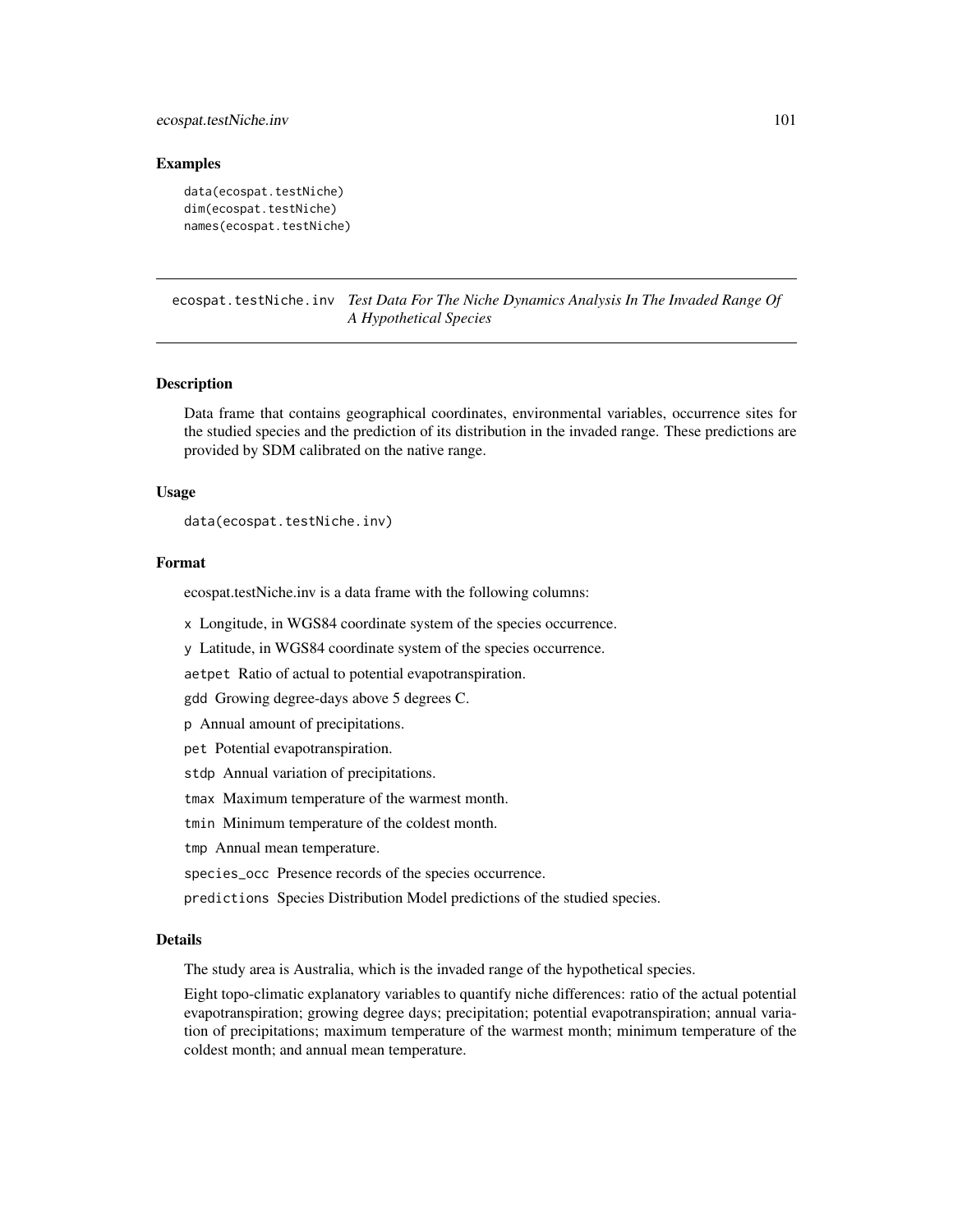### <span id="page-101-1"></span>Author(s)

Blaise Petitpierre <br/>betitpierre@gmail.com> and Valeria Di Cola <valeria.dicola@unil.ch>

#### References

Petitpierre, B., C. Kueffer, O. Broennimann, C. Randin, C. Daehler and A. Guisan. 2012. Climatic niche shifts are rare among terrestrial plant invaders. *Science*, 335, 1344-1348.

# See Also

[ecospat.testNiche.nat](#page-101-0)

#### Examples

```
data(ecospat.testNiche.inv)
str(ecospat.testNiche.inv)
dim(ecospat.testNiche.inv)
names(ecospat.testNiche.inv)
```
<span id="page-101-0"></span>ecospat.testNiche.nat *Test Data For The Niche Dynamics Analysis In The Native Range Of A Hypothetical Species*

#### Description

Data frame that contains geographical coordinates, environmental variables, occurrence sites for the studied species and the prediction of its distribution in the native range. These predictions are provided by SDM calibrated on the native range.

# Usage

```
data(ecospat.testNiche.nat)
```
#### Format

ecospat.testNiche.nat is a data frame with the following columns:

x Longitude, in WGS84 coordinate system of the species occurrence.

y Latitude, in WGS84 coordinate system of the species occurrence.

aetpet Ratio of actual to potential evapotranspiration.

gdd Growing degree-days above 5 degrees C.

p Annual amount of precipitations.

pet Potential evapotranspiration.

stdp Annual variation of precipitations.

tmax Maximum temperature of the warmest month.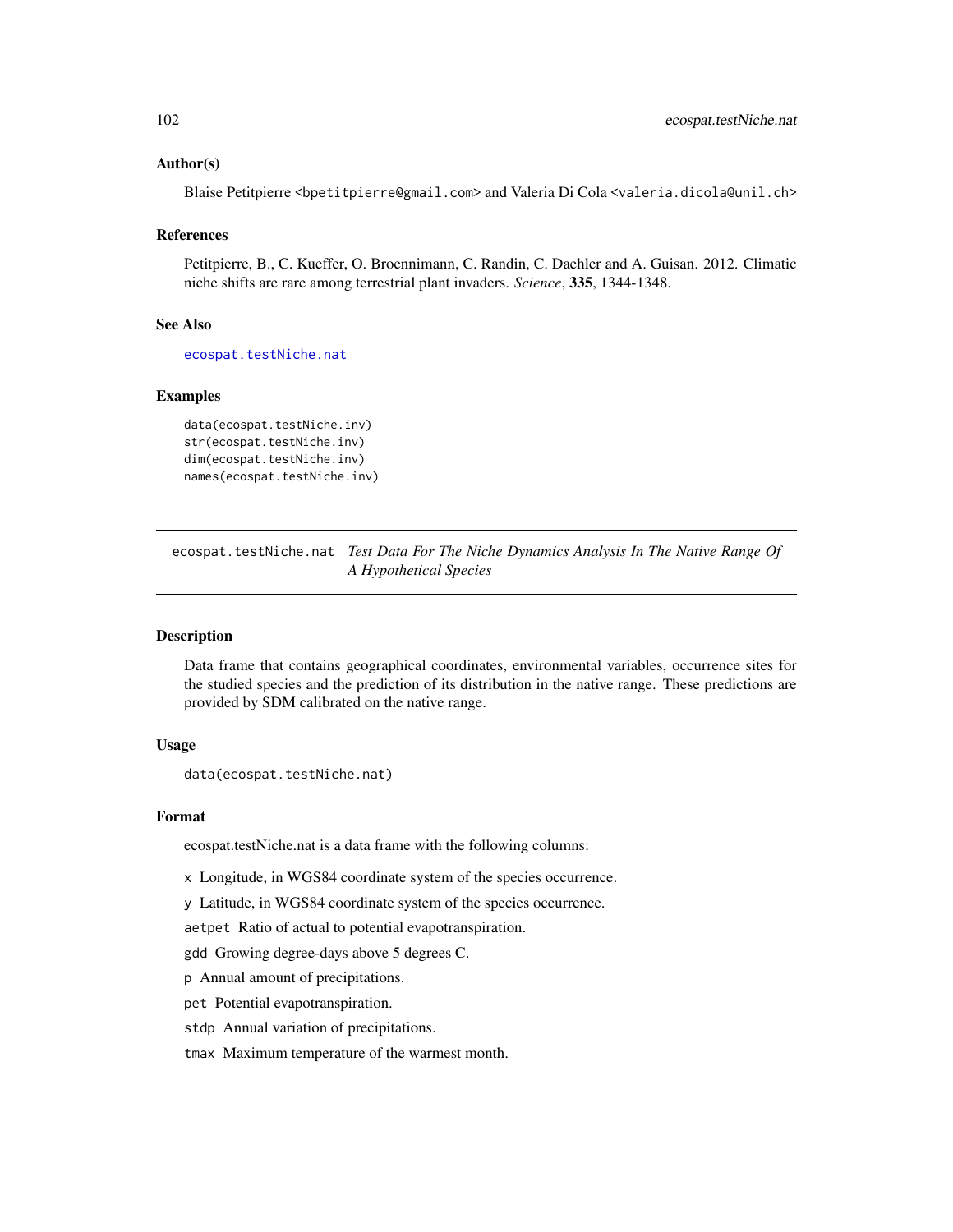<span id="page-102-0"></span>tmin Minimum temperature of the coldest month.

tmp Annual mean temperature.

species\_occ Presence records of the species occurrence.

predictions Species Distribution Model predictions of the studied species.

#### Details

The study area is North America, which is the native range of the hypothetical species.

Eight topo-climatic explanatory variables to quantify niche differences: ratio of the actual potential evapotranspiration; growing degree days; precipitation; potential evapotranspiration; annual variation of precipitations; maximum temperature of the warmest month; minimum temperature of the coldest month; and annual mean temperature.

#### Author(s)

Blaise Petitpierre <br/>bpetitpierre@gmail.com> and Valeria Di Cola <valeria.dicola@unil.ch>

#### References

Petitpierre, B., C. Kueffer, O. Broennimann, C. Randin, C. Daehler and A. Guisan. 2012. Climatic niche shifts are rare among terrestrial plant invaders. *Science*, 335, 1344-1348.

#### See Also

[ecospat.testNiche.inv](#page-100-0)

#### Examples

```
data(ecospat.testNiche.nat)
str(ecospat.testNiche.nat)
dim(ecospat.testNiche.nat)
names(ecospat.testNiche.nat)
```
ecospat.testTree *Test Tree For The Ecospat package*

# Description

The tree object is a phylogenetic tree of class 'phylo' (see read.tree) that contains data of 50 angiosperm species from the Western Swiss Alps.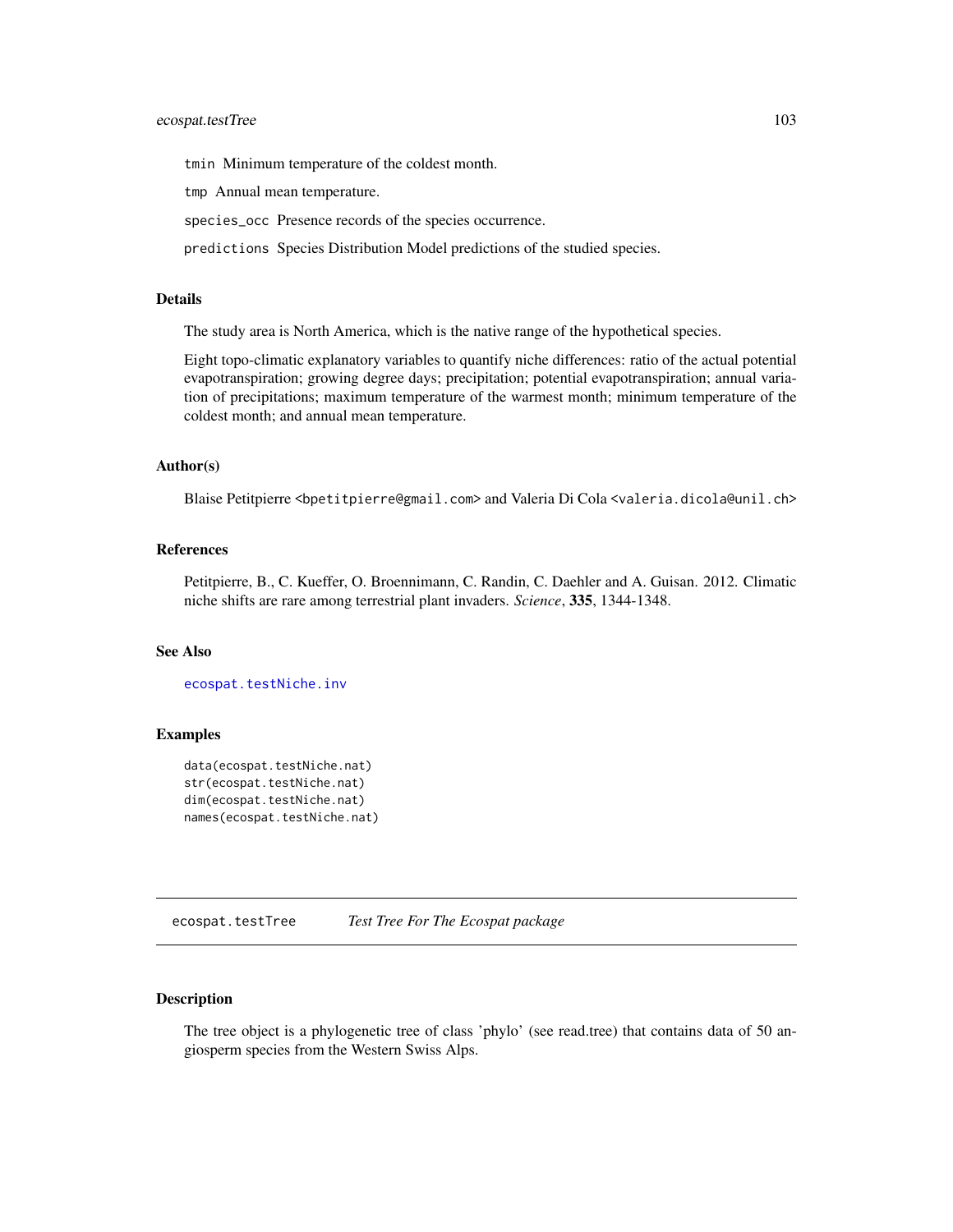#### <span id="page-103-0"></span>Format

ecospat.testTree is a tree contains the following species:

[1] "Rumex\_acetosa" [2] "Polygonum\_bistorta" [3] "Polygonum\_viviparum" [4] "Rumex\_crispus" [5] "Cerastium\_latifolium" [6] "Silene\_acaulis" [7] "Gypsophila\_repens" [8] "Vaccinium\_gaultherioides" [9] "Soldanella\_alpina" [10] "Cruciata\_laevipes" [11] "Galium\_album" [12] "Galium\_anisophyllon" [13] "Galium\_megalospermum" [14] "Gentiana\_verna" [15] "Gentiana\_bavarica" [16] "Gentiana\_purpurea" [17] "Gentiana\_lutea" [18] "Bartsia\_alpina" [19] "Rhinanthus\_alectorolophus" [20] "Prunella\_grandiflora" [21] "Acinos\_alpinus" [22] "Plantago\_alpina" [23] "Plantago\_lanceolata" [24] "Veronica\_officinalis" [25] "Veronica\_aphylla" [26] "Veronica\_alpina" [27] "Veronica\_chamaedrys" [28] "Veronica\_persica" [29] "Globularia\_cordifolia" [30] "Globularia\_nudicaulis" [31] "Myosotis\_alpestris" [32] "Myosotis\_arvensis" [33] "Aposeris\_foetida" [34] "Centaurea\_montana" [35] "Hieracium\_lactucella" [36] "Leontodon\_helveticus" [37] "Leontodon\_autumnalis" [38] "Hypochaeris\_radicata" [39] "Achillea\_atrata" [40] "Achillea\_millefolium" [41] "Homogyne\_alpina" [42] "Senecio\_doronicum" [43] "Adenostyles\_glabra" [44] "Arnica\_montana" [45] "Aster\_bellidiastrum" [46] "Bellis\_perennis" [47] "Doronicum\_grandiflorum" [48] "Phyteuma\_orbiculare" [49] "Phyteuma\_spicatum" [50] "Campanula\_rotundifolia"

# Author(s)

Charlotte Ndiribe <charlotte.ndiribe@unil.ch>, Nicolas Salamin <nicolas.salamin@unil.ch> and Antoine Guisan <antoine.guisan@unil.ch>

#### References

Ndiribe, C., L. Pellissier, S. Antonelli, A. Dubuis, J. Pottier, P. Vittoz, A. Guisan and N. Salamin. 2013. Phylogenetic plant community structure along elevation is lineage specific. *Ecology and Evolution*, 3, 4925-4939.

#### Examples

```
fpath <- system.file("extdata", "ecospat.testTree.tre", package="ecospat")
tree <- read.tree(fpath)
plot(tree)
```
ecospat.varpart *Variation Partitioning For GLM Or GAM*

#### **Description**

Perform variance partitioning for binomial GLM or GAM based on the deviance of two groups or predicting variables.

#### Usage

```
ecospat.varpart (model.1, model.2, model.12)
```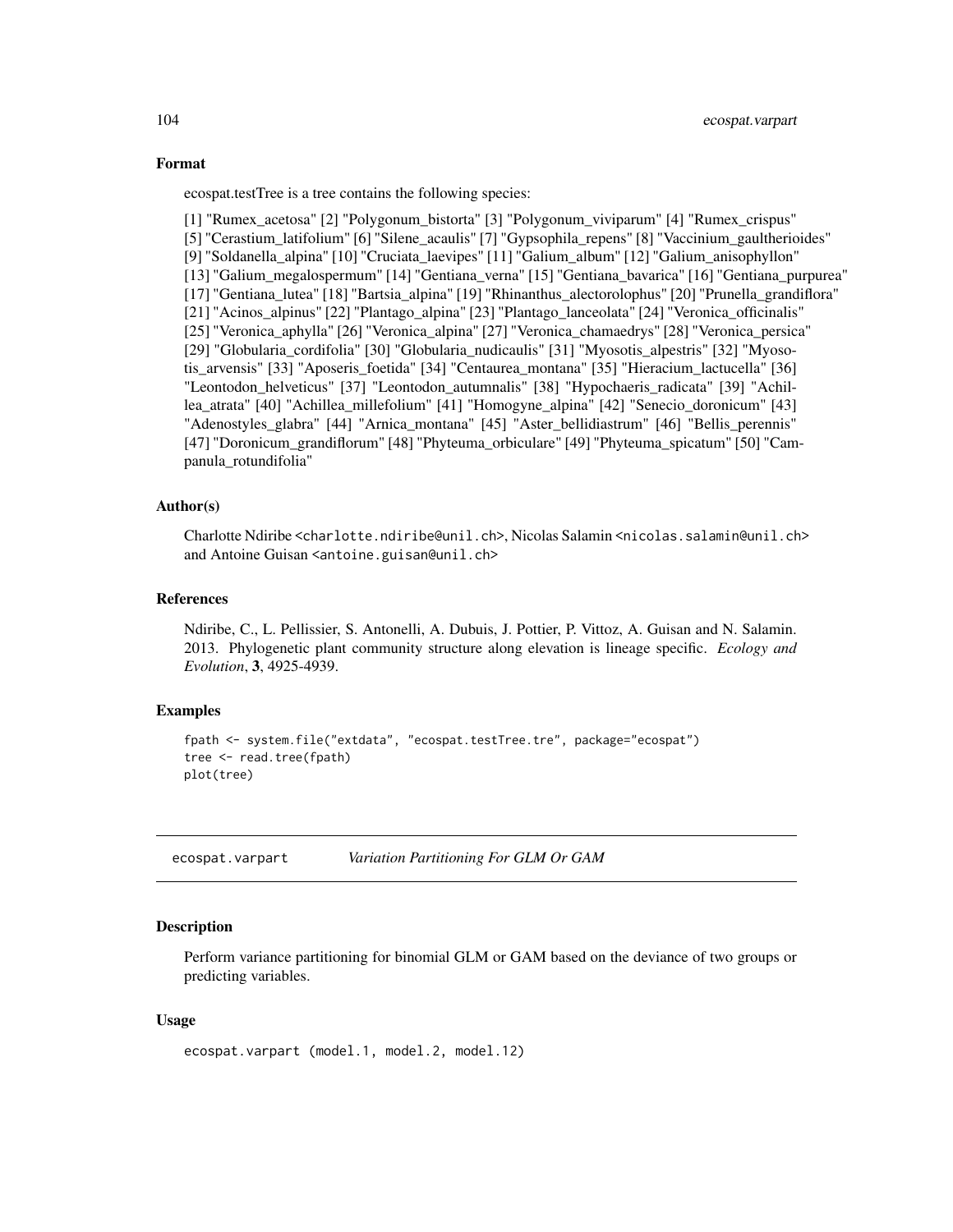# ecospat.varpart 105

# Arguments

| model.1  | GLM / GAM calibrated on the first group of variables.      |
|----------|------------------------------------------------------------|
| model.2  | GLM / GAM calibrated on the second group of variables.     |
| model.12 | GLM / GAM calibrated on all variables from the two groups. |

# Details

The deviance is calculated with the adjusted geometric mean squared improvement rescaled for a maximum of 1.

# Value

Return the four fractions of deviance as in Randin et al. 2009: partial deviance of model 1 and 2, joined deviance and unexplained deviance.

# Author(s)

Christophe Randin <christophe.randin@unibas.ch>, Helene Jaccard and Nigel Gilles Yoccoz

# References

Randin, C.F., H. Jaccard, P. Vittoz, N.G. Yoccoz and A. Guisan. 2009. Land use improves spatial predictions of mountain plant abundance but not presence-absence. *Journal of Vegetation Science*, 20, 996-1008.

#### Examples

```
## Not run:
ecospat.cv.example()
ecospat.varpart (model.1= get ("glm.Achillea_atrata", envir=ecospat.env),
model.2= get ("glm.Achillea_millefolium", envir=ecospat.env),
model.12= get ("glm.Achillea_millefolium", envir=ecospat.env))
```
## End(Not run)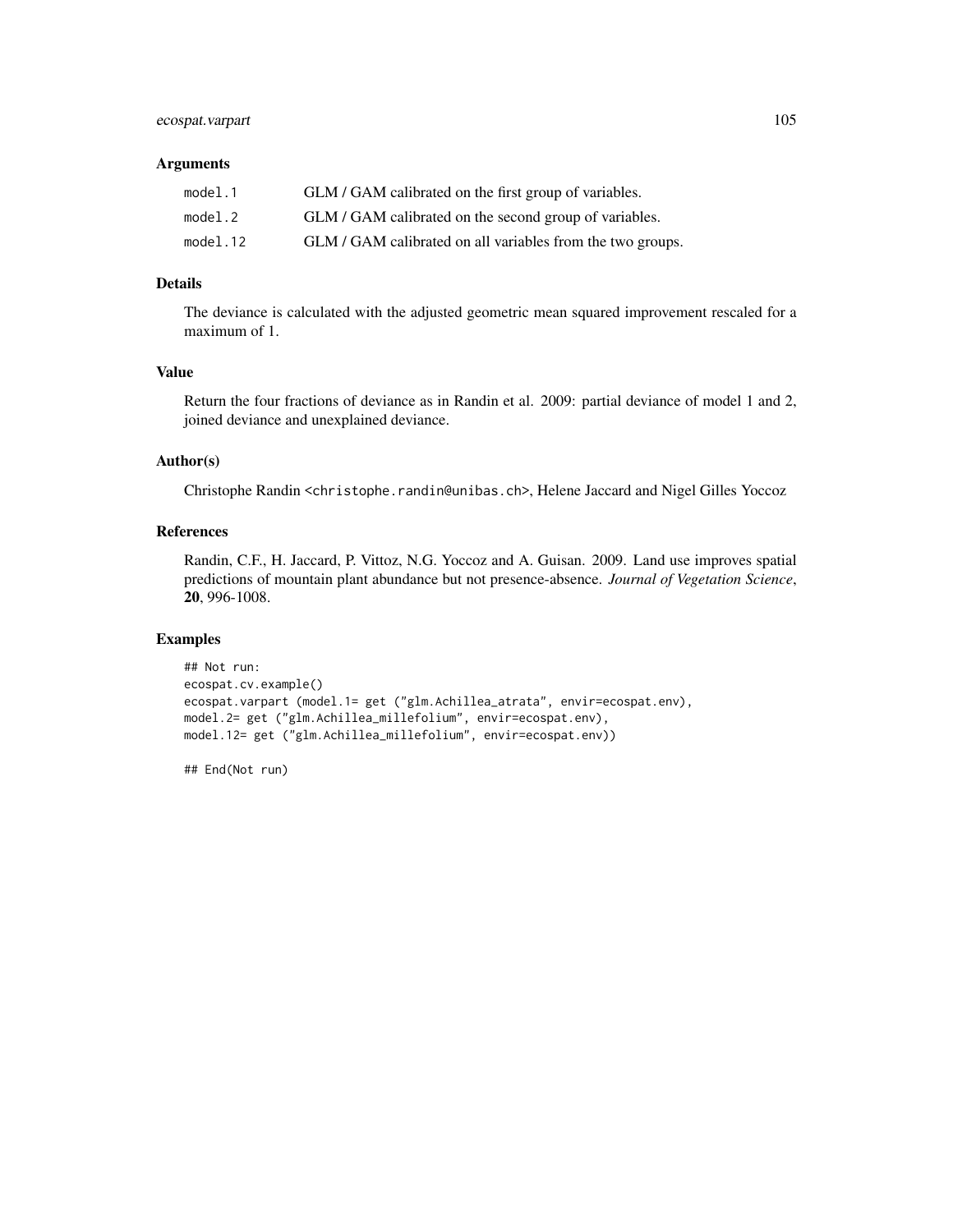# **Index**

```
∗Topic \textasciitildekwd1
    ecospat.CCV.communityEvaluation.bin,
        12
    ecospat.CCV.communityEvaluation.prob,
        14
    ecospat.CCV.createDataSplitTable,
        16
    ecospat.CCV.modeling, 18
∗Topic \textasciitildekwd2
    ecospat.CCV.communityEvaluation.bin,
        12
    ecospat.CCV.communityEvaluation.prob,
        14
    ecospat.CCV.createDataSplitTable,
        16
    ecospat.CCV.modeling, 18
∗Topic file
    ecospat.max.tss, 55
    60
    ecospat.occupied.patch, 73
    ecospat.plot.kappa, 77
    ecospat.plot.tss, 81
    ecospat.rangesize, 83
BIOMOD.EnsembleModeling.out, 37
BIOMOD.models.out, 42
BIOMOD.projection.out, 45
BIOMOD_EnsembleForecasting, 39, 40
BIOMOD_EnsembleModeling, 40
BIOMOD_FormatingData, 41, 43, 45
BIOMOD_Modeling, 36, 37, 40, 43, 45
BIOMOD_ModelingOptions, 19, 43, 45
BIOMOD_Projection, 37, 40, 43, 45
```

```
dudi.pca, 77
```

```
ecospat (ecospat-package), 4
ecospat-package, 4
ecospat.adj.D2.glm, 4, 5
ecospat.binary.model, 4, 6, 74, 85
```
ecospat.boyce, *[4](#page-3-0)*, [8](#page-7-0) ecospat.calculate.pd, *[4](#page-3-0)*, [9](#page-8-0) ecospat.caleval, *[4](#page-3-0)*, [10](#page-9-0) ecospat.CCV.communityEvaluation.bin, *[4](#page-3-0)*, [12,](#page-11-0) *[14](#page-13-0)*, *[16](#page-15-0)*, *[20](#page-19-0)* ecospat.CCV.communityEvaluation.prob, *[4](#page-3-0)*, *[13](#page-12-0)*, [14,](#page-13-0) *[20](#page-19-0)* ecospat.CCV.createDataSplitTable, *[4](#page-3-0)*, *[13](#page-12-0)*, *[16](#page-15-0)*, [16,](#page-15-0) *[19,](#page-18-0) [20](#page-19-0)* ecospat.CCV.modeling, *[4](#page-3-0)*, *[12](#page-11-0)*, *[14](#page-13-0)*, *[17](#page-16-0)*, [18](#page-17-0) ecospat.climan, *[4](#page-3-0)*, [21](#page-20-0) ecospat.co\_occurrences, *[4](#page-3-0)*, [27,](#page-26-0) *[29](#page-28-0)* ecospat.cohen.kappa, *[4](#page-3-0)*, [22,](#page-21-1) *[55,](#page-54-1) [56](#page-55-0)*, *[61](#page-60-0)*, *[78](#page-77-0)*, *[82](#page-81-0)* ecospat.CommunityEval, *[4](#page-3-0)*, [23](#page-22-0) ecospat.cons\_Cscore, *[4](#page-3-0)*, [25,](#page-24-0) *[29](#page-28-0)* ecospat.cor.plot, *[4](#page-3-0)*, [26](#page-25-0) ecospat.Cscore, *[4](#page-3-0)*, [28](#page-27-0) ecospat.cv.example, [29](#page-28-0) ecospat.cv.gbm, *[4](#page-3-0)*, [30](#page-29-0) ecospat.cv.glm, *[4](#page-3-0)*, [31](#page-30-0) ecospat.cv.me, *[4](#page-3-0)*, [32](#page-31-0) ecospat.cv.rf, *[4](#page-3-0)*, [33](#page-32-0) ecospat.env, [34](#page-33-0) ecospat.Epred, *[4](#page-3-0)*, [35](#page-34-0) ecospat.ESM.EnsembleModeling, *[4](#page-3-0)*, [36,](#page-35-0) *[39,](#page-38-0) [40](#page-39-0)*, *[43](#page-42-0)*, *[45](#page-44-0)*, *[47](#page-46-0)* ecospat.ESM.EnsembleProjection, *[4](#page-3-0)*, *[37](#page-36-0)*, [38,](#page-37-0) *[43](#page-42-0)*, *[45](#page-44-0)*, *[47](#page-46-0)* ecospat.ESM.Modeling, *[4](#page-3-0)*, *[36,](#page-35-0) [37](#page-36-0)*, *[40](#page-39-0)*, [41,](#page-40-0) *[44,](#page-43-0) [45](#page-44-0)*, *[47](#page-46-0)* ecospat.ESM.Projection, *[4](#page-3-0)*, *[37](#page-36-0)*, *[39,](#page-38-0) [40](#page-39-0)*, *[43](#page-42-0)*, [44,](#page-43-0) *[47](#page-46-0)* ecospat.ESM.VarContrib, *[4](#page-3-0)*, [46](#page-45-0) ecospat.grid.clim.dyn, *[4](#page-3-0)*, [48,](#page-47-1) *[64](#page-63-0)*, *[67](#page-66-0)[–69](#page-68-0)*, *[80](#page-79-1)* ecospat.makeDataFrame, *[4](#page-3-0)*, [51](#page-50-0) ecospat.mantel.correlogram, *[4](#page-3-0)*, [53](#page-52-0) ecospat.max.kappa, *[4](#page-3-0)*, *[23](#page-22-0)*, [54,](#page-53-1) *[56](#page-55-0)*, *[61](#page-60-0)*, *[78](#page-77-0)*, *[82](#page-81-0)*